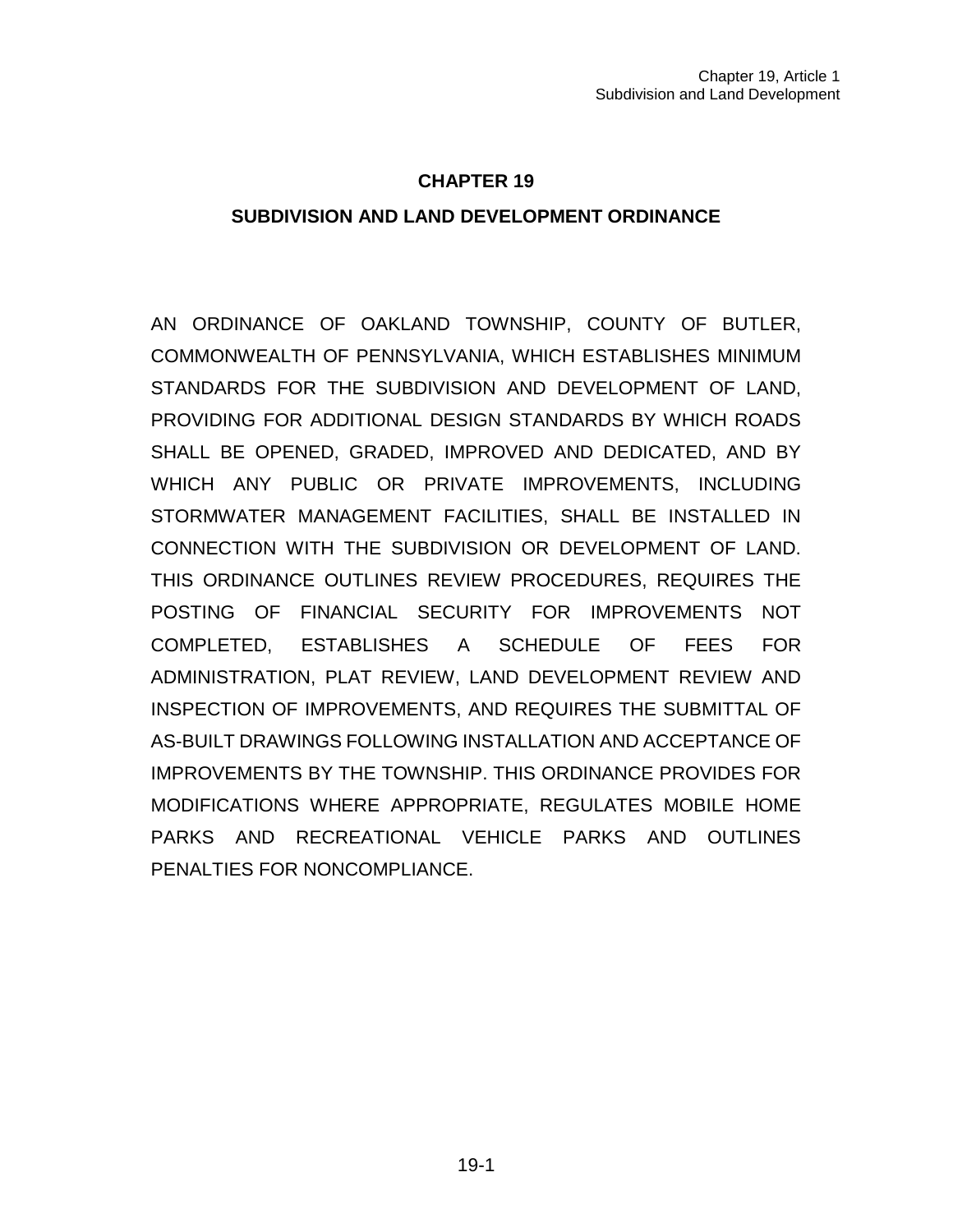## **ARTICLE I**

### **GENERAL PROVISIONS**

#### **§ 19-101. Short Title**

This Chapter shall be known and may be cited as The Oakland Township Subdivision and Land Development Ordinance.

#### **§ 19-102.** Authority and Purpose

This Chapter is intended:

- A. To promote the public health, safety, morals and general welfare;
- B. To assure that the arrangement of each subdivision or land development furthers the safe, harmonious and orderly development of Oakland Township;
- C. To guarantee that the streets in and bordering each subdivision or land development are coordinated with the municipal circulation system and are of such widths, grades, locations and construction as to accommodate anticipated traffic and facilitate emergency service access;
- D. To insure that the sewage disposal and water supply systems are efficiently designed and have adequate capacity, and that on-lot sewage disposal and water supply systems are safely separated from each other;
- E. To provide easements of adequate size and location for storm drainage and other utilities;
- F. To safeguard land subject to flooding, periodic high water table or high incidence of erosion from the development practices that would aggravate these circumstances;
- G. To curtail unnecessary destruction of natural plant materials or excessive earth disturbance, minimize the impact of stormwater runoff on drainage ways and downstream properties, and to prevent destruction of valuable wetland areas and farmland;
- H. To encourage the fitting of development naturally into its environment; and
- I. To establish a precise, simple, uniform, and objective procedure for review and disposition of subdivisions and land development plan proposals; and to ease the process of conveyance of title to property.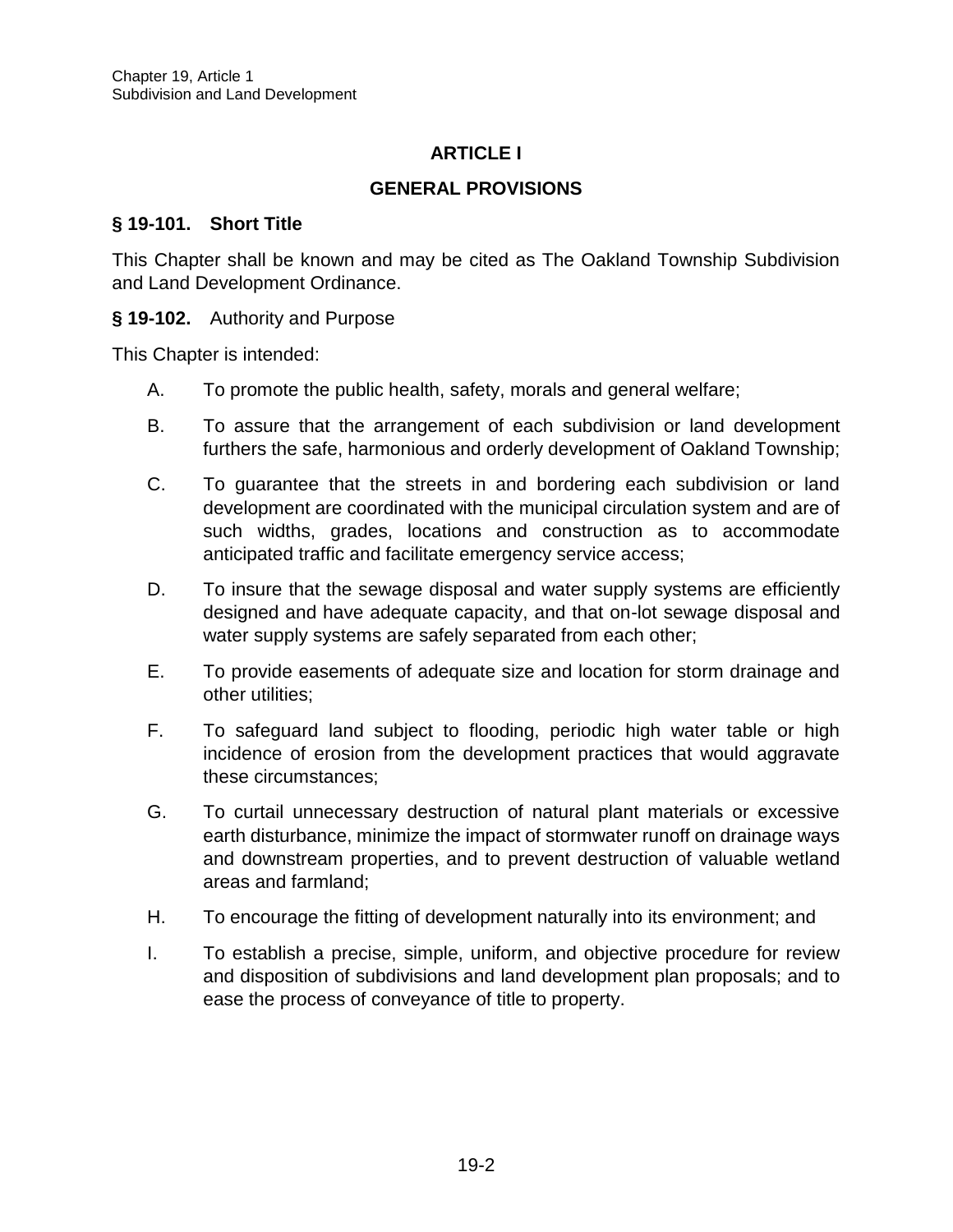- **§ 19-103.** Application and Scope of Regulations
	- A. On and after the effective date of this Chapter, no lot in a subdivision may be sold or leased, no permit to erect or move any building upon land in a subdivision or development plan may be issued, and no building, permanent or temporary, may be erected in a subdivision or development plan unless and until a subdivision plan has been approved in accordance with the requirements of this Chapter and recorded in the office of the Butler County Recorder of Deeds, and until the improvements required by this Chapter, if part of the approved plan, have either been constructed or guaranteed by bond.
	- B. In their interpretation and application, the provisions of this Chapter are held to be the minimum requirements adopted for the protection of the public health, safety, morals and general welfare.
	- C. This Chapter shall not apply to any lot or lots, subdivision or land development plan created and lawfully recorded prior to enactment of this Chapter except that the enactment of this Chapter shall be in accordance with the regulations of this Chapter. However, any lot, subdivision or development plan illegally recorded or not lawfully recorded prior to enactment, shall not be given legal status by enactment of this Chapter.
	- D. Any redivision or combining of lots or adjustment of lot lines within a plan previously approved and/or recorded, or any rearrangement of structures, parking areas, access points, graded land surfaces or other elements within an already approved land development plan, shall be subject to the provisions of this Chapter.
- **§ 19-104.** Duties of the Board of Supervisors and Planning Commission Relative to this **Chapter** 
	- A. The Board of Supervisors reserves the right for final approval authority on all subdivision and land development plans. The Board shall not act until it has received recommendations from the Planning Commission, and until it has allowed the Butler County Planning Commission thirty (30) days to review and comment upon each such subdivision and land development plan. All formal actions shall take place within the ninety (90) day review period unless an extension of time has been granted by the Board. The Board shall call and hold a public hearing on each amendment proposed for this Chapter after soliciting both the Township and County Planning Commissions for recommendations, and before voting to adopt or reject the amendment. The Board shall also appoint an Administrative Officer to enforce the Chapter according to its literal terms and to assist the Planning Commission in its review of plans.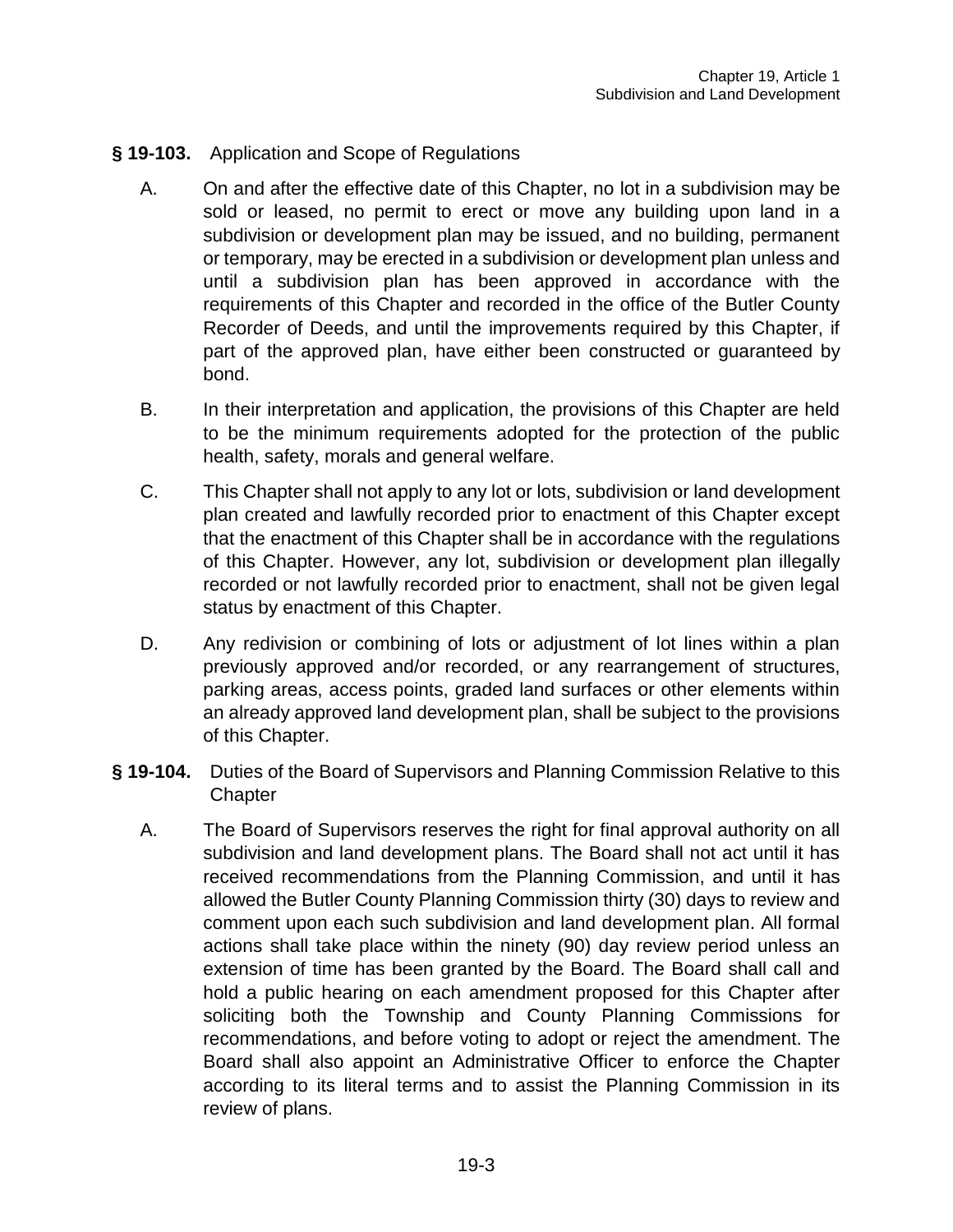- B. The Administrative Officer shall first receive all subdivision and land development plans. The Planning Commission shall make timely recommendations to the Board of Supervisors regarding final adoption, rejection or adoption with certain specific changes on adoption of amendments, to the Chapter proposed by either body or by a landowner.
- C. Appeals from decisions of the Board of Supervisors shall be to the Butler County Court of Common Pleas.

### **§ 19-105. Types of Subdivisions and Land Developments Governed by this Chapter**

- A. **Minor Subdivision**: The division of any lot, parcel or tract of land or parts thereof into less than five (5) lots, parcels or tracts which includes no extension of public sewer and water lines, streets or other public improvements and shall not, by intent on the part of later division of the original lot, parcel or residual tract create a total of more than eight (8) lots, parcels or tracts except under provisions of a Major Subdivision.
- B. **Major Subdivision**: The division of any lot, parcel or tract of land or parts thereof into five (5) or more lots, parcels or tracts which includes extension of public sewer or water service, or streets or other public improvements.
- C. **Mobile Home Park**: Shall be considered a parcel of land which contains four (4) or more mobile homes or a parcel or contiguous parcels which has been so designated and improved that it can accommodate two (2) or more mobile home lots for the placement thereon of mobile homes.
- D. **Recreational Vehicle Park**: Shall be considered a plot of land upon which two (2) or more recreational vehicle sites are located, established or maintained for occupancy by recreational vehicles of the general public as temporary living quarters for recreation or vacation purposes.
- E. **Land Development Plan**: As defined by the MPC subsection 107 is any of the following activities:
	- 1. the improvement of one lot or two or more contiguous lots, tracts or parcels of land for any purpose involving:
		- a. a group of two or more residential or nonresidential buildings, whether proposed initially or cumulatively, or a single nonresidential building on a lot or lots regardless of the number of occupants or tenure; or
		- b. the division or allocation of land or space, whether initially or cumulatively, between or among two or more existing or prospective occupants by means of, or for the purpose of streets, common areas, leaseholds, condominiums, building groups or other features;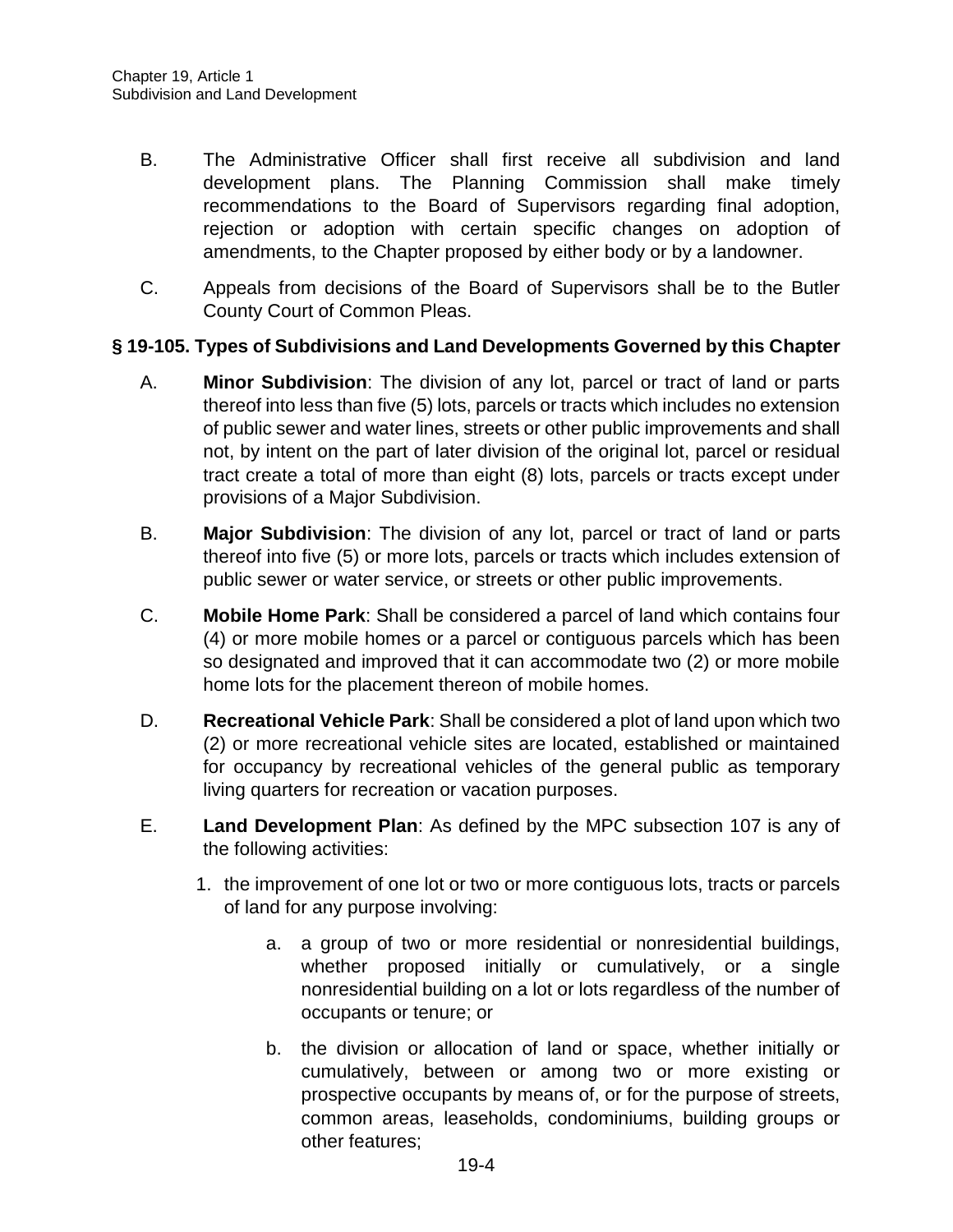- 2. a subdivision of land; or
- 3. development in accordance with Section 503 (1.1) of the MPC.

### **§ 19-106. Legal Standing**

- A. If any section, clause, paragraph, regulation or provision of this Chapter is found invalid by a court of law, such judgment shall not affect, impair, invalidate or nullify the remaining sections, clauses, paragraphs, regulations or provisions not found to be invalid by the court.
- B. All ordinances or parts of ordinances or regulations in conflict with this Chapter or inconsistent with its provisions are hereby repealed to the extent necessary to give this Chapter full force and effect. However, where another ordinance, law or restrictive covenant imposes a higher standard in a particular regulation, that standard shall supersede this Chapter in the particular instance.
- C. The adoption of this Chapter does not make legitimate development activity in the Township illegal under provisions of prior regulations, nor does it annul any litigation currently being pursued against such illegal activity.
- D. The approval of any subdivision or land development plan shall not constitute a representation, guarantee or warranty of any kind by the Township or by any official or employee of the practicality or safety of the arrangement of lots and improvements or other elements within the development covered by the approval and shall create no liability upon the Township, its officials or employees.

## **§ 19-107. Unlawful Recording of Sale of Lots**

- A. No plan of a subdivision or land development proposed for Oakland Township shall be recorded in any public office unless or until that plan has been reviewed by the Butler County Planning Commission and Oakland Township Planning Commission, and shall bear the certified review of the Planning Commission and the approval of the Township Board of Supervisors.
- B. It shall be unlawful for any person to sell, trade or otherwise convey or offer to sell, trade or otherwise convey any lot, parcel or tract of land as part of or in conformity with any plan, plat or replat of any subdivision or land development unless and until said plan, plat or replat shall have been first recorded in the office of the Butler County Recorder of Deeds.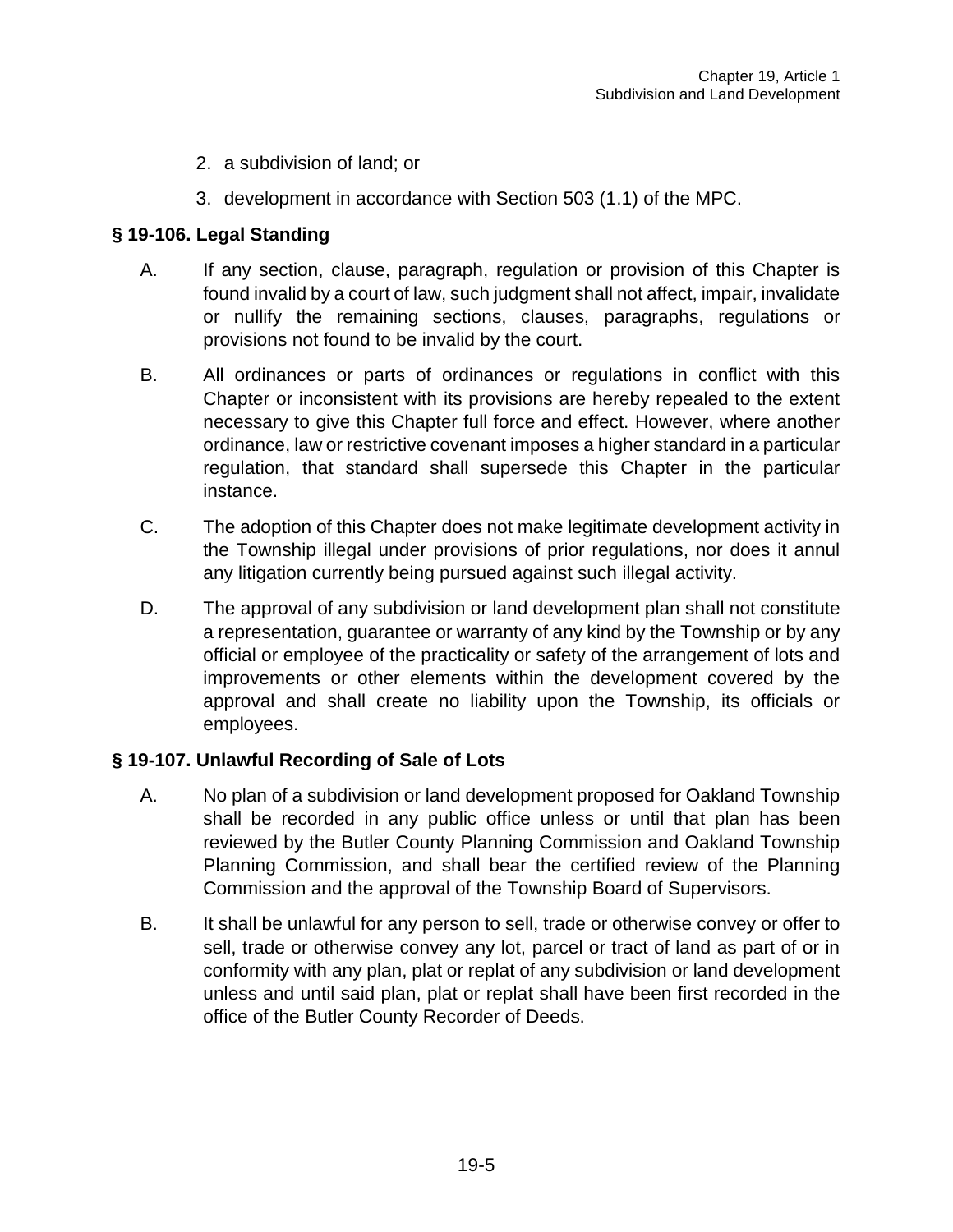### **ARTICLE II**

#### **DEFINITIONS**

#### **§ 19-201. Purpose**

The following words or phrases when used in this Chapter shall have the meanings given to them in this Chapter unless the context or Pennsylvania Municipalities Planning Code, Act 247, as amended, indicates otherwise.

#### **§ 19-202. Definitions**

- 1. **Administrative Officer**: The governmental officer charged with administering the regulations of this Chapter.
- 2. **ADT (Average Daily Trips)**: The average number of trips generated by a land use over a twenty-four (24) hour period during the week.
- 3. **Aisle**: The traveled way by which cars enter and depart parking spaces (areas).
- 4. **Alley**: A public or private street primarily designed to serve as secondary access to the side or rear of those properties whose principal frontage is on some other street.
- 5. **Applicant**: A landowner or developer, as hereinafter defined, who has filed an application for development including his heirs, successors and assigns.
- 6. **Application for Development**: Every application, whether preliminary, tentative or final, required to be filed and approved prior to start of construction or development, including but not limited to an application for a building permit, for the approval of a subdivision or land development plan.
- 7. **Approving Authorit**y: The Oakland Township Board of Supervisors, unless otherwise specified.
- 8. **Arterial**: A road designed to include highways which provide connections between boroughs and other traffic generators which develop substantial volumes of traffic on an intercounty or intertownship-borough-city basis where the average trip lengths are usually five (5) miles or greater.
- 9. **ASCE**: American Society of Civil Engineers.
- 10. **Berm**: A mound of soil, either natural or manmade, used to obstruct views.
- 11. **Bikeway**. A pathway designed to be used by un-motorized bicycles.
- 12. **Buffer**: An area within a property or site, generally adjacent to and parallel with the property line, either consisting of natural existing vegetation or created by the use of trees, shrubs, fences, and/or berms, designed to limit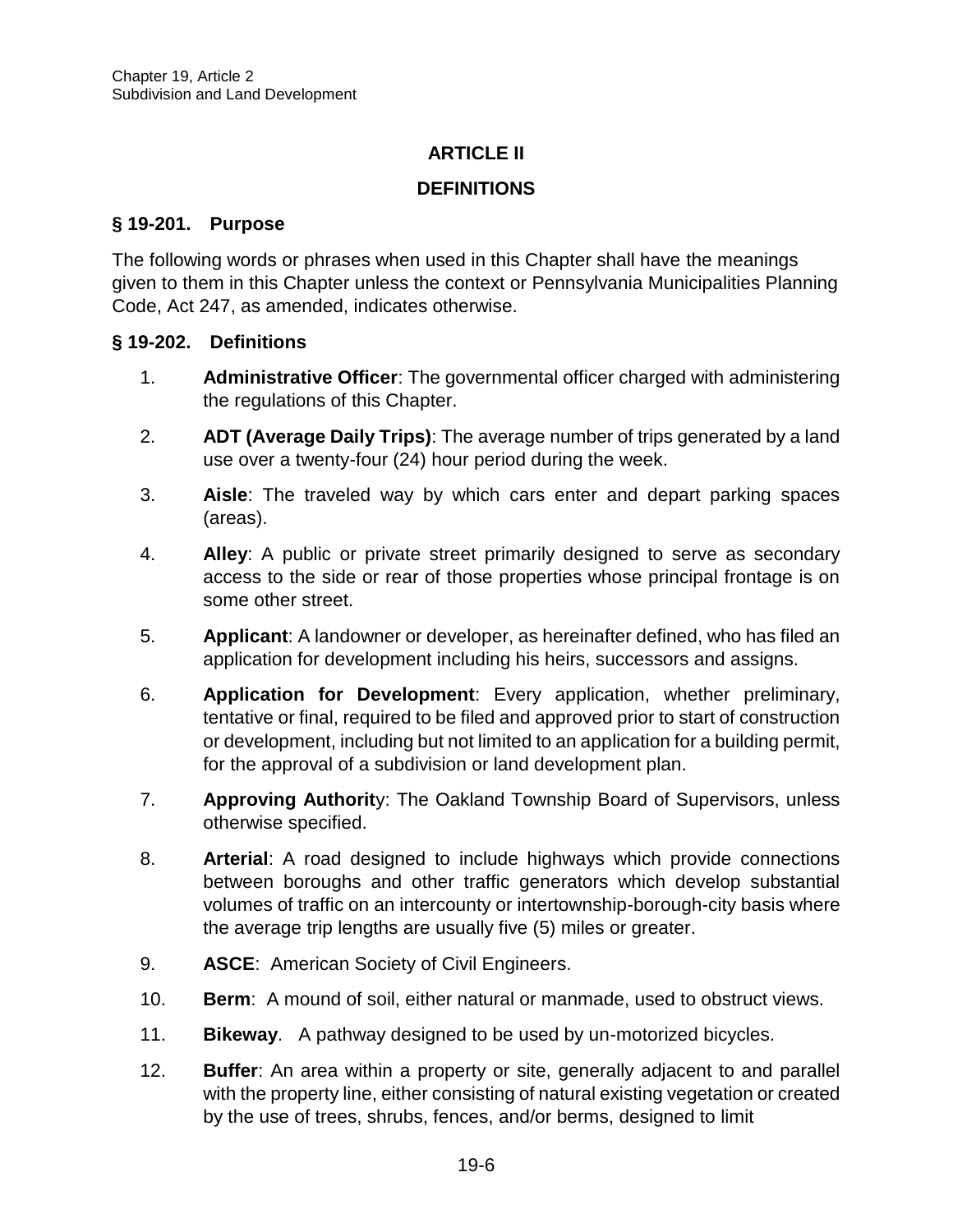continuously the view of and/or sound from the site to adjacent sites or properties.

- 13. **Building, Accessory**: A detached, subordinate building, the use of which is customarily incidental and subordinate to that of the principal building, and which is located on the same lot as that occupied by the principal building.
- 14. **Building, Principal**: A building in which is conducted the principal use of the lot on which it is located.
- 15. **Capped System**: A completed water supply and/or sewerage system put in place for future use (contingent upon expansion), rather than to meet immediate development needs.
- 16. **Cartway**: The actual road surface area from curbline to curbline, which may include travel lanes, parking lanes, and deceleration and acceleration lanes. Where there are no curbs, the cartway is that portion between the edges of the paved, or hard surface, width.
- 17. **Channel**: The bed and banks of a natural stream which convey the constant or intermittent flow of the stream.
- 18. **Channelization**: The straightening and deepening of channels and/or the constant or intermittent flow of the stream.
- 19. **Cluster Development**: A development approach in which building lots may be reduced in size and buildings sited closer together, usually in groups or clusters, provided that the total development density does not exceed that which could be constructed on the site according to these regulations. The additional land that remains undeveloped is then preserved as open space and recreational land.
- 20. **Collector Street**: Those streets which in addition to giving access to abutting properties, intercept local streets and provide routes, carrying considerable volumes of traffic, to community facilities and to arterials and State highways.
- 21. **Commission**: The words Commission or Planning Commission shall mean the Oakland Township Planning Commission.
- 22. **Common Open Space**: Land within or related to a development, not individually owned or dedicated for public use, which is designed and intended for the common use or enjoyment of the residents of the development. It may include complementary structures and improvements.
- 23. **Concept Plan**: A preliminary presentation and attendant documentation of a proposed subdivision or site plan of sufficient accuracy to be used for the purpose of discussion and classification.
- 24. **Contour**: An imaginary line on the surface of the earth connecting all points that are of equal height above some reference plane, usually sea level.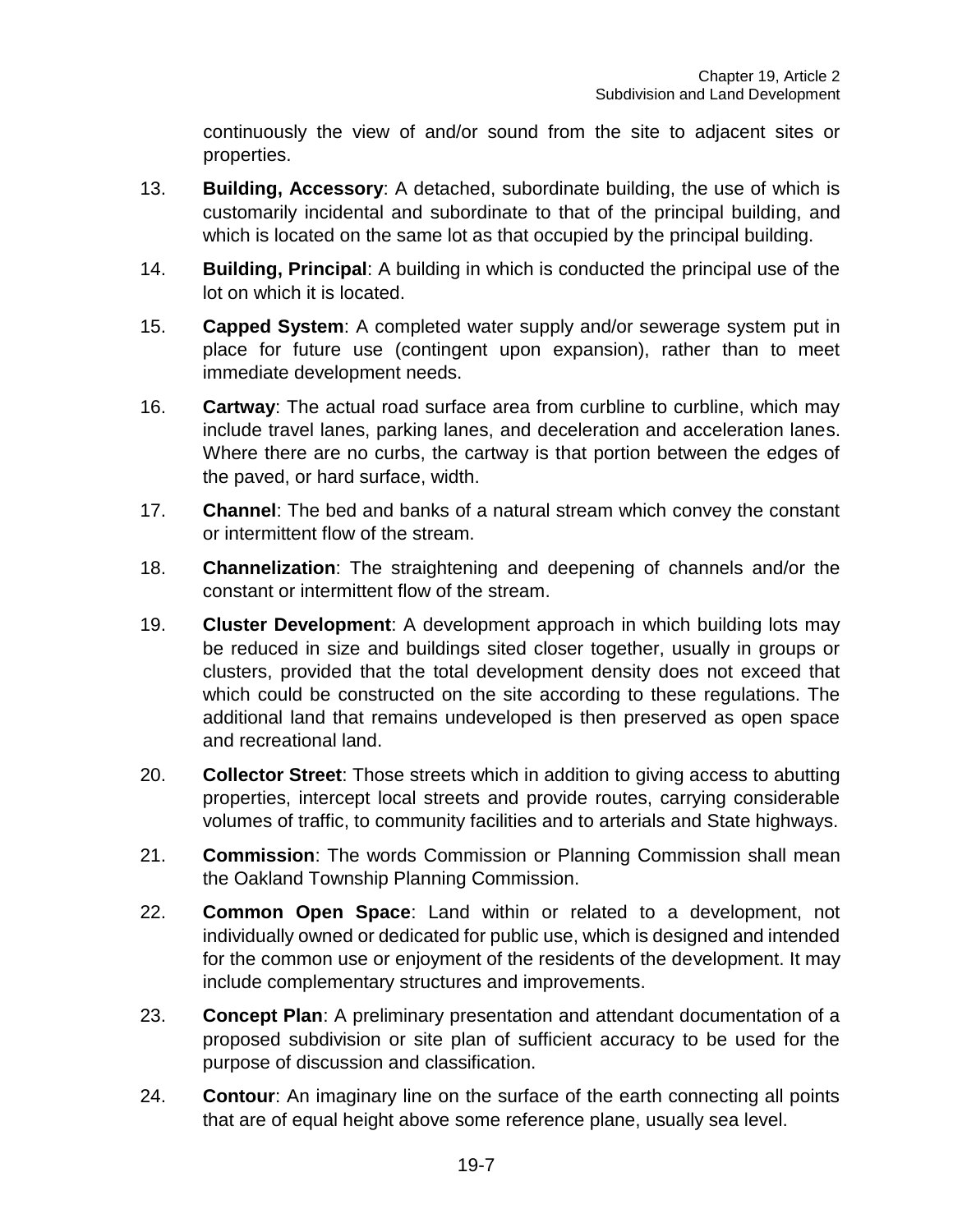- 25. **Conventional Development**: Development other than a planned or cluster.
- 26. **Cul-de-Sac**: A local street with only one outlet and having the other end for the reversal of traffic movement. See Street.
- 27. **Culvert**: A structure designed to convey a water course not incorporated in a closed drainage system under a road or pedestrian walk.
- 28. **Curb**: A vertical or sloping edge of a roadway.
- 29. **Dedication**: An act transmitting property or interest thereto.
- 30. **Design Standards**: Standards that set forth specific improvement requirements.
- 31. **Detention Basin**: A man-made or natural water collector facility designed to collect surface and subsurface water in order to impede its flow and to release the same gradually at a rate not greater than that prior to the development of the property, into natural or man-made outlets.
- 32. **Developer**: Any landowner, agent of such landowner, or tenant with permission of such landowner, who makes or causes to be made a subdivision of land or a land development.
- 33. **Development**: A planning or construction project involving substantial property improvement and, usually, a change of land-use character within the site; the act of using land for building or extractive purposes.
- 34. **Divided Street**: A street having an island or other barrier separating moving lanes.
- 35. **Drainage**: The removal of surface water or groundwater from land by drains, grading, or other means.
- 36. **Drainage Facility**: Any component of the drainage system.
- 37. **Drainage System**: The system through which water flows from the land, including all watercourses, waterbodies and wetlands.
- 38. **Driveway**: A paved or unpaved area used for ingress or egress of vehicles, and allowing access from a street to a building or other structure or facility.
- 39. **Dry Lines**: See Capped System.
- 40. **Easement**: A right-of-way granted, but not dedicated, for limited use of private land for a public or quasi-public purpose and within which the owner of the property shall not erect any permanent structures.
- 41. **Environmental Constraints**: Features, natural resources, or land characteristics that are sensitive to improvements and may require conservation measures to the application of creative development techniques to prevent degradation of the environment, or may require limited development, or in certain instances may preclude development.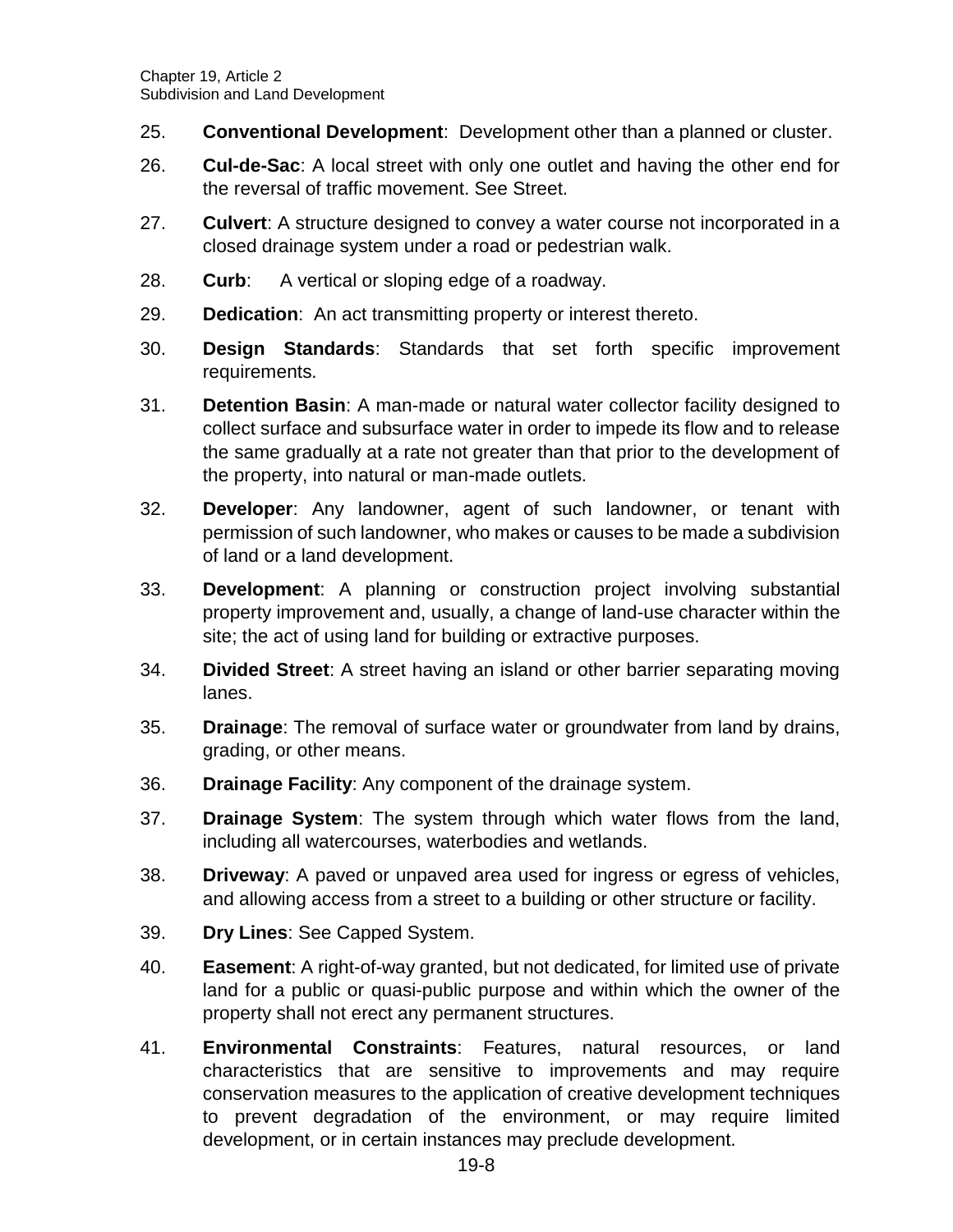- 42. **Equivalent Dwelling Unit**: In commercial, industrial, institutional, or other nonresidential uses the sanitary sewer flow equal to four hundred (400) gallons per day.
- 43. **Erosion**: The detachment and movement of soil or rock fragments, or the wearing away of the land surface by water, wind, ice, or gravity.
- 44. **Fence**: An artificially constructed barrier of wood, masonry, stone, wire, metal, or any other manufactured material or combination of materials.
- 45. **Final Approval**: The official action of the Township Board of Supervisors taken on a minor subdivision or preliminary approved major subdivision or land development plan, after all conditions, engineering plans, and other requirements have been completed or fulfilled and the required improvements have been installed, or guarantees properly posted for their completion, or approval conditioned upon the posting of such guarantee.
- 46. **Final Plan**: The final map of all or a portion of a subdivision which is presented for final approval, and official recording as required by statute.
- 47. **Floor Area**: Area of all floors of buildings or structures.
- 48. **Frontage**: See Lot Frontage.
- 49. **Governing Body**: The chief legislative body of the municipality, the Township Board of Supervisors.
- 50. **Grade**: The slope of a street, or other public way, specified in percentage (% terms.
- 51. **Ground Cover**: A planting of low-growing plants or sod that in time forms a dense mat covering the area, preventing soil from being blown or washed away and the growth of unwanted plants.
- 52. **Historic Site**: A structure or place of historical significance. May be designated as such by local, state, or federal government.
- 53. **Impervious Surface**: A surface that has been compacted or covered with a layer of material so that it is highly resistant to infiltration by water.
- 54. **Impoundment**: A body of water, such as pond, confined by a dam, dike, floodgate or other barrier.
- 55. **Improvement**: Any man-made, immovable item which becomes part of, placed upon, or is affixed to, real estate.
- 56. **Individual On-lot Sewage Disposal System**: A septic tank, seepage tile sewage disposal system, or any other approved sewage treatment device serving a single unit.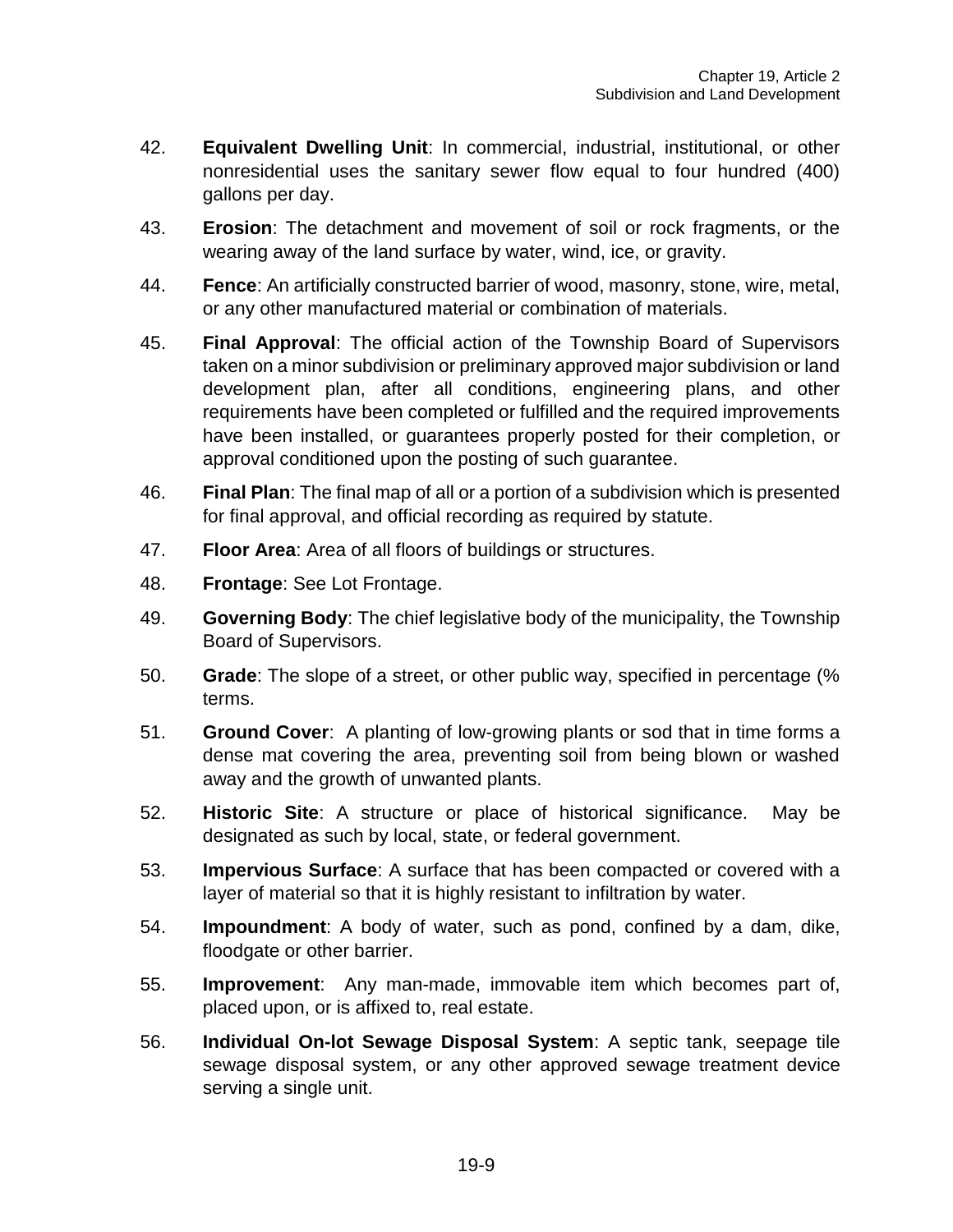- 57. **Industrial Street**: A street designed to provide access from a collector or arterial street to an industrial facility of 20,000 square feet or larger with one (1) or more loading docks.
- 58. **Island**: In street design, a raised area, usually curbed, placed to guide traffic and separate lanes, or used for landscaping, signing or lighting.
- 59. **Land Development**: As defined by the MPC subsection 107 is any of the following activities:
	- 1. The improvement of one lot or two or more contiguous lots, tracts or parcels of land for any purpose involving:
		- a. a group of two or more residential or non-residential buildings, whether proposed initially or cumulatively, or a single nonresidential building on a lot or lots regardless of the number of occupants or tenure; or
		- b. the division or allocation of land or space, whether initially or cumulatively, between or among two or more existing or prospective occupants by means of, or for the purpose of streets, common areas, leaseholds, condominiums, building groups or other features.
	- 2. A subdivision of land.
	- 3. Development in accordance with Section 503 (1.1) of the MPC.
- 60. **Local Street**: Those streets used primarily to provide access to abutting properties, to provide frontage for access to private lots, and to carry traffic having destination or origin on the street itself.
- 61. **Lot**: A designated parcel, tract or area of land established by a plat or otherwise as permitted by law and to be used, developed or built upon as a unit.
- 62. **Lot Area**: The area contained within the lot lines of the individual parcels of land as shown on a subdivision plan, excluding the area within the street rightof-way, but including any easements, expressed in terms of acres or square feet.
- 63. **Lot Frontage**: That portion of a lot extending along a street line.
- 64. **Maintenance Surety**: Any security which may be required and accepted by the Township Board of Supervisors to ensure that necessary improvements will function as required for a specific period of time.
- 65. **Major Subdivision**: The division of any lot, parcel or tract of land or parts thereof into six (6) or more lots, parcels or tracts which includes extension of public sewer or water service, or streets or other public improvements.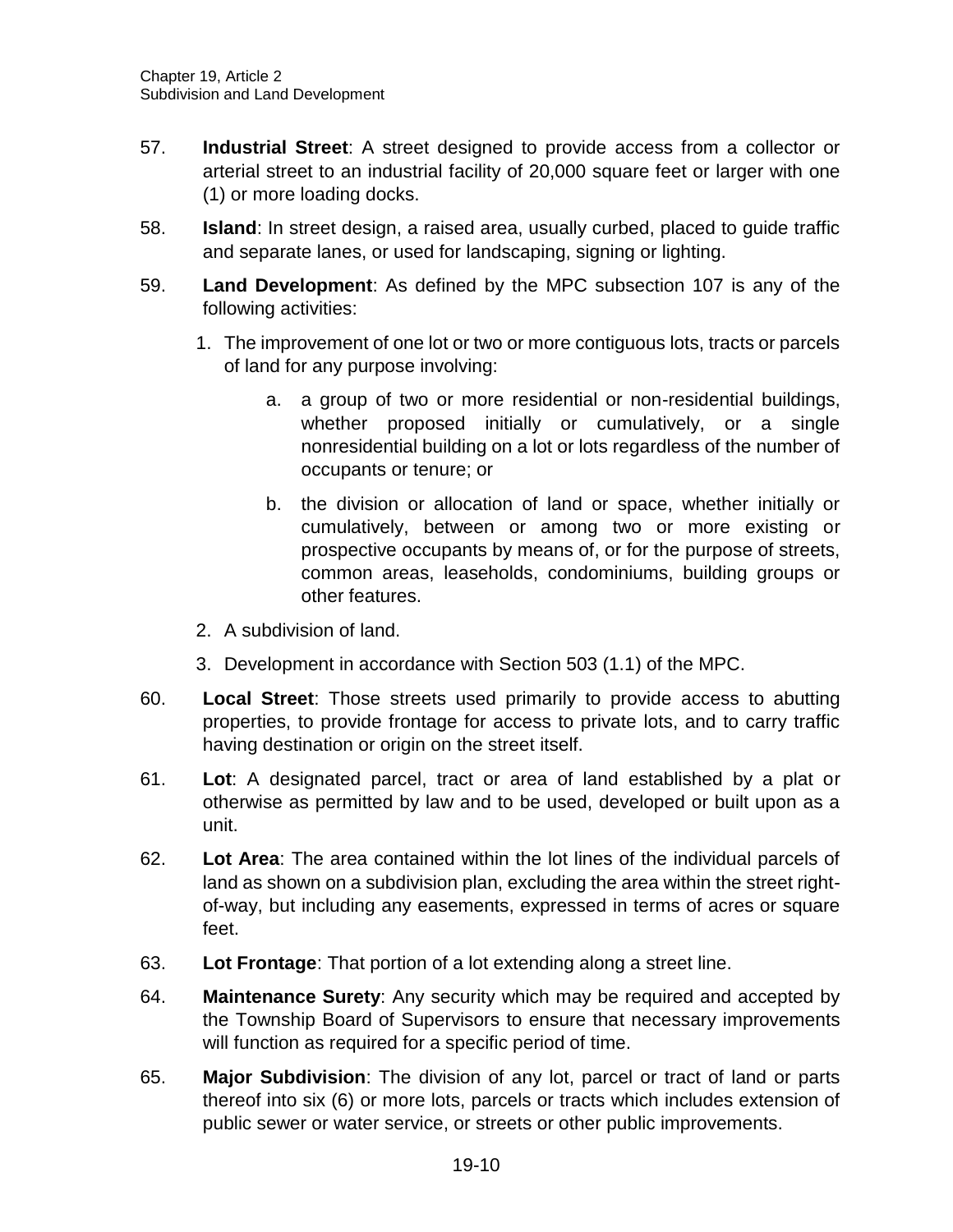- 66. **Manufactured Housing (Mobile and Modular Homes)**: Factory built, singlefamily structures that meet the National Manufactured Home Construction and Safety Standards Act (42 USC Sec. 5401), also known as the U. S. Department of Housing and Urban Development Code.
- 67. **Marginal Access Street**: A service street that runs parallel to a higher-order street which, for purposes of safety, provides access to abutting properties and separation from through traffic. May be designed as a local street or collector as anticipated daily traffic dictates.
- 68. **Master Plan**: A comprehensive long-range plan intended to guide the growth and development of a community or region. Includes analysis, recommendations, and proposals for the community's population, economy, housing, transportation, community facilities, and land use.
- 69. **Median**: That portion of a divided highway separating lanes of traffic proceeding in opposite direction.
- 70. **Mediation**: A voluntary negotiating process in which parties in a dispute mutually select a neutral mediator to assist them in jointly exploring and settling their differences, culminating in a written agreement which the parties themselves create and consider acceptable.
- 71. **Minor Subdivision**: The division of any lot, parcel or tract of land or parts thereof into less than five (5) lots, parcels or tracts which includes no extension of public sewer and water lines, streets or other public improvements and shall not, by intent on the part of later division of the original lot, parcel or tract create a total of more than eight (8) lots, parcels or tracts except under provisions of a Major Subdivision.
- 72. **Mobile Home Lot**: A parcel of land in a mobile home park, improved with the necessary utility connections and other appurtenances necessary for the erection thereon of a single mobile home.
- 73. **Mobile Home Park**: Shall be considered a parcel of land which contains four (4) or more mobile homes or a parcel or contiguous parcels of land which has been so designated and improved that it can accommodate two (2) or more mobile home lots for the placement thereon of mobile homes.
- 74. **MPC**: The Pennsylvania Municipalities Planning Code, Act 247, as amended.
- 75. **Mulch**: A layer of wood chips, dry leaves, straw, hay, plastic, or other materials placed on the surface of the soil around plants to retain moisture, prevent weeds from growing, hold the soil in place, or aid plant growth.
- 76. **Municipal Engineer**: A professional licensed as such in the Commonwealth of Pennsylvania, duly appointed as the Engineer for Oakland Township.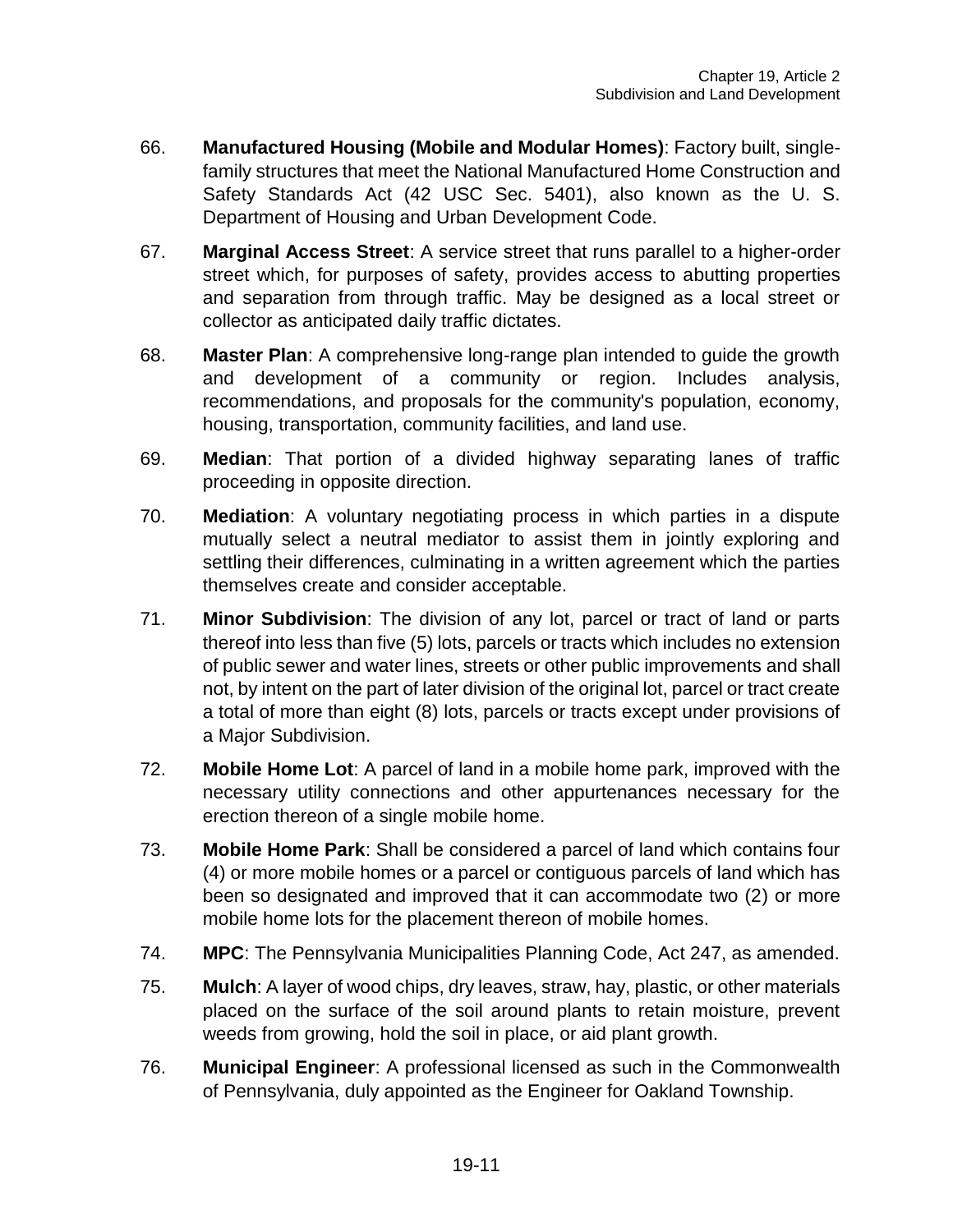- 77. **Off-Site**: Located outside the lot lines of the lot subject or parcel, but within the property (of which the lot is a part) that is the subject of a development application, or on a contiguous portion of a street or right-of-way.
- 78. **On-Site**: Located on the subject or parcel lot.
- 79. **On-Street Parking Space**: A parking space that is located on a dedicated street right-of-way.
- 80. **On-Tract**: Located on the property that is the subject of a development application or on a contiguous portion of a street or right-of-way.
- 81. **Open Space**: Any parcel or area of land or water essentially unimproved and set aside, dedicated, designated, or reserved for the public or private use enjoyment or for the use and enjoyment of owners and occupants of land adjoining or neighboring such open space.
- 82. **Parking Lane**: A lane usually located on the sides of streets, designed to provide on-street parking for vehicular traffic.
- 83. **Parking Space**: An area provided for the parking of a motor vehicle.
- 84. **Pavement**: See Cartway.
- 85. **Perc Test (Percolation Test)**: A test designed to determine the ability of ground to absorb water, and used to determine the suitability of a soil for drainage or for the use of a septic system.
- 86. **Performance Surety**: Any security that may be accepted by the Township as a guarantee that the improvements required as part of an application for development are satisfactorily completed.
- 87. **Pervious Surface**: A surface that permits full or partial absorption of stormwater.
- 88. **Planning Commission**: The duly designated planning agency of Oakland Township, Butler County or Southwestern Pennsylvania, as specified.
- 89. **Plat**: A map or maps of a subdivision or land development plan.
- 90. **Potable Water Supply**: Water suitable for drinking or cooking purposes.
- 91. **Pre-Application Conference**: An initial meeting between developers and municipal representatives which affords developers the opportunity to present their proposals informally.
- 92. **Preliminary Approval**: The conferral of certain rights prior to final approval after specific elements of a development plan or subdivision have been agreed upon by the Township and the applicant.
- 93. **Preliminary Plan**: A drawing indicating the proposed layout of a development or subdivision and related information that is submitted for preliminary approval.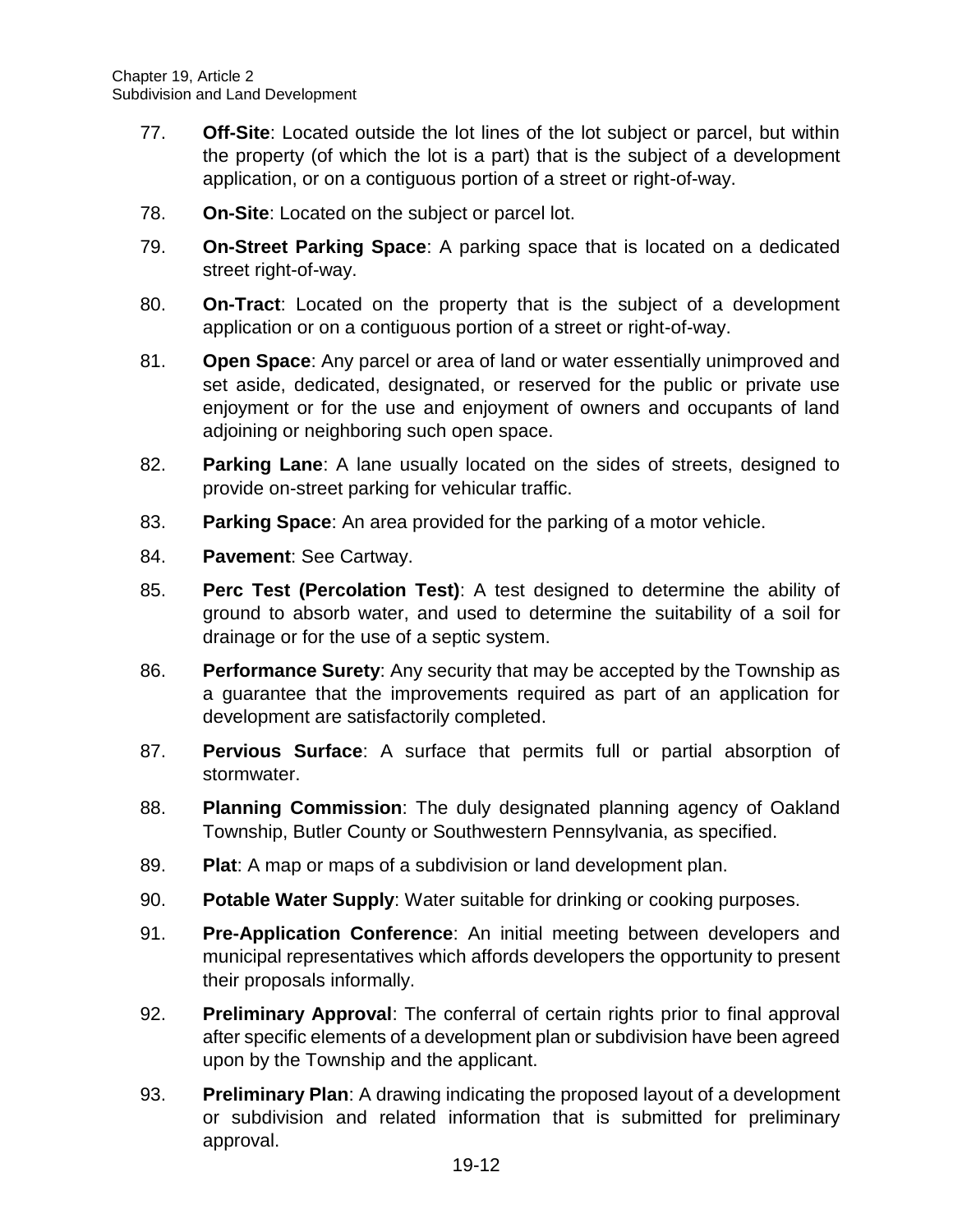- 94. **Private Street**: (1) A residential street designed and constructed to the private street specifications of this Chapter which serves no more than four (4) residential lots. (2) A private street is maintained by the owner of the street or road or through a property owners' agreement. (3) A privately-owned and maintained street serving five (5) or more lots or a commercial or industrial lot which must meet the construction standards of a local street.
- 95. **Public Hearing**: A formal meeting held pursuant to public notice by the Board of Supervisors or planning agency, intended to inform and obtain public comment, prior to taking action in accordance with this act.
- 96. **Public Meeting**: A forum held pursuant to notice under the act of July 3, 1986 (P.L. 388), No. 84, known as the "Sunshine Act."
- 97. **Public Notice**: Notice published once each week for two successive weeks in a newspaper of general circulation in the Township. Such notice shall state the time and place of the hearing and the particular nature of the matter to be considered at the hearing. The first publication shall not be more than thirty (30) days and the second publication shall not be less than seven (7) days prior to the date of the hearing.
- 98. **Public Open Space**: An open space area conveyed or otherwise dedicated to the Township, municipal agency, board of education, state or county agency, or other public body for recreational or conservational uses.
- 99. **Recreational Vehicle**: A vehicular type unit primarily designed as temporary living quarters for recreational, camping or travel uses, which either has its own motive power or is mounted or drawn by another vehicle. The basic entities are: travel trailer, camping trailer, truck camper and motor home.
- 100. **Recreational Vehicle Park**: A plot of land upon which two or more recreational vehicle sites are located, established or maintained for occupancy by recreational vehicles of the general public as temporary living quarters for recreation or vacation purposes.
- 101. **Restricted Access Highway (Freeway)**: A divided highway for through traffic that has full access control and grade separations at all intersections.
- 102. **Retaining Wall**: A structure erected between lands of different elevation to protect structures and/or to prevent the washing down or erosion of earth from the upper slope level.
- 103. **Retention Basin**: A pond, pool or basin used for the permanent storage of water runoff.
- 104. **Right-of-Way**: A strip of land occupied or intended to be occupied by a street, crosswalk, railroad, road, electric transmission line, gas pipeline, water main, sanitary or storm sewer main, shade trees, or for another special use.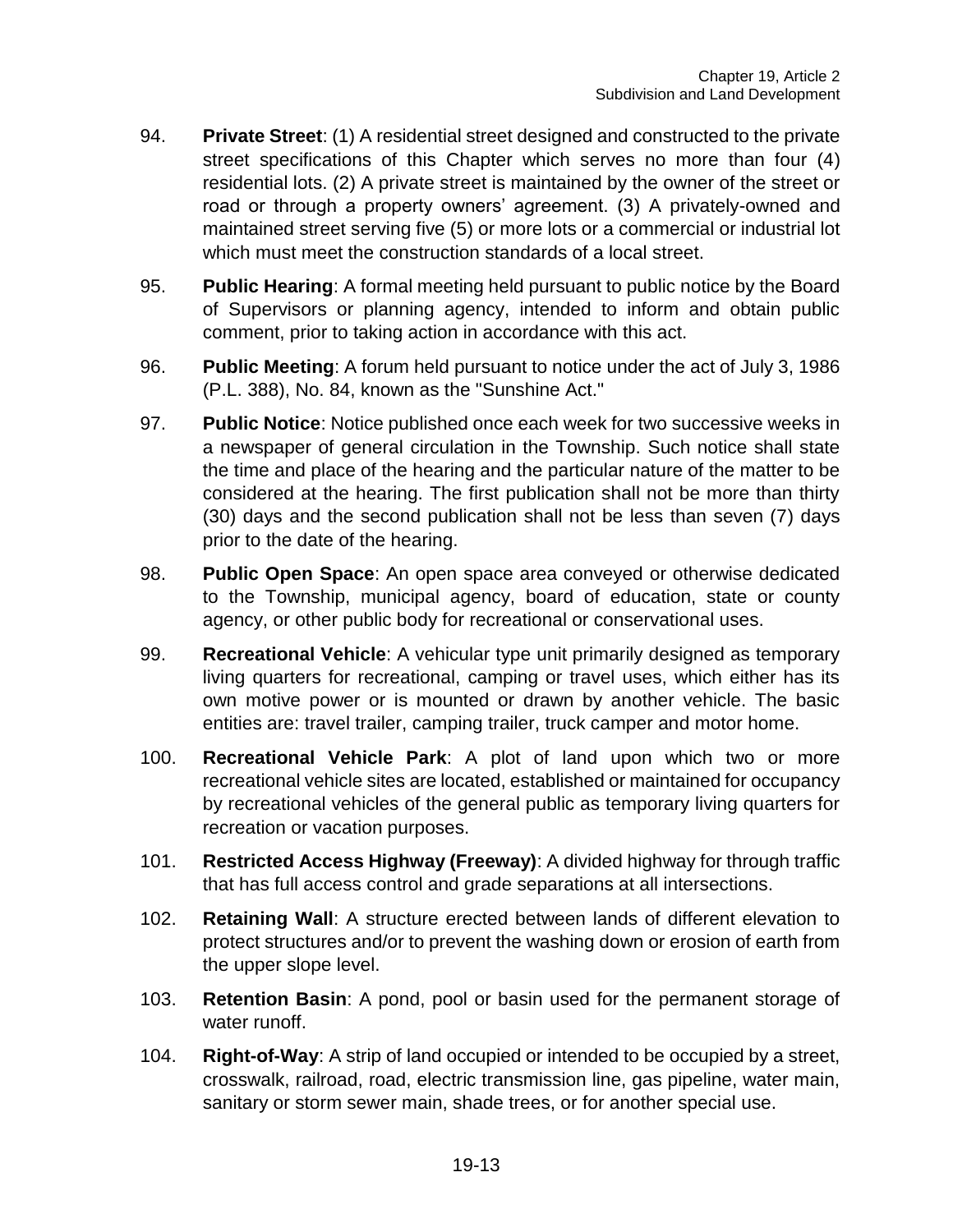- 105. **Screen**: A structure or planting consisting of fencing, berms, and/or evergreen trees or shrubs providing a continuous view obstruction within a site or property.
- 106. **Sedimentation**: A deposit of soil that has been transported from its site of origin by water, ice, wind, gravity, or other natural means as a product of erosion.
- 107. **Septic System**: An underground system with a septic tank used for the decomposition of domestic wastes.
- 108. **Septic Tank**: A watertight receptacle that receives the discharge consisting of sewage.
- 109. **Setback**: The distance between the street right-of-way line and the front line of a building or any projection thereof, excluding uncovered steps.
- 110. **Sewer**: Any pipe conduit used to collect and carry away sanitary sewage or stormwater runoff from the generating source to treatment plants or receiving streams.
- 111. **Shoulder**: The graded part of the right-of-way that lies between the edge of the main pavement (main traveled) way and the curbline.
- 112. **Sidewalk (area)**: A paved path provided for pedestrian use and usually located at the side of a road within the right-of-way.
- 113. **Sight Triangle**: A triangular-shaped portion of land established at street intersections in which nothing may be erected, placed, planted, or allowed to grow in such a manner as to limit or obstruct the sight distance of motorists entering or leaving the intersection.
- 114. **Site Plan**: An accurately scaled land development plan that illustrates the existing conditions on a land parcel as well as depicting details of a proposed land development.
- 115. **Sketch Plan**: A rough plan of a proposed subdivision or other development.
- 116. **Storm Water Detention**: A provision for storage of stormwater runoff and the controlled release of such runoff during and after a flood or storm.
- 117. **Street**: Any street, avenue, boulevard, road, highway, freeway, parkway, lane, alley, viaduct and any other ways used or intended to be used by vehicular traffic or pedestrians, whether public or private. See, also: Cul-de-Sac; Divided Street; Marginal Access Street; Local Street; Collector Street; Industrial Street; Arterial Street; Stub Street.
- 118. **Street Hardware**: The mechanical and utility systems within a street right-ofway, such as hydrants, manhole covers, traffic lights and signs, utility poles and lines, and parking meters.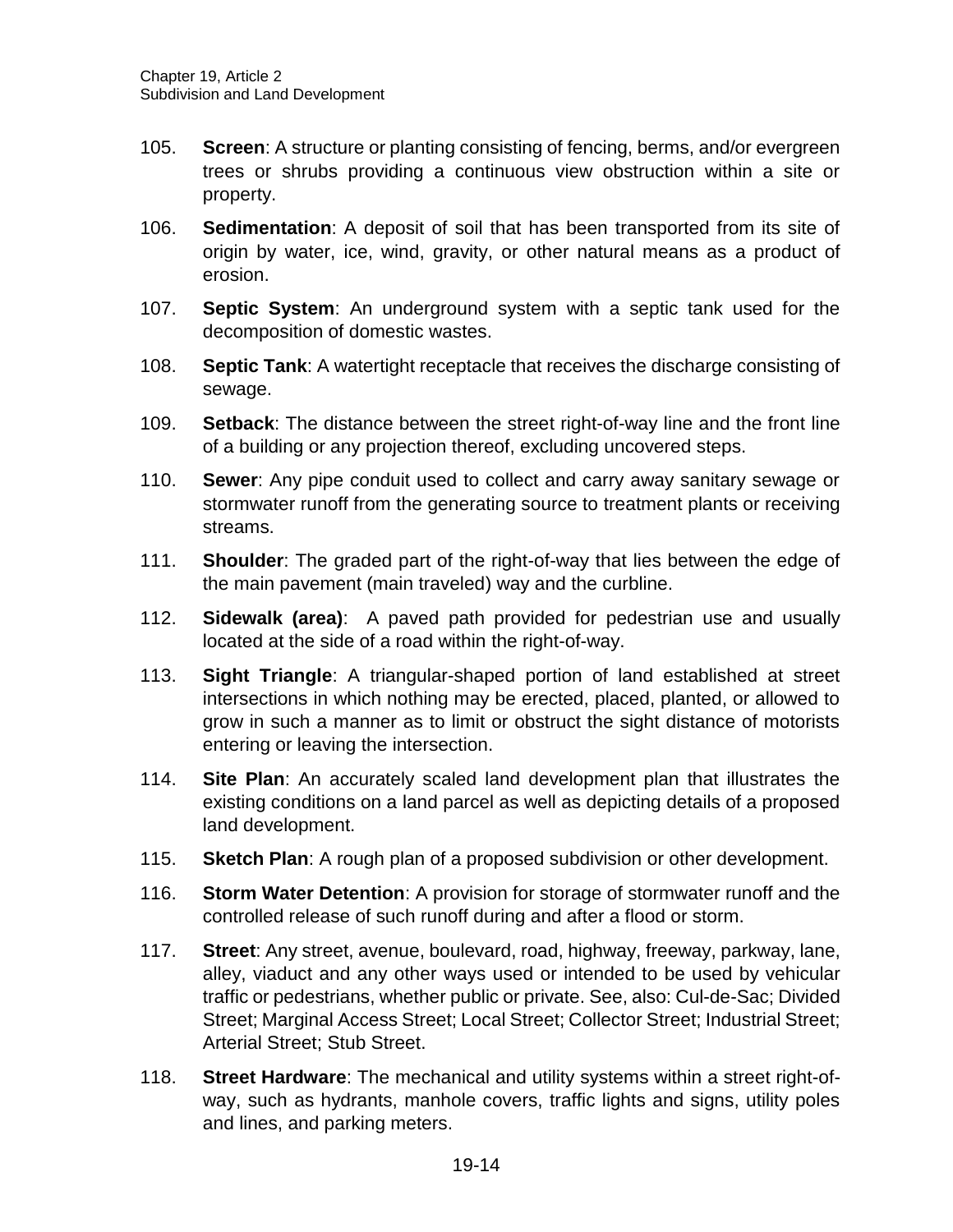- 119. **Stub Street**: A portion of a street for which an extension has been proposed and approved. May be permitted when development is phased over a period of time, but only if the street in its entirety has been approved in the preliminary plan.
- 120. **Subdivision**: The division or redivision of a lot, tract or parcel of land by any means into two (2) or more lots, tracts, parcels or other divisions of land including changes in existing lot lines for the purpose, whether immediate or future, of lease, partition by the court for distribution to heirs or devisees, transfer of ownership or building or lot development. Provided however, that the subdivision by lease of land for agricultural purposes into parcels of more than ten (10) acres, not involving any new street or easement of access or any residential dwelling shall be exempted.
- 121. **Subgrade**: The natural ground lying beneath a road.
- 122. **Surety**: A deed, a bond, money, or a piece of property delivered to a third person to be delivered by him to the grantee only upon fulfillment of a condition.
- 123. **Topsoil**: The original upper layer of soil material to a depth of six inches which is usually darker and richer than the subsoil.
- 124. **Township Engineer**: See Municipal Engineer.
- 125. **Township Fire Chief**: Chief Officer of the fire department serving the area to be developed.
- 126. **Traffic Impact Analysis**: An analysis prepared by a Professional Engineer of traffic generated by a new or expanded development plan on all roads that provide access to the development.
- 127. **Trip**: A single or one-way vehicle movement to or from a property or study area. "Trips" can be added together to calculate the total number of vehicles expected to enter and leave a specific land use or site over a designated period of time.
- 128. **USGS**: United States Geological Survey.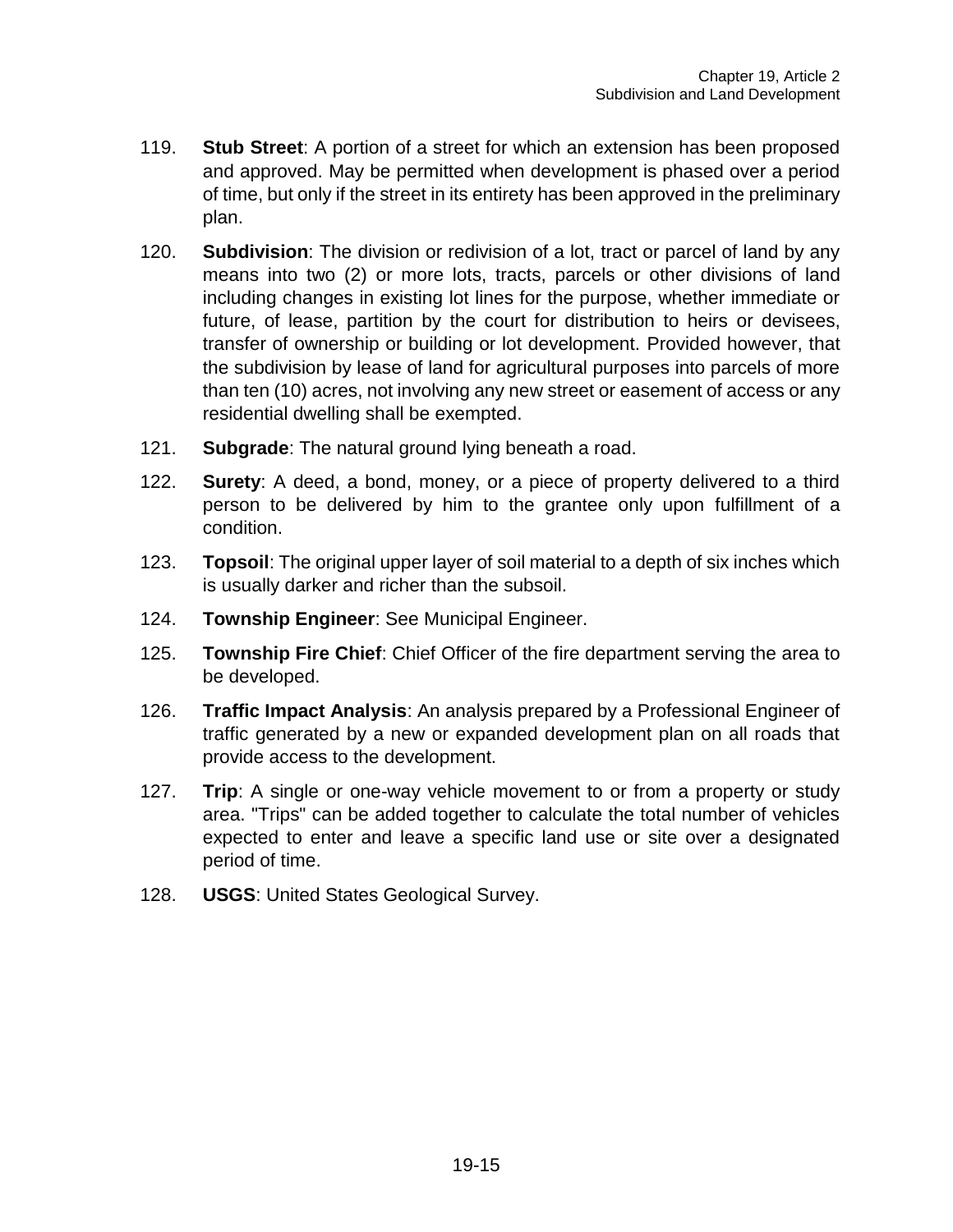## **ARTICLE III**

## **PROCEDURE FOR SUBSIVISION PLANS**

### **§ 19-301. Purpose**

The purpose of this Article is to establish the procedure for Township and County review and action on applications for subdivision plans. The procedure is intended to provide orderly and consistent processing of such applications.

### **§ 19-302. General**

In order to make the most of the opportunities related to the subdivision and to conserve time, effort and expense, the owner or subdivider should consult with the Administrative Officer and other relevant Township officials prior to the preparation of the preliminary plan of the subdivision; this informal review should prevent unnecessary and costly revisions. Requirements for thoroughfares, school and recreational sites, shopping centers, community facilities, sanitation, water supply and drainage, and relationship to other developments existing and proposed in the vicinity should be determined in advance of the preparation of the subdivision plan. A thorough estimate of the situation will result in sound decisions with respect to the form, character and intent of the proposed subdivision.

#### **§ 19-303. Pre-Application**

For the purpose of expediting applications and reducing subdivision design and development costs, the subdivider or Township may request a pre-application conference where the subdivider shall submit a concept plan in accordance with the following requirements:

- A. **Advisory Meetings**: A subdivider may appear before the Township to discuss his proposal. The purpose of this step is to afford the subdivider advice and assistance in order to save time and money, suggest professional assistance if needed, and to answer any questions the subdivider may have in regard to filing an application or other items required.
- B. **General Information**: The subdivider shall be prepared to discuss the details of the proposed subdivision including a description of existing covenants, land characteristics, community facilities and utilities, the number of lots and sizes, business area, playgrounds and proposed protective covenants, utilities and street improvements.
- C. **Location Map**: This map shall show relationship of the proposed subdivision to existing community facilities which serve or influence it and shall include development name, location, existing facilities, title, scale, north arrow and date.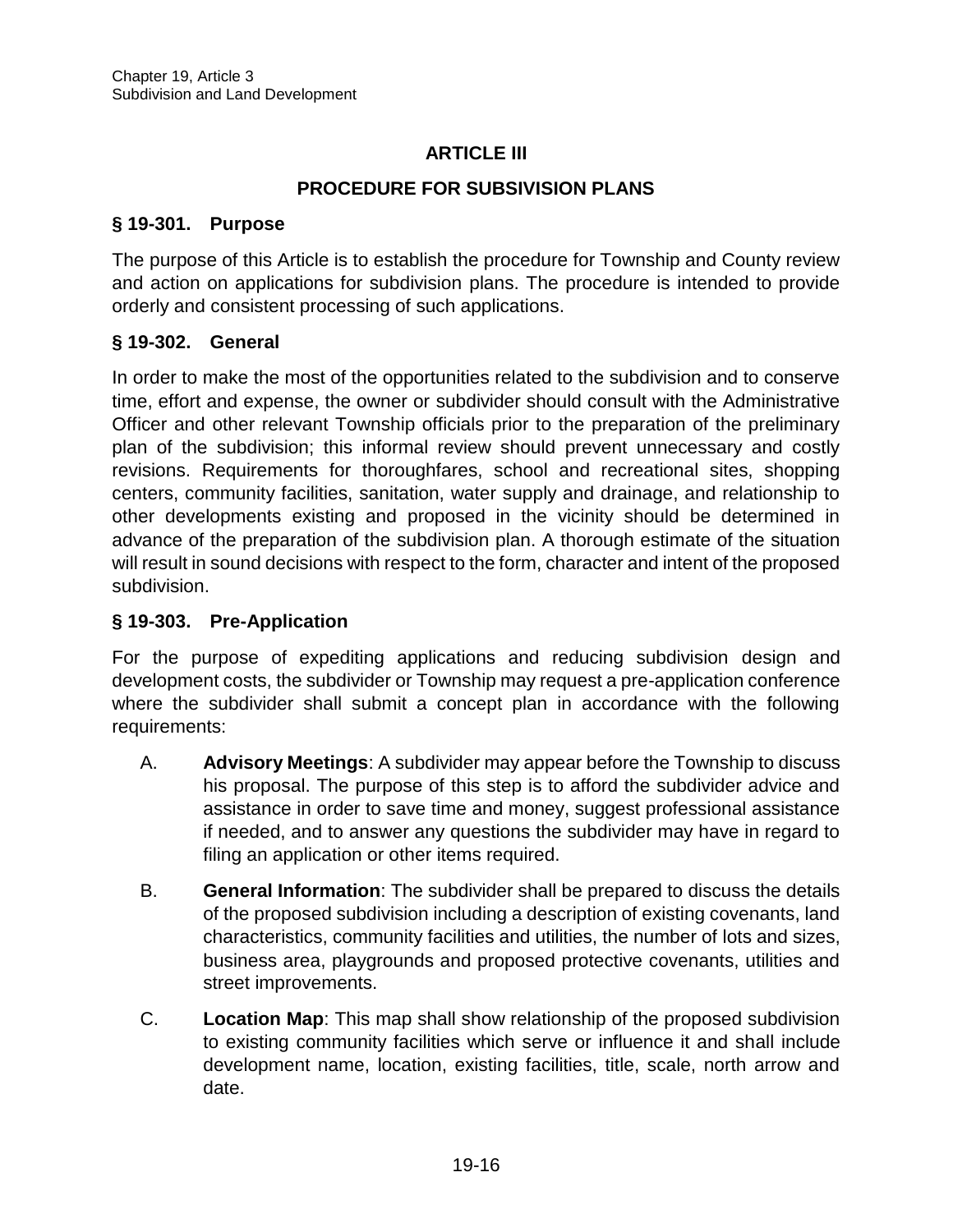- D. **Topographic Map**: The location of the proposed subdivision shall be shown on the U.S. Geological Survey Map or a comparable substitute for purposes of relating the subdivision to the existing topography, slope, gradient and other physical features.
- E. **Sketch Plan**: The sketch plan prepared on a topographic map shall show in simple sketch form the proposed layout of streets, lots and other features in relation to existing conditions and may be drawn free hand. The plan shall include the topographic data the Township deems necessary for its consideration of the plan.
- F. **Hazards**: Land subject to hazards to life, health and safety shall not be subdivided until such hazards have been removed. These hazards shall be interpreted to mean land subject to flooding, slides due to excessive slope or excavation, land of excessive or improper fill material, or land improperly drained.
- G. After review and discussion with the subdivider, the Township shall indicate the suitability of the plan for further consideration and submission of preliminary plans.
- H. If the subdivider's concept plan shows that he intends to subdivide in several phases, a master concept plan showing the master site plan of the entire proposed development including all proposed phases shall be submitted with the preliminary plan.

#### **§ 19-304. Submission of Subdivision Plans**

- A. Preliminary and final plans for all proposed subdivisions of land lying within the Township shall be filed with the Township.
- B. The Township Board of Supervisors shall render its decision no later than ninety (90) days following the date of the regular meeting of the Township Planning Commission next following the date the application is filed, provided that should the said next regular meeting occur more than thirty (30) days following the filing of the application, the said ninety (90) day period shall be measured from the thirtieth (30th) day following the day the application has been filed.
- C. The plan shall be filed with Oakland Township. The Township shall forward the original and one (1) copy to the Butler County Planning Commission for appropriate review, in accordance with Act 247, as amended, of the Pennsylvania Municipalities Planning Code.
- D. The Board of Supervisors may table until its next meeting any plan (Preliminary or Final) which was not filed with Oakland Township prior to the preparation of the agenda for the scheduled monthly meeting. Such action and subsequent delay shall not be counted against the ninety (90) day period of review.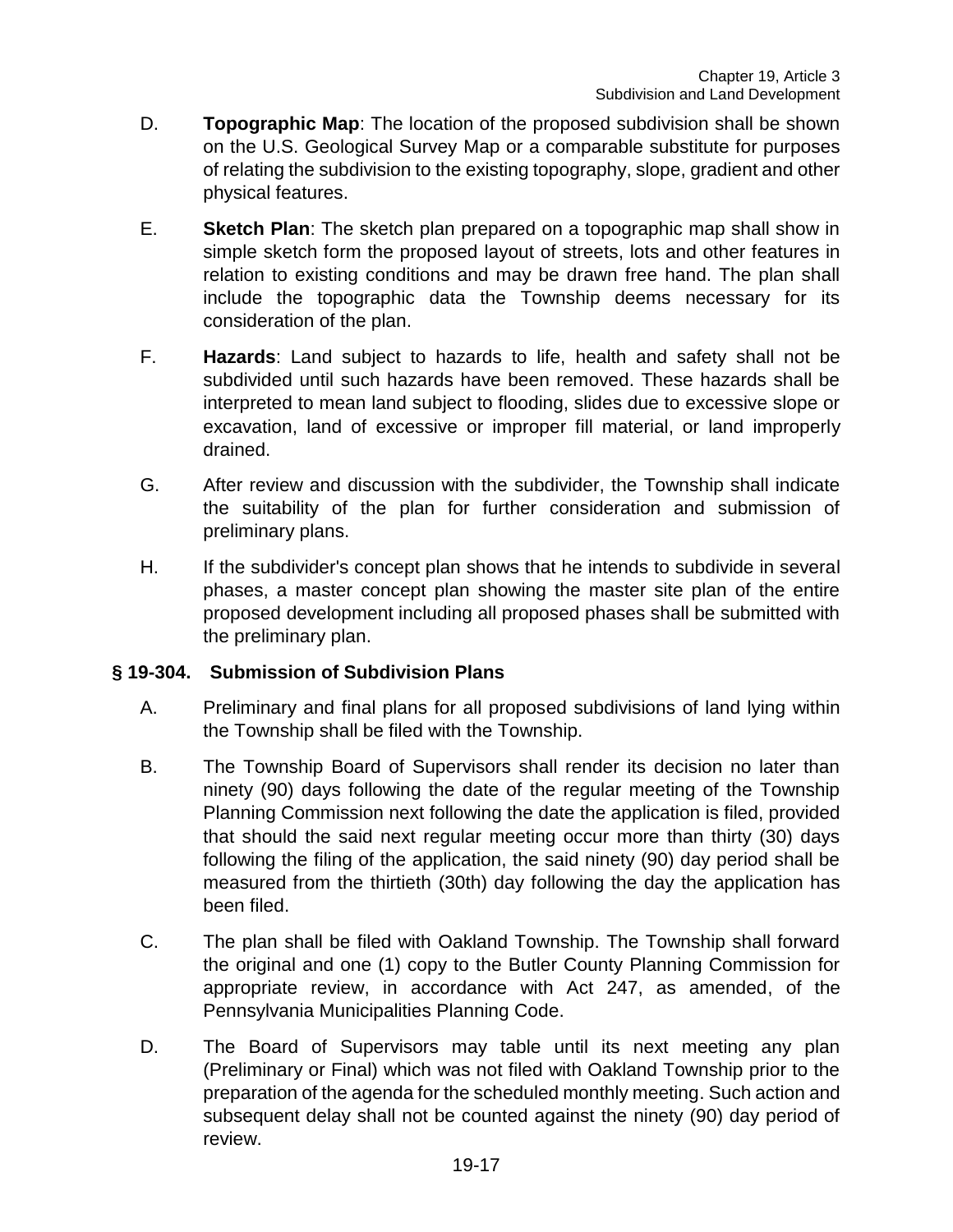Chapter 19, Article 3 Subdivision and Land Development

> E. Subdivisions other than those defined as major subdivisions shall be in accordance with Article VII - Section 19-602, Final Plan Requirements.

## **§ 19-305. Preliminary Subdivision Plan**

- A. Preliminary plans and supporting data shall comply with the provisions of Article VI, Plan Requirements, of this Chapter. Preliminary plans shall be required for all major subdivisions.
- B. Two (2) copies of the preliminary plan shall be submitted to Oakland Township by the subdivider or his agent prior to the preparation of the agenda for the scheduled monthly meeting of the Planning Commission.
- C. In the case of major subdivision plans, the subdivider shall submit two (2) copies of the preliminary plan to the Township for approval and review. Evidence of such preliminary approval shall be forwarded to the Butler County Planning Commission prior to its preliminary review procedure.
- D. For major subdivision plans involving many lots and requiring on-site sewage disposal systems, it is recommended that feasibility for on-site sewage disposal be determined at the preliminary design stage.
- E. The owner, his engineer or agent shall be present at the meetings of the Township where the preliminary plan is to be considered.
- F. At a scheduled public meeting, the Township Planning Commission shall review, within the ninety (90) day review period, the preliminary subdivision plan to determine its conformance to this Chapter. Within fifteen (15) days after the meeting at which the preliminary plan was reviewed by the Planning Commission and action taken to recommend approval, approval with conditions or denial, the Township Secretary shall notify the Board of Supervisors of the changes and modifications, if any, which are required or recommended prior to the approval of the preliminary plan.
- G. Approval of the preliminary plan, subject to conditions, revisions and modifications as stipulated by the Township, shall constitute conditional Township approval of the subdivision as to the character and intensity of development and the general layout and approximate dimensions of streets, lots and other proposed features.
- H. The decision of the Township shall be in writing and be transmitted to the applicant personally or mailed to him at his last known address not later than fifteen (15) days following the decision.

## **§ 19-306. Final Plan**

A. The final plan shall conform in all important respects with the preliminary plan as previously reviewed by the Township, and shall incorporate modifications and revisions specified by the Township in its conditional approval of the preliminary plan. The final plan and supporting data shall comply with the provisions of Article VI, Plan Requirements, of this Chapter.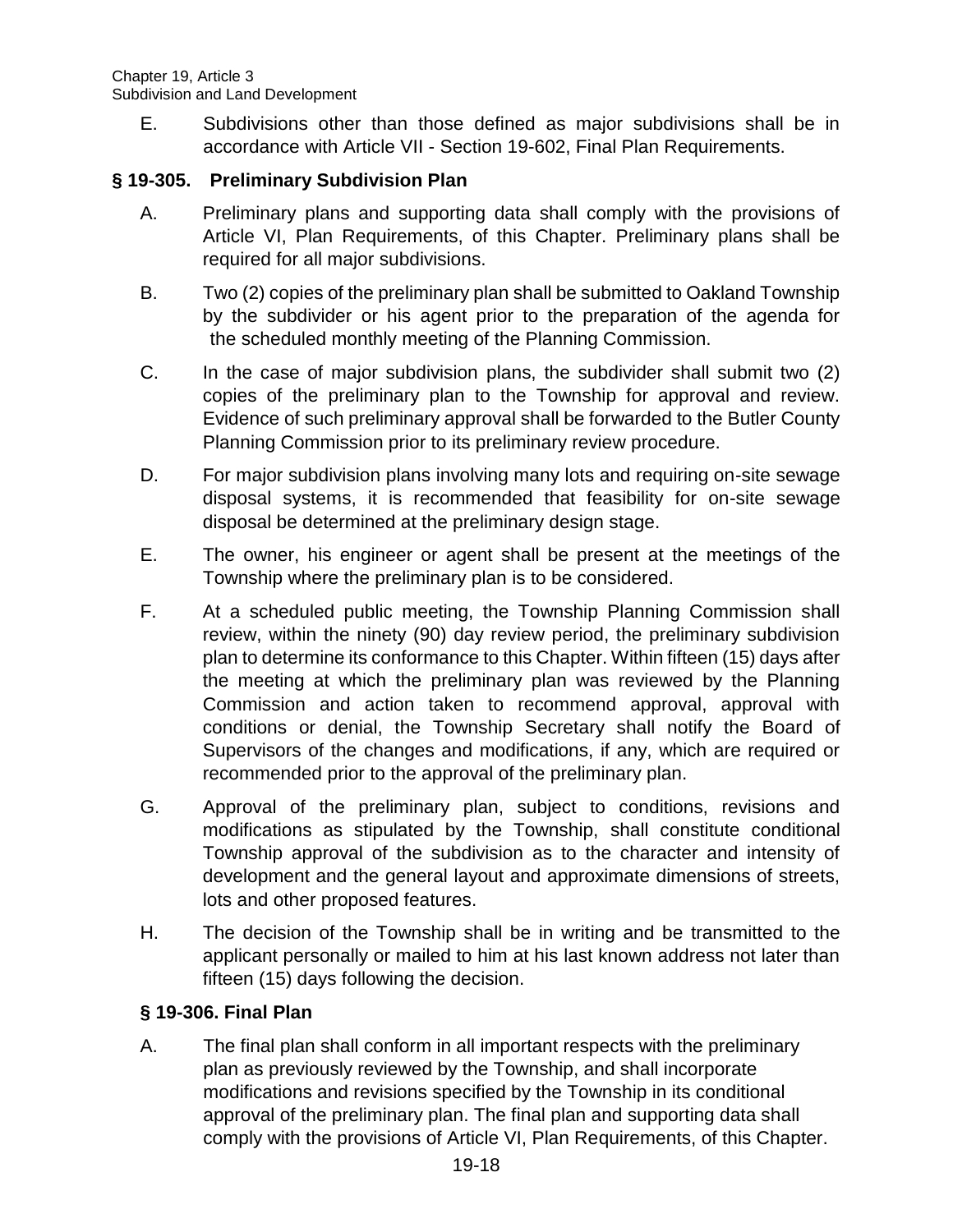Failure to do so shall be cause for tabling the plan. Three (3) copies of the final plan and one (1) copy of required supporting data shall be submitted to the Township to be retained in its files.

- B. If the final plan has not been submitted for approval within one (1) year after the Township acted on the preliminary plan, then the plan, when submitted, shall be considered as a new preliminary plan. However, an extension of time may be granted by the Township upon written request.
- C. The Township shall review the final plan at a scheduled meeting.
- D. The owner, his engineer or agent shall be present at the meetings of the Township where the Final Plan is to be considered.
- E. The Township Supervisors' action shall be taken within ninety (90) days after the meeting at which the final plan is first reviewed, and the Township shall notify the subdivider of the Township's action. Whenever a plan is not approved by the Township, or it is recommended not to be approved by the Butler County Planning Commission, reasons for such action or recommendation shall be explicitly stated.
- F. The decision of the Township shall be in writing and shall be transmitted to the applicant personally or mailed to him at his last known address not later than fifteen (15) days following the decision.
- G. Where a subdivision is proposed to occur over a period of years, the Township may permit submission of the final plan in sections each covering no less than twenty-five percent (25%) of the total number of dwelling units of the entire proposed subdivision as shown on the preliminary plan, except for the last phase which may contain the residual lots not included in any previously approved section.
- H. Within ninety (90) days after the Oakland Township Board of Supervisors final approval, the plan must be filed for recording with the Butler County Recorder of Deeds. Should the plan not be recorded within such period, the action of the Township shall become null and void, unless an extension of time is granted by the Township upon written request.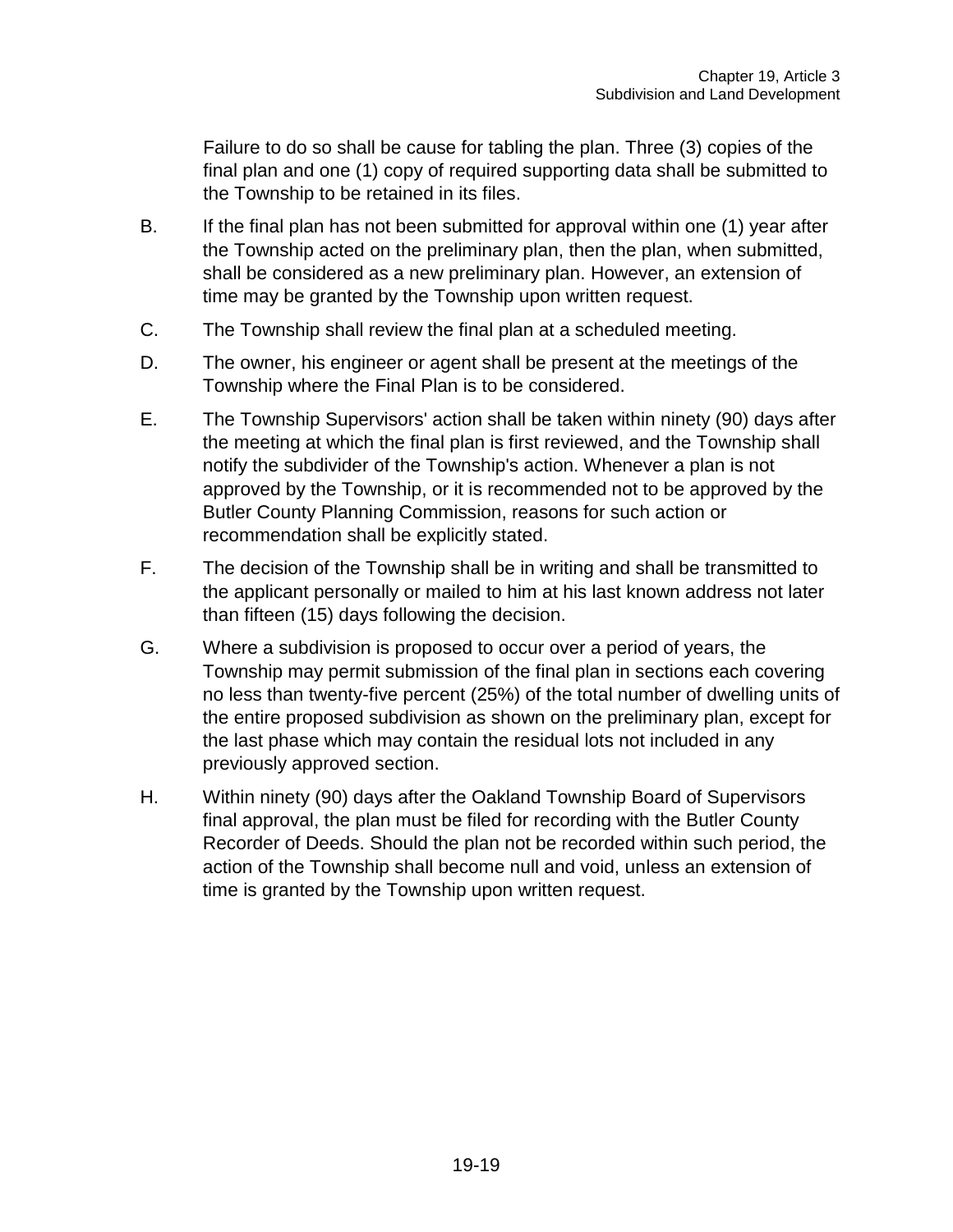## **ARTICLE IV**

## **PROCEDURE FOR LAND DEVELOPMENT PLANS**

### **§ 19-401. Purpose**

The purpose of this Article is to establish the procedure for Township and County review and action on applications for land development plans. The procedure is intended to provide orderly and consistent processing of such applications.

### **§ 19-402. General**

In order to make the most of the opportunities related to the development and to conserve time, effort and expense, the owner or developer should consult with the Administrative Officer, and appropriate Township officials prior to the preparation of the preliminary plan of the development; this informal review should prevent unnecessary and costly revisions. Requirements for thoroughfares, school and recreational sites, shopping centers, community facilities, sanitary sewers, water supply and drainage, and the relationship to other developments, existing and proposed, in the vicinity should be identified in advance of the preparation of the site plan. A thorough estimate of the situation will result in sound decisions with respect to the form, character and intent of the proposed development.

#### **§ 19-403. Pre-Application**

For the purpose of expediting applications and reducing site development design and development costs, the land developer or Township may request a pre-application conference where the developer shall submit a concept plan in accordance with the following requirements:

- A. **Advisory Meetings**: A developer shall appear before the Township to discuss his proposal. The purpose of this step is to afford the developer advice and assistance in order to save time and money, suggest professional assistance if needed, and to answer any questions the developer may have in regard to filing an application or other items required.
- B. **General Information**: The developer shall be prepared to discuss the details of the proposed site including a description of existing covenants, land characteristics, community facilities and utilities, the business area, the residential area, the industrial area, playgrounds and proposed protective covenants, utilities and street improvements.
- C. **Location Map**: This map shall show the relationship of the proposed development to existing community facilities which serve or influence it and shall include development name, location, existing facilities, title, scale, north arrow and date.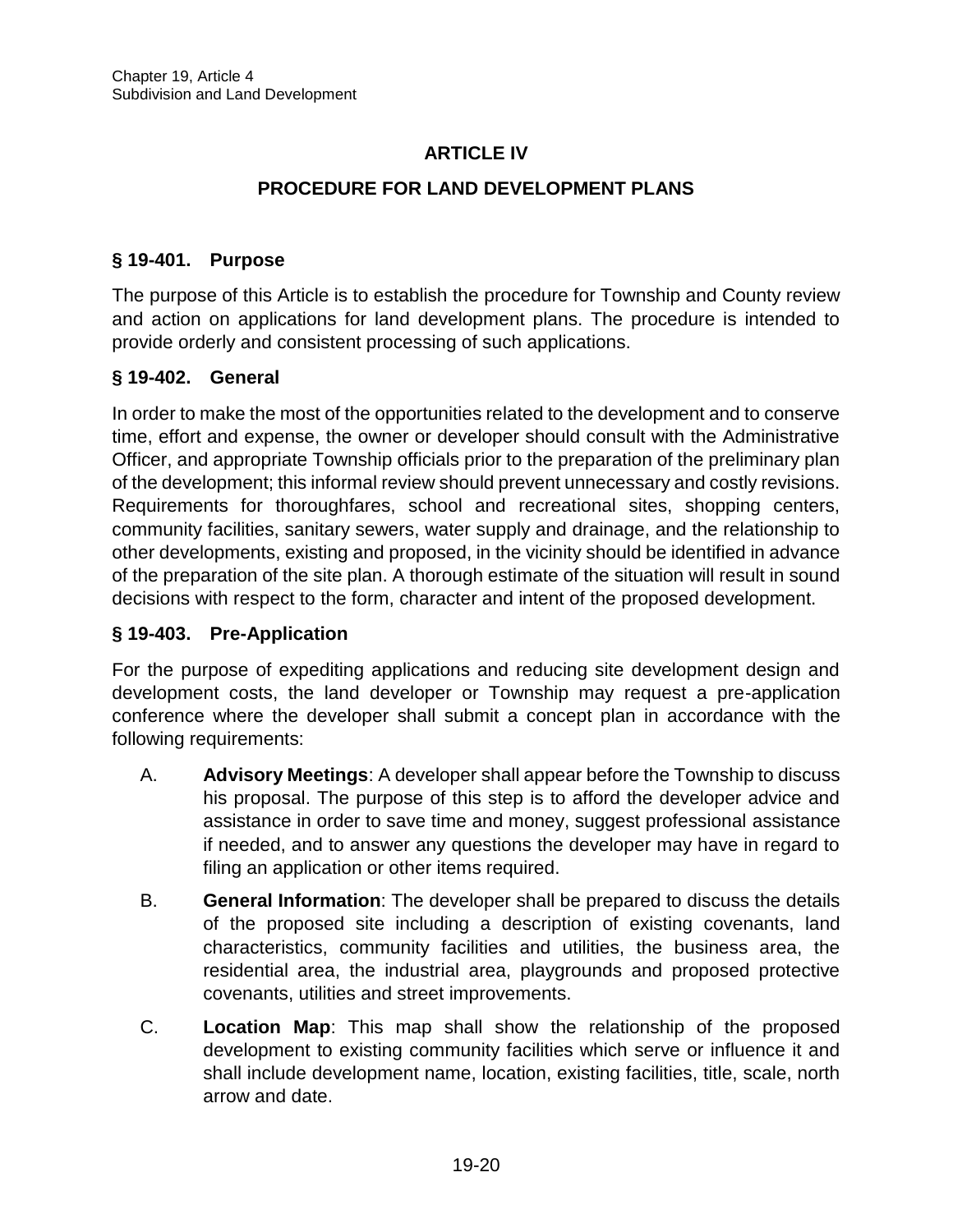- D. **Topographic Map**: The location of the proposed development shall be shown on the U.S. Geological Survey Map or a comparable substitute for purposes of relating the development to the existing topography, slope, gradient and other physical features.
- E. **Sketch Plan**: The sketch plan prepared on a topographic map shall show in simple sketch form the proposed layout of streets, lots and other features in relation to existing conditions and may be drawn free hand. The plan shall include the topographic data the Township deems necessary for its consideration of the plan.
- F. **Hazards**: Land subject to hazards to life, health and safety shall not be developed until such hazards have been removed. These hazards shall be interpreted to mean land subject to flooding, slides due to excessive slope or excavation, land of excessive or improper fill material, or land improperly drained.
- G. After review and discussion with the developer, the Township shall indicate the suitability of the plan for further consideration and submission of preliminary plans.
- H. If the developer's concept plan shows that he intends to subdivide in several phases, a master concept plan showing the master site plan of the entire proposed development including all proposed phases shall be submitted with the final plan.

## **§ 19-404. Application for Site Plans**

Any proposal to develop land or to prepare land for development other than the act of subdivision shall be subject to the requirements of this section with the following exceptions:

- A. The conversion of an existing single-family detached dwelling or single-family semi-detached dwelling into not more than three residential units, unless such units are intended to be a condominium;
- B. The addition of an accessory building, including farm buildings, on a lot or lots subordinate to an existing principal building; or
- C. The addition or conversion of buildings or rides within the confines of an enterprise which would be considered an amusement park. For purposes of this subclause, an amusement park is defined as a tract or area used principally as a location for permanent amusement structures or rides. This exclusion shall not apply to newly acquired acreage by an amusement park until initial plans for the expanded area have been approved by proper authorities.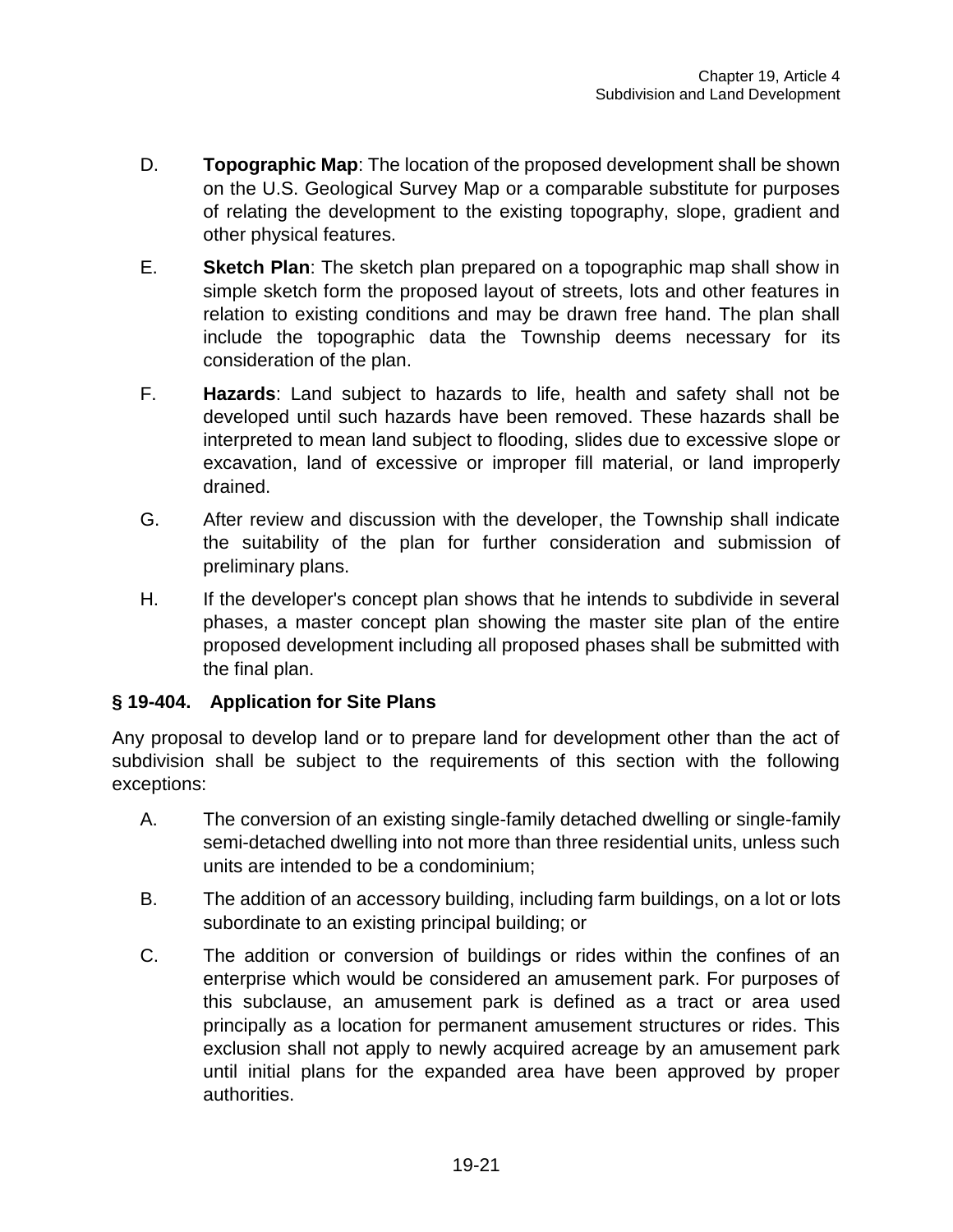### **§ 19-405. Site Plan Submission and Review**

- A. Final site plans for all proposed developments of land lying within the Township shall be filed with Oakland Township.
- B. The Township Board of Supervisors shall render its decision no later than ninety (90) days following the date of the regular meeting of the Township Planning Commission next following the date the application is filed, provided that should the said next regular meeting occur more than thirty (30) days following the filing of the application, the said ninety (90) day period shall be measured from the thirtieth (30th) day following the day the application has been filed.
- C. The Township shall forward the original and one (1) copy to the Butler County Planning Commission for appropriate review, in accordance with Act 247, as amended, of the Pennsylvania Municipalities Planning Code.
- D. The Board of Supervisors may table until its next meeting any plan which was not filed with the Township prior to the preparation of the agenda for the scheduled monthly meetings. Such action and subsequent delay shall not be counted against the ninety (90) day period of review.

### **§ 19-406. Final Site Plan**

- A. The final plan shall conform in all important respects with the concept plan as previously reviewed by the Township, and shall incorporate modifications and revisions specified by the Township in its review of the concept plan. The final plan and supporting data shall comply with the provisions of Article VI, Plan Requirements, of this Chapter. Failure to do so shall be cause for tabling the plan. Three (3) copies of the final plan and one (1) copy of required supporting data shall be submitted to the Township to be retained in its files.
- B. The Township shall review the final plan at a scheduled public meeting.
- C. The owner, his engineer or agent shall be present at the meetings of the Township where the Final Plan is to be considered.
- D. The Township Supervisors' action shall be taken within ninety (90) days after the meeting at which the final plan is first reviewed, and the Township shall notify the developer of the Township's action. Whenever a plan is not approved by Oakland Township or it is recommended not to be approved by the Butler County Planning Commission, reasons for such action or recommendation shall be explicitly stated.
- E. The decision of the Township shall be in writing and shall be transmitted to the applicant personally or mailed to him at his last known address not later than fifteen (15) days following the decision.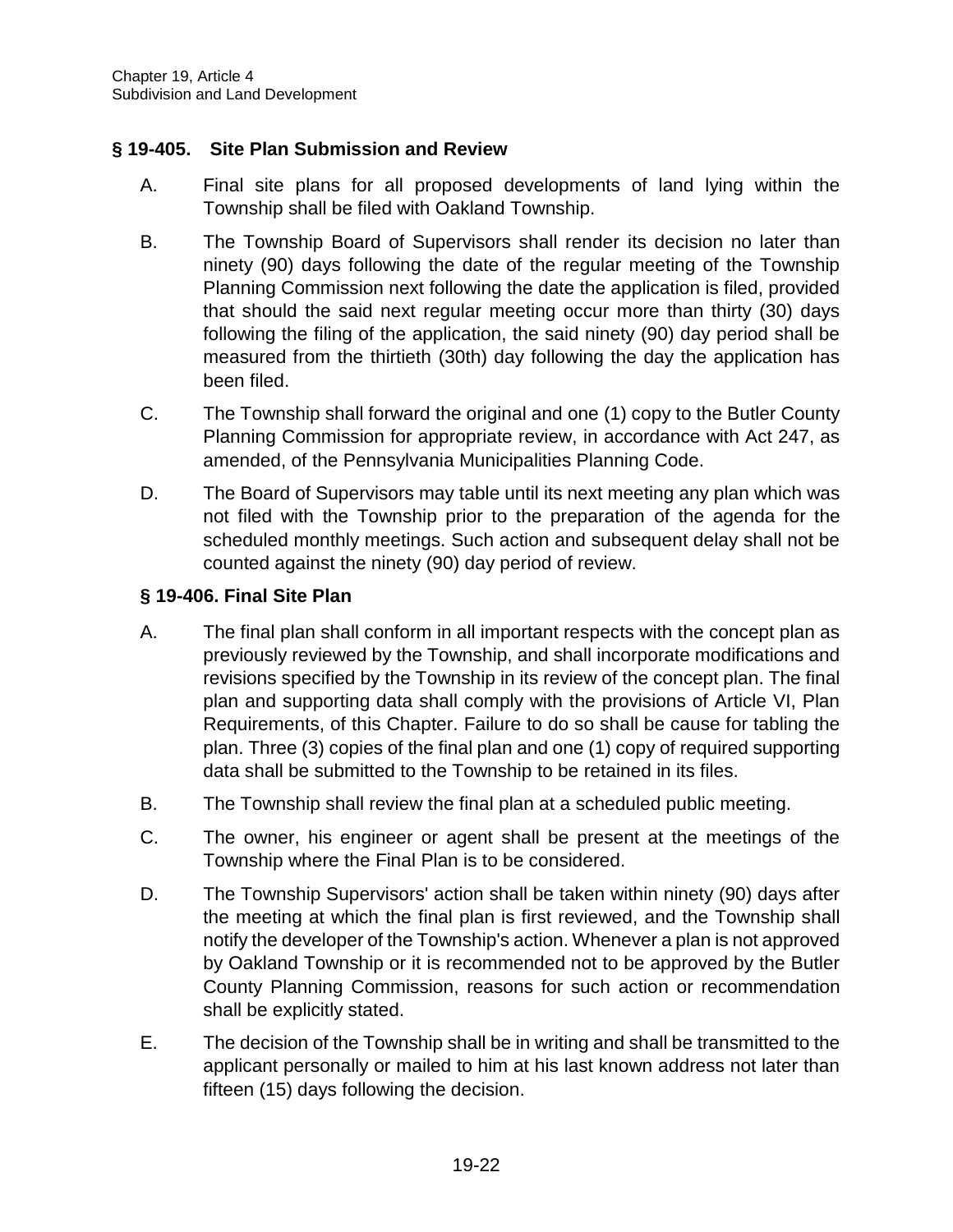- F. The Township may permit submission of the final plan in sections, each covering a portion of the entire proposed development as shown on the concept plan.
- G. Within ninety (90) days after the Oakland Township Board of Supervisors' final approval, the plan must be filed for recording with the Butler County Recorder of Deeds. Should the plan not be recorded within such period, the action of the Township shall become null and void, unless an extension of time is granted by the Township upon written request.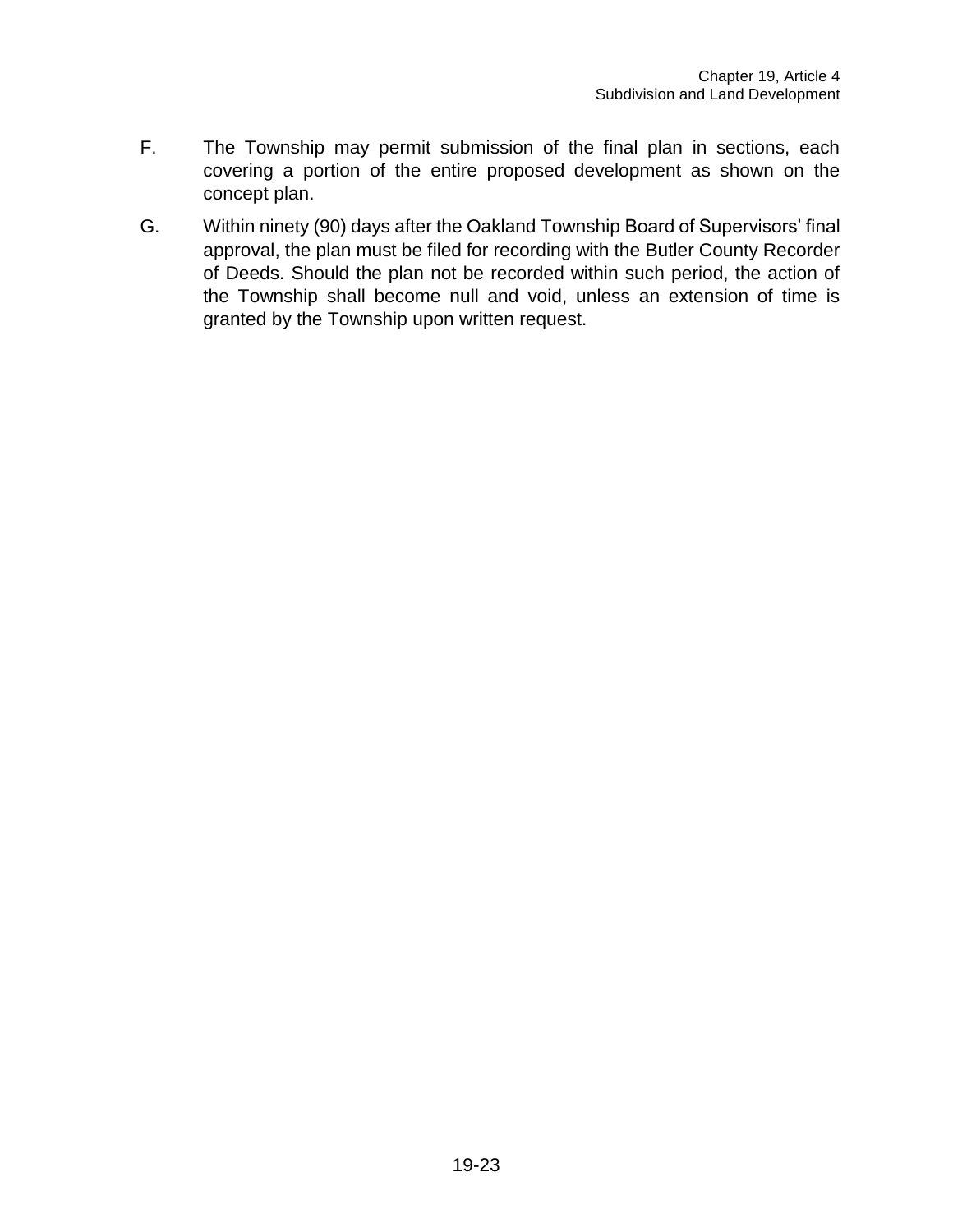## **ARTICLE IV**

# **DESIGN AND IMPROVEMENT STANDARDS FOR SUBDIVISIONS**

## **AND LAND DEVELOPMENTS**

### **§ 19-501. Purpose**

The purpose of good subdivision and site design is to create a functional and attractive development, to minimize adverse impacts, and to ensure that a project will be an asset to the Township. To promote this purpose, the subdivision and/or site plan shall conform to the following standards which are designed to result in a well-planned Township without adding unnecessarily to development costs.

#### **§ 19-502. General Site Standards**

A. **Site Analysis**: An analysis shall be made of characteristics of the development site, such as site context; geology and soil; topography; climate; ecology; existing vegetation, structures, and road networks; visual features; and past and present use of the site.

### B. **Subdivision and Site Design**:

- 1. Design of the development shall take into consideration all existing local and regional plans for development in the surrounding community.
- 2. Development of the site shall be based on the site analysis. To the maximum extent practicable, development shall be located to preserve the natural features of the site, to avoid areas of environmental sensitivity, and to minimize negative impacts and alteration of natural features.
- 3. Development of the site or subdivision shall take into consideration, and be in accordance with applicable federal, state or local environmental regulations regarding:
	- a. Unique and/or environmentally sensitive areas, including wetlands as defined in Sec. 404, Federal Water Pollution Control Act Amendments of 1972, as amended, and delineated on wetlands maps prepared by the U.S. Fish and Wildlife Service, or as determined by on-site inspection;
	- b. Mature trees or stands of trees, defined as the largest known individual trees of each species in the state, large trees approaching the diameter of the known largest tree, or species or clumps of trees that are rare to the area or of particular horticultural or landscape value;
	- c. Lands in the floodplain, as defined by federal, state or local regulations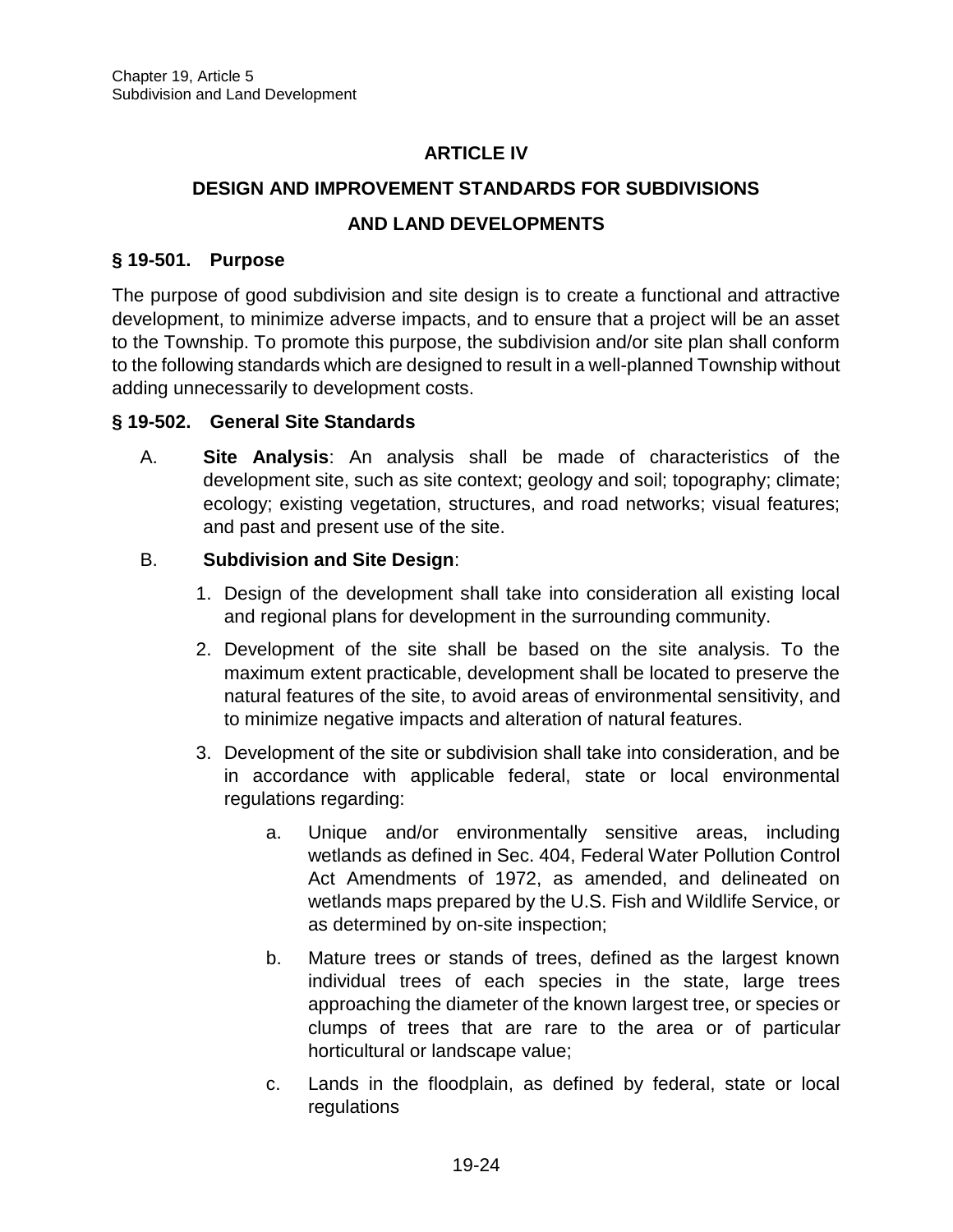- d. Steep slopes in excess of twenty percent (20%) as measured over a ten foot (10') interval unless appropriate engineering measures concerning slope stability, erosion and residential safety are taken;
- e. Habitats of endangered wildlife, as identified on federal or state lists; and
- f. Historically significant structures and sites, as listed on federal or state lists of historic places.
- 4. The development shall be laid out to avoid adversely affecting ground water and aquifer recharge; to reduce cut and fill; to avoid unnecessary impervious cover; to prevent flooding; to provide adequate access to lots and sites; and to mitigate adverse effects of shadow, noise, odor, traffic, drainage, and utilities on neighboring properties.

## **C. Residential Development Design**

- 1. In conventional developments, the Township may vary lot areas and dimensions, yards, and setbacks for the purpose of encouraging and promoting flexibility, economy, and environmental soundness in layout and design, provided that the average lots' areas and dimensions, yards, and setbacks within the subdivision conform to the minimum requirements of the Township development regulations, and provided that such standards shall be appropriate to the type of development permitted.
- 2. Every lot shall have sufficient access to it for emergency vehicles as well as for those needing access to the property in its intended use.
- 3. The placement of units in residential developments shall take into consideration topography, privacy, building height, orientation, drainage, and aesthetics.
- D. **Commercial and Industrial Development Design**: Commercial and industrial developments shall be designed according to the same principles governing the design of residential developments; namely, buildings shall be located according to topography, with environmentally sensitive areas avoided to the maximum extent practicable; factors such as drainage, noise, odor, and surrounding land uses considered in siting buildings; sufficient access shall be provided and adverse impacts buffered.

## E. **Transportation System Design**:

1. The road system shall be designed to permit the safe, efficient, and orderly movement of traffic; to meet, but not exceed the needs of the present and future population served; to have a simple and logical pattern; to respect natural features and topography; and to meet all applicable requirements of this Chapter.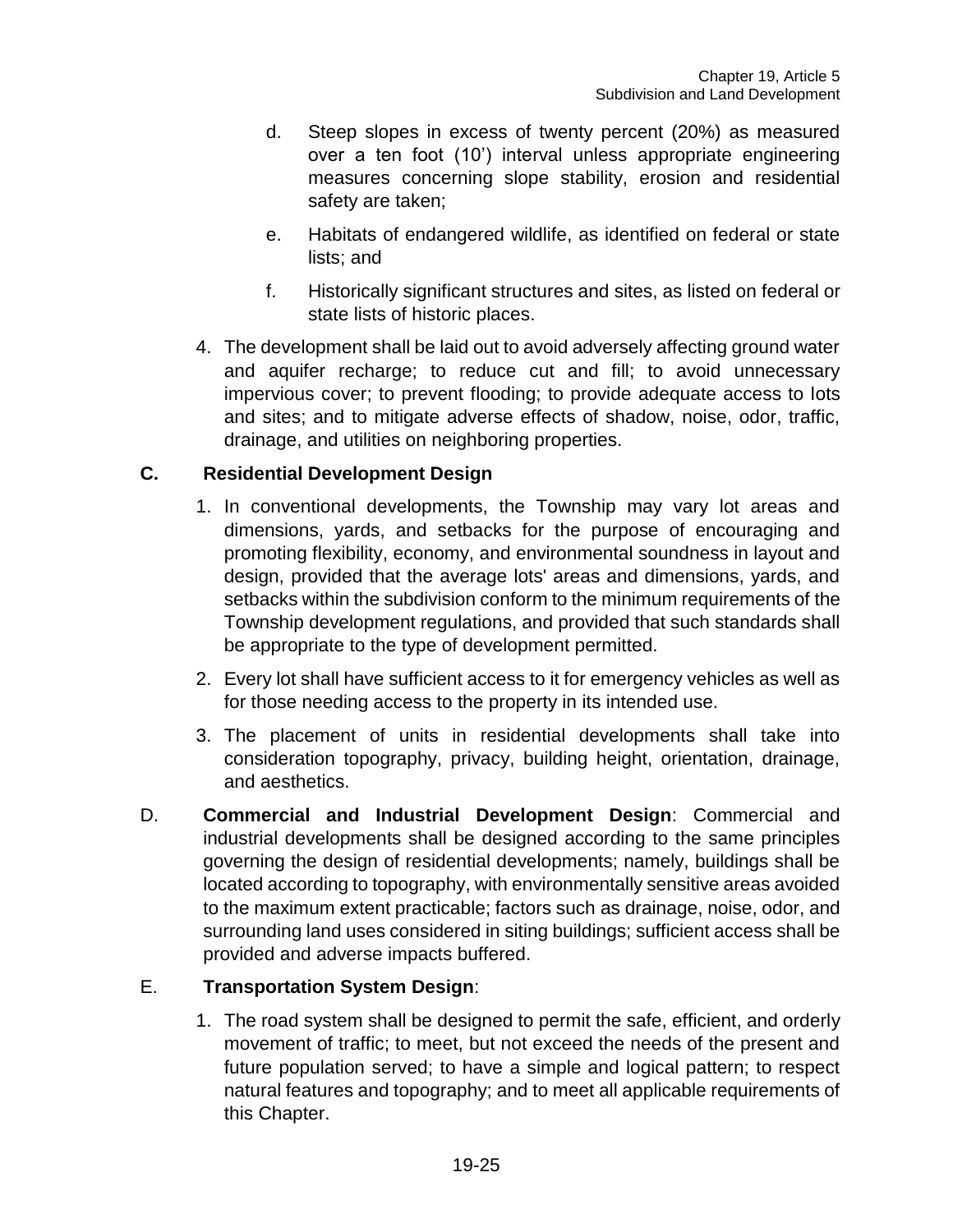- 2. Where a subdivision or site development abuts or contains an existing or proposed arterial street, the Township may require marginal access streets, rear service alleys, reverse frontage lots or such other treatment as will provide protection for abutting properties, reduction in the number of intersections with the arterial street, and separation of local and through traffic.
- 3. In residential subdivisions, the road system shall be designed to serve the access needs of the neighborhood and to discourage use by through traffic.
- 4. The preferred type of traffic control signals in the Township shall be the mast mounted signal.
- 5. The pedestrian system shall be located as required for safety. In conventional developments, sidewalks, if used, shall be placed parallel to the street, with exceptions permitted to preserve natural features or to provide visual interest. In planned unit developments, sidewalks may be placed away from the road system, but they may also be required parallel to the street for safety reasons.
- 6. Bikeways shall be approved when specifically indicated on the master plan and are located so as to minimize conflicts with pedestrian and vehicular traffic.

## **F. Landscape Design**

- 1. Reasonable landscaping should be provided at site entrances, in public areas adjacent to buildings and at intervals within parking areas. The type and amount of landscaping proposed may vary with the type of development and intensity of use on site.
- 2. The plant or other landscaping material that best serves the intended function shall be selected. Landscaping materials shall be appropriate for the Township's soil conditions and availability of water. The impact of the proposed landscaping plan at various time intervals shall also be considered.

## **§ 19-503. Open Space and Recreation**

A. **Purpose**: A developer or subdivider may provide open space. Developed open space may be designed to provide active recreational facilities to serve the residents of the development. Undeveloped open space should be designed to preserve important site amenities and environmentally sensitive areas. (See Section 19-502, Subsection B.3, for areas to be preserved as undeveloped open space.) In either case, the land so designated shall be usable for the purpose intended.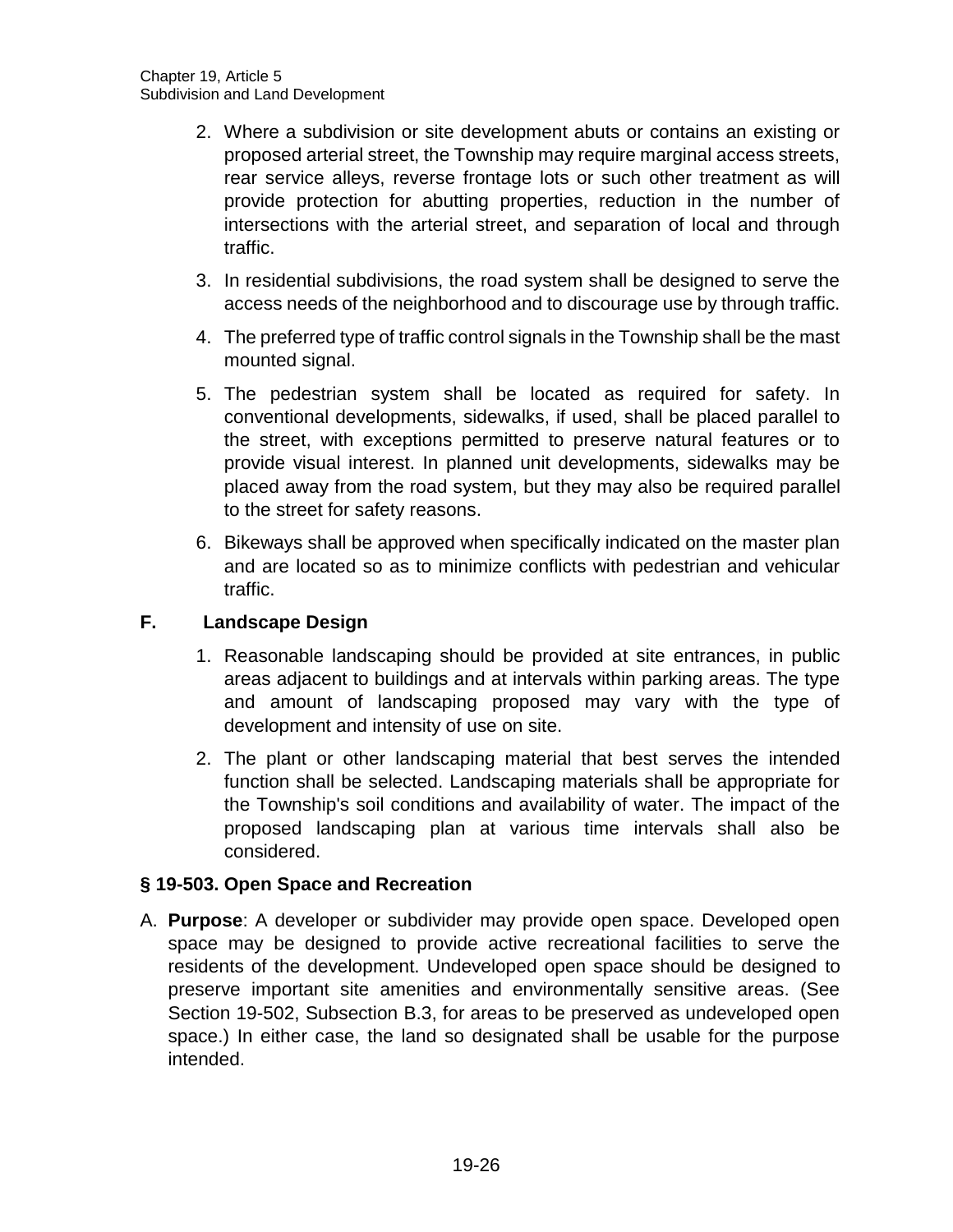#### **B. Recommended Amount of Open Space**

- 1. Amount of open space recommended. At least ten (10) percent of the tract proposed for development should be set aside for developed and/or undeveloped open space, adjusted, as appropriate, for conditions such as population density, existing municipal facilities, topography, socioeconomic characteristics of the prospective population, proximity to floodplains and electro-magnetic fields and other appropriate site and development-specific factors.
- 2. Size of open space parcels. The area of each parcel of open space designed for active recreational purposes should be of such minimum dimensions as to be functionally usable.
- 3. Location of open space parcel. Open space parcels should be convenient to the dwelling units they are intended to serve. However, because of noise generation, they should be sited with sensitivity to surrounding residential uses.

#### **C. Improvement of Open Space Parcels**

- 1. Developed open space. The developer may provide for the installation of recreational facilities, taking into consideration:
	- a. The character of the open space land;
	- b. The estimated age and the recreation needs of persons likely to reside in the development;
	- c. Proximity, nature, and excess capacity of existing municipal recreation facilities; and
	- d. The cost of the recreational facilities.
- 2. Undeveloped open space. As a general principle, undeveloped open space should be left in its natural state. A developer may make certain improvements such as the cutting of trails for walking or jogging, or the provision of picnic areas, etc. In addition, the developer may make other improvements, such as removing dead or diseased trees, thinning trees or other vegetation to encourage more desirable growth, and grading and seeding.
- D. **Deed Restrictions**: If any lands are dedicated for open space purposes they shall contain appropriate covenants and deed restrictions approved by the Township Solicitor ensuring that:
	- 1. The open space area will not be further subdivided in the future;
	- 2. The use of the open space will continue in perpetuity for the purpose specified;
	- 3. Appropriate provisions will be made for the maintenance of the open space; and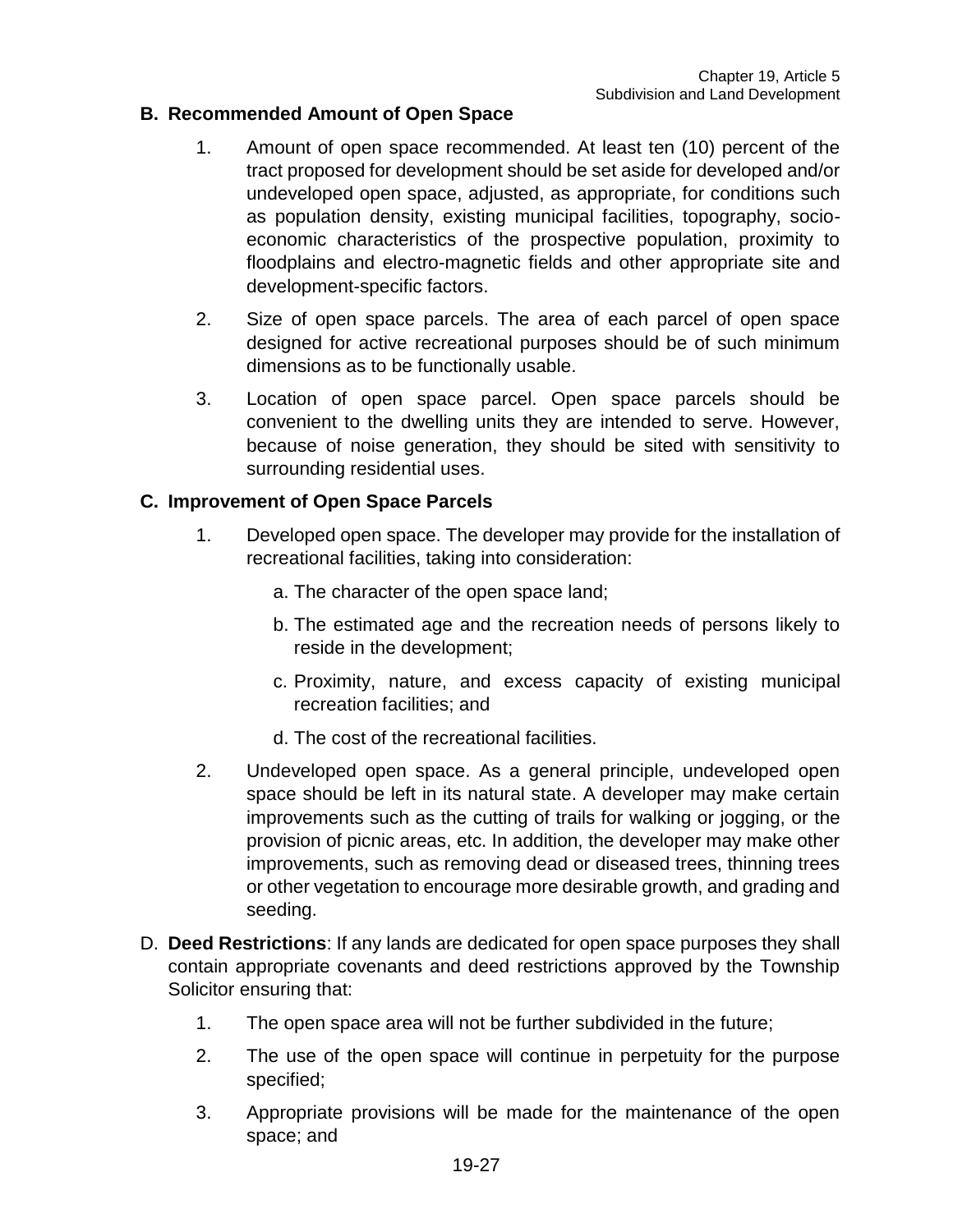- 4. Common undeveloped open space shall not be turned into a commercial enterprise admitting the general public at a fee.
- E. **Open Space Ownership**: The type of ownership of land dedicated for open space purposes shall be selected by the owner, developer or subdivider.
	- 1. Type of ownership may include, but is not necessarily limited to, the following:
	- 2. The Township, subject to acceptance by the Township Board of Supervisors;
	- 3. Other public jurisdictions or agencies, subject to their acceptance;
	- 4. Quasi-public organizations, subject to their acceptance;
	- 5. Homeowner, condominium, or cooperative associations; or
	- 6. Shared, undivided interest by all property owners in the subdivision.
- F. **Maintenance of Open Space Areas**: The person or entity identified as having the right of ownership or control over the open space shall be responsible for its continuing upkeep and proper maintenance.

## **§ 19-504. Landscaping Standards for Land Developments**

- **A. Purpose**
	- 1. Landscaping shall be provided as part of site plan design. It shall be conceived in a total pattern throughout the site, integrating the various elements of the site design, preserving and enhancing the particular identity of the site, and creating a pleasing site character.
	- 2. Landscaping may include plant materials such as trees, shrubs, ground covers, perennials, and annuals, and other materials such as rocks, water, sculpture, art, walls, fences, paving materials, and street furniture.
- B. **Landscape Plan**: A landscape plan shall be submitted with each site plan application, unless a modification is granted pursuant to Article IX, Administration, of this Chapter. The plan shall identify existing and proposed trees, shrubs, and ground covers; natural features such as rock outcroppings; and other landscaping elements. The plan shall show where they are or will be located and planting and/or construction details. Where existing plantings are to be retained, the applicant shall include in the plans proposed methods of protecting them during construction.

## **C. Site Protection and General Planting Requirements**

1. Topsoil preservation. Topsoil moved during the course of construction shall be redistributed as needed on all regraded surfaces so as to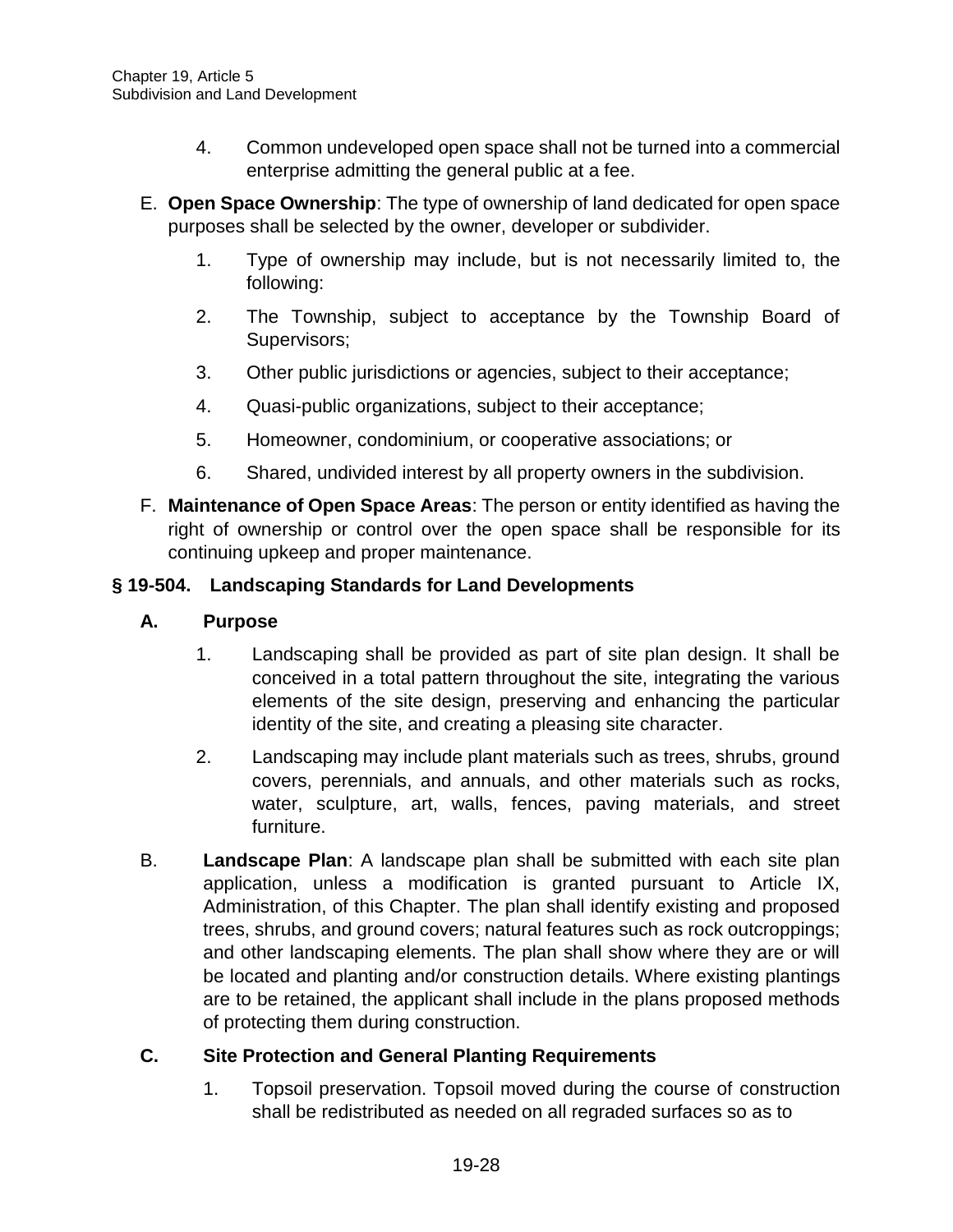provide at least four inches (4") of even cover to all disturbed areas of the development and shall be stabilized by seeding or planting.

- 2. Removal of debris. All stumps and other tree parts, litter, brush, weeds, excess or scrap building materials or other debris shall be removed from the site and disposed of in accordance with the law. No tree stumps, or portions of tree trunks or limbs shall be buried anywhere in the development. All dead or dying trees, standing or fallen, shall be removed from the site. If trees and limbs are reduced to chips, they may be used as mulch in landscaped areas, subject to approval by the Township Engineer.
- 3. Protection of existing plantings. Maximum effort should be made to save mature and healthy specimens. No material or temporary soil deposits shall be placed within four feet (4') of shrubs or ten feet (10') of trees designated on the landscape plan to be retained. Protective barriers or tree wells shall be installed around each plant and/or group of plants that are to remain on the site. Barriers shall not be supported by the plants they are protecting, but shall be self-supporting. They shall be a minimum of four feet (4') high and constructed of a durable material that will last until construction is completed. Snow fences and silt fences are examples of acceptable barriers.
- 4. Slope plantings. Landscaping of all cuts and fills and/or terraces shall be sufficient to prevent erosion, and all roadway slopes steeper than one foot (1') vertically to three feet (3') horizontally shall be planted with ground cover appropriate for the purpose and for soil conditions, water availability, and environment.
- 5. Additional landscaping. In residential developments, besides the screening and street trees required, additional plantings or landscaping elements may be required throughout the site where necessary for climate control, privacy, or other reasons in accordance with the landscape plan approved by the Township and taking into consideration cost constraints. In nonresidential developments, all areas of the site not occupied by buildings and required improvements shall be landscaped by the planting of grass or other ground cover, shrubs, and trees as part of the landscape plan approved by the Township.
- 6. Planting specifications. Deciduous trees shall have at least a two-inch caliper at planting. Size of evergreens and shrubs shall be allowed to vary depending on setting and type of shrub. All plant materials such as trees, shrubs, and ground covers shall be planted according to accepted horticultural standards. Dead and dying plants shall be replaced by the developer during the following planting season.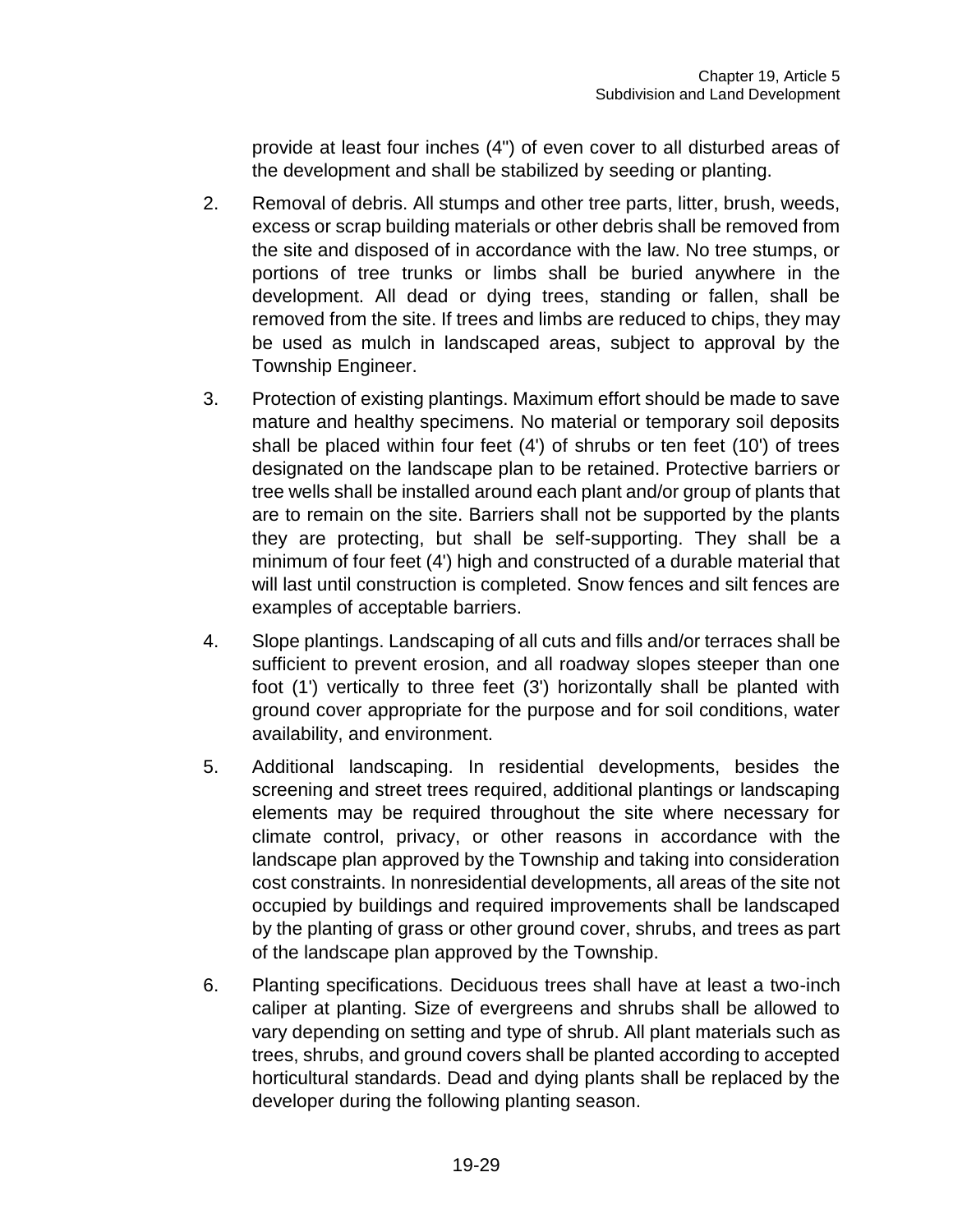7. Plant species. The plant species selected should be hardy for the particular climatic zone in which the development is located and appropriate in terms of function and size.

### **D. Buffering**

- 1. Function and materials. Buffering shall provide a year-round visual screen in order to minimize adverse impacts. It may consist of fencing, a mix of evergreens and deciduous trees, berms, rocks, boulders, mounds, or combinations thereof to achieve the same objectives.
- 2. When required. Every development shall provide sufficient buffering when topographical or other barriers do not provide reasonable screening and when the Township determines that there is a need:
	- a. to shield neighboring properties from any adverse external effects of a development; or
	- b. to shield the development from negative impacts of adjacent uses such as streets. In high-density developments, when building design and siting do not provide privacy, the Township may require landscaping, fences or walls to screen dwelling units for privacy. Buffers shall be measured from side and rear property lines, excluding driveways.
- 3. Amount required.
	- a. Where more-intensive land uses abut less-intensive uses, a buffer strip twenty-five feet (25') in width shall be required.
	- b. Parking lots, garbage collection and utility areas, and loading and unloading areas should be screened around their perimeters by a buffer strip a minimum of five feet (5') wide.
	- c. Where residential subdivisions or developments abut higherorder streets (collectors or arterials), adjacent lots shall front on lower-order streets, and a landscaped buffer area may be required by the Township along the property line abutting the road. If required, the buffer strip shall be a minimum of twentyfive feet (25') wide or wider where necessary for the health and safety of the residents. It shall include both trees and shrubs.
- 4. Design. Arrangement of plantings in buffers shall provide maximum protection to adjacent properties and avoid damage to existing plant material. Possible arrangements include planting in parallel, serpentine, or broken rows. If planted berms are used, the minimum top width shall be four feet (4'), and the maximum side slope shall be 2:1.
- 5. Planting specifications. Plant materials shall be sufficiently large and planted in such a fashion that a year-round screen at least eight (8) feet in height shall be produced within three (3) growing seasons. All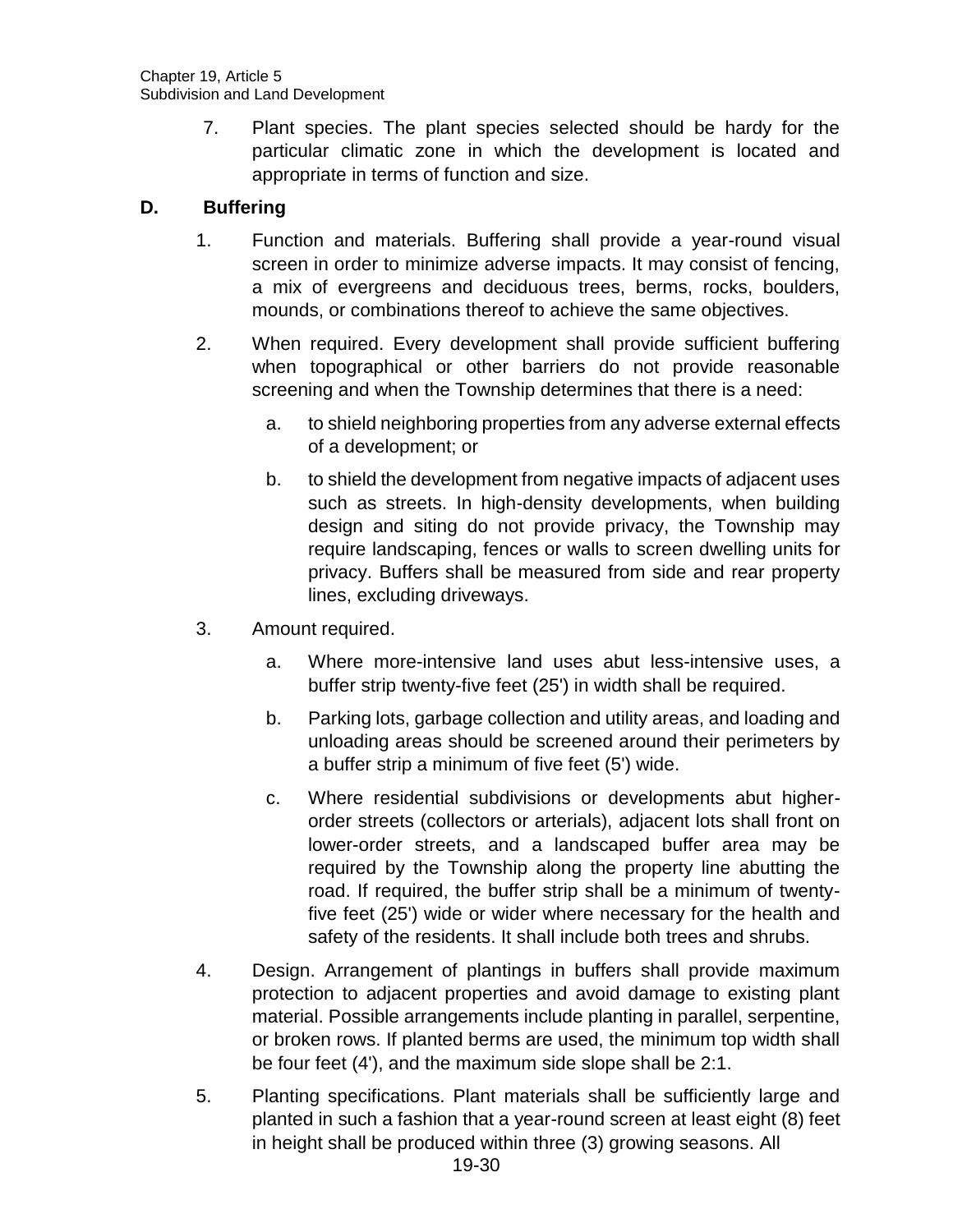plantings shall be installed according to accepted horticultural standards.

6. Maintenance. Plantings shall be watered regularly and in a manner appropriate for the specific plant species through the first growing season, and dead and dying plants shall be replaced by the applicant during the next planting season. No buildings, structures, storage of materials or parking shall be permitted within the buffer area; buffer areas shall be maintained and kept free of all debris, rubbish, weeds and tall grass.

## **E. Parking Lot Landscaping**

- 1. Amount required. In parking lots, at least five percent (5%) of the interior parking area shall be landscaped with plantings, and one (1) tree for each ten (10) spaces shall be installed. Parking lot street frontage screening and perimeter screening shall be a minimum of five feet (5') wide. Planting required within the parking lot is exclusive of other planting requirements.
- 2. Location. The landscaping should be located in protected areas, such as along walkways, in center islands, at the ends of bays, or between parking stalls. All landscaping in parking areas and on the street frontage shall be placed so that it will not obstruct sight distance. At least fifty percent (50%) of all planting shall occur between the front face of the structure and the right-of-way line.
- 3. Plant type. A mixture of hardy flowering and/or decorative evergreen and deciduous trees may be planted. The evergreens should be used along the perimeter of the lot for screening, and the deciduous trees for shade within the lot. The area between trees shall be mulched, planted with shrubs or ground cover, or covered with paving material. Any area that will be under the overhang of vehicles shall be mulched or covered with paving material.

## **F. Paving Materials**

- 1. Design and choice of paving materials used in pedestrian areas shall consider such factors as function, climate, characteristics of users, availability, cost, maintenance, glare, drainage, noise, appearance and compatibility with surroundings.
- 2. Acceptable materials shall include, but are not limited to, concrete, brick, cement pavers, asphalt and stone.

### **G. Walls and Fences**

1. Walls and fences may be erected where required for privacy, screening, separation, security, erosion control or to serve other applicable functions.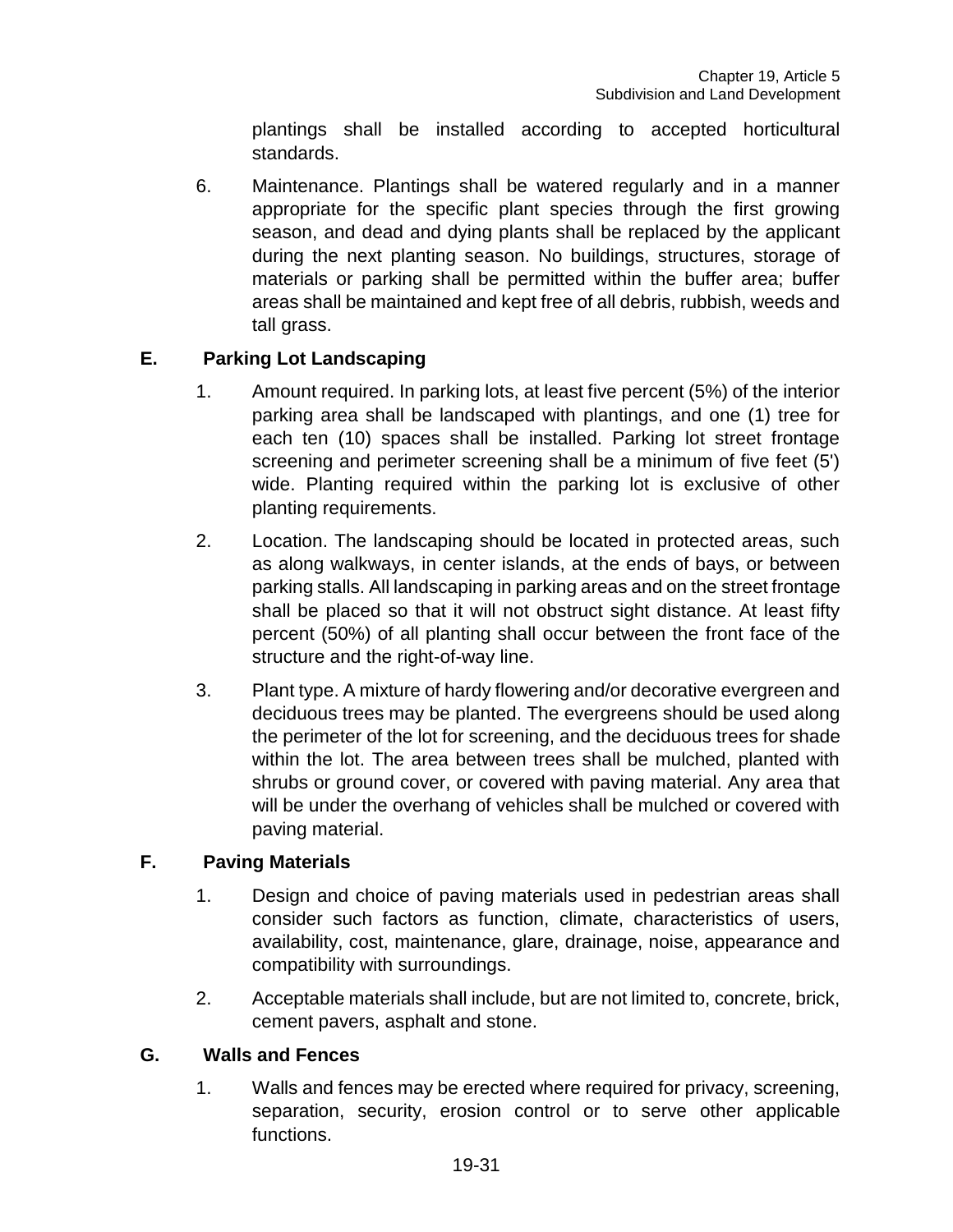- 2. The design and materials used shall be functional and compatible with existing and proposed site architecture.
- 3. No fence or wall shall be so constructed or installed as to constitute a hazard to traffic or safety.

### **H. Street Furniture**

- 1. Street furniture, such as, but not limited to, trash receptacles, benches and decorative fences shall be located and sized in accordance with function.
- 2. The different street furniture components shall be compatible in form, material and finish. Design and materials shall be coordinated with existing and proposed site architecture. Selection of street furniture shall take into consideration function, durability, use of recyclables in manufacturing, maintenance and long-term cost.

### **§ 19-505. Streets**

- A. General
	- 1. The arrangement of streets and access roads (driveways) shall conform to the transportation plan of the master plan or official map for the Township.
	- 2. For streets not shown on the master plan or official map, the arrangement shall provide for the appropriate extension of existing streets.
	- 3. Residential streets shall be arranged in a curvilinear manner so as to discourage through traffic and provide for maximum privacy.
	- 4. When the subdivision adjoins unsubdivided acreage, new streets or reserved right-of-way shall be provided through the boundary lines of the development.
	- 5. If lots in a development are large enough for resubdivision, or if a portion of the tract is not subdivided, suitable access and street openings for such resubdivision shall be provided. Such access and/or street openings shall not be less than fifty feet (50') in width.

#### **B. Street Widths**

1. Minimum street widths and cartway (roadway) widths shall be as follows:

|            | Cartway with<br>Curbs | Cartway with<br>no Curbs | Right-of-Way | <b>Shoulders</b> |
|------------|-----------------------|--------------------------|--------------|------------------|
| Private    | 20 ft.                | 16 ft.                   | 50 ft. **    |                  |
| Cul-de-sac | 22 ft.                | 20 ft.                   | 50 ft. **    |                  |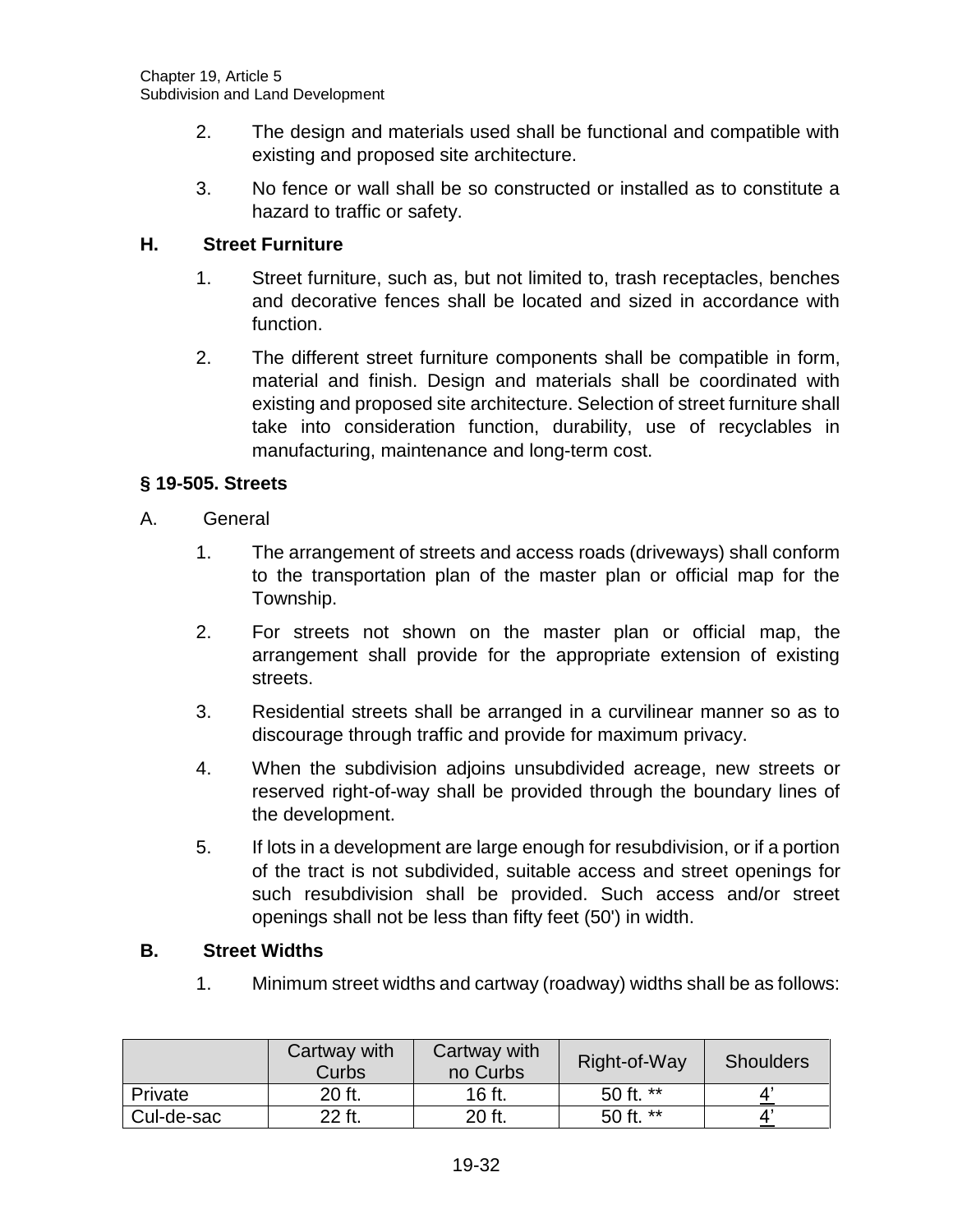|                        | Cartway with<br>Curbs                                          | Cartway with no<br>Curbs | Right-of-Way | <b>Shoulders</b> |
|------------------------|----------------------------------------------------------------|--------------------------|--------------|------------------|
| Local                  | 22 ft.                                                         | 20 ft.                   | 50 ft. **    | None             |
| Collector              | 28 ft.                                                         | 24 ft.                   | 60 ft. **    | None             |
| Industrial             | 28 ft.                                                         | 24 ft,                   | 60 ft. **    | None             |
| Arterial               | as prescribed by the Pennsylvania Department of Transportation |                          |              |                  |
| <b>Marginal Access</b> | 24 ft.                                                         | 22 ft.                   | 40 ft. **    | None             |

\*\*A utility easement of ten feet (10') minimum width shall be provided on each side of the cartway, within the street right-of-way.

- 2. Additional right-of-way and cartway widths may be required by the Township for the following purposes.
	- a. To promote public safety and convenience.
	- b. To provide parking space in commercial developments and in areas of high density residential development.
	- c. Short extension of existing streets with lesser right-of-way and/or cartway widths than prescribed in this section may be permitted, provided, that no new section of the new right-of-way may be less than fifty feet (50') in width.

## **C. Street Classification**

| <b>Street Type</b> | <b>Daily Traffic Volume</b><br>(ADT) |
|--------------------|--------------------------------------|
| Private            | $0 - 40$                             |
| Cul-de-Sac         | $0 - 250$                            |
| Local              | $0 - 1,000$                          |
| Collector          | $1.000 +$                            |

#### **D. Residential Trip Generation Rates**

| Daily Vehicle Trips per Dwelling<br>unit                           | Weekday | <b>Peak Hour</b> |
|--------------------------------------------------------------------|---------|------------------|
| Single-family detached                                             | 10      | 1.01             |
| Multi-family (including apartments,<br>townhouses and condominiums | 6       | 0.55             |

## **E. Cul-de-Sac Streets**

1. The total traffic volume on a cul-de-sac street shall not exceed two hundred and fifty (250) ADT.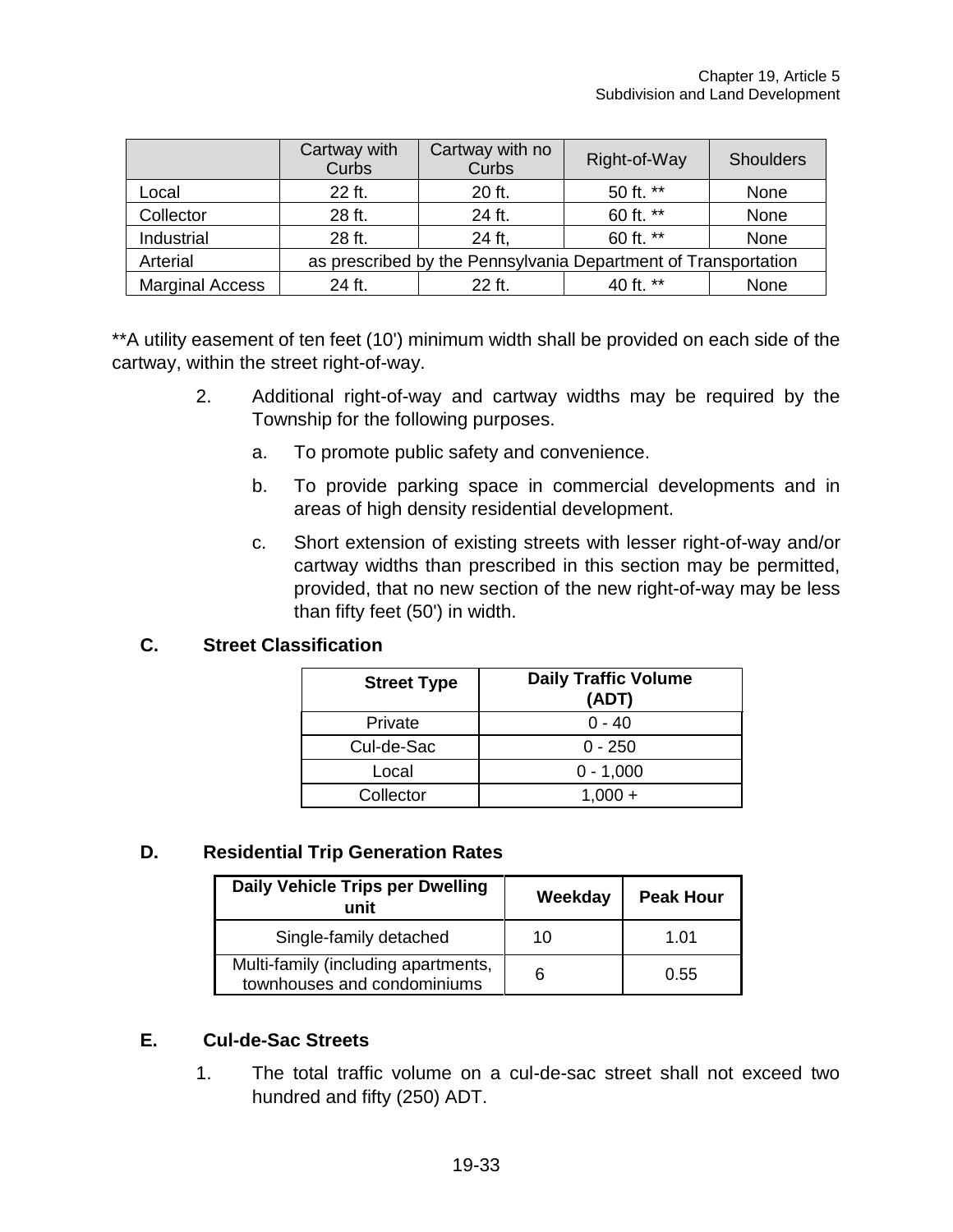- 2. Cul-de-sacs, permanently designed as such, shall not exceed onethousand feet (1,000') in length, unless topography factors justify a greater distance or whereby intersecting side streets provide additional access to this cul-de-sac street.
- 3. Cul-de-sacs shall be provided at the closed end with a turnaround having a minimum radius to the outer cartway edge or curb line of forty feet (40').
- 4. No islands or center landscaping shall be permitted in cul-de-sac streets.
- 5. Unless future extension is clearly impractical or undesirable, the turnaround right-of-way shall be placed adjacent to property line and right-of-way of the same width as the street shall be carried to the property line such a way as to permit future extension of the street into the adjoining tract.

### **F. Industrial Streets**

- 1. An industrial facility which is twenty thousand (20,000) square feet or larger with one (1) or more loading docks shall have access to a collector or arterial street. The street providing access to such a facility shall be constructed to the specifications of an industrial street as established in Section 19-506 of this Chapter.
- 2. Industrial streets shall be constructed to either the preferred or alternate specifications as established in Section 19-506. According to the land use and PaDOT Publication 242, the Township shall determine which construction specification, preferred or alternate, is suitable for each particular industrial street following review and recommendation by the Township Engineer.

#### **G. Street Alignment and Grades**

| <b>Type of Street</b>                  |         |                  |                   |               |
|----------------------------------------|---------|------------------|-------------------|---------------|
|                                        | Local   | <b>Collector</b> | <b>Industrial</b> | $Cul-de-sac4$ |
| Maximum Grade <sup>2</sup>             | 8.0%    | 6.0%             | 6.0%              | 6.0%          |
| Minimum Grade <sup>5</sup>             | 1.0%    | 1.0%             | 1.0%              | 1.0%          |
| Minimum Centerline<br>Radius           | 150 ft. | 300 ft.          | 300 ft.           | 150 ft.       |
| Minimum Sight<br>Distance <sup>3</sup> | 150 ft. | 250 ft.          | 250 ft.           | 150 ft.       |
| Tangent between<br>Curves              | 100 ft. | 150 ft.          | 150 ft.           | 100 ft.       |

## **Design Criteria for Streets1 (not to include Intersections)**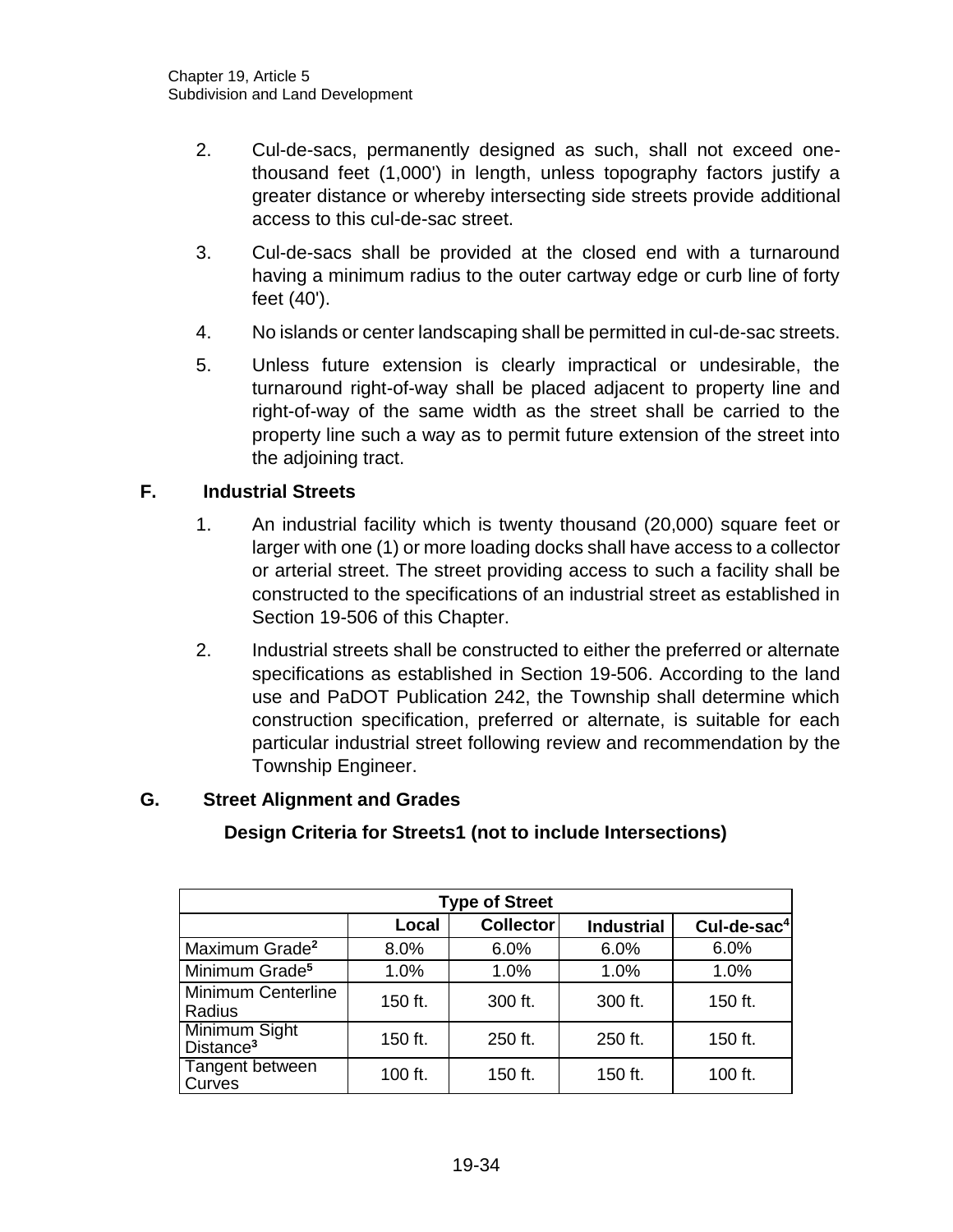<sup>1</sup>For Arterial Roads, PaDOT standards will apply.

<sup>2</sup>Grades in excess of the allowable percentage may be approved by the Township Engineer where it is clear that it is necessary and that no traffic hazard is or will be created thereby.

<sup>3</sup>Sight distance shall be measured along the centerline of the street between points where a driver's eyes at 3'6" in height can see an object 6" high.

<sup>4</sup>Cul-de-sac is the entire street not merely the vehicular turn-around.

<sup>5</sup>Modifications to the minimum grade must be approved by the Township Engineer.

- 1. Horizontal curves shall be laid on all deflecting angles along the centerline of streets, and the degree of curvature shall be set at least to assure the required sight distance.
- 2. Vertical curves shall be used in changes of grade exceeding one (1) percent and shall be designed for maximum visibility.

### **H. Street Intersections**

- 1. Streets shall be laid out to intersect as nearly as possible at right angles. No street shall intersect another at an angle of less than sixty (60) degrees.
- 2. Multiple intersections involving the junction of more than two (2) streets shall be avoided. Where this proves impossible, a modification of this provision shall be sought.
- 3. Where the grade of any street, at the approach to an intersection exceeds seven percent (7%), a leveling area shall be provided having not greater than four percent (4%) grades for a distance of fifty feet (50') measured from the nearest right-of-way line of the intersecting street. The grade at actual intersection shall not exceed two percent (2%) in any direction.
- 4. Clear Sight Triangles of seventy-five (75) feet measured along street centerlines from their point of junction shall be provided at all intersections and no structures or vegetation higher than three feet (3') shall be permitted within such triangles. The three foot (3') measurement shall begin from the elevation of the road, where the topography within the triangle is higher than the road, the following standards shall be used for measurement: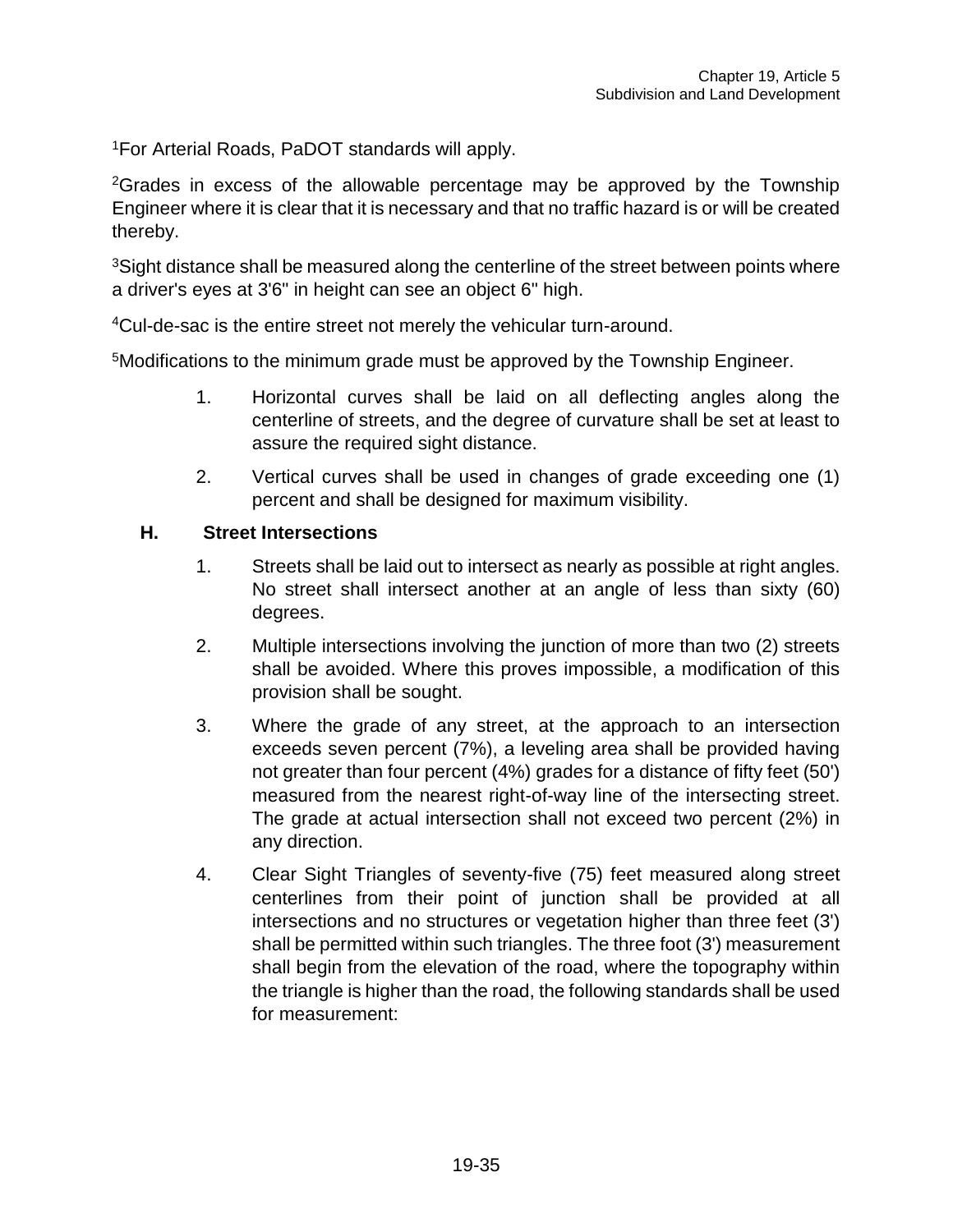| <b>Topography Elevation</b>         | <b>Allowable Structure or Vegetation</b><br><b>Height</b> |  |
|-------------------------------------|-----------------------------------------------------------|--|
| 1 foot higher than the road         | 2 feet                                                    |  |
| 2 feet higher than the road         | 1 foot                                                    |  |
| 3 feet or more higher than the road | No vegetation or structure shall be                       |  |
|                                     | permitted within the sight triangle                       |  |

- 5. To the fullest extent possible, intersections with arterial streets shall be located not less than five hundred feet (500') apart, measured from the center line to center line.
- 6. Intersecting streets shall be separated by three hundred fifty (350) feet or more, measured between their center lines along the centerline of the intersected street
- 7. Residential driveways shall be at least thirty feet (30') from adjacent driveways on the same side of the street and at least fifty feet (50') from the centerline of an intersecting street. For Industrial development there shall be at least seventy feet (70') between driveways on the same side of the street, and at least ninety feet (90') between the closest intersection and any industrial driveway. For Commercial development there shall be at least fifty feet (50') between driveways on the same side of the street and at least seventy feet (70') between the closest radius of the driveway and the intersecting street.

#### **I. Curbs**

- 1. Curbing shall be required for the purposes of drainage, safety and delineation and protection of pavement edge in Planned Residential Developments.
- 2. Flexibility regarding curb type shall be permitted as long as the curb type accommodates the system of drainage proposed.
- 3. Curbing shall be designed to provide a ramp for bicycles and/or wheelchairs as required by applicable PaDOT standards.
- 4. Curbing shall be constructed of either Portland cement concrete with expansion joints every twenty feet (20') and shall follow PaDOT standards where applicable (See Curb Design Detail) or a bituminous concrete wedge curb which is eighteen inches (18") wide by six inches (6") high may be used.
- 5. All curbs at intersections shall be rounded by a minimum radius of:
	- a. Local Streets: Minimum curb radii at street intersections shall be twenty feet (20').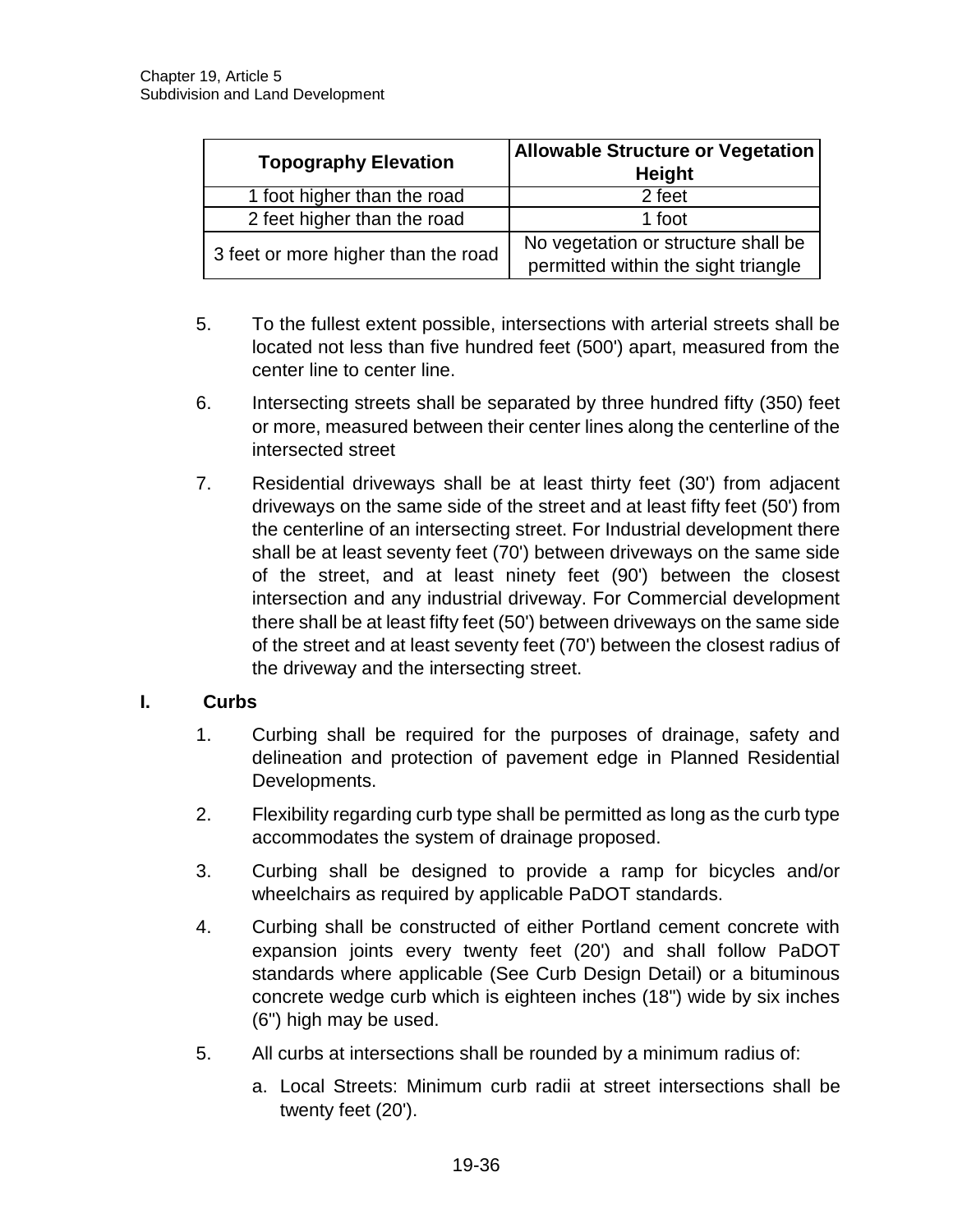b. All other Streets: Minimum curb radii at street intersections shall be thirty feet (30'), or such greater radius as is suitable to the specific intersection.

## **J. Sidewalks**

- 1. Sidewalks shall be provided on all streets within cluster developments. The requirement of sidewalks may be modified in accordance with Section 19-903 of this Chapter. In addition, wherever the Township shall determine, due to potential volume of pedestrian traffic, sidewalks may be required regardless of any other regulations of this Chapter.
- 2. Minimum widths for sidewalks along each type of public street shall be four feet (4') and shall follow PaDOT specifications where applicable.

#### **K. Right-of-Way**

- 1. The right-of-way shall be measured from lot line to opposing lot line and shall be sufficiently wide to contain the cartway, curbs, shoulders, sidewalks, graded areas and utilities, (if they are placed within the rightof-way).
- 2. The right-of-way width of a new street that is a continuation of an existing street shall in no case be continued at a width less than that of the existing street.

## **§ 19-506. Construction Standards for Opening of New Streets**

The following specifications for new streets are required in all areas of the Township.

A. **Responsibility for Inspection**: Responsibility for inspection and supervision of said improvements shall rest with the developer and a certified Professional Engineer retained by the developer. A sealed certified report prepared by a certified engineer, retained by the developer shall be submitted with the final plan to Oakland Township. The report shall certify that the installation of the new streets meets the minimum requirements of this Chapter for new streets and any additional specifications that the Township may require.

This does not preclude the Township from retaining the right to inspect and supervise the installation of new streets if so desired. Notification of the intent to install the improvement shall be given to the Township by the developer or agent forty-eight (48) hours prior to starting work on the improvement so the Township can exercise its option. The cost of inspections conducted by Oakland Township shall be borne by the developer or owner of the property.

B. **Plans and Compliance**: No person shall construct, open or dedicate any road, or any drainage facilities in connection therewith, for public use or travel in Oakland Township, without first submitting plans thereof to the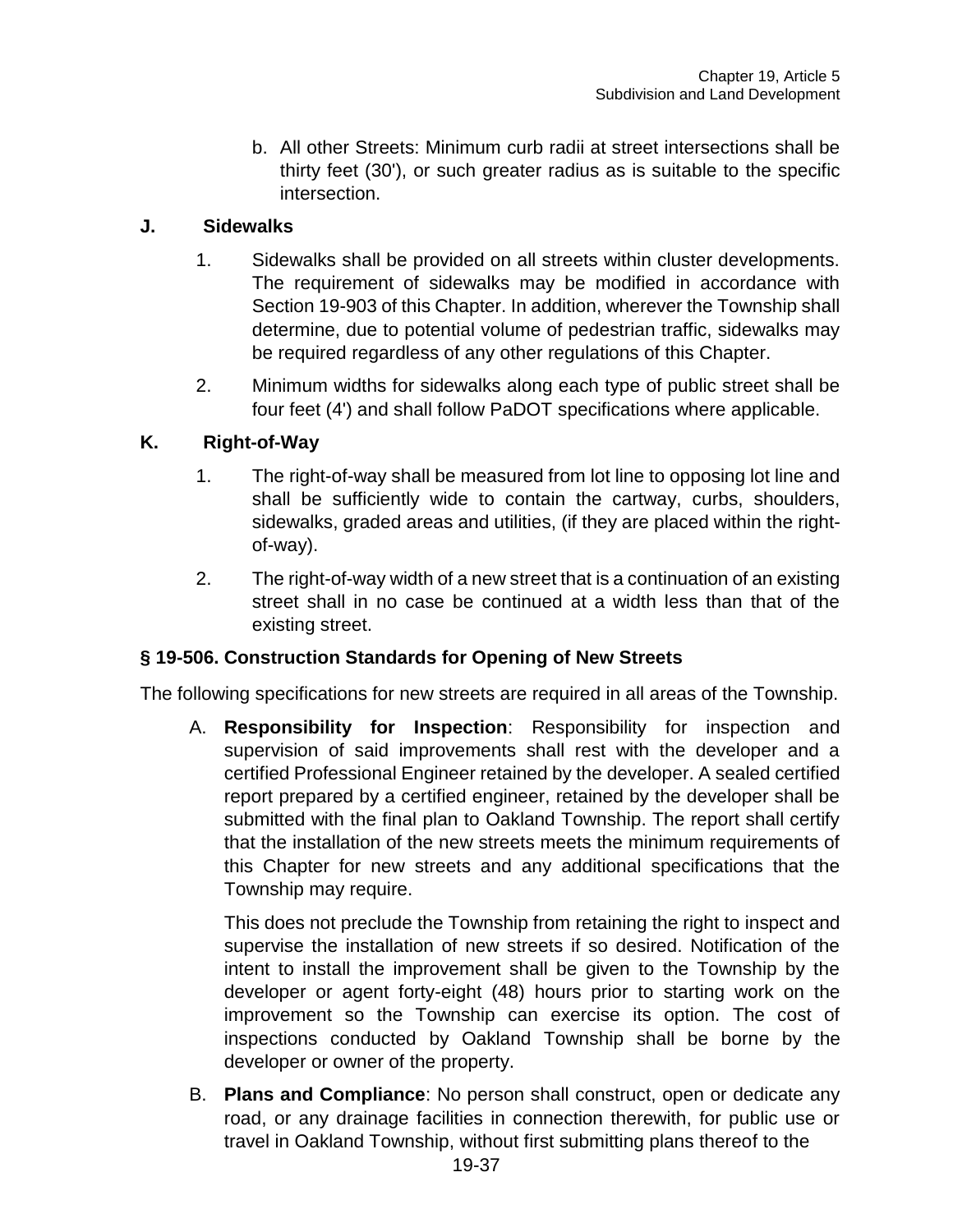Township for approval. Such plans shall be prepared in duplicate in accordance with such rules or regulations as may be prescribed by this Chapter and any additional requirements of the Township. Plans submitted for review and approval by the Township shall be accompanied by a certified report as prescribed in Section 19-506 A.

- 1. Said Plans shall show the profiles, course, structure of such roads, the capacity of any drainage facilities and the method of drainage of the adjacent or contiguous territory. Also, said plans shall show any other details that may be required by the Township. Construction shall be in strict accordance with the preliminary plans so approved.
- 2. Prior to final plan approval where new streets are to be constructed the streets shall be installed and a certified report, prepared by a registered Professional Engineer as outlined in Section 19-506 A shall be submitted.
- 3. Nature of Approval: Approval of a preliminary plan by the Township shall not constitute approval of the final plan or of roads or other improvements therein, but it is rather an expression of approval of layout submitted on the preliminary plan as a guide to the preparation of the final plan, which final plan shall be submitted for the approval of the Township, in that order upon fulfillment of the requirements of this Chapter.
- C. **Excavation and Grading**: Streets shall be excavated and graded as indicated on the approved plans. This shall include excavation of the street to the lines, grades and limits indicated on the drawings or as may be revised by the Township to meet conditions encountered during construction, the excavation for intersecting roadways, stream channels and culverts within the approved right-of-way limits; and shall also include the widening of cuts, flattening and rounding of slopes outside the right-ofway as called for on approved plans, removal of top soil and excavating of ditches and the construction of fill. Inspection shall be performed and approval granted by the Township prior to further work.
- D. **Drainage Structures**: All drainage structures shown on the approved plans shall be installed to PaDOT standards and to the satisfaction of the Township. Culverts may be corrugated metal pipe, polyethylene pipe, plain concrete or reinforced concrete pipe as specified on the approved plan and shall be prepared according to PaDOT standards. Headwalls shall be installed properly and inspected by the Township.
- E. **Backfilling**: After the pipe is laid and inspected, the trench shall be backfilled to a height not exceeding the outside diameter of the pipe with a suitable material installed in four inch (4") layers and thoroughly compacted to the satisfaction of the Township Engineer.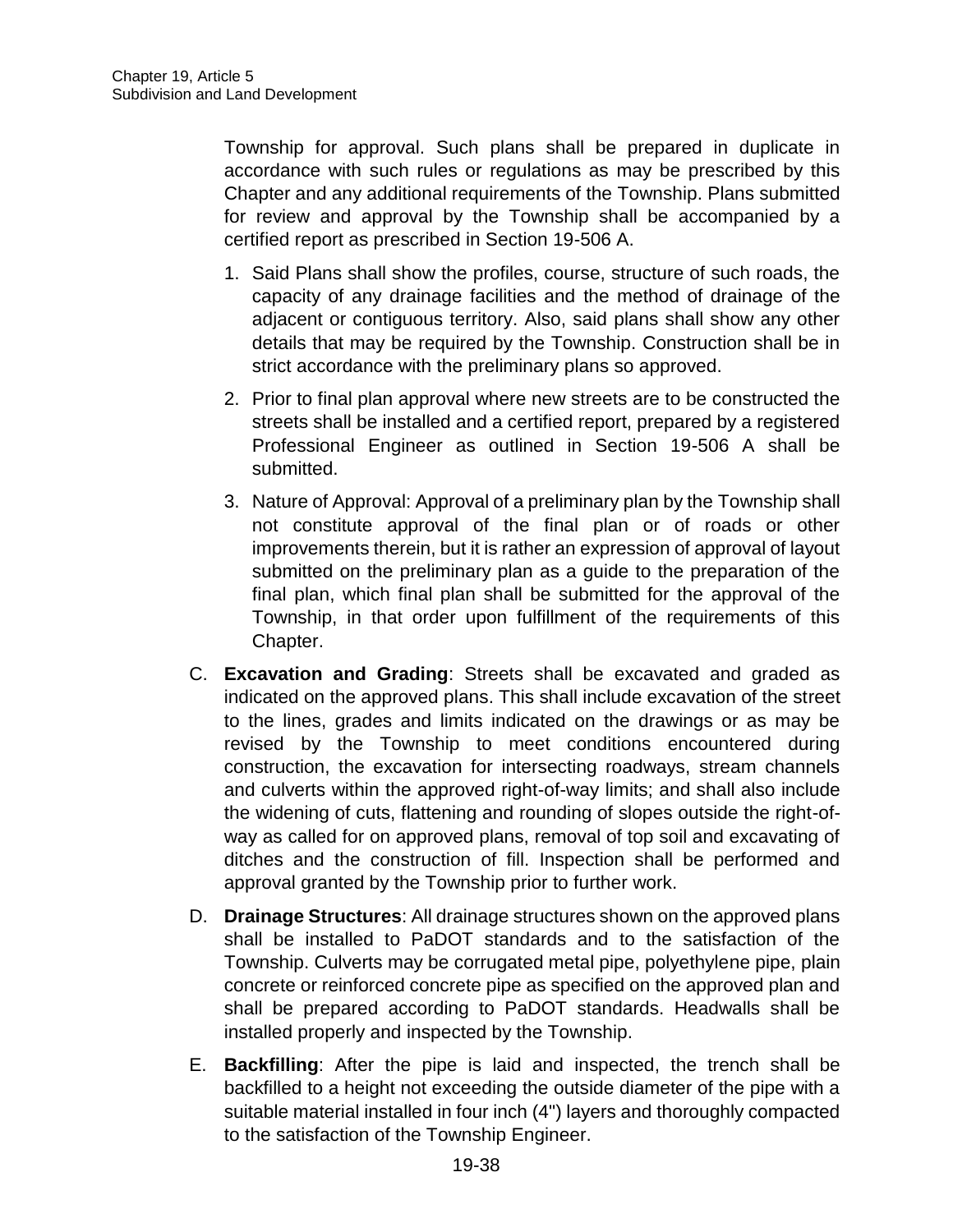- F. **Preparation of Subgrade**: After the drains have been constructed, the subgrade shall be formed by shaping the graded roadway surface to the approved profile. The surface shall be brought to a firm, thoroughly compacted condition for the width of the base course by rolling with an approved ten-ton power roller, to the satisfaction of the Township. Any soft or unsuitable material shall be removed and replaced with suitable material.
- G. **Installation of Cartway** (SEE APPENDIX EXHIBITS FOR CROSS-SECTIONS)

| <b>Street Type</b>    | <b>Course</b>                                                             | Type of Material <sup>1</sup>                                     | <b>Depth of Material after</b><br>Compaction <sup>2</sup> |
|-----------------------|---------------------------------------------------------------------------|-------------------------------------------------------------------|-----------------------------------------------------------|
| <b>Collector</b>      | <b>Alternate One:</b><br><b>Wearing Surface</b><br><b>Base</b><br>Subbase | $ID-2$<br><b>Bituminous Concrete</b><br>Subbase <sup>3</sup>      | 1.5"<br>5"<br>6"                                          |
|                       | <b>Alternate Two:</b><br><b>Wearing Surface</b><br><b>Base</b><br>Subbase | $ID-2$<br><b>Bituminous Concrete</b><br>Subbase <sup>3</sup>      | Wearing 1.5"<br>Binder 2"<br>8"<br>6"                     |
| <b>Industrial</b>     | Preferred:<br><b>Wearing Surface</b><br>Subbase                           | <b>Cement Concrete</b><br>Subbase <sup>3</sup>                    | 8"<br>8"                                                  |
|                       | Alternate:<br><b>Wearing Surface</b><br><b>Base</b><br>Subbase            | $ID-2A$<br><b>Bituminous Concrete</b><br>2A Coarse Aggregate      | 1.5"<br>4"<br>12"                                         |
| Local &<br>Cul-de-sac | Preferred:<br><b>Wearing Surface</b><br><b>Base</b><br>Subbase            | $ID-2A$<br><b>Bituminous Concrete</b><br>Subbase <sup>3</sup>     | 1.5"<br>4"<br>6"                                          |
|                       | Alternate: 5<br><b>Wearing Surface</b><br><b>Base</b><br>Subbase          | Prime Coat & Seal Coat<br>2 <sub>RC</sub><br>Subbase <sup>3</sup> | 4"<br>6"                                                  |
| Private <sup>4</sup>  | <b>Wearing Surface</b><br>Base<br>Subbase                                 | Subbase <sup>3</sup>                                              | 6"                                                        |

#### **Construction Standards for Private and Public Streets**

Footnotes:

 $1$  All components of pavement structure shall be in accordance with PaDOT specifications, Form 408.

 $2$  Compaction shall be by a ten (10) ton roller or equivalent.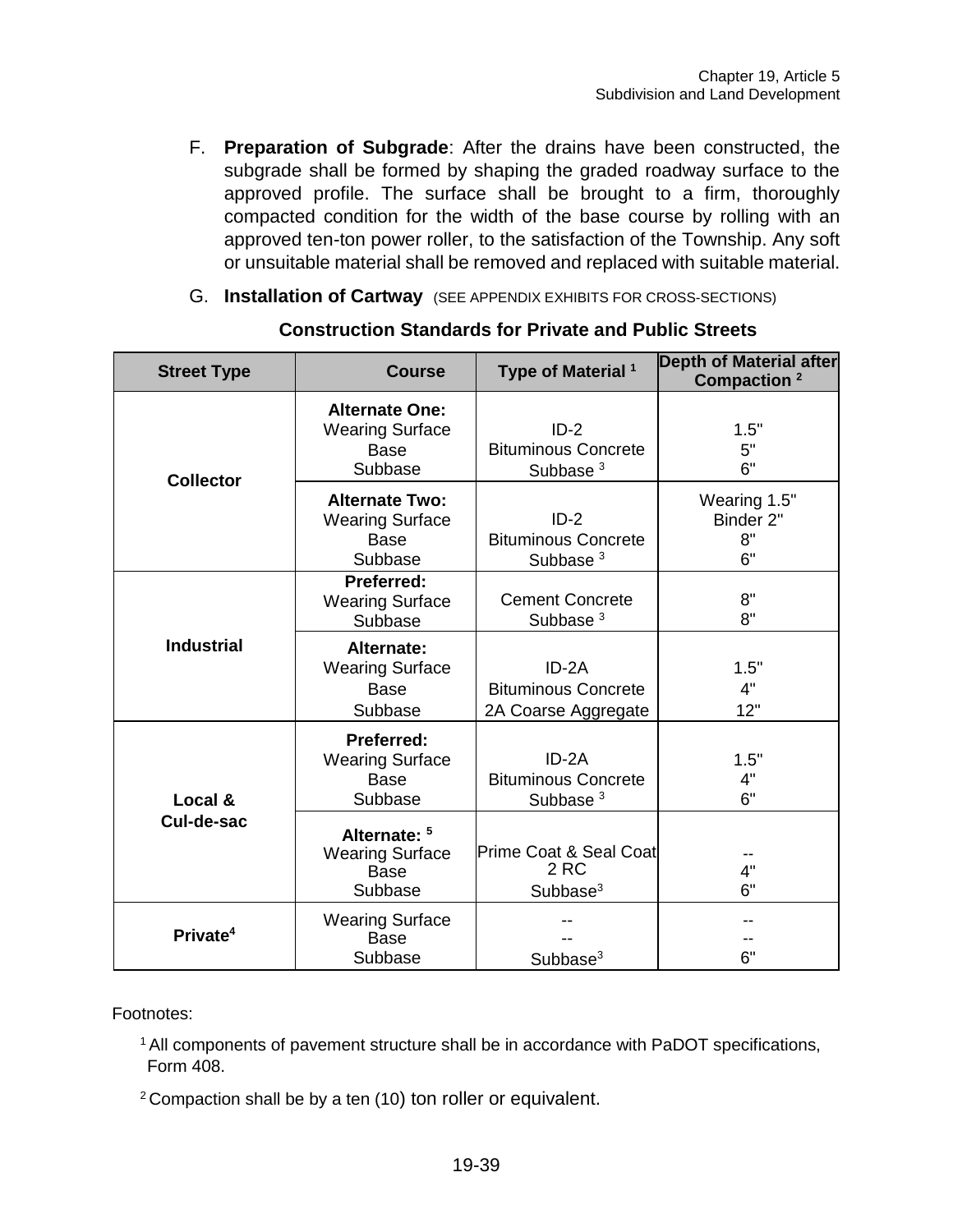- <sup>3</sup> Subbase shall extend twelve (12) inches beyond finished width of cartway on each side to provide necessary support for wearing surface.
- <sup>4</sup> Privately-owned and maintained streets serving five (5) or more lots shall be constructed to standards for local streets.
- <sup>5</sup> Must be approved by the Township Engineer.

#### **§ 19-507. Alleys, Driveways and Easements**

- A. Alleys are prohibited in developments of single-family detached residences except where employed to avoid direct driveway access to major traffic streets. Alleys may be permitted in other types of developments.
- B. Where permitted, alleys in residential developments shall have a minimum width of twenty feet (20') and a minimum surface of fifteen feet (15') .
- C. Alleys shall be required in commercial and industrial developments except where other adequate provision is made for off-street loading and parking consistent with the proposed use. Where required, alleys in commercial or industrial developments shall have a minimum paved width of twenty-two feet (22') and conform to specifications set forth in Section 19-505, Streets.
- D. Dead-end alleys shall be avoided, but where this proves impossible, shall be terminated with a paved circular turnaround or a paved "Y" turnaround of adequate dimensions.
- E. Alley intersections and sharp changes in alignment shall be avoided, but where necessary, corners shall be rounded or cut back sufficiently to permit safe vehicular circulation.
- F. Private driveways, where provided, shall be located not less than forty (40) feet from the intersection corner of corner lots and shall have such grades as to furnish a safe and convenient parking space.
- G. Easements with a minimum width of ten (10) feet shall be provided as necessary for utilities.
- H. To the fullest extent possible, easements shall be centered on or adjacent to rear or side lot lines.
- I. Where a subdivision or site development is traversed by a watercourse, there shall be provided a drainage easement or right-of-way conforming substantially with the line of such watercourse and of such width as will be adequate to preserve natural drainage.
- J. There shall be a minimum distance of twenty-five (25) feet, measured in the shortest distance, between each proposed dwelling unit and any petroleum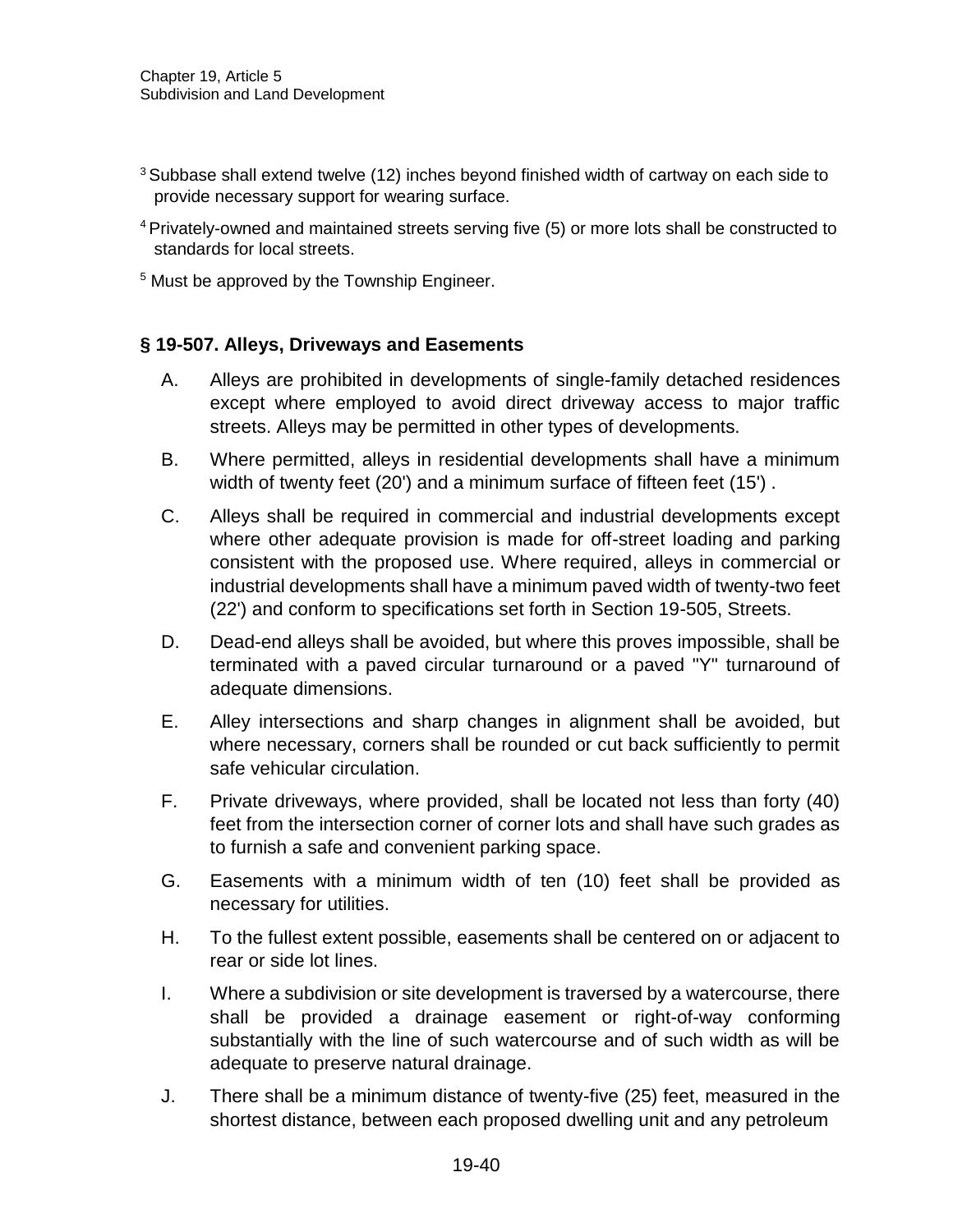products or natural gas transmission line which may traverse the subdivision or site development.

# § **19-508. Lighting**

- A. Lighting shall be provided by the developer in all subdivisions, land developments, mobile home parks and recreational vehicle parks where the density of development and lot design warrants them in the opinion of the Township after recommendation of the Township Engineer.
- B. Lighting shall be provided in accordance with a plan designed by the utility company or using as a guideline the standards set forth by the ICES Lighting Handbook.
- C. Lighting for safety shall be provided at intersections, along walkways, at entryways, between buildings and in parking areas.
- D. Lighting shall be provided where the Township determines that lighting will improve a dangerous traffic situation, and in other locations at the discretion of the developer.
- E. The height and shielding of lighting standards shall provide proper lighting without hazard to drivers or nuisance to residents and the design of lighting standards shall be of a type appropriate to the development and the Township. Sharp cut-off luminaries shall be used when possible on parcels adjacent to residential uses.
- F. Spotlights, if used, shall be placed on standards pointing toward the building and positioned so as not to be hazard to passing motorists or nuisance to neighboring residents, rather than on the buildings and directed outward which creates dark shadows adjacent to the buildings.

## § **19-509. Underground Wiring**

- A. All electric, telephone, television and other communication lines, both main and service connections, servicing new developments shall be provided by underground wiring within easements or dedicated public rights-of-way and installed in accordance with the prevailing standards and practices of the utility or other companies providing such services.
- B. Lots that abut existing easements or public rights-of-way where overhead electric or telephone distribution supply lines and service connections have previously been installed may be supplied with electric and telephone service from those overhead lines, but the service connections from the utilities' overhead lines shall be installed underground. In the case of existing overhead utilities, should either a road widening, extension of service or other such condition occur as a result of the subdivision and necessitate the replacement or relocation of such utilities such replacement or relocation shall be underground.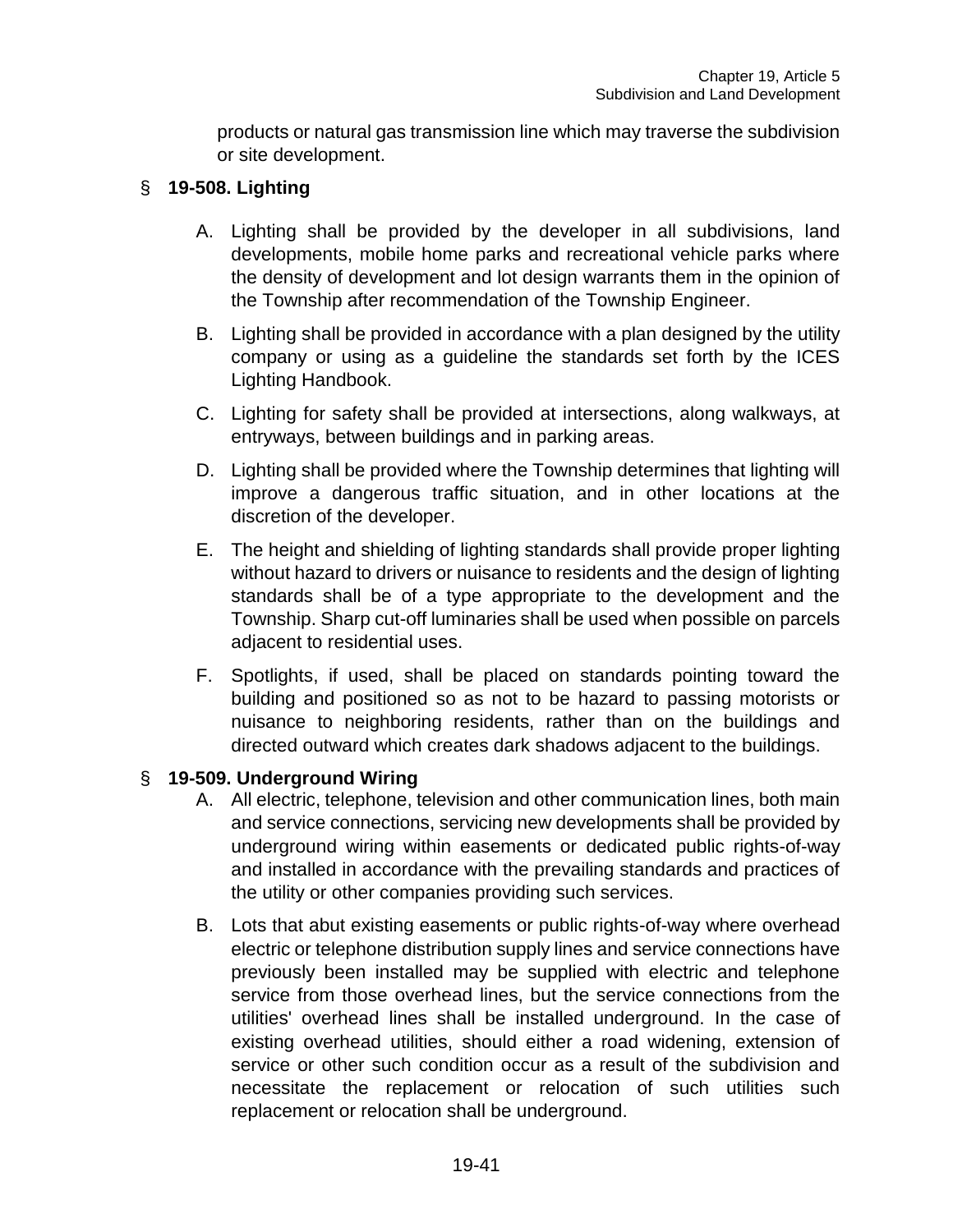- C. Where overhead lines are permitted as the exception, the placement and alignment of poles shall be designed to lessen the visual impact of overhead lines. Alignments and pole locations along horizons which clear swaths through treed areas shall be avoided by selective cutting and a staggered alignment. Trees shall be planted in open areas and at key locations to minimize the view of the poles and the alignments. Alignments shall follow rear lot lines and other alignments.
- D. Year-round screening of any utility apparatus appearing above the surface of the ground, other than utility poles, shall be required.

## § **19-510. Signs**

All signs shall be permitted, constructed, placed and maintained in accordance with the current Township regulations for signage.

## § **19-510. Off-Street Parking**

- A. Number of Spaces
	- 1. An adequate number of off-street parking spaces shall be required in all developments to accommodate residents and visitors.
	- 2. For residential developments, off-street parking shall be provided as follows:
		- a. Single-family residential dwelling units shall be provided with two (2) parking spaces per unit;
		- b. Multiple-family dwelling units shall be provided with one and a half (1.5) parking spaces per unit;
	- 3. For nonresidential developments, the parking standards shall be provided as follows:
		- a. Commercial developments:
			- i. Retail, personal service, dental or medical office or clinic: one (1) parking space for each 200 square feet of floor area or fraction thereof;
			- ii. Restaurant, fast-food outlet or tavern: one (1) parking space for each two (2) persons who can be seated at one time, but not less than twenty (20) spaces;
			- iii. Professional offices other than medical or dental: one space for each four hundred (400) square feet of floor area or fraction thereof;
			- iv. Motels, hotels and Bed and Breakfast homes: one (1) parking space for each guest room;
			- v. Commercial recreation, theaters, bowling alley, etc.: one (1) parking space for each four (4) persons who can be seated or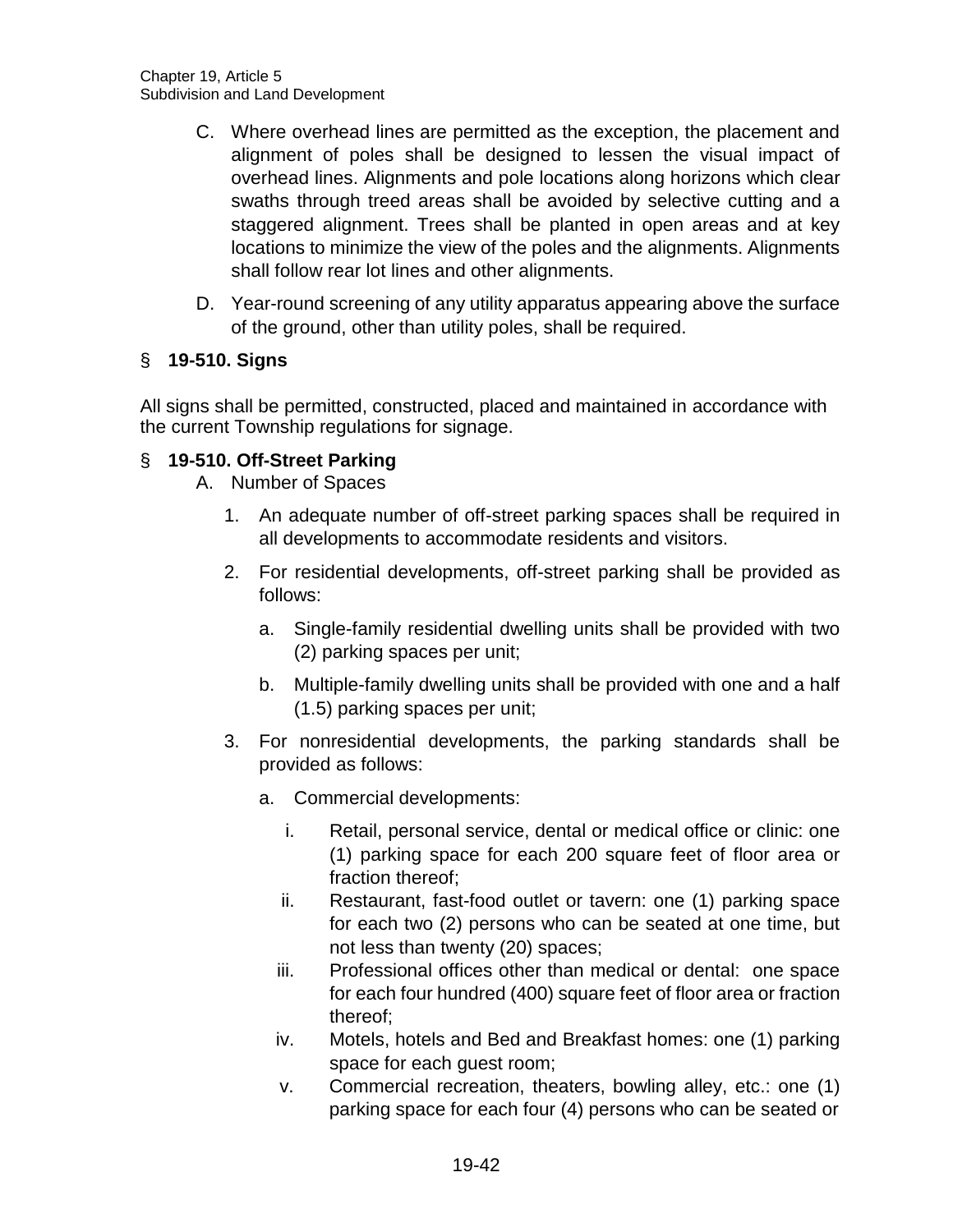attend at one time, but not less than twenty spaces.

- b. Industrial or manufacturing operation: one (1) parking space for each employee on the largest shift at peak production or one space for each one thousand (1000) square feet of floor area or fraction thereof, whichever results the greater number of spaces;
- 4. Alternate off-street parking standards to those shown shall be considered if the applicant demonstrates that such standards better reflect local conditions.
- 5. A one-car garage and driveway combination shall count as 1.75 offstreet parking spaces, provided the driveway measures a minimum of twenty-five feet (25') in length between the face of the garage door and the sidewalk; or 30 feet to the curbline. A two-car garage and driveway combination shall count as 3.5 off-street parking spaces, provided the minimum width of the driveway is twenty feet (20') and its minimum length is as specified above for a one-car garage.
- 6. For mixed-use developments, a shared parking approach to the provision of off-street parking shall be permitted where the participants generating the need for the parking enter into a formal reciprocal ingress and egress agreement.
- 7. Where the total number of off-street parking spaces required are not immediately required for a particular use, a staged development plan may be permitted requiring that only a portion of the parking area, but not less than sixty-five percent (65%) of the required spaces, be completed initially, subject to the following requirements:
	- a. The site plan shall clearly indicate both that portion of the parking area to be paved initially and the total parking needed to provide the number of spaces required.
	- b. The site plan shall provide for adequate drainage of both the partial and total parking areas.
	- c. The portion of the parking area not to be paved initially shall be landscaped with a ground cover that shall be appropriate for soil conditions, water availability and the environment.
- B. Size of Spaces: Each off-street parking space shall measure nine (9) feet in width by eighteen feet (18') in length. Parking spaces for the physically handicapped shall meet the Americans with Disabilities Act requirements.
- C. Parking Areas
	- 1. Off-street parking areas shall be oriented to and within a reasonable walking distance of the buildings they are designed to serve.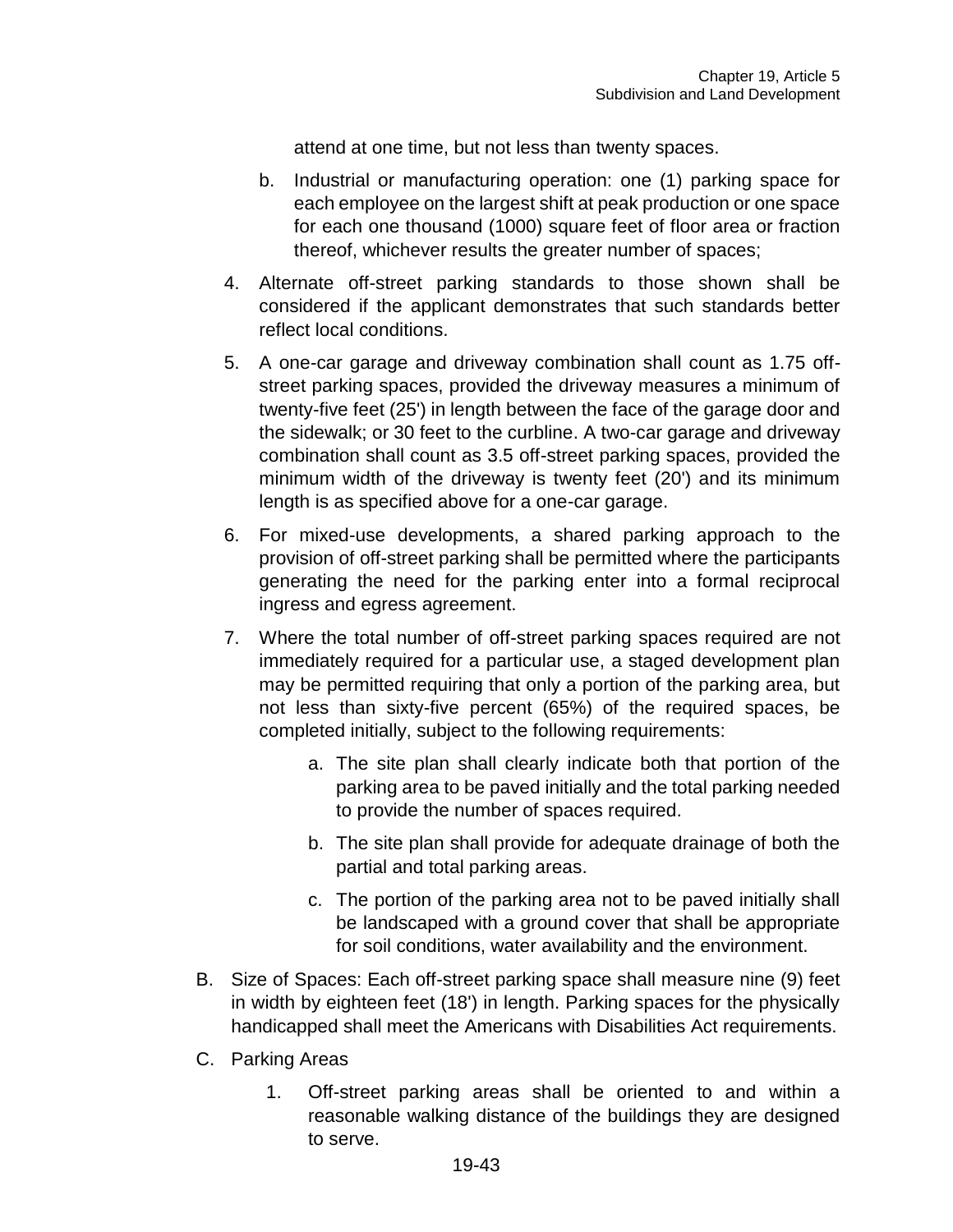- 2. Access to parking areas shall be designed so as not to obstruct free flow of traffic. There shall be adequate provision for ingress to and egress from all parking spaces to ensure ease of mobility, ample clearance and safety of vehicles and pedestrians.
- 3. Special considerations for nonresidential parking areas:
	- a. Where truck loading and unloading will occur, it shall not interfere or impinge on required parking areas. Service vehicles shall enter and leave the property moving in a forward direction.
	- b. A fire lane free of all parking, which must be at least eight feet (8') wide, shall be established along the edge of a parking area where it abuts a commercial or industrial building.
- 4. The width of all aisles providing direct access to individual parking stalls shall be in accordance with the requirements specified below. Only one-way traffic shall be permitted in aisles serving single-row parking spaces placed at an angle other than ninety degrees (900).

| <b>Parking Angle</b><br>(degrees) | Aisle Width (feet) |  |
|-----------------------------------|--------------------|--|
| 30                                | 12                 |  |
| 45                                | 13                 |  |
|                                   | 18                 |  |
|                                   |                    |  |

- 5. Where sidewalks occur in parking areas, parked vehicles shall not overhang the sidewalk unless an additional one (1) foot is provided in order to accommodate such overhang.
- 6. Parking areas shall be suitably landscaped to minimize noise, glare and other nuisance characteristics as well as to improve the environment of the site and surrounding area. Large parking lots shall be broken down into sections as appropriate for the type and size of the development.

Sections shall be separated by landscaped dividing strips, berms, and similar elements.

#### § **19-512. Lot Size and Layout**

A. **Lot Access**: Every lot in a subdivision shall abut an existing road, or a road created in the plan containing the lot, or an access strip abutting an existing road, or an access provided over another parcel through an easement agreement or an approved private road or street as provided for in Section 19-505.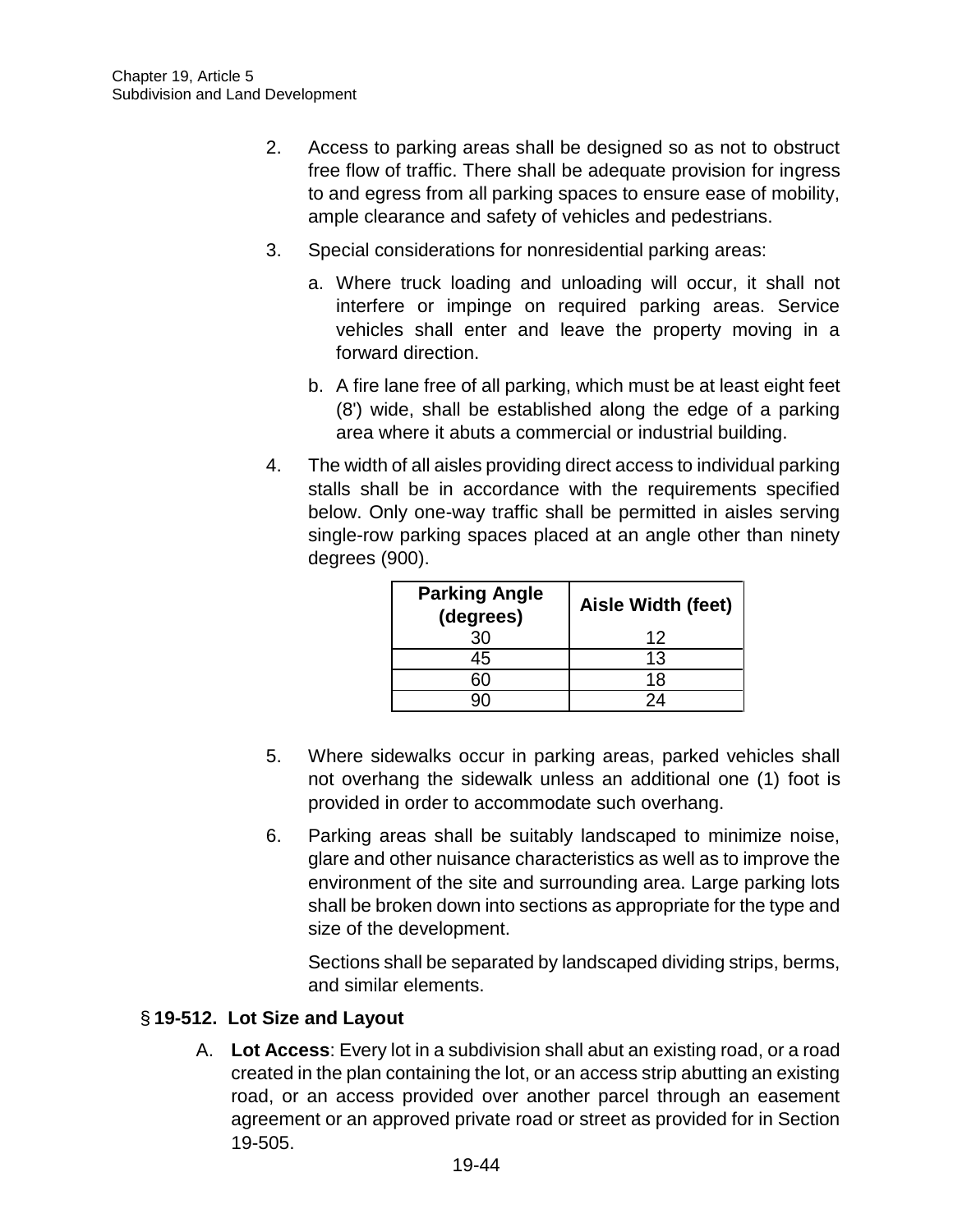## B. **Lot Size**:

- 1. If a lot is to be served by an on-lot septic system and a private well, such system shall contain at least forty-three thousand five hundred and sixty (43,560) square feet (one acre) of lot area and have at least one hundred and fifty feet (150') of lot width at the right-of-way line for interior lots and one hundred and fifty feet (150') for corner lots.
- 2. If a lot is to be served by both a public or community sewage system and a public or community water supply system, such lot shall contain at least fourteen thousand five hundred and twenty (14,520) square feet (1/3 acre) of lot area and have at least eighty feet (80') of lot width for interior lots and one hundred feet (100') for corner lots.
- 3. If a lot is to be served by a public or community sewage system and a private well water supply, such lot shall contain at least twenty-one thousand seven hundred and eighty (21,780) square feet (1/2 acre) of lot area and at least one hundred feet (100') of lot width for interior lots and one hundred and twenty feet (120') for corner lots.
- 4. Lot area, for purposes of determining if a lot has sufficient area, shall not include the road right-of-way abutting the lot.
- 5. Lot width shall be measured along the setback line parallel to the property line abutting the road right-of-way.
- 6. The Township Sewage Enforcement Officer may require a lot or group of lots to be increased in area, or as a last resort an alternate sewage disposal system installed, consistent with any agreements or Ordinance provisions in place at the time of application, if percolation tests indicate that the subsurface soils have insufficient absorption capacity to allow lots of minimum permitted size.
- 7. The depth of a lot shall not exceed four (4) times the width (4:1). These provisions shall be strictly applied in relation to lots restricted to use for single family residents. Lots too shallow for building shall likewise be avoided.

However, when the width of a lot exceeds four hundred and fifty feet (450'), there shall be no further regulation on depth and width ratio.

8. Lots which abut cul-de-sac streets shall have a minimum frontage of fifty feet (50') at the right-of-way line measured along the arc.

#### **C. Building Setback from the Property Line**

1. There shall be a minimum building front yard setback line in residential areas of sixty feet (60') from the right-of-way of the existing local or proposed streets and sixty feet (60') on arterial streets, applicable in the case of corner lots to both intersecting streets. The building setback line for lots used for commercial or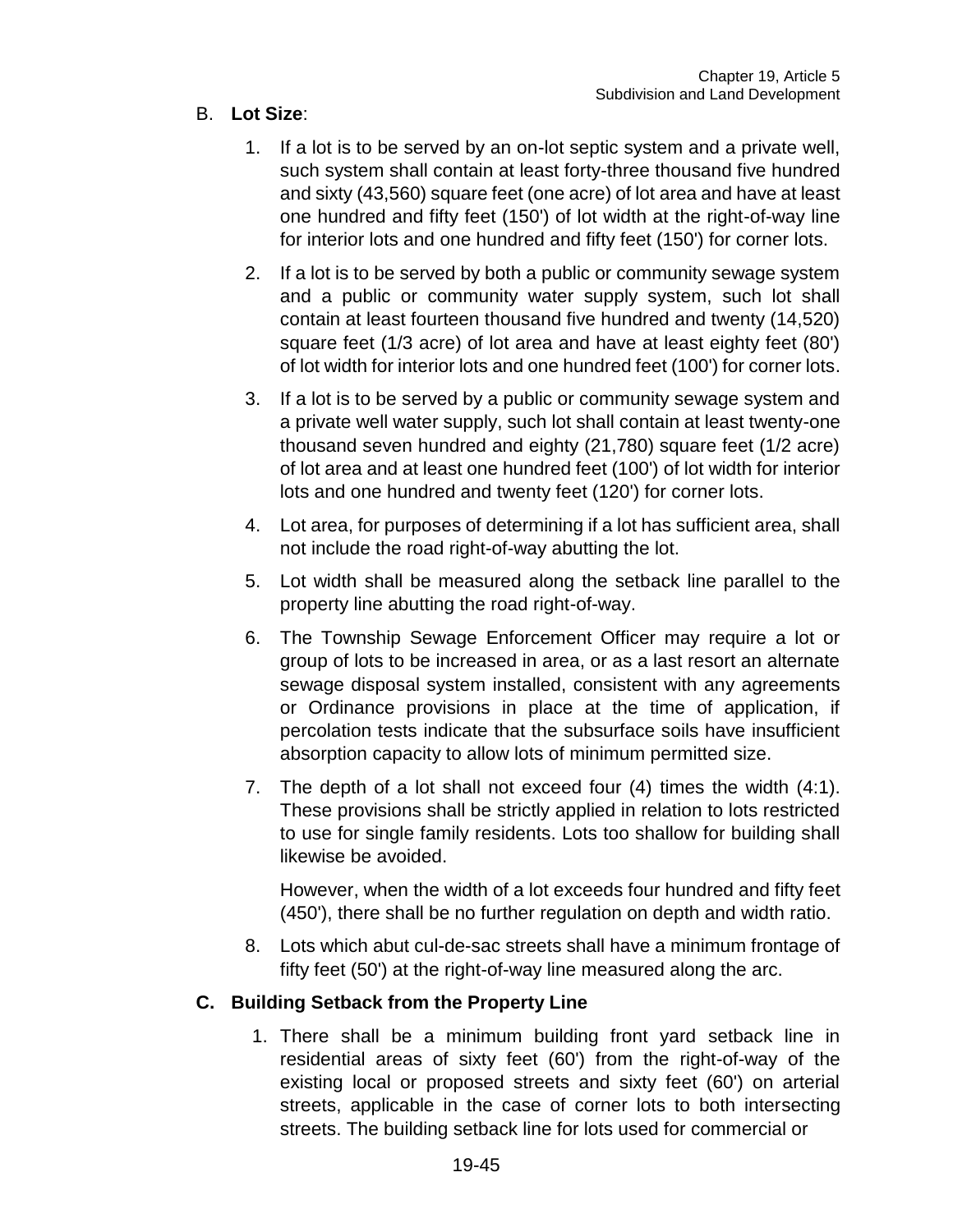industrial purposes shall be at least sixty feet (60') from the right-ofway of the existing local or proposed streets, and sixty feet (60') on arterial streets.

- 2. Double frontage lots or reverse frontage lots shall be discouraged except where lots abut along their rear line a restricted access highway, in which case the rear building line of the lots shall be seventy-five feet (75') from the highway right-of-way line.
- 3. Side lines of lots shall be at right angles or radial to street lines.
- 4. Lot lines within a subdivision shall be arranged to minimize the amount of drainage passing from one lot directly onto a neighboring lot. The Township may direct the developer to provide drainage easements or grade swales along lot lines to control drainage across lots.
- 5. Depth and width of parcels laid out or reserved for nonresidential use shall be adequate for the proposed use and sufficient to provide satisfactory space for off-street parking and unloading.
- 6. A plan may contain "flag" or "pipe stem" lots, defined herein, under the following circumstances:
	- a. A "flag" or "pipe stem" lot is a lot which has frontage to a public street by the way of an access strip.
	- b. An access strip must be fifty feet (50') wide if it serves two (2) or more lots or if there is adequate acreage within the rear lot for further subdivision. If there is only one lot or if there is not adequate acreage for resubdivision then the access strip may be less than fifty feet (50') but not less than twenty feet (20') in width.

## § **19-513. Water Supply**

- A. General
	- 1. Every dwelling unit and each commercial business and every public or semi-public building shall be provided with a potable water supply of sufficient quality, quantity and pressure to meet the minimum standards of the Pennsylvania Department of Environmental Protection.
	- 2. Depending on the number of housing units or equivalent dwelling units (EDU's), residential subdivisions shall be connected to an existing public water supply system if public service is available within the following distances:

| <b>Size of Development</b>    | <b>Distance</b> |  |
|-------------------------------|-----------------|--|
| <b>Housing units or EDU's</b> |                 |  |
| 1 unit                        | 150 feet        |  |
| 2-4 units                     | 500 feet        |  |
| 5-15 units                    | 1,000 feet      |  |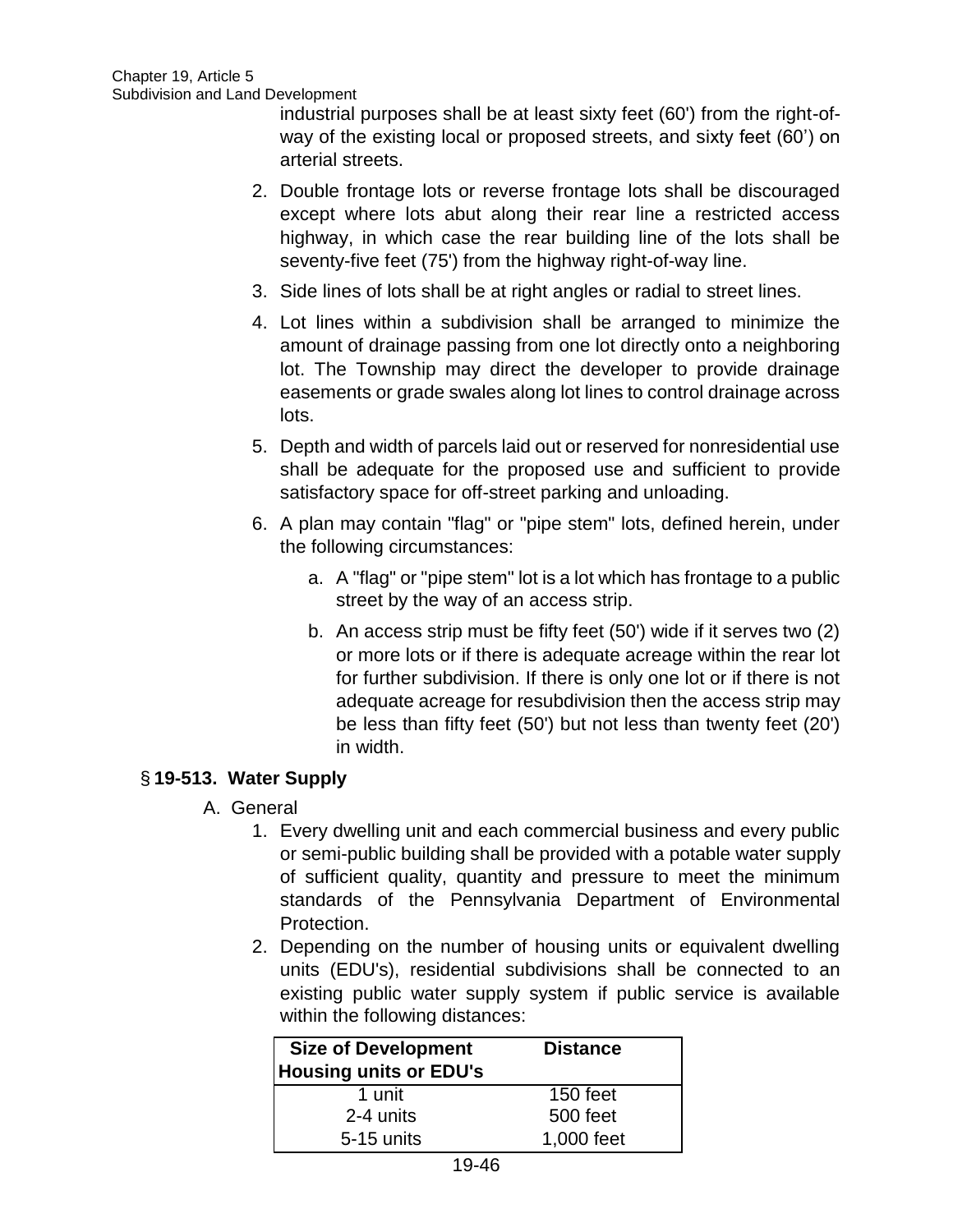For developments with more than fifteen (15) units and located within one mile of an existing public water system, adequate justification shall be provided as to why they shall not provide a connection to the existing public water supply system. For developments with more than fifteen (15) units and located more than one mile from an existing system, the water supply system strategy shall be determined on a caseby-case basis taking into consideration density of the development, costs and ground water availability and quality.

3. All proposals for new public community water supplies or extensions to existing public water systems, or the installation of dry lines, or use of wells and other water sources, shall be approved by the Department of Environmental Protection, prior to approval by the Oakland Township Supervisors.

#### **B. Capacity**

- 1. The water supply system shall be adequate to handle the necessary volumes and residual pressures based on completed development, including the necessary fire flows.
- 2. The demand rates for all uses shall be considered in computing the total system demand. Where fire protection is provided, the system shall be capable of providing the required fire demand plus the required domestic demand.
- 3. Fire protection shall be furnished for any new development connected to a public or community water supply system, and minimum fire flows shall be approved by the Township Fire Chief, according to nationally accepted standards (NFPA, National Fire Protection Association).

#### **C. System**

- 1. Water lines shall be installed in accordance with the regulations of the public utility corporation, or private treatment plants, approved by the Department of Environmental Protection, that will assume maintenance of the lines.
- 2. Water distribution lines shall not be less than eight inches (8") in inside diameter where the lines may be extended to other areas or where a fire hydrant is to be served by the line.
- 3. Water wells shall be isolated from the sanitary sewage absorption fields and protected from surface run-off in accordance with requirements of PA State Act 208, as amended.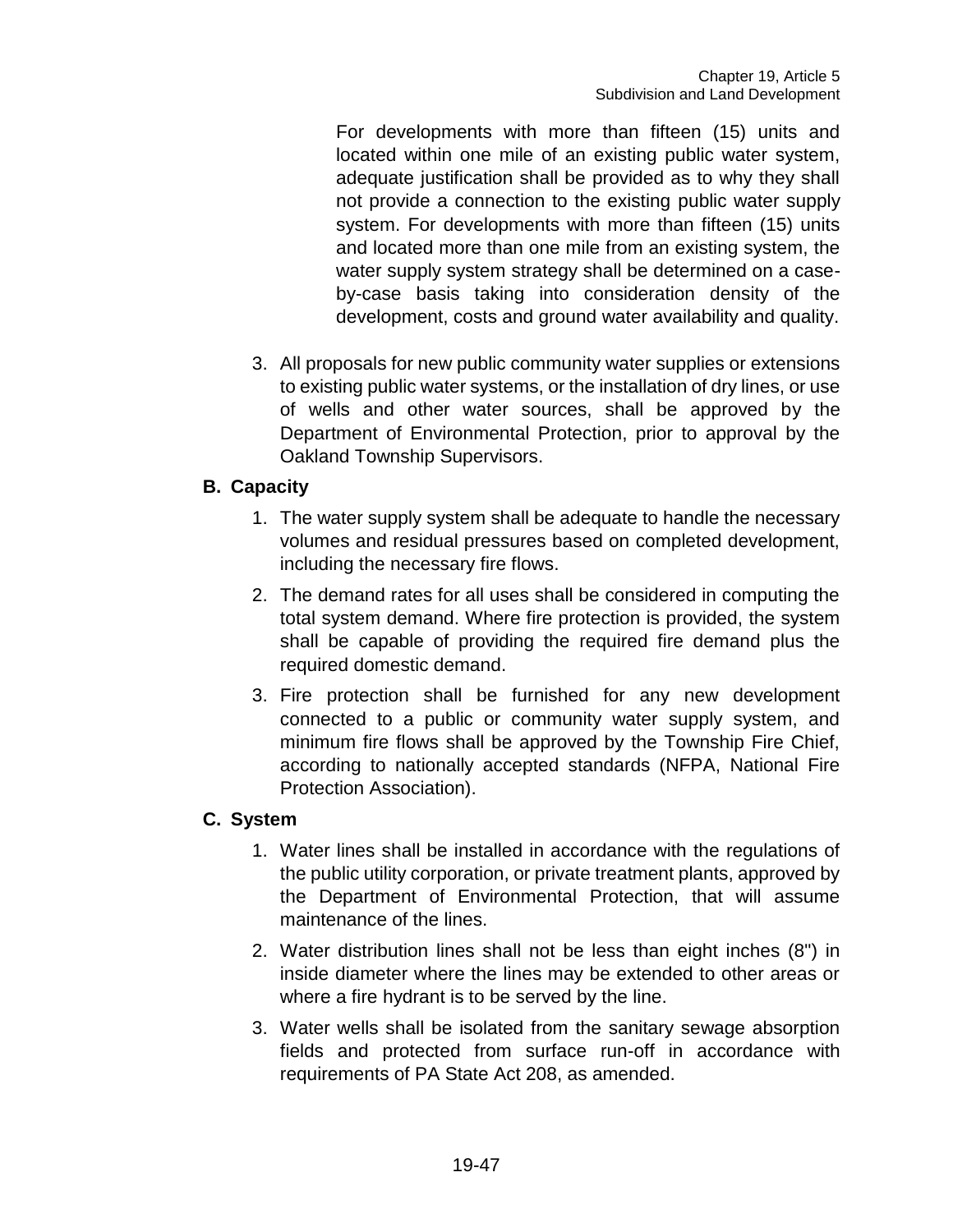# **D. Fire Hydrants**

- 1. Hydrants shall be spaced to provide necessary fire flow. In commercial and industrial developments the average area per hydrant shall not exceed 120,000 square feet. In addition, hydrants shall be spaced so that each residence shall be within six hundred (600) linear roadway feet of a hydrant.
- 2. A hydrant shall be located at all low points and at all high points with adequate means of drainage provided.
- 3. Hydrants shall be located within one hundred feet (100') of the ends of lines, and valves of full line size shall be provided after hydrant tees at the ends of all dead lines that may be extended in the future. The end of line shall have a 2.5 inch blow-off valve.
- 4. Size, type and installation of hydrants shall be designed by the Township Fire Chief, according to nationally accepted standards.
- 5. All fire hydrants shall have National Standard Threading (NST).

# § **19-514. Sanitary Sewers**

- A. General
	- 1. All installations in any subdivision, development plan, mobile home park or recreational vehicle park shall be properly connected to an approved and functioning sanitary sewer system approved by the Township Sewage Enforcement Officer and the Pennsylvania Department of Environmental Protection prior to the issuance of a certificate of occupancy.
	- 2. Depending on the number of housing units or equivalent dwelling units (EDU's), residential or nonresidential subdivision and developments shall be connected to an existing public or community sewage disposal system if public service is available within the following distances:

| <b>Size of Development</b><br><b>Housing units or EDU's</b> | <b>Distance</b> |  |
|-------------------------------------------------------------|-----------------|--|
| 1 unit                                                      | 150 feet        |  |
| 2-4 units                                                   | 500 feet        |  |
| $5-15$ units                                                | 1,000 feet      |  |

For developments with more than fifteen (15) units and located within one (1) miles of an existing public sanitary sewer system, adequate justification shall be provided as to why they should not provide a connection to the existing sanitary sewer system. For developments with more than fifteen (15) units and located more than one (1) mile from an existing system, the sanitary sewer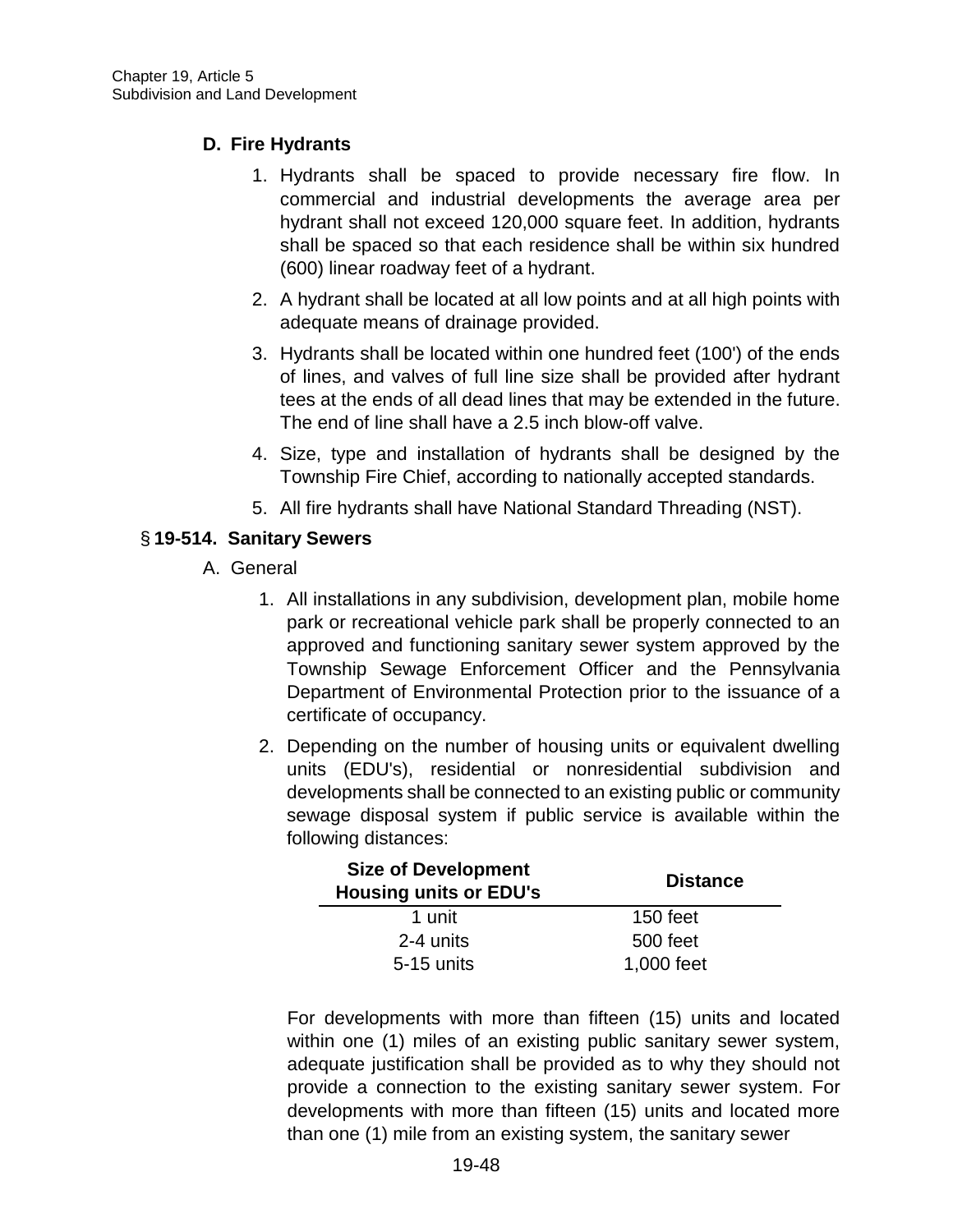system strategy shall be determined on a case-by-case basis taking into consideration the density of development and cost.

- 3. All proposals for new public or community sanitary sewer systems, or extensions to existing public sewer systems or the installation of "dry lines" or the use of individual subsurface disposal systems, shall be approved by the officially designated agency of local, state or other unit of government.
- 4. If a public system is not in place or cannot be extended, the developer must provide individual subsurface disposal system where appropriate given site density, soil, slope and other conditions and subject to applicable state and other prevailing regulations. Such system shall be an individual on-lot sewage system in compliance with the Department of Environmental Protection "Standards for Sewage Disposal Facilities" and shall be approved by the Township Sewage Enforcement Officer. The system shall not be backfilled until inspected by the Sewage Enforcement Officer and he authorizes cover.

#### **B. System Design and Placement**

- 1. The sanitary sewer system shall be adequate to handle the necessary flow based on complete development.
- 2. No storm sewers, footer drains or downspouts shall be connected to any sanitary sewage disposal system.
- 3. When a developer installs sewer lines to connect with those of a sewer authority he shall do so in accordance with the authority's rules and regulations or, if developing a new system, he shall follow the standards of the Department of Environmental Protection.
- 4. No sewer collector line shall be less than eight inches (8") inside diameter and no building lateral

#### § **19-515. Water and/or Sewer Facilities Plan Approval**

1. **Preliminary Plan Approval**: Where public or community water and/or public or community sewage treatment facilities are required or intended by the developer, such facilities shall be properly shown on the preliminary plans.

In addition to showing all related facilities on the plans, the developer shall indicate by letter, his anticipated schedule for installation of such facilities.

2. **Final Plan Approval**: Prior to the approval of the final plan where such water and/or sewage facilities are intended or required, the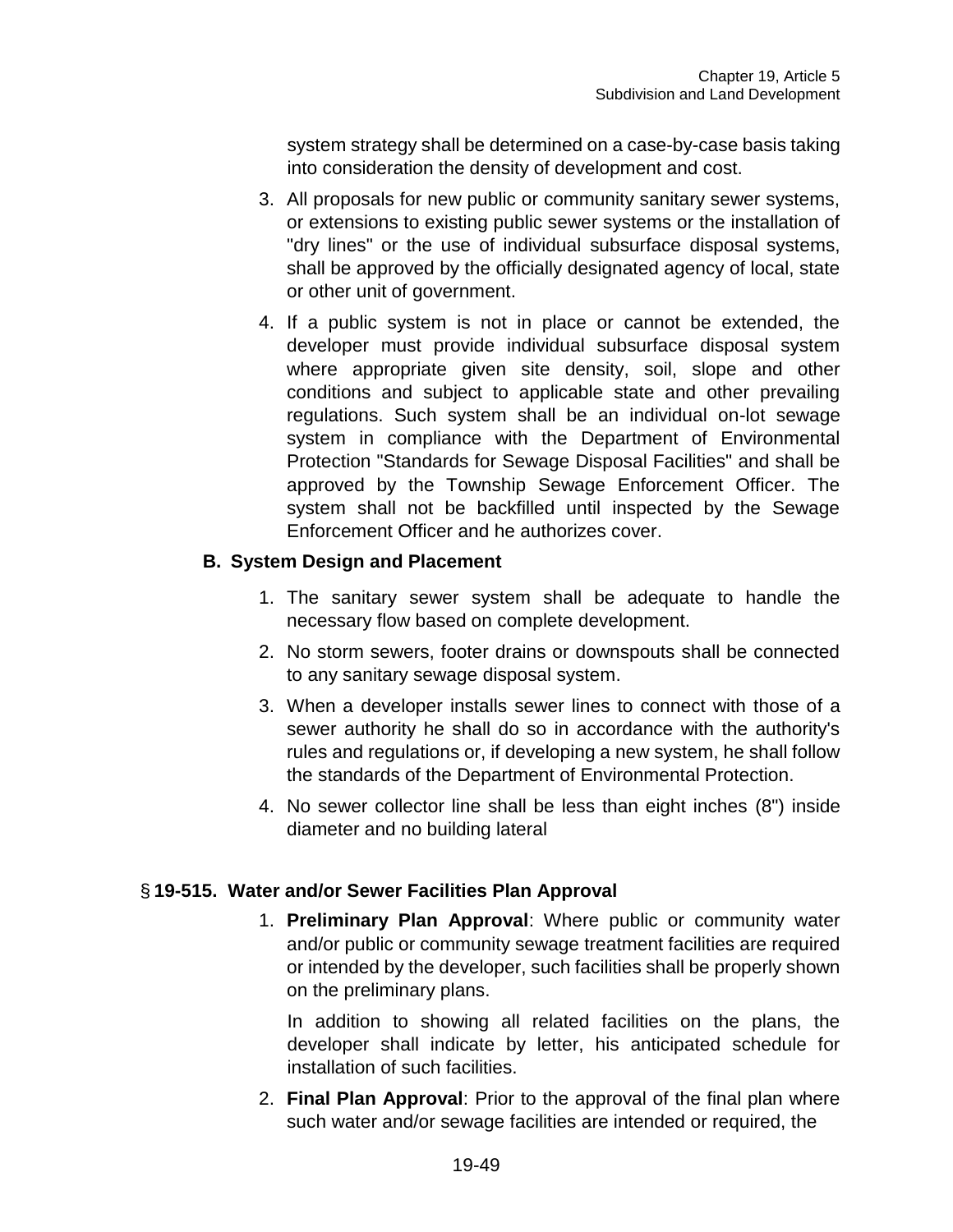facilities shall have been installed and given final approval by the Pennsylvania Department of Environmental Protection.

Certification of the installation shall be made by a certified Professional Engineer and submitted with

# § **19-516. Stormwater Management**

- A. **Purpose**: In accordance with the intent and requirements of the Pennsylvania Stormwater Management Act 167, as amended, the stormwater management regulations contained in this section are intended to provide protection against uncontrolled stormwater runoff, and to insure that downstream property owners and water courses are not adversely affected by increases in runoff resulting from subdivision and land development.
- B. **General**: Prior to final approval of a subdivision plat consisting of five (5) or more lots, or a land development plan on a parcel of two (2) acres or more in area, the subdivider or site developer shall prepare and submit for review and approval to the Township a stormwater management plan. Such plan shall indicate the proposed stormwater handling system, proposed water retention and release schedule to eliminate the effects of uncontrolled water runoff on to adjacent properties. The plan shall be referred to the Butler County Conservation District for review and comment prior to plan approval.

## **C. Plan Requirements:**

- 1. The stormwater management plan for the proposed subdivision or land development shall include a brief description of the following:
	- a. Existing drainage patterns and stormwater runoff characteristics of the site, including any existing drainage or stormwater runoff problems and facilities;
	- b. The anticipated impact that future development of the property will have on existing stormwater runoff and drainage patterns; and
	- c. The type of structural and nonstructural improvements planned to control post development stormwater runoff.
- 2. In preparing the stormwater management plan, the subdivider or site developer shall consider the potential for accelerated soil erosion resulting from the construction of improvements, high density development or steep slopes. In such instances, the Township may require the developer to incorporate into the plan, soil erosion and sedimentation control measures. Such conservation measures shall be designed to protect existing vegetation, and minimize the area and time of soil exposure, and may include structural improvements to the site such as diversion terraces, grassed waterways and sedimentation basins.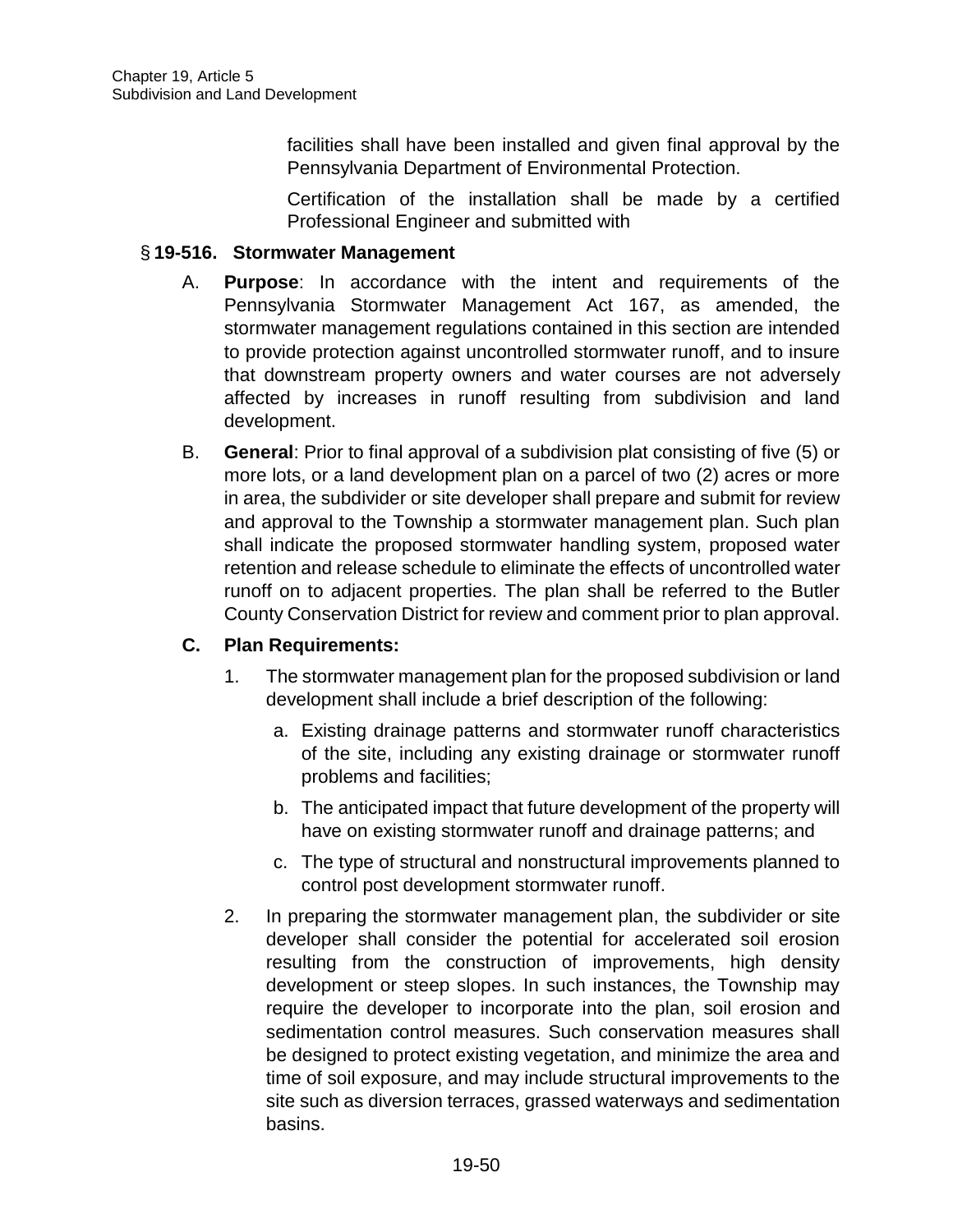- 3. The proposed location of both structural and nonstructural improvements shall be shown on the subdivision or site plan. The Township may also require the developer to include on the subdivision or site plan topographic contours at five foot (5') intervals in order to better evaluate the proposed stormwater control techniques.
- 4. Separate detailed specifications, including cross-sections, profiles, etc., shall be submitted for all structural stormwater control improvements, such as swales, seepage pits, retention and detention basins and controlled release structures.
- 5. The subdivider or site developer shall submit with the stormwater management plan a proposal for ownership and maintenance of all stormwater control improvements within the subdivision or site development, in accordance with the following:
	- a. Where the developer proposes to dedicate such improvements to the Township, a deed which dedicates the land to be used for stormwater control improvements to the Township shall be recorded with the final plan. A copy of the deed and a letter from the Township stating their intent to accept ownership and maintenance responsibility for the improvements shall be submitted with the subdivision or site plan.
	- b. Alternatively, an Ownership and Maintenance Agreement, which specifies ownership and assigns maintenance responsibility for the proposed improvements to either the developer or among the property owners within a subdivision, shall be recorded with the final plan and referenced in the deeds to each property within the subdivision.
	- c. Detention basins shall be located on commonly owned land within the subdivision and maintained through the provisions of the ownership and maintenance agreement.

## **D. System Design:**

- 1. Stormwater management controls shall be designed so that the rate of runoff from any development or subdivision, during and after construction, shall be no greater than the rate of runoff from the site prior to such development for all storms up to the 100 year frequency. Analysis shall be made for the 1, 2, 10, and 100 year storms. Either the Rational Method, USDA Soil Conservation Service Technical Release 55 Method or the Penn State Method shall be used to calculate stormwater detention volumes, time en route and release rates.
- 2. Design of the stormwater management system shall be consistent with general and specific concerns, values and standards of the Township master plan and applicable county, regional and state storm drainage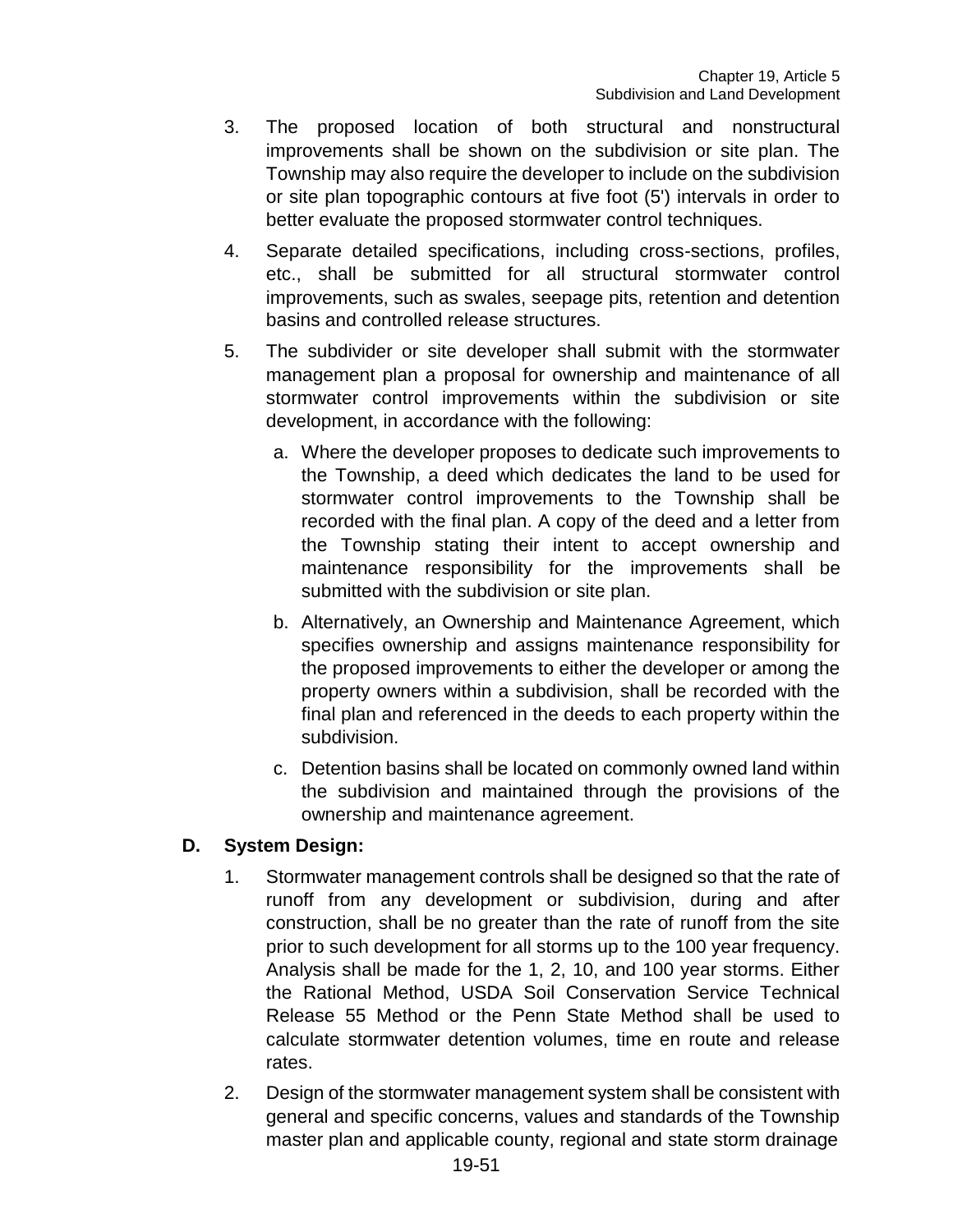control programs. Design shall be based on environmentally sound site planning and engineering techniques.

3. The best available technology shall be used to minimize off-site stormwater runoff, increase on-site infiltration, encourage natural filtration function, simulate natural drainage systems and minimize offsite discharge of pollutants to ground and surface water. Best available technology may include measures such as retention basins, recharge trenches, porous paving and piping, contour terraces and swales.

## § **19-517. Improvement Sureties**

A. **Purpose**: Improvement sureties may be provided by the developer or subdivider to ensure the proper installation and maintenance of streets, utilities, parking lots, lighting, landscaping and other public or private improvements required by this Chapter. The nature and duration of the surety shall be structured to achieve this goal without adding unnecessary costs to the developer.

## **B. Completion of Improvements:**

- 1. Before the recording of final subdivision plans, or as a condition of final site plan approval, the Township may require and shall accept in accordance with the standards adopted by ordinance the following sureties:
	- a. The furnishing of a performance surety in an amount not to exceed one hundred and ten percent (110%) of the cost of installation for improvements.
	- b. Provision for a maintenance surety in the form of financial security for a period not to exceed eighteen (18) months after final acceptance of the improvement, in an amount not to exceed fifteen percent (15%) of the cost of the improvement. In the event that other governmental agencies or public utilities automatically will own the utilities to be installed, or the improvements are covered by a performance or maintenance surety to another governmental agency, no performance or maintenance surety, as the case may be, shall be required by the Township for such utilities or improvements.
- 2. The time allowed for installation of the improvements for which the performance surety has been provided may be extended one (1) time for not more than one (1) year by the Township by resolution.

## **C. Release from Improvement Surety**

1. When the developer has completed all of the necessary and appropriate improvements, the developer shall notify the Township, in writing, by certified or registered mail, of the completion of the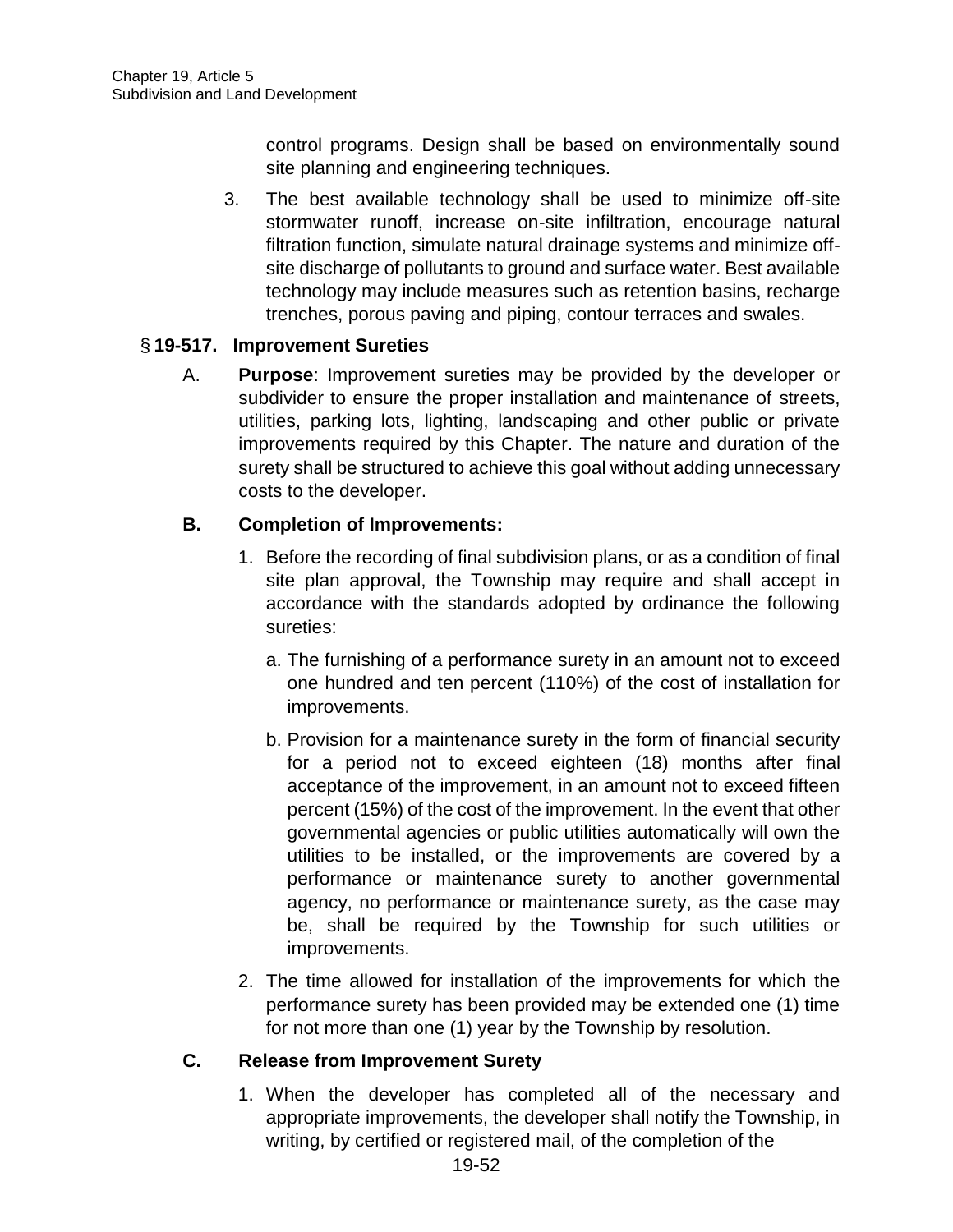aforesaid improvements and shall send a copy thereof to the Township Engineer. The Township shall, within ten (10) days after receipt of such notice, direct and authorize the Township Engineer to inspect all of the aforesaid improvements. The Township Engineer shall, thereupon, file a report, in writing, with the Township, and shall promptly mail a copy of the same to the developer by certified or registered mail. The report shall be made and mailed within thirty (30) days after receipt by the Township Engineer of the aforesaid authorization from the Township; said report shall be detailed and shall indicate approval or rejection of said improvements, either in whole or in part, and if said improvements, or any portion thereof, shall not be approved or shall be rejected by the Township Engineer, said report shall contain a statement of reasons for such nonapproval or rejection.

- 2. The Township shall notify the developer, within fifteen (15) days of receipt of the Engineer's report, in writing by certified or registered mail of the action of said Township with relation thereto.
- 3. If the Township or the Township Engineer fails to comply with the time limitation provisions contained herein, all improvements will be deemed to have been approved and the developer shall be released from all liability, pursuant to its performance surety bond or other surety agreement.
- 4. If any portion of the said improvements shall not be approved or shall be rejected by the Township, the developer shall proceed to complete the same and, upon completion, the same procedure of notification, as outlined herein, shall be followed. Upon acceptance of the public or private improvements, one set of as-built construction drawings shall be delivered to the Township Secretary.
- 5. Nothing herein, however, shall be construed in limitation of the developer's right to contest or question by legal proceedings or otherwise, any determination of the Township or the Township Engineer.
- 6. Where herein reference is made to the Township Engineer, he shall be a duly registered Professional Engineer employed by the Township or engaged as a consultant thereto.
- 7. The Township may prescribe that the applicant shall reimburse the Township for the reasonable and necessary expense incurred for the inspection of improvements. Such reimbursement shall be based upon a schedule established by ordinance or resolution. Such expense shall be reasonable and in accordance with the ordinary and customary fees charged by the Township Engineer or consultant for work performed for similar services in the community, but in no event shall the fees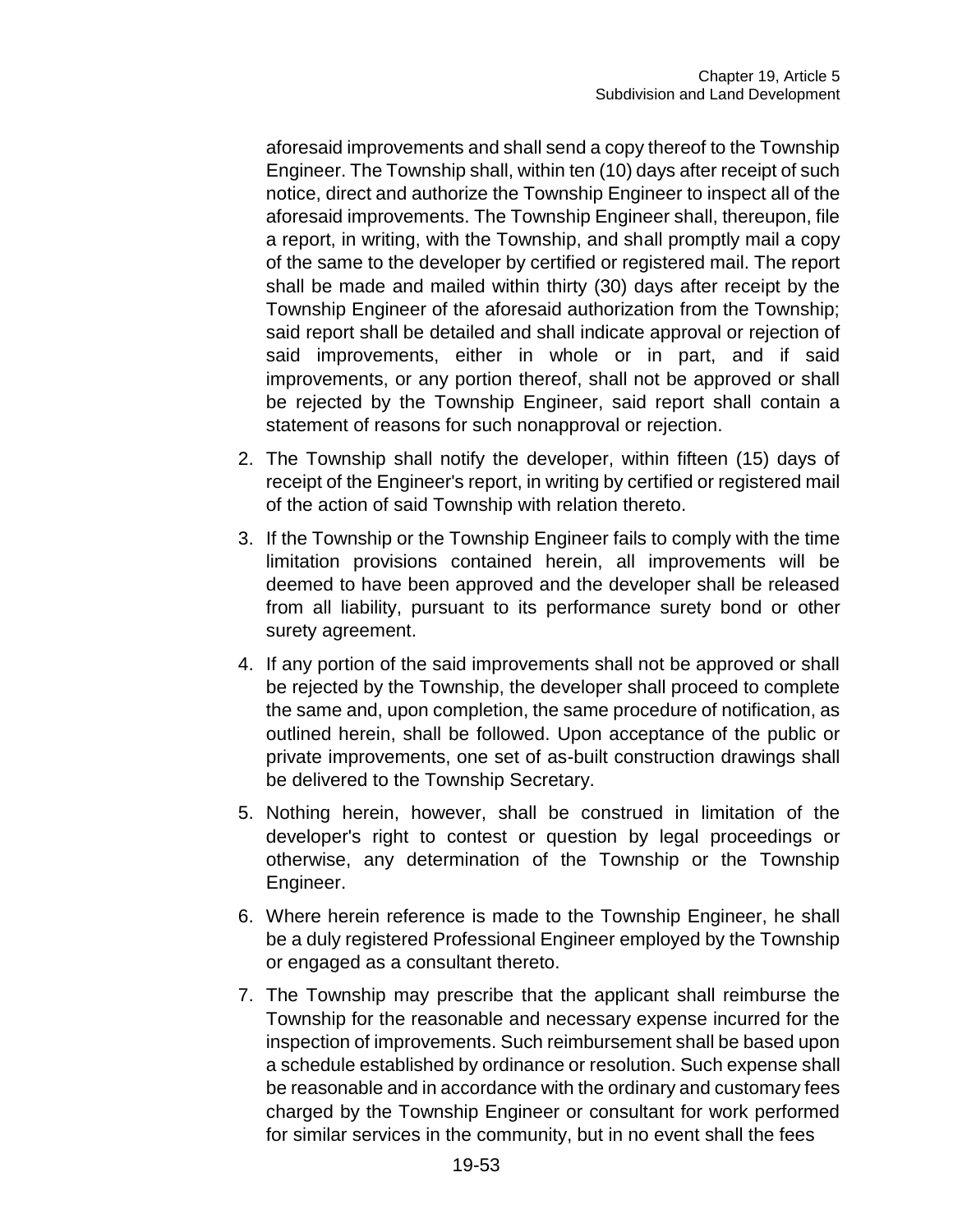exceed the rate or cost charged by the engineer or consultant to the Township when fees are not reimbursed or otherwise imposed on applicants.

- a. In the event the applicant disputes the amount of any such expense in connection with the inspection of improvements, the applicant shall, within ten (10) working days of the date of billing, notify the Township that such expenses are disputed as unreasonable or unnecessary, in which case the Township shall not delay or disapprove a subdivision or land development application of any approval or permit related to development due to the applicant's request over disputed engineer expenses.
- b. If, within twenty (20) days from the date of billing, the Township and the applicant cannot agree on the amount of expenses which are reasonable and necessary, then the applicant and the Township shall jointly, by mutual agreement, appoint another Professional Engineer licensed as such in the Commonwealth of Pennsylvania to review the said expenses and make a determination as to the amount thereof which is reasonable and necessary.
- c. The Professional Engineer so appointed shall hear evidence and review such documentation as the Professional Engineer in his or her sole opinion deems necessary and render a decision within fifty (50) days of the billing date. The applicant shall be required to pay the entire amount determined in the decision immediately.
- d. In the event that the Township and applicant cannot agree upon the Professional Engineer to be appointed within twenty (20) days of the billing date, then, upon application of either party, the President Judge of the Court of Common Pleas of the judicial district in which the Township is located (or if at the time there be no President Judge, then the senior active judge then sitting) shall appoint such engineer, who, in that case, shall be neither the Township Engineer nor any Professional Engineer who has been retained by, or performed services for, the Township or the applicant within the preceding five (5) years.
- e. The fee of the appointed Professional Engineer for determining the reasonable and necessary expenses shall be paid by the applicant if the amount of payment required in the decision is equal to or greater than the original bill. If the amount of payment required in the decision is less than the original bill by one thousand dollars (\$1,000) or more, the Township shall pay the fee of the Professional Engineer, but otherwise the Township and the applicant shall each pay one-half of the fee of the appointed Professional Engineer.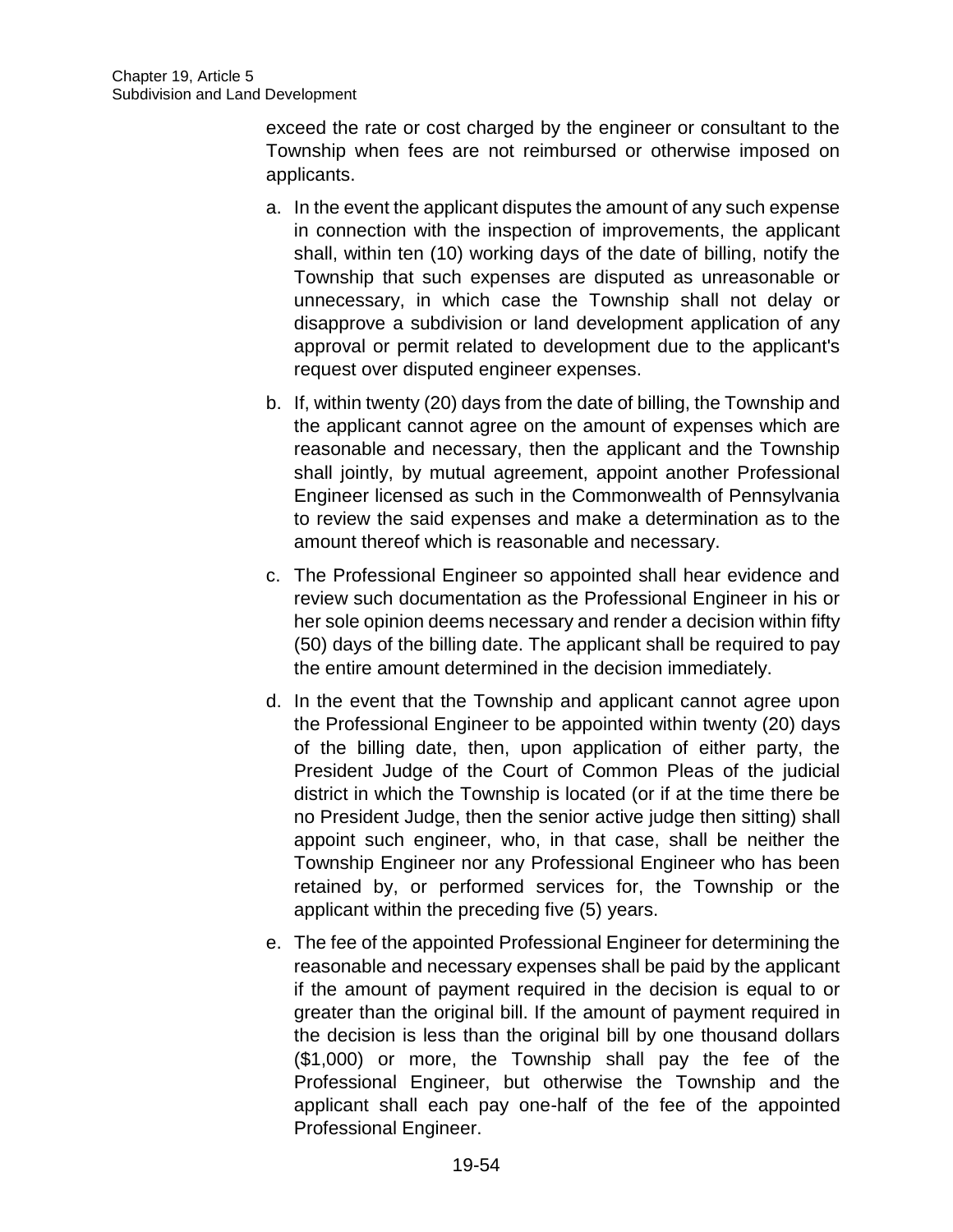- D. **Remedies to Effect Completion of Improvements**: In the event that any improvements which may be required have not been installed as provided in the subdivision and land development ordinance or in accordance with the approved final plat, the Township is hereby granted the power to enforce any corporation bond, or other security by appropriate legal and equitable remedies. If proceeds of such bond, or other security are insufficient to pay the cost of installing or making repairs or corrections to all the improvements covered by said security, the Township may, at its option, install part of such improvements in all or part of the subdivision or land development and may institute appropriate legal or equitable action to recover the moneys necessary to complete the remainder of the improvements. All of the proceeds, whether resulting from the security or from any legal or equitable action brought against the developer, or both, shall be used solely for the installation of the improvements covered by such security, and not for any other municipal purpose.
- E. **Performance and Maintenance Mechanisms**: Acceptable forms of performance and maintenance sureties include, but are not limited to, the following:
	- 1. **Security Bond, Performance Bond and Labor & Materials Bond:** The applicant may obtain a bond from a surety bonding company authorized to do business in the state.
	- 2. **Letter of Credit:** The applicant may provide an irrevocable letter of credit from a bank of other reputable institution.
	- 3. **Escrow Account:** The applicant shall deposit cash, or other instruments readily convertible into cash at face value, either with the Township, or in escrow with a bank.
	- 4. **Property:** The applicant may provide as a guarantee, land or other property.
	- 5. **Subdivision Improvement Guarantee:** An applicant may provide as a guarantee a subdivision improvement agreement between the applicant, lender and Township.
	- 6. **Cash Deposit:** The applicant may establish a CD account opened in the name of the Township.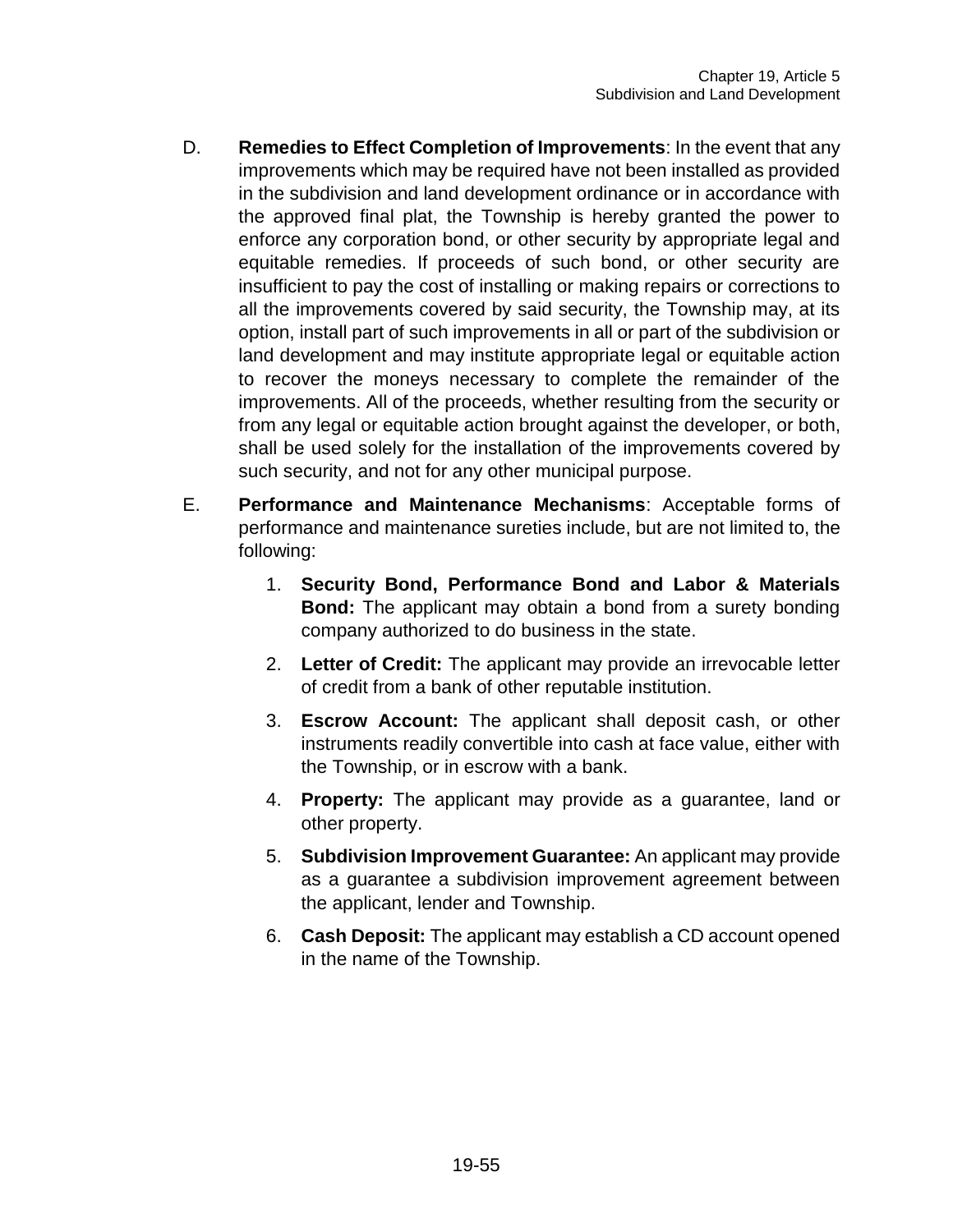# **ARTICLE VI**

# **PLAN REQUIREMENTS FOR SUBDIVISIONS**

# **AND LAND DEVELOPMENTS**

#### **§ 19-601. Major Subdivision - Preliminary Plan Requirements**

- A. The preliminary plan shall be at a scale of fifty feet to the inch, and may be done in pencil on tracing paper or its equivalent.
- B. The preliminary plan shall show or be accompanied by the following information:
	- 1. Vicinity sketch, at a scale of not less than one inch equals one thousand feet  $(1" = 1,000')$ , showing the relationship of the plat to its general surroundings and showing the following details:
		- a. Existing or mapped streets within one thousand feet (1,000') of the subdivision.
		- b. Proposed streets with connections to existing or mapped streets.
		- c. Municipal boundaries within one thousand feet (1,000') of the tract.
		- d. Public sewer and water lines within one thousand feet (1,000') of tract, plus any power, gas or other public utility easements which may go through or over the property. If connection to site is proposed, only those proposed for access need to be shown.
		- e. Entire tract must be shown including any previous lots sold from the tract with dates of transfer from the original tract and the names of present owners.
	- 2. Proposed subdivision name or identifying title.
	- 3. The name of the municipality.
	- 4. North point, graphic scale and date.
	- 5. Name and address of the property owner or of his authorized agent.
	- 6. Name of the registered engineer or surveyor responsible for the plan.
	- 7. Tract boundaries with bearings and distances at an appropriate scale. The traverse of the exterior boundaries of the tract when computed from the field measurements of the ground shall come within a limit of error of one foot (1') to ten thousand feet (10,000') of the perimeter before balancing the survey.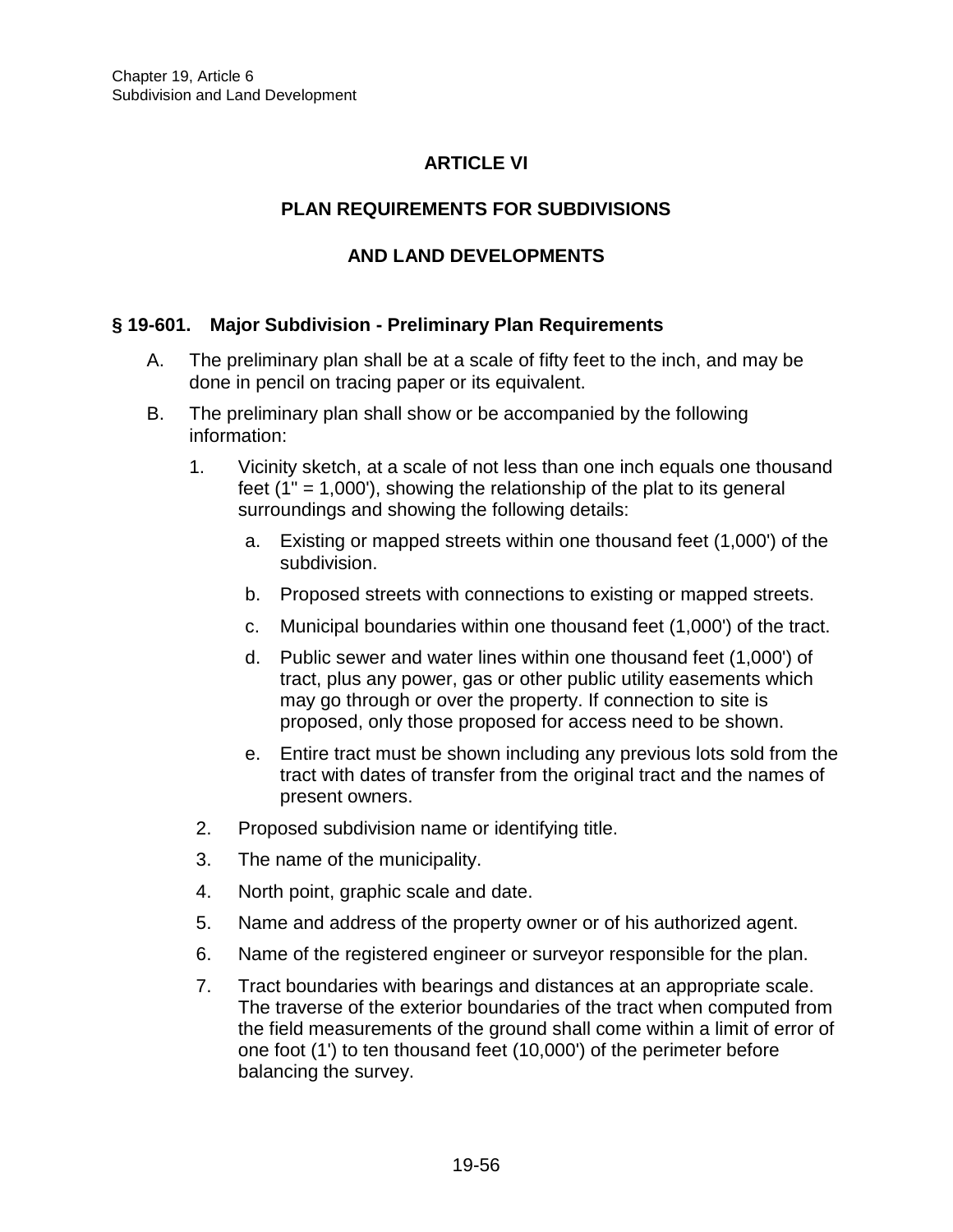- 8. Contours at vertical interval of two feet (2') are necessary when new streets are proposed and must be drawn to the same scale as the plan. In cases of no new streets, contours may be waived.
- 9. Datum to which contour elevations refer. Where reasonably practicable, data shall refer to known, established elevations.
- 10. All existing water courses and other significant natural features.
- 11. All existing buildings, sewers, water mains, culverts, petroleum or petroleum products lines, fire hydrants, cable television, telephone, and other significant man-made features.
- 12. All existing streets on and abutting the tract, including name, right-of-way and cartway width.
- 13. Location and width of all existing private lanes and access driveways.
- 14. All existing property lines, easements and rights-of-way, and the purpose for which the easements or rights-of-way have been established.
- 15. Location and width of all proposed streets, alleys, rights-of-way, and easements; proposed lot lines with dimensions and bearings; proposed minimum building line for each street; playgrounds, and public buildings; public areas and parcels of land proposed to be dedicated or reserved for public use, if any.
- 16. Wherever practicable, the preliminary plan shall show the names of owners of all abutting unplotted land and the names of all abutting subdivisions and their lot numbers.
- 17. Where the preliminary plan covers only a part of the subdivider's entire holding, a sketch shall be submitted of the prospective street layout for the remainder, at a scale of one hundred feet (100') to the inch.
- 18. If recommended by the Township, a study prepared by an engineer demonstrating the traffic impact of the proposed development on all roads in the vicinity of the site, and a traffic impact analysis plan.
- 19. A stormwater management plan shall be shown for the entire parcel when specified and submitted for preliminary approval.
- 20. If a subdivider plans to complete public improvements between the preliminary plan approval and final plan approval the subdivider shall meet all the requirements for the final plan for preliminary plan approval.
- 21. Signature block for preliminary review by the Oakland Township Planning Commission.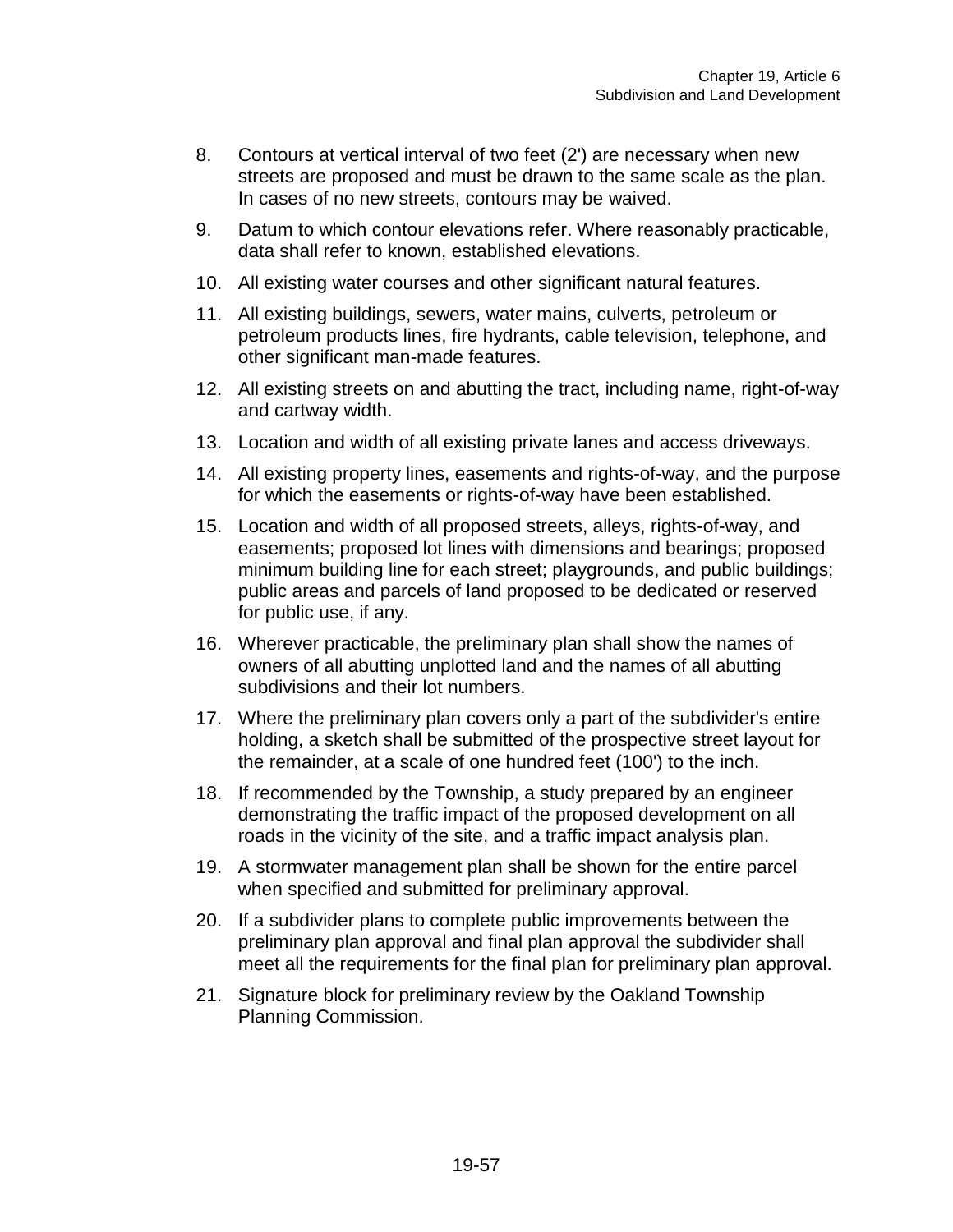- 22. Signature block for preliminary approval of the Oakland Township Board of Supervisors.
- 23. Signature block for preliminary review by the Butler County Planning Commission.

#### **§ 19-602. Major/Minor Subdivision Final Plan Requirements**

If the plan is submitted for preliminary and final approval at the same time, all requirements of the preliminary plan shall be met.

- A. The subdivision plan submitted for final approval shall be drawn on mylar or its equivalent with permanent, indelible ink.
- B. Final Plans shall be on sheets no smaller than eighteen by twenty-four inches (18" x 24") nor larger than twenty-four by thirty-six inches (24" x 36") overall, as prescribed by the Township. The minimum size lettering shall be 3/16" in height.
- C. The final plan shall be at a scale of fifty feet (50') to the inch and shall include the following information:
	- 1. Vicinity sketch, at a scale of not less than one inch equals one thousand feet  $(1" = 1,000')$ , showing the relationship of the plat to its general surroundings and showing the following details:
		- a. Existing or mapped streets within one thousand feet (1,000'), of the subdivision.
		- b. Proposed streets with connections to existing or mapped streets.
		- c. Municipal boundaries within one thousand feet (1,000') of the tract.
		- d. Public sewer and water lines within one thousand feet (1,000') of tract plus any power, gas or other public utility easements, which may go through or over the property. If connection to site is proposed, only those proposed for access need to be shown.
		- e. Entire tract must be shown including any previous lots sold from the tract with dates of transfer from the original tract and the names of the present owners.
	- 2. Subdivision name or identifying title. (A Replat shall carry the name of the original subdivision of record.)
	- 3. The name of the municipality.
	- 4. North point, graphic scale and date.
	- 5. Name and address of the property owner of his authorized agent.
	- 6. Name and seal of the registered Professional Engineer or surveyor responsible for the plan plus accuracy statement.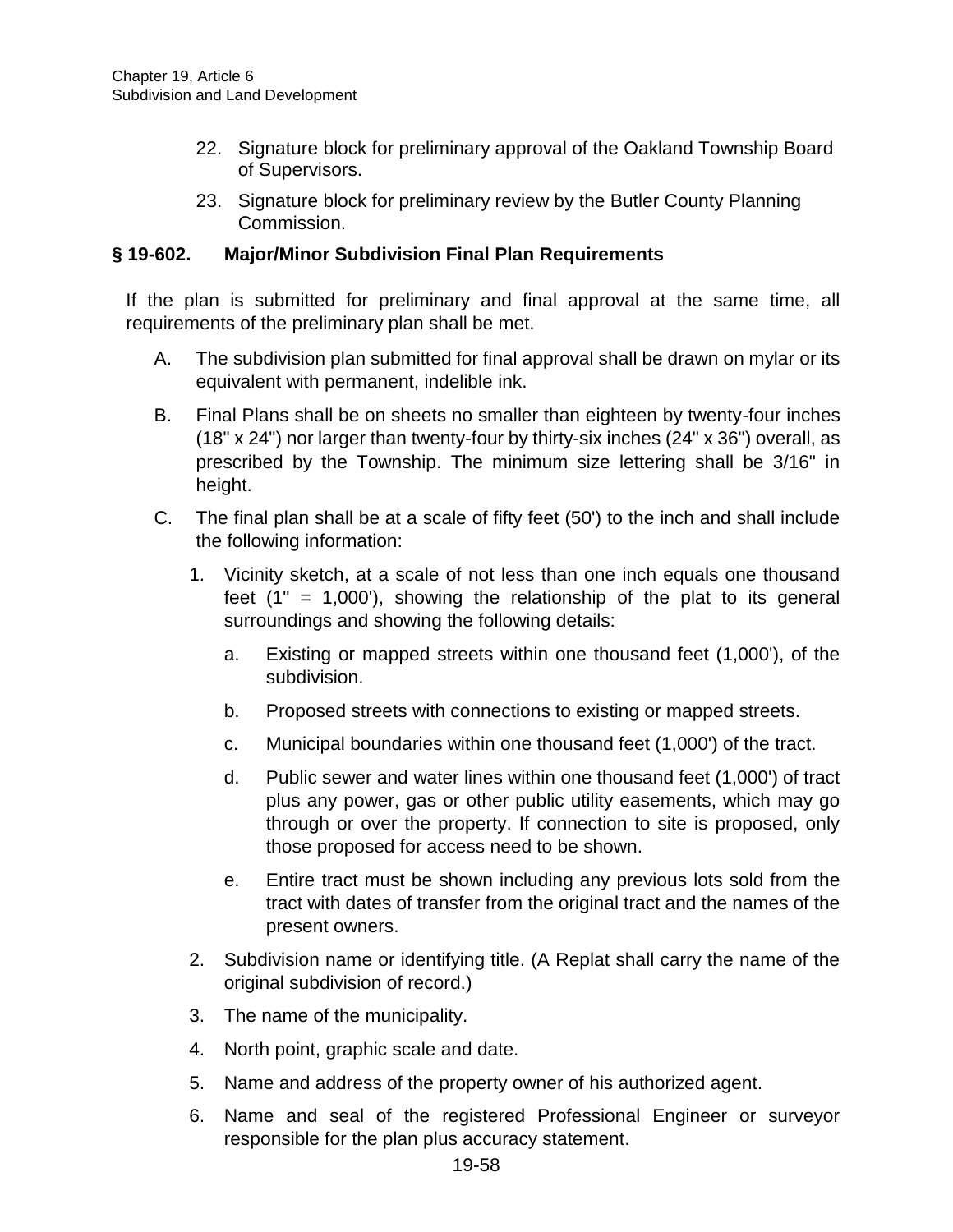- 7. Tract boundaries with bearings and distances at an appropriate scale. Each lot shall close within a limit of error of one foot (1') to ten thousand feet (10,000') of the perimeter before balancing the survey.
- 8. Street lines, lot lines, rights-of-way, easements and areas dedicated or proposed to be dedicated to public use.
- 9. Sufficient data to determine readily the location, bearing and length of every street, lot and boundary line and to reproduce such lines upon the ground.
- 10. The length of all straight lines, radii, lengths or curves and tangent bearings for each street.
- 11. Each area proposed to be dedicated to public use shall be designated.
- 12. The proposed front yard setback line for each street with dimensions plus all existing buildings shall be shown.
- 13. Location, size and invert elevation of all sanitary, storm and combined sewers and location of all manholes, inlets and culverts existing and proposed. Water facilities shall be shown in all cases as well.
- 14. All dimensions shall be shown in feet and hundredths of a foot.
- 15. Lots within a subdivision shall be numbered and the number identified in the title block.
- 16. Names of existing and proposed streets within and abutting the subdivision shall be shown including right-of-way and cartway widths.
- 17. All corner markers shall be designated as "I.P."
	- a. **Installation and Specifications**: All monuments shown on the Final Plan shall be located and installed under the direction of a registered surveyor or engineer.
	- b. **Iron Pins**: All corner markers shall be firmly located and shall be at least 3/4" metal pin with a minimum length of thirty-six inches (36") located in the ground to finished grade.
- 18. Wherever practicable, names of the owners or name of plan of any adjoining subdivision shall be shown.
- 19. Wherever practicable, names of the owners of any adjoining unplotted land shall be shown.
- 20. If a lot is to be conveyed to an adjoining land owner the following note shall be placed on the plan. "Lot  $#$  is not a separate building lot and is to be conveyed and become part of adjoining land of (name of land owner) and County Recorder of Deeds parcel number."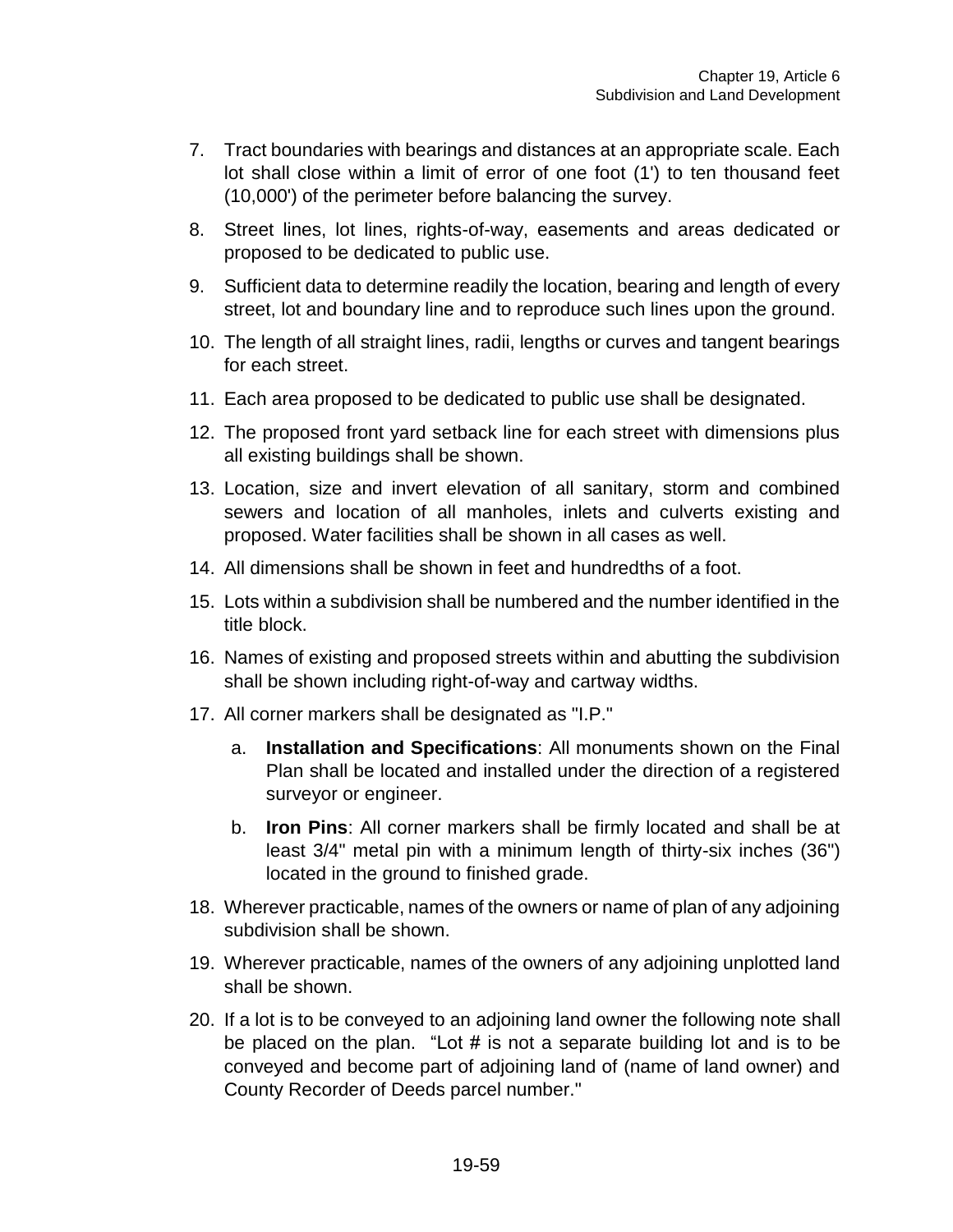- 21. Signature block for review by the Oakland Township Planning Commission.
- 22. Signature block for approval of the Oakland Township Board of Supervisors.
- 23. Signature block for review by the Butler County Planning Commission.
- D. The final plan shall include:
	- 1. An affidavit that the applicant is the owner or equitable owner of the land proposed to be subdivided.
	- 2. A statement duly acknowledged before a notary public authorized to take acknowledgment of deeds and signed by the owner or owners of the property, to the effect that the subdivision as shown on the final plan is made with his or their free consent and that it is desired to record the same.
- E. The final plan shall be accompanied by:
	- 1. Typical cross sections and street profiles for all streets. Such profiles shall show at least the following: existing (natural) grade along the proposed street centerline; existing (natural) grade along each side of the proposed street right-of-way; proposed finished centerline grade.
	- 2. Evidence of a highway occupancy permit approval from PaDOT if the site is to have access to a State Highway.
	- 3. Certification by all appropriate authorities that all sewage facilities and/or water facilities have been properly installed and approved. If the developer intends to install improvements by guarantee, such guarantee shall be submitted in accordance with Section 19-517 of these regulations.
	- 4. Evidence of application for approval of the proposed sewage disposal system on the lot:
		- a. Evidence of application for approval of the percolation test rate for an on-lot septic system.
		- b. Evidence of application for approval of a proposed alternative system, if applicable. The approval for the proposed on-lot system will be given by the Department of Environmental Protection, and written evidence of application for approval thereof shall accompany any plan submitted for review and final approval of Oakland Township Board of Supervisors. Final Plan approval will not be given by the Board of Supervisors until the Department of Environmental Protection gives written notice of approval.
	- 5. Evidence of application for approval of proposed connection to an existing sanitary sewer system. If the proposed lot or lots are to be served by an existing sanitary sewer system, the location and size of the existing sanitary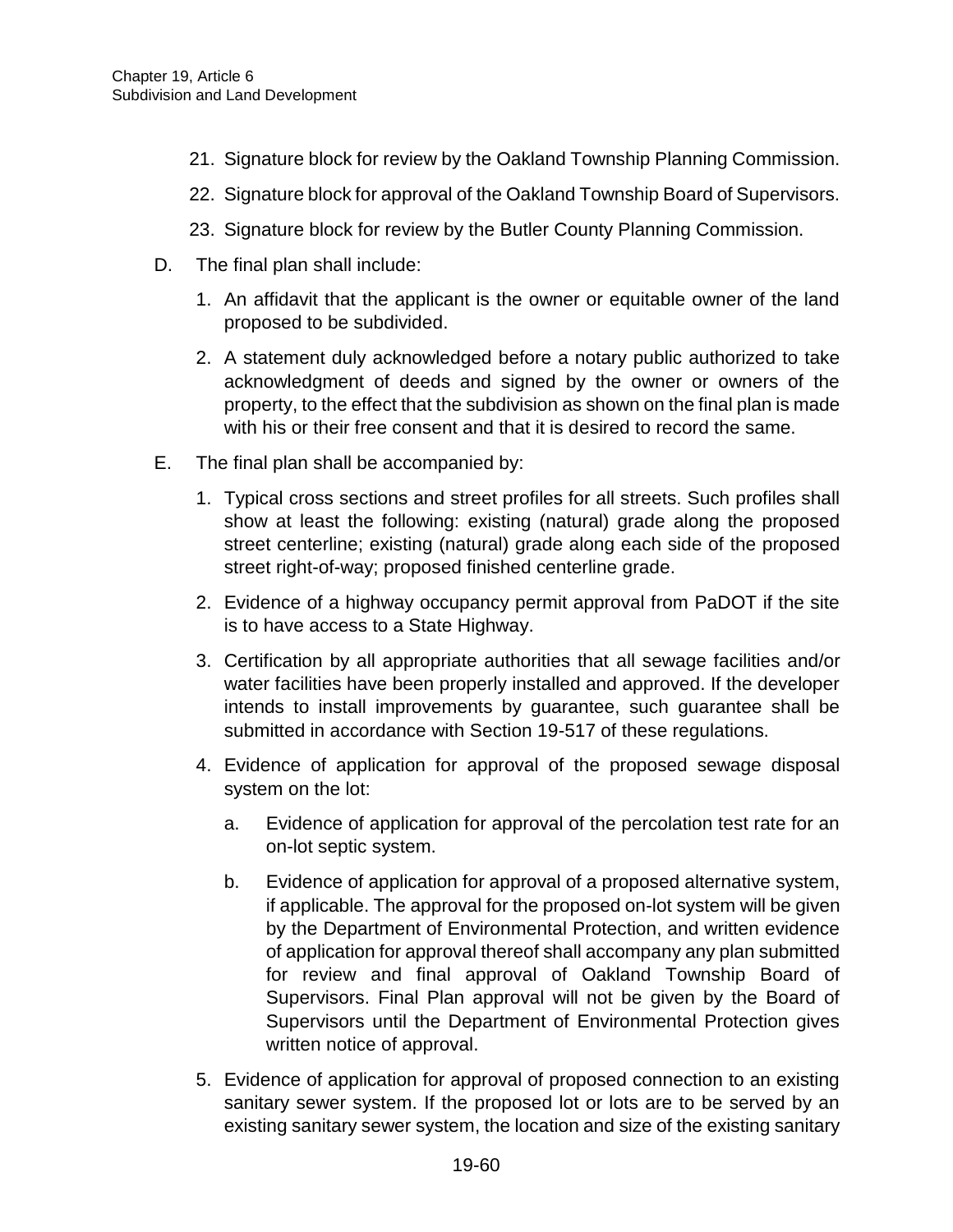sewer system shall be shown on the plan. Also, written notice shall accompany the plan stating that the lot is served by sanitary sewers, tap-in is permitted, and that the existing system functions as per Department of Environmental Protection standards.

6. Sealed Certified Report prepared by a certified Professional Engineer certifying that the installation of the new streets meets the minimum requirements of the Oakland Township Subdivision and Land Development Ordinance.

#### **§ 19-603. Modification of Requirements**

- A. The above requirements for preliminary and final plans and for supporting data may be modified in accordance with Section 19-903 B by the Township as warranted by special circumstances.
- B. In subdivisions requiring no new streets, the requirements for contours may be waived at the discretion of the Township.

#### **§ 19-604. Land Development Plan Requirements**

- A. Final Plans shall be on sheets no smaller than eighteen by twenty-four inches (18" x 24") overall, as prescribed by the Township. The plan is to be drawn with permanent, indelible ink on reproducible black line mylar. The plan shall be at a scale of one inch equals fifty feet (1"=50'). The minimum size lettering shall be 3/16" in height.
- B. The site plan shall show or be accompanied by the following information:
	- 1. Vicinity sketch, at a scale of not less than one inch equals one thousand feet  $(1" = 1,000')$ , showing the relationship of the development to its general surroundings and showing the following details:
		- a. Existing or mapped streets within one thousand feet (1,000') of the development.
		- b. Proposed streets with connections to existing or mapped streets.
		- c. Municipal boundaries within one thousand feet (1,000') of the tract.
		- d. Public sewer and water lines within one thousand feet (1,000') of tract, plus any power, gas or other public utility easements which may go through or over the property. If connection to site is proposed, only those proposed for access need be shown.
	- 2. Development name or identifying title.
	- 3. The name of the municipality.
	- 4. North point, graphic scale and date.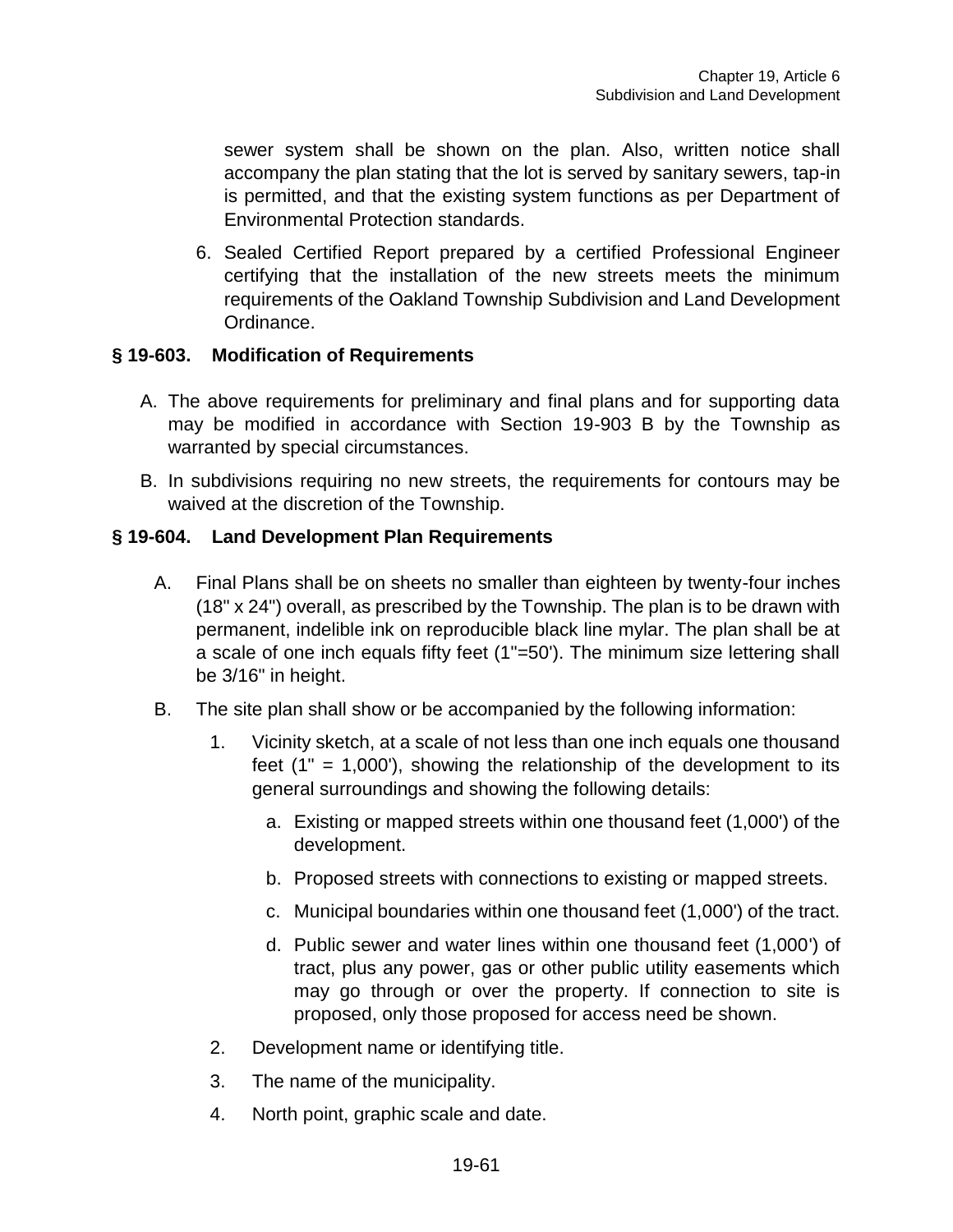- 5. Name and address of the owner of the property or of his authorized agent.
- 6. Name and seal of the registered engineer or surveyor responsible for the plan plus accuracy statement.
- 7. Tract boundaries with bearings and distances at an appropriate scale.
- 8. Contours at vertical interval of two feet (2') are necessary for new streets, and for all areas of the site where any grading or placement of driveways, parking areas, buildings or utility lines are to occur. Contour lines must be drawn to the same scale as the plan.
- 9. Datum to which contour elevations refer. Where reasonably practicable, data shall refer to known, established elevations.
- 10. All existing water courses, steep slopes, wooded area, flood prone or wetland areas of the site and other significant natural features.
- 11. All existing buildings, sewers and water lines with pipe size and manholes noted, culverts, storm drains, edges of pavement and pavement width, location of petroleum or petroleum products lines, fire hydrants, cable television, telephone, electric lines and other significant man-made features.
- 12. All existing streets on and abutting the tract, including name, right-ofway width and cartway width.
- 13. Location and width of all existing private lanes.
- 14. All existing property lines, easements and rights-of-way, and the purpose for which the easements or rights-of-way have been established.
- 15. Location and width of all proposed streets, alleys, rights-of-way, and easements with dimensions and bearings; proposed minimum building line for each street; playgrounds and public buildings; public areas and parcels of land proposed to be dedicated or reserved for public use, if any.
- 16. Improvements to be installed on the site or connecting to off-site services, including but not limited to, buildings with the number of floors, dwelling units indicating number of bedrooms in each; leasable commercial floor area; points of access from adjacent road or streets; internal vehicular driveways; parking areas with each parking space shown; walkways if any; grading and drainage revisions needed to accomplish the project; a landscaping plan; and connection of development to off-site utility lines or means to provide sewer and/or water service on the property.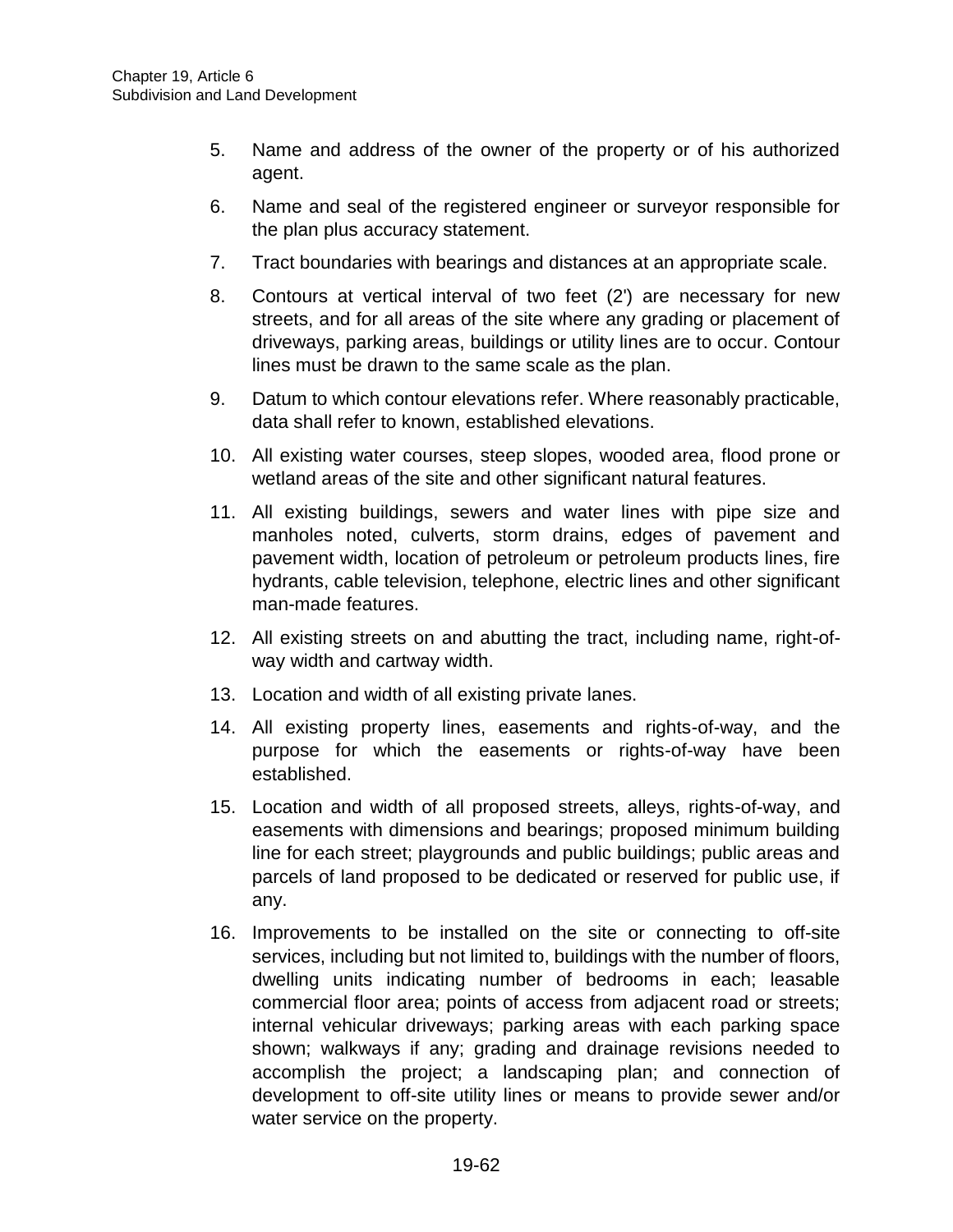- 17. Wherever practicable, the site plan shall show the names of owners of all abutting unplotted land.
- 18. Where the site plan covers only a part of the developer's entire holding, a sketch shall be submitted of the prospective street layout for the remainder, at a scale of one hundred feet (100') to the inch.
- 19. If recommended by the Township, a study prepared by an engineer demonstrating the traffic impact of the proposed development on all roads in the vicinity of the site and a traffic impact analysis.
- 20. Sufficient data to determine readily the location, bearing and length of every street, lot and boundary line and to reproduce such lines upon the ground.
- 21. The length of all straight lines, radii, lengths or curves and tangent bearings for each street.
- 22. Location, size and invert elevation of all proposed sanitary, storm and combined sewers and location of all proposed manholes, inlets and culverts. All proposed water facilities shall be shown in all cases as well.
- 23. All dimensions shall be shown in feet and hundredths of a foot.
- 24. A drainage plan shall be shown for the entire property and submitted for approval.
- 25. Signature block for review by the Oakland Township Planning Commission.
- 26. Signature block for approval of the Oakland Township Board of Supervisors.
- 27. Signature block for review by the Butler County Planning Commission.
- C. The final plan shall be accompanied by:
	- 1. Typical cross sections and street profiles for all streets. Such profiles shall show at least the following: existing (natural) grade along the proposed street centerline; existing (natural) grade along each side of the proposed street right-of-way; proposed finished centerline grade.
	- 2. Evidence of a highway occupancy permit approval from PaDOT if the site is to have access to a State Highway.
	- 3. Certification by all appropriate authorities that all sewage facilities and/or water facilities have been properly installed and approved. If the developer intends to install improvements by guarantee, such guarantee shall be submitted in accordance with Section 19-517 of these regulations.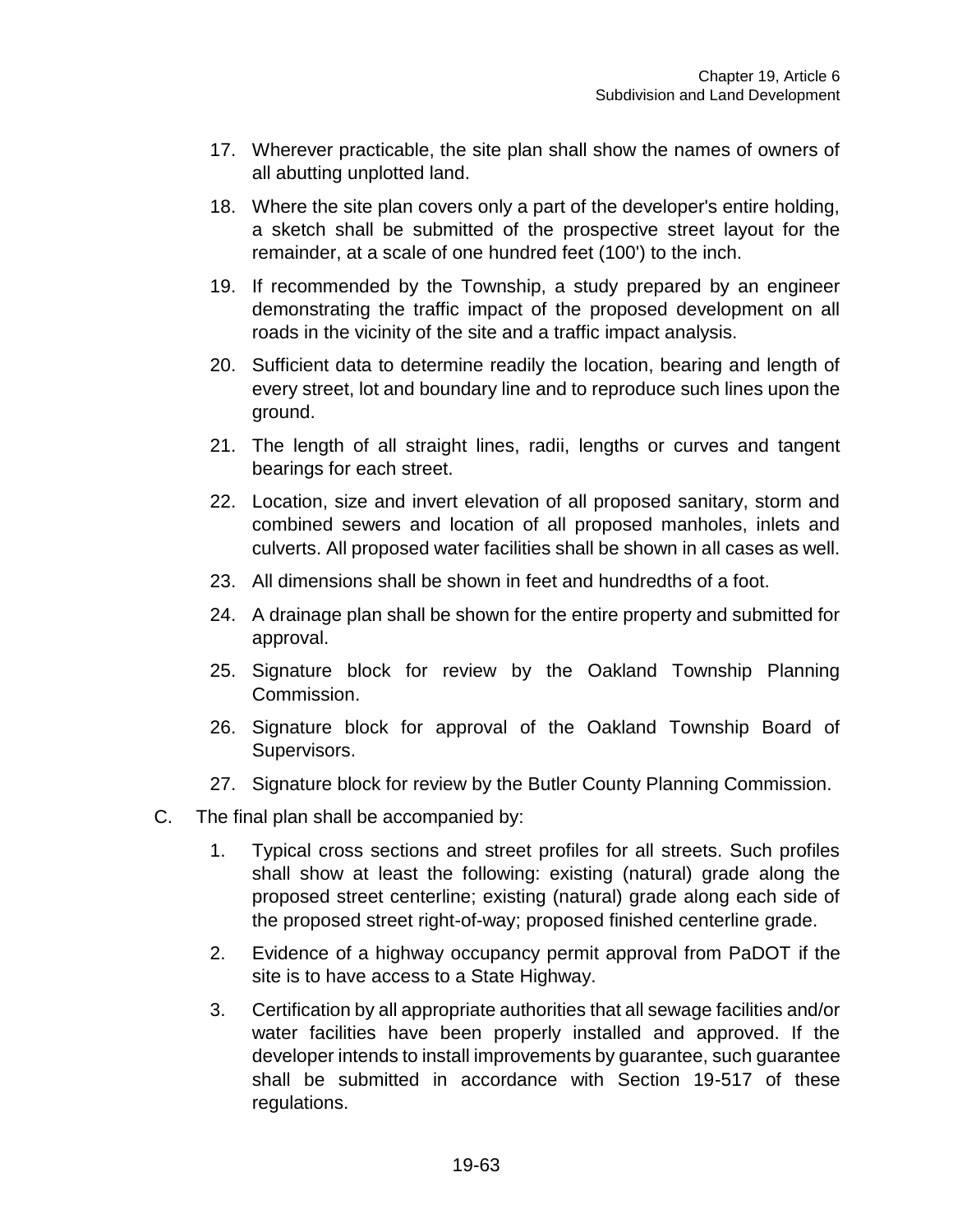- 4. Evidence of application for approval of the proposed sewage disposal system on the lot:
	- a. Evidence of application for approval of the percolation test rate for an on-lot septic system.
	- b. Evidence of application for approval of a proposed alternative system, if applicable. The approval for the proposed on-lot system will be given by the Department of Environmental Protection, and written evidence of application for approval thereof shall accompany any plan submitted for review and final approval of Oakland Township Board of Supervisors. Final Plan approval will not be given by the Board of Supervisors until the Department of Environmental Protection gives written notice of approval.
- 5. Evidence of application for approval of proposed connection to an existing sanitary sewer system. If the proposed lot or lots are to be served by an existing sanitary sewer system, the location and size of the existing sanitary sewer system shall be shown on the plan. Also, written notice shall accompany the plan stating that the lot is served by sanitary sewers, tap-in is permitted, and that the existing system functions as per Department of Environmental Protection standards.
- 6. Sealed Certified Report prepared by a certified Professional Engineer certifying that the installation of the new streets meets the minimum requirements of this Chapter.

## **§ 19-605. Modification of Requirements**

- A. The above requirements for final plans and for supporting data may be modified in accordance with Section 19-903 B by the Township as warranted by special circumstances.
- B. In developments proposed where no new streets are proposed, the requirements for contours may be waived at the discretion of the Township.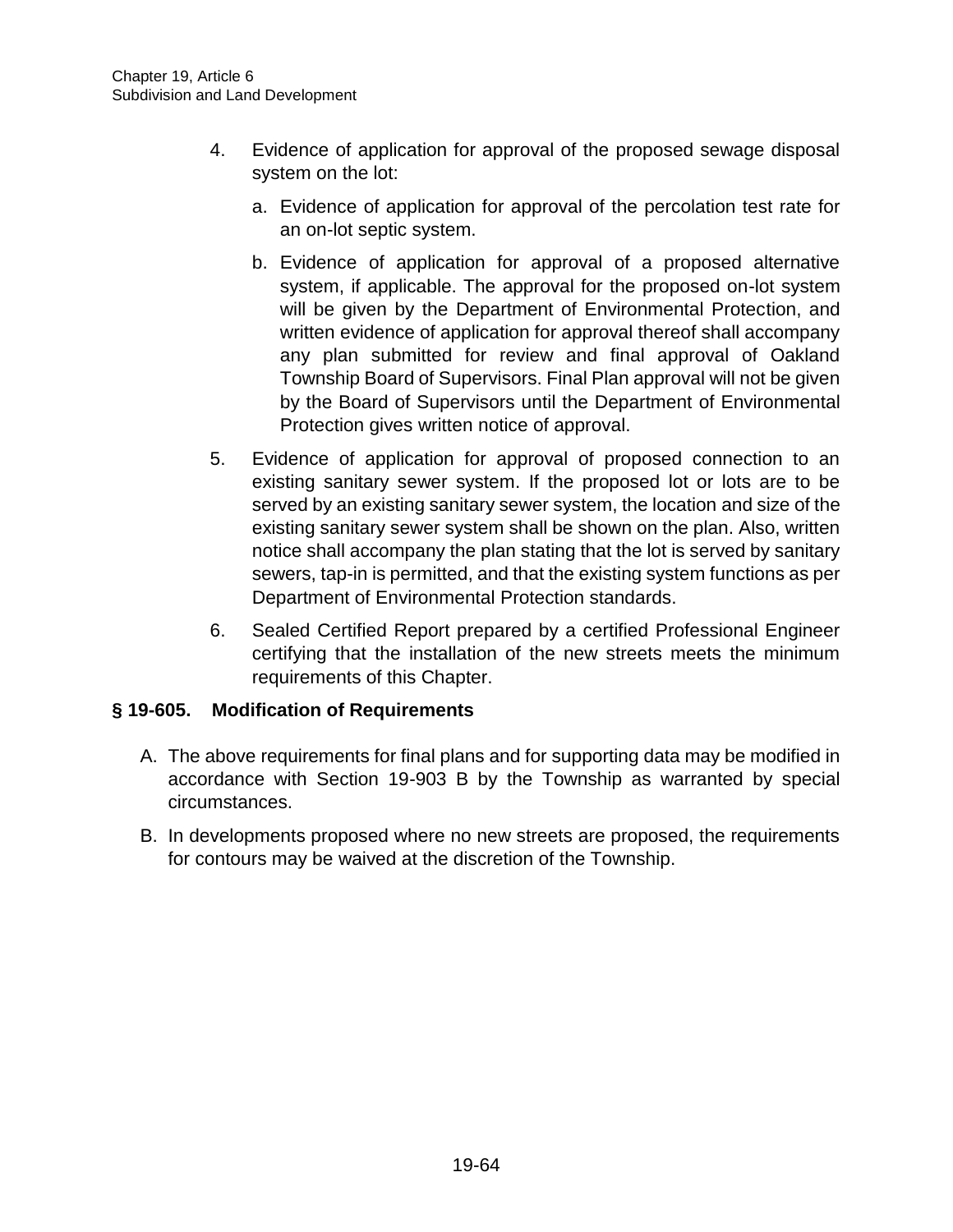# **ARTICLE VII**

## **MOBILE HOME PARK REGULATIONS**

#### **§ 19-701. Applicability**

Mobile Home Parks shall meet all standards contained in this Chapter.

- A. The standards set forth under this section are intended for those mobile home parks where lots within the park are for rental or lease only.
- B. Where it is intended by the owner or developer to offer mobile home lots for sale, standards set forth under Article V, Design Standards, shall be applicable.

#### **§ 19-702. Department of Environmental Protection Review**

Plans for all proposed mobile home parks must be submitted to and approved by the Pennsylvania Department of Environmental Protection, or its successor, in accordance with the rules and regulations established by the Department of Environmental Protection. A copy of the Department of Environmental Protection approval must be filed with the Township.

#### **§ 19-703. Plan Requirements**

- A. No person, firm, or corporation proposing to operate a mobile home park in Oakland Township, shall proceed with any construction work on the proposed park until they have obtained from the Township written approval of the preliminary plan of the proposed park, according to procedures outlines herein, and have received the necessary approval of the plans from the Pennsylvania Department of Environmental Protection.
- B. Preliminary and final plans as required, shall comply in form and content to Sections 19-305 and 19-306 of these regulations in-so-far as applicable, and the standards set forth herein.
- C. **Pre-Application Procedure**: The mobile home park developer shall meet with the Township, prior to formal application, to discuss his plans and shall prepare a suitable sketch and plans sufficient to give a general understanding of the proposal. The Township shall inform the developer as to the general suitability of the plans and of any modifications required by this Chapter, if deemed advisable.
- D. **Preliminary Plan**: The developer shall then prepare and submit a preliminary plan, together with improvement plans and other supplementary materials, as required.

Where a mobile home park is proposed for construction in a series of stages, a preliminary plan for the development of the entire tract of land shall be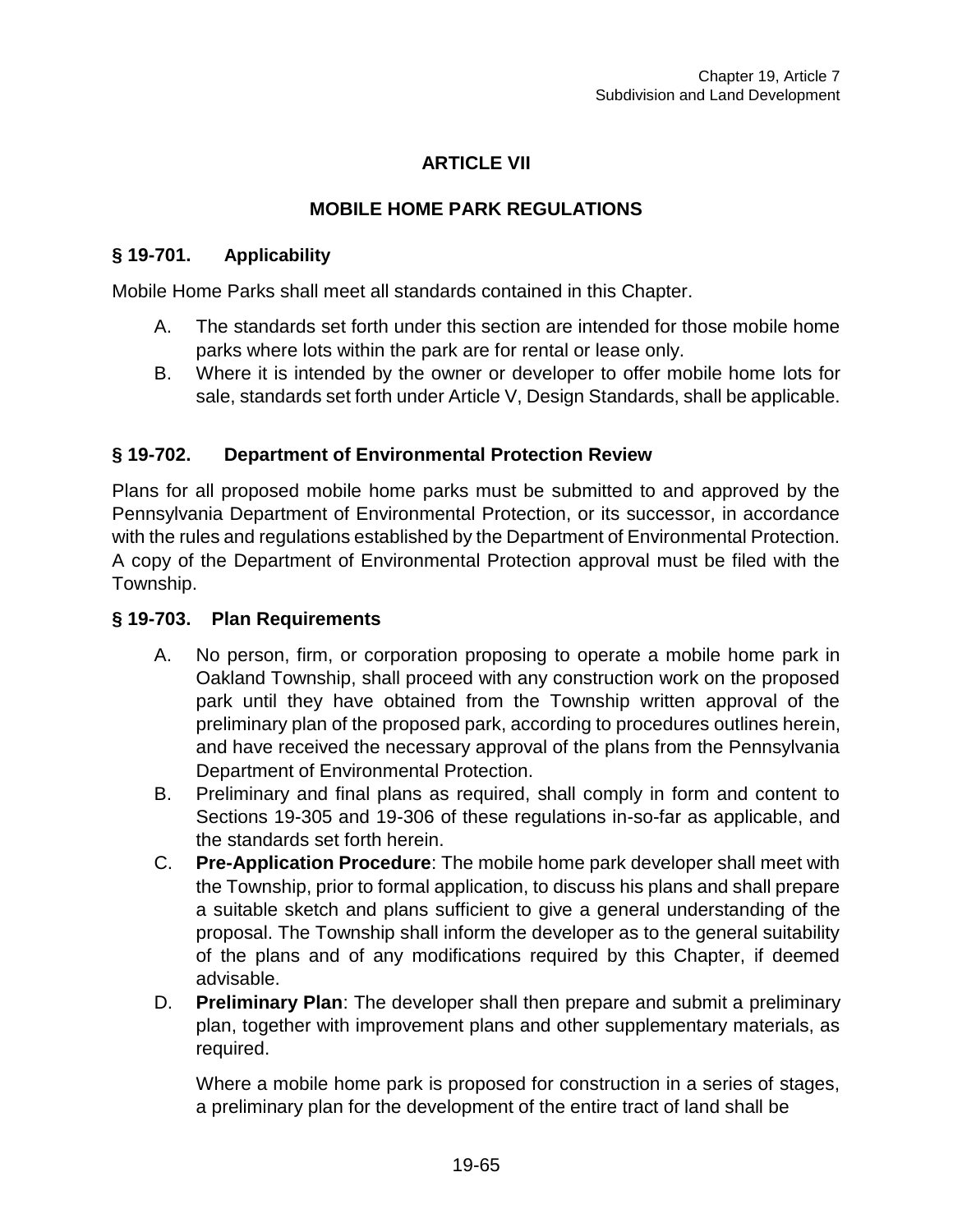submitted along with the detailed plans and specifications for the initial stage, as well as any subsequent stages.

Preliminary plans as required, shall comply in form and content as follows, inso-far as applicable and the standards set forth herein.

- E. **Plan Preparation Requirements**: All applications to Oakland Township shall contain the following:
	- 1. Name, mailing address, legal address and telephone number of applicant.
	- 2. Interest of the applicant in the proposed mobile home park.
	- 3. Location, address and legal description of the entire proposed mobile home park site.
	- 4. Complete engineering plans and specifications of the proposed mobile home park showing:
		- a. The area and dimensions of the entire tract of land;
		- b. The land uses occupying the adjacent properties;
		- c. The number, size and location of the proposed mobile home sites and other parking areas;
		- d. The location, right-of-way and surfaced roadway width, roadway design and walkways;
		- e. The proposed interior vehicular and pedestrian circulation patterns;
		- f. The location of service buildings, sanitary stations and any other existing or proposed structures;
		- g. The location of water and sewer lines and riser pipes;
		- h. Plans and specifications of the water supply, sewage disposal and refuse facilities;
		- i. Plans and specifications of all buildings constructed or to be constructed within the mobile home park including specifications showing the required multi-purpose/severe weather building, which is to be centrally located, serviced by all utilities and be constructed of materials capable of withstanding severe weather. The size of the building shall be determined by constructing thirty (30) square feet of structure per every ten (10) mobile home lots;
		- j. The locations and details of area lighting, electric and gas systems, as related to all applicable codes and sound engineering practice; and
	- 5. **Soil Erosion and Sedimentation Control Plan**: The owner shall submit to the Butler County Conservation District a soil erosion and sedimentation control plan. Such plan shall be prepared by a registered Professional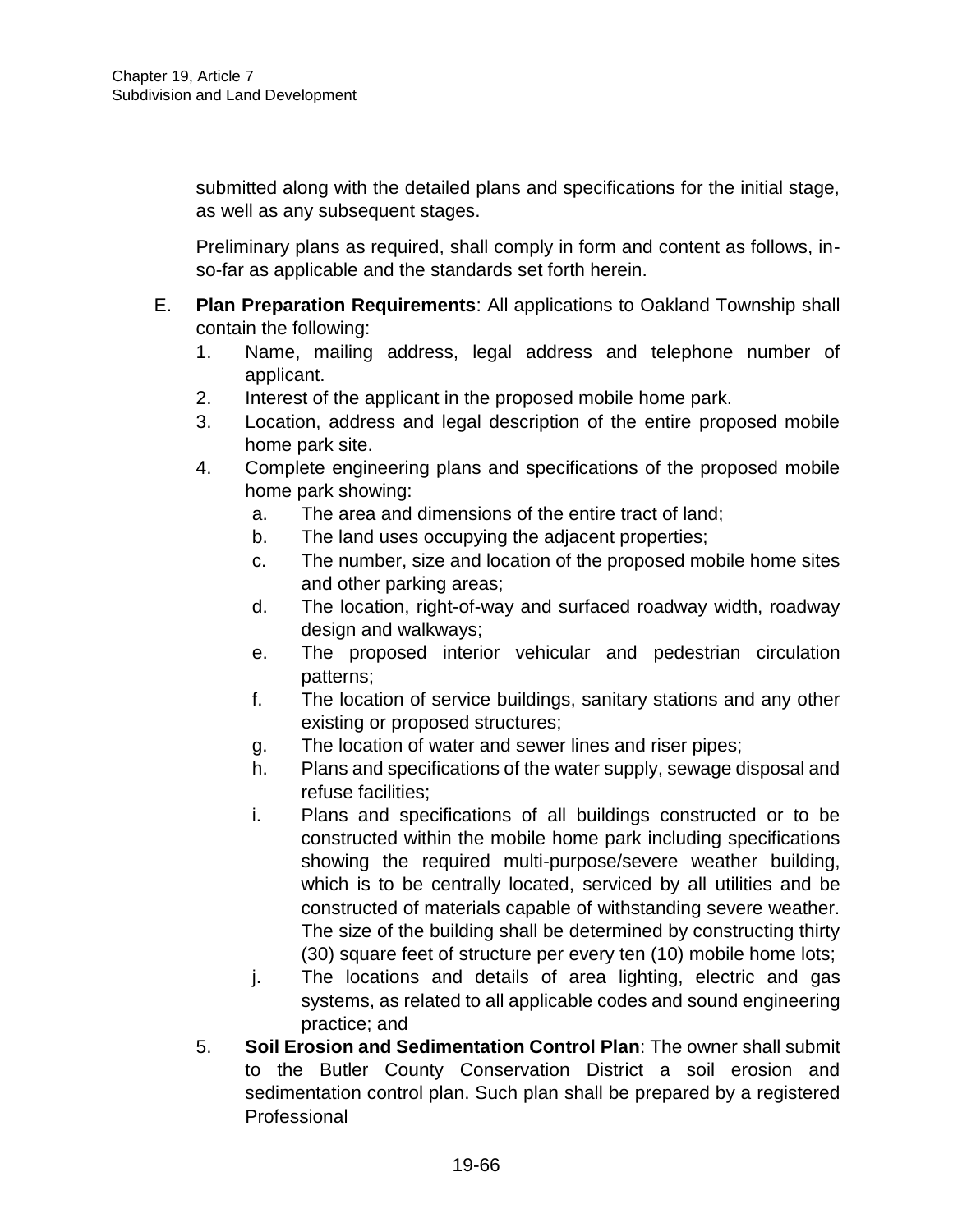Engineer and shall be as per Conservation District guidelines as may be applicable. Such plan shall be approved prior to commencement of site preparation and construction.

- 6. **Stormwater Management**: The owner shall prepare and submit for review and approval to the Township a stormwater management plan, in accordance with Section 19-516 of these regulations. Such plan shall indicate the proposed stormwater handling system, proposed water retention and release schedule to eliminate the effects of uncontrolled water run-off on adjacent properties. The plan shall be referred to the Butler County Soil Conservation District for review and comment prior to plan approval.
- F. **Township Action**: The Township Planning Commission and Board of Supervisors shall review the preliminary plan as submitted and within ninety (90) days of submission shall take formal action on the plan and in writing within fifteen (15) days of action by the Board of Supervisors give approval, conditional approval (giving conditions) or disapproval (citing deficiencies).
- G. **Nature of Approval**: Approval of a preliminary plan by the Township shall not constitute approval of the final plan or of roads or other improvements therein but it is rather an expression of approval of layout submitted on the preliminary plan as a guide to the preparation of the final plan, which shall be submitted for approval to the Township upon fulfillment of the requirements.
- H. **Final Plan**: Upon completion of any modifications required by the Township and/or upon completion of required improvements or the alternate posting of acceptable surety, the developer may apply for approval of final plans.
- I. **Township Review**: The Township Planning Commission and Board of Supervisors shall review the final plan for conformance with the approved preliminary plans and all requirements of these regulations. They shall require the applicant to supply proof that appropriate surety has been posted or that required improvements have been installed, according to specifications. Within ninety (90) days of receipt of complete information, the Township Board of Supervisors shall approve or disapprove such plan, stating in writing its reasons for disapproval.
- J. **Filing**: Following approval, the developer shall file one (1) copy of the approved plan with the Butler County Recorder's Office within ninety (90) days. Should the developer fail to file such plan within said period, the approval shall be null and void.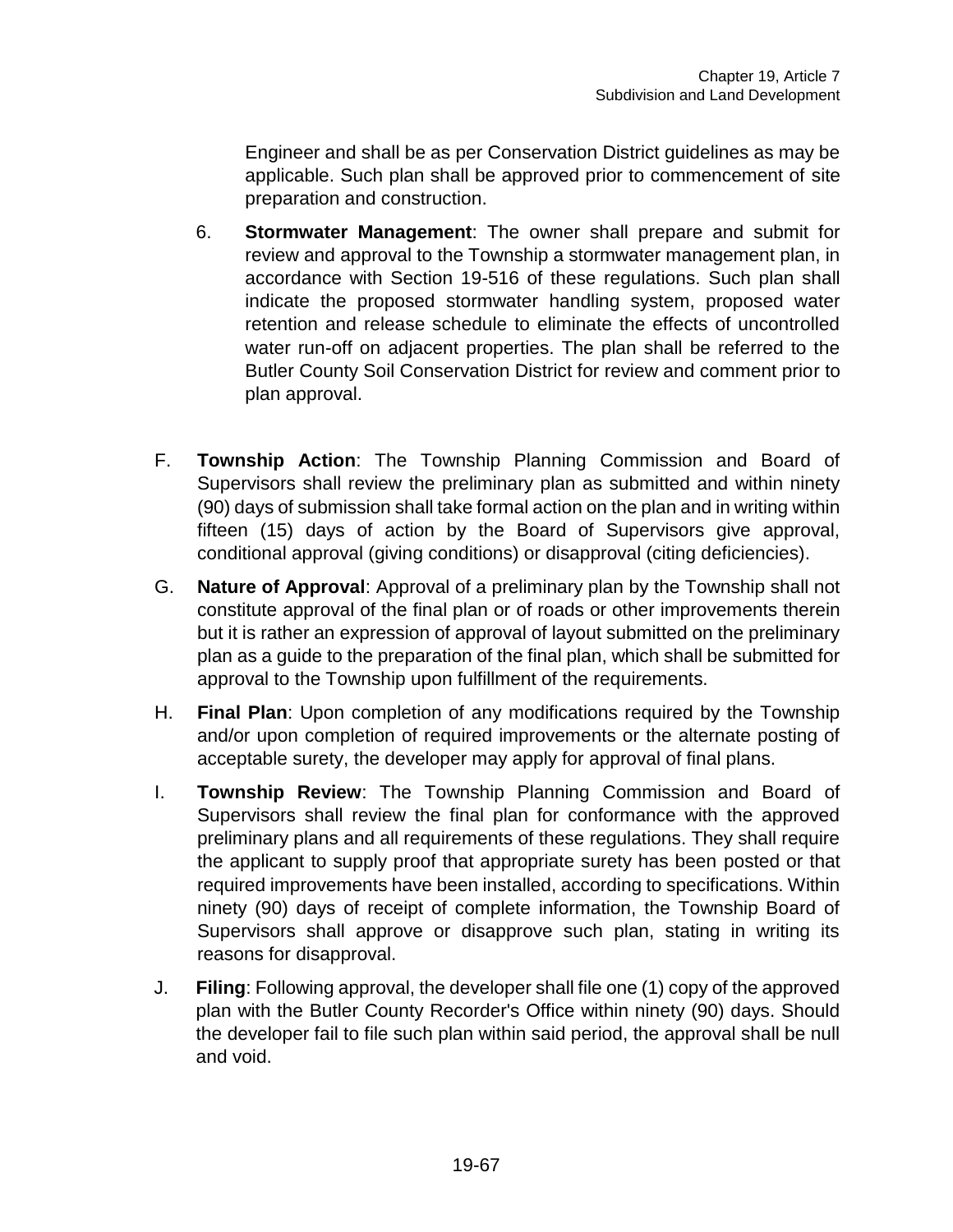#### **§ 19-704. Design Requirements**

- A. **Minimum Area of Tract or Park**: The minimum area of the Tract or Park shall be five (5) acres. The site shall be designed so that soil conditions, groundwater level, drainage, and topography shall not create hazards to the property, health, or safety of the occupants or adjacent property owners.
- B. **Length of Residential Occupancy**: Parks shall be designed to serve the longterm placement of mobile homes.
- C. **Individual Lots**: The planning and location of individual lots shall be guided by the following requirements:
	- 1. **Access**: Each lot shall be directly accessible from an approved internal street without the necessity of crossing any other space.
	- 2. **Size**: Each mobile home lot shall have a minimum lot width of fifty feet (50') and a minimum of five thousand (5,000) square feet in area.

#### 3. **Yard Requirements**:

- a. Mobile homes shall be parked on each lot so that there will be a minimum of ten feet (10') between the mobile home, appurtenant structures, and any adjacent side or rear lot line.
- b. There shall be a minimum of twenty feet (20') between an individual mobile home, attached structure, and accessory structure, and the paved areas or cartway of a private interior park street or common parking area. The setback from the right-of-way of any public street or highway shall conform to Section 19-512 C.
- c. Mobile homes shall be located at a minimum of twenty feet (20') from any structures on adjacent lots or common open space.
- d. Secondary entranceways may utilize stoops, landings, patios, or awnings which may extend to a depth of five feet (5') within the ten foot (10') yard requirements.
- 4. **Identification**: Each lot shall have a number placed on the lot in the form of a sign or directly on the mobile home. It shall be arranged in such a way so that it is visible from the road on which the mobile home or lot is fronting.
- 5. **Skirting**: The plans shall specify that skirting shall be provided on all mobile homes.
- 6. **Drainage**: Drainage and stormwater management plans shall be submitted with the preliminary plan.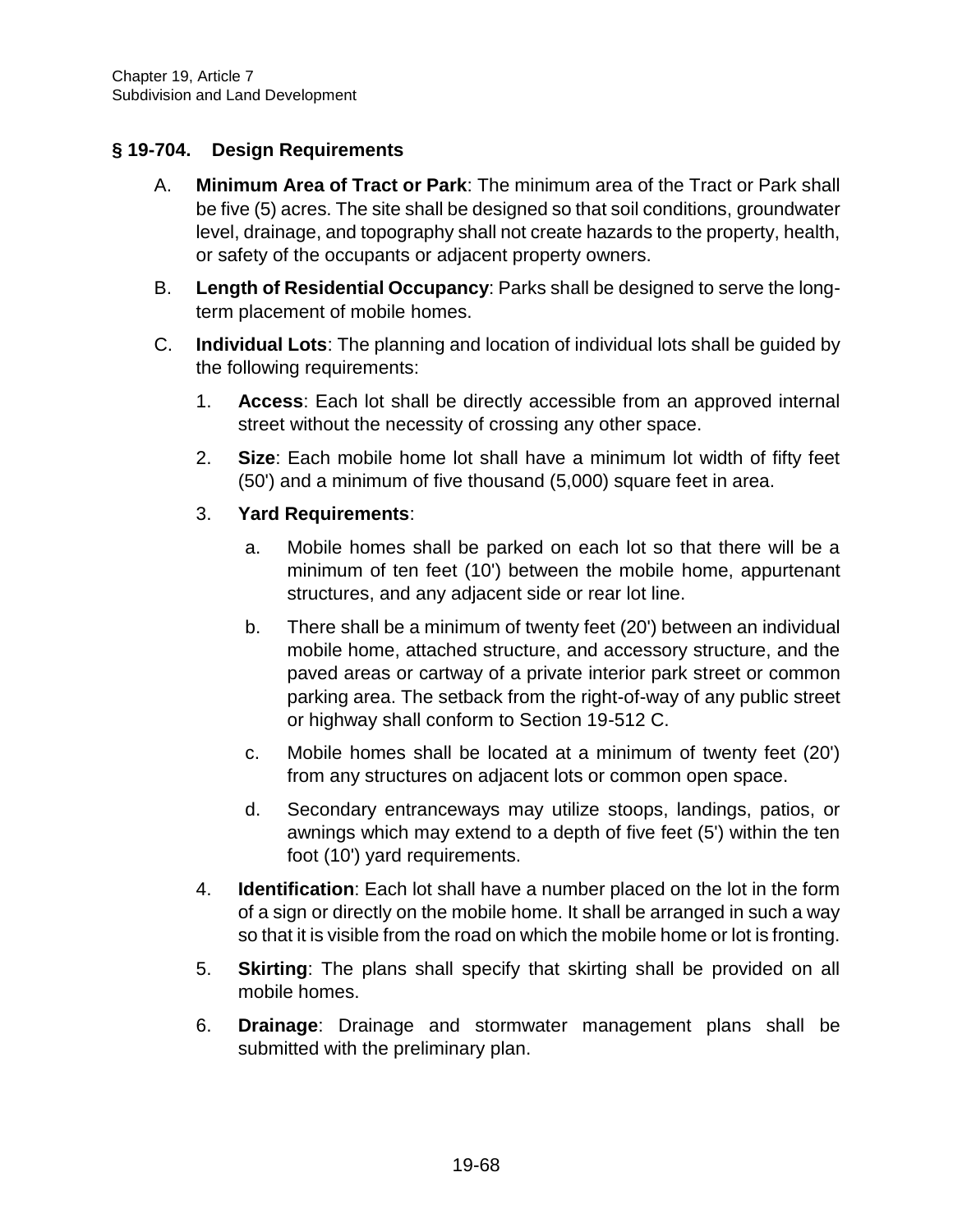## **D. Mobile Home Stands**

- 1. The location of each mobile home stand shall be at such elevation, distance and angle in relation to the access street so that the removal of the mobile home is practical.
- 2. The size of each mobile home stand shall be suitable for the general market to be served by the individual park, be sufficient to fit the dimensions of mobile homes anticipated, and sufficient to handle any appurtenant structures and appendages, including prefabricated "Florida rooms", car ports and storage structures.
- 3. A one to five percent (1% 5%) gradient longitudinal crown or cross gradient for surface drainage shall be provided.
- 4. Mobile home stands shall be either concrete pads or piers. The piers shall be set at least thirty-six inches (36") deep.
- 5. Each mobile home stand shall provide adequate tie downs, able to withstand a wind pressure of fifteen (15) pounds per square foot on an exposed vertical surface.
- E. **Internal Street System**: The internal street system in privately owned mobile home parks shall be privately owned, constructed and maintained in accordance with the applicable sections set forth in Article V, Design Standards, of this Chapter, excepting street widths, which shall be governed by the following minimum requirements:

Street widths for surfaced roadways shall be adequate to accommodate anticipated traffic, and in any case, shall meet the following minimum requirements:

| <b>Surfaced Width</b>                                       |  |
|-------------------------------------------------------------|--|
| One or two-way, with no parking $\dots \dots \dots 22$ feet |  |
| One or two-way, with parking on one side                    |  |
|                                                             |  |
| One or two-way, with parking on both sides34 feet           |  |

- F. **Street Widths at Access Points**: At points where general traffic enters or leaves the park, pavement shall be thirty-five feet (35') in width to a distance of fifty feet (50') from the centerline of the abutting roadway to permit free movement from or to the stream of traffic on the public street, and no parking shall be permitted which in any way interferes with such free movement.
- G. **Cul-de-Sac Streets**: Shall be provided with a turn-around having an outside roadway diameter of at least eighty feet (80').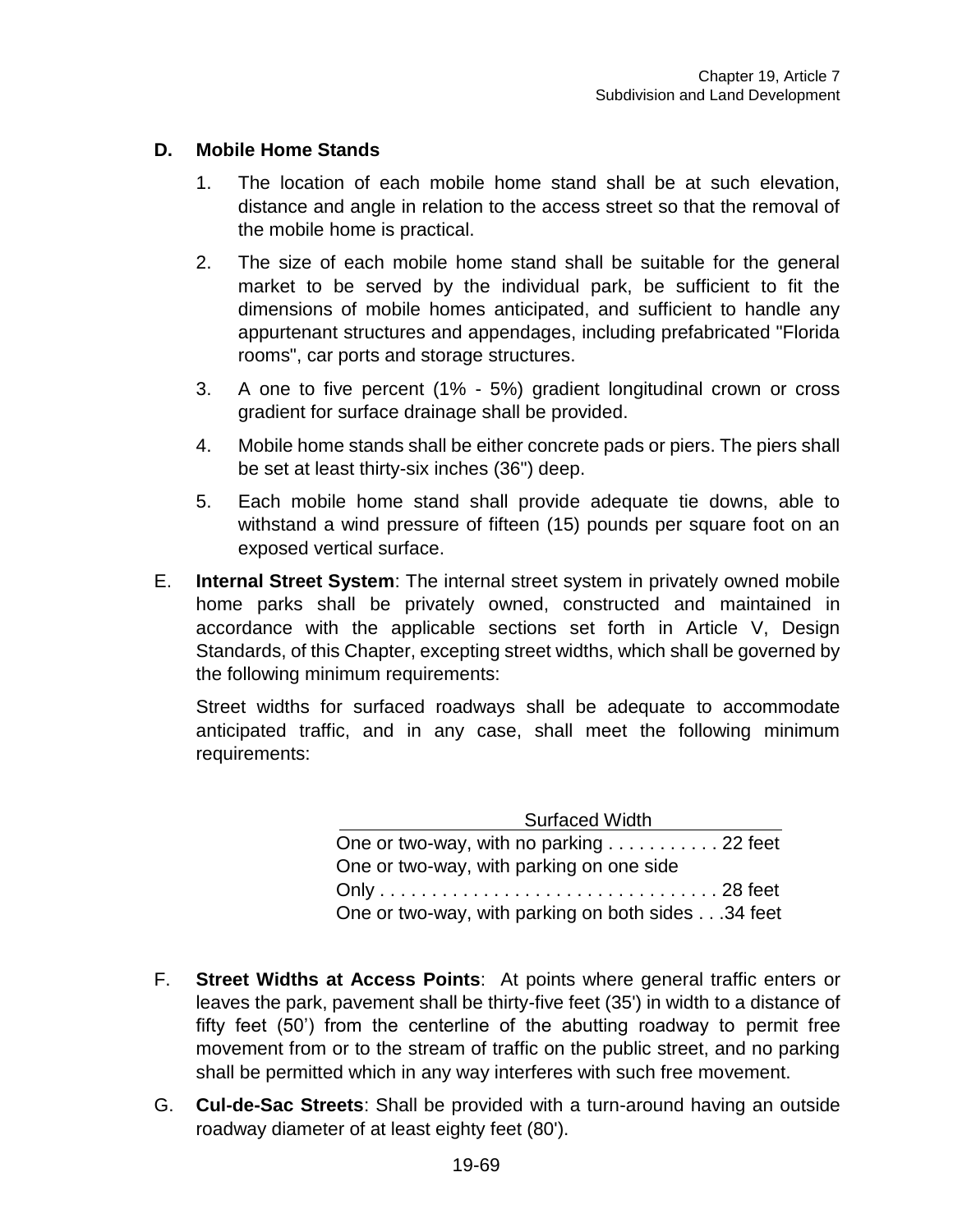- H. **Parking Spaces**: Car parking spaces, at a minimum size of ten feet by twenty feet (10' x 20'), shall be provided in sufficient number to meet the needs of the occupants of the property and their guests, without interference with normal movement of traffic. Such facilities shall be provided at the rate of at least two (2) parking spaces for each mobile home lot, located in adjacent parking bays. If no on-street parking is permitted, then an additional parking space for each four (4) lots shall be provided for guest parking and for delivery and service vehicles. Required car parking spaces shall be located for convenient access to the mobile home.
- I. **Recreation**: (not mandatory) For a proposed park of fifteen (15) acres or more, the developer should reserve at least five percent (5%) of the gross area for recreation purposes with appropriate location, dimensions and topographic characteristics which lend themselves to recreational use.

# **§ 19-705. Utility and Fire Requirements**

- A. **General**: In accordance with the rules and regulations, Commonwealth of Pennsylvania, Department of Environmental Protection, provisions for all sewerage disposal and treatment of water supply, including plumbing, refuse disposal and such other information required by the Department of Environmental Protection shall be shown on plans and submitted to and approved by the Department of Environmental Protection.
- B. **Electric**: All electrical facilities shall be installed and inspected according to the standards set forth in the latest edition of the National Electrical Code and the local power company regulations. All electrical facilities shall be inspected as required by the Commonwealth Electric Inspection, Middle Department Inspection Agency, Atlantic-Inland Inc., or other inspection companies acceptable and approved by the Commonwealth of Pennsylvania.
- C. **Exterior Lighting**: Adequate lights shall be provided to illuminate streets, driveways, and walkways for the safe movement of vehicles and pedestrians at night. Lighting fixtures shall generate a minimum illumination of one half (.5) foot candle power per pole.
- D. **Fire Prevention**:
	- 1. General For the safety and welfare of the residents and future residents of the mobile home park, the following fire prevention regulations shall be complied with. All fire safety plans shall be approved by the Fire Chief of the Township, according to nationally accepted standards (NFPA).
	- 2. Fire hydrants shall hereafter be required in any new mobile home park of ten (10) lots or more, where the extension of control water lines,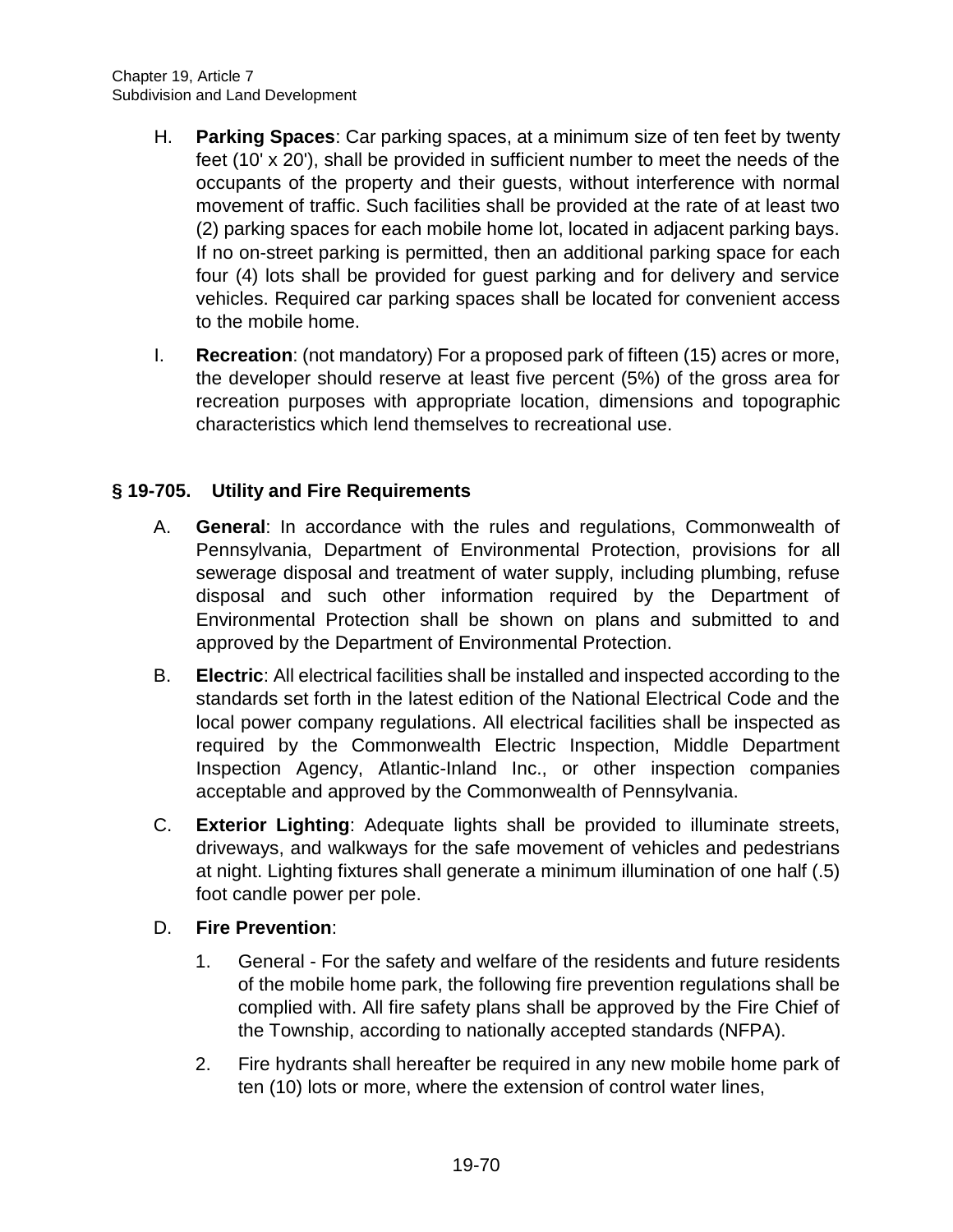whether public or private, are proposed for the mobile home park development.

- a. **Hydrant size and type**: All hydrants installed shall be of a standard size and type as specified by the Township and the Fire Chief of the Township.
- b. **Spacing**: Hydrant spacing shall be adequate to serve all lots within the mobile home park. Hydrants shall be located not more than one thousand feet (1,000') apart from one another. Where an existing hydrant is less than one thousand feet (1,000') feet from the park, the existing hydrant shall be deemed satisfactory and spacing can be determined and shown, taking the existing hydrant into consideration.
- c. **Location**: Hydrants shall be located within dedicated public utility rights-of-way or easements.
- d. **Design**: The proposed locations of fire hydrants shall be shown on the submitted plans. Any existing fire hydrants less than one thousand feet (1,000') from the proposed park, shall be shown in the vicinity sketch with an exact distance in feet from the hydrant to the nearest lot line of the mobile home park.
- 3. In areas where there are no central water line extensions proposed, the following standards for fire prevention shall be incorporated into the park. The developer retains the option of installing either the tank or pond system.
	- a. **The Tank System**: Approved underground, static water tanks of not less than three thousand (3,000) gallons suitably arranged for fire department drafting at a spacing of five hundred feet (500'). In addition,
		- i. The tank shall be designed to permit a discharge of no less than five hundred (500) gallons per minute.
		- ii. Each tank shall have two (2) combination vent pipe and dump valve openings above ground. The openings shall be twentyfour inch (24") square covered by either a removable type lid or a hinged type lid.
		- iii. Each tank shall have an approved outlet above ground, no less than four and one half inches (4-1/2") in diameter. This outlet shall be encased in a hydrant for drafting, with at least two (2) two and one half inch (2-1/2") outlets.
	- b. **The Pond System**: A water pond shall be located in such a way as to service all park lots. The pond shall be utilized by a "Dry Hydrant" type of outlet. The volume of water within the pond shall be sufficient,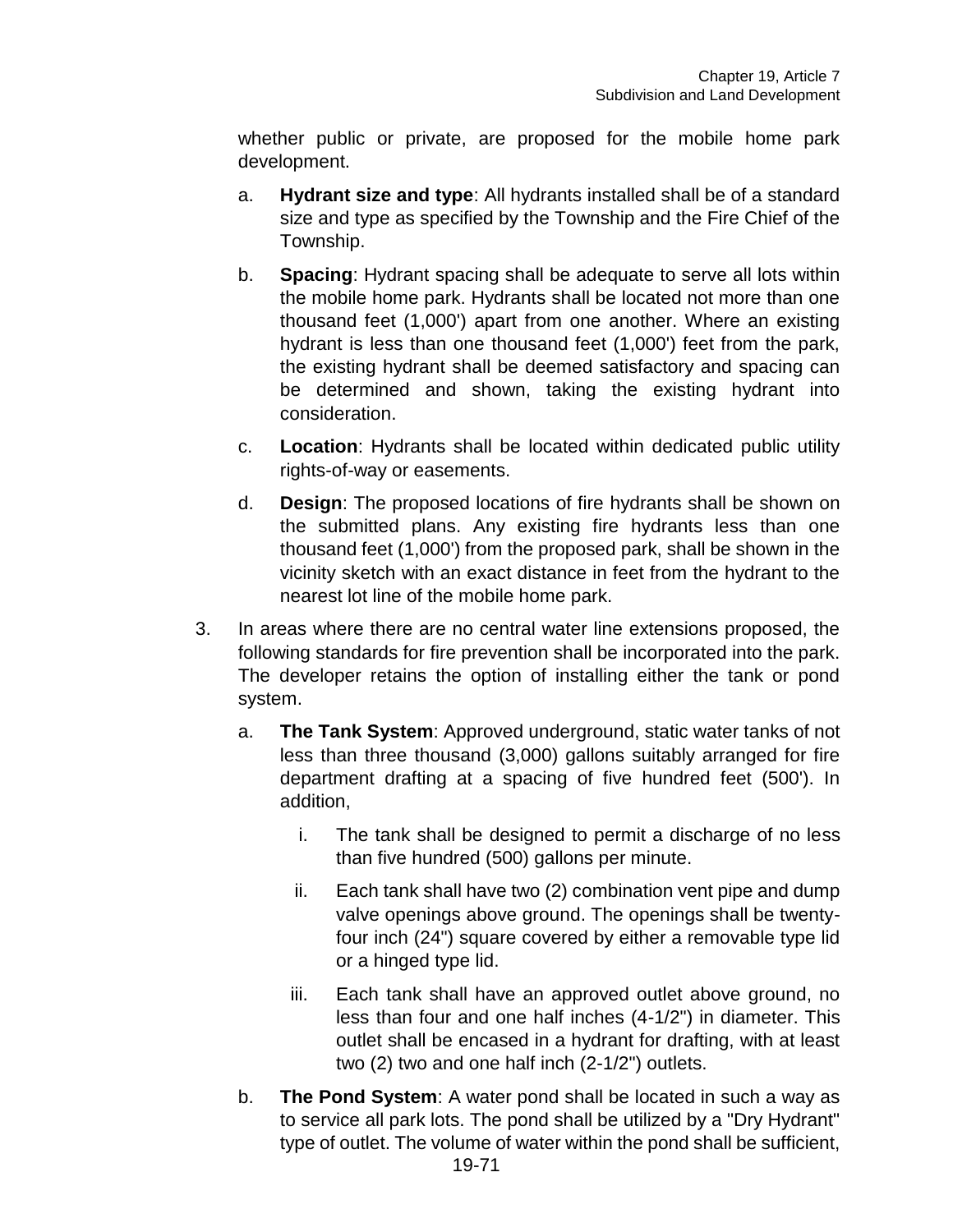as determined by the Fire Chief of the Township, according to nationally accepted standards (NFPA), to adequately serve all park lots.

In addition, a cyclone fence at a minimum height of six feet (6') with single strand barbed wire shall enclose the pond.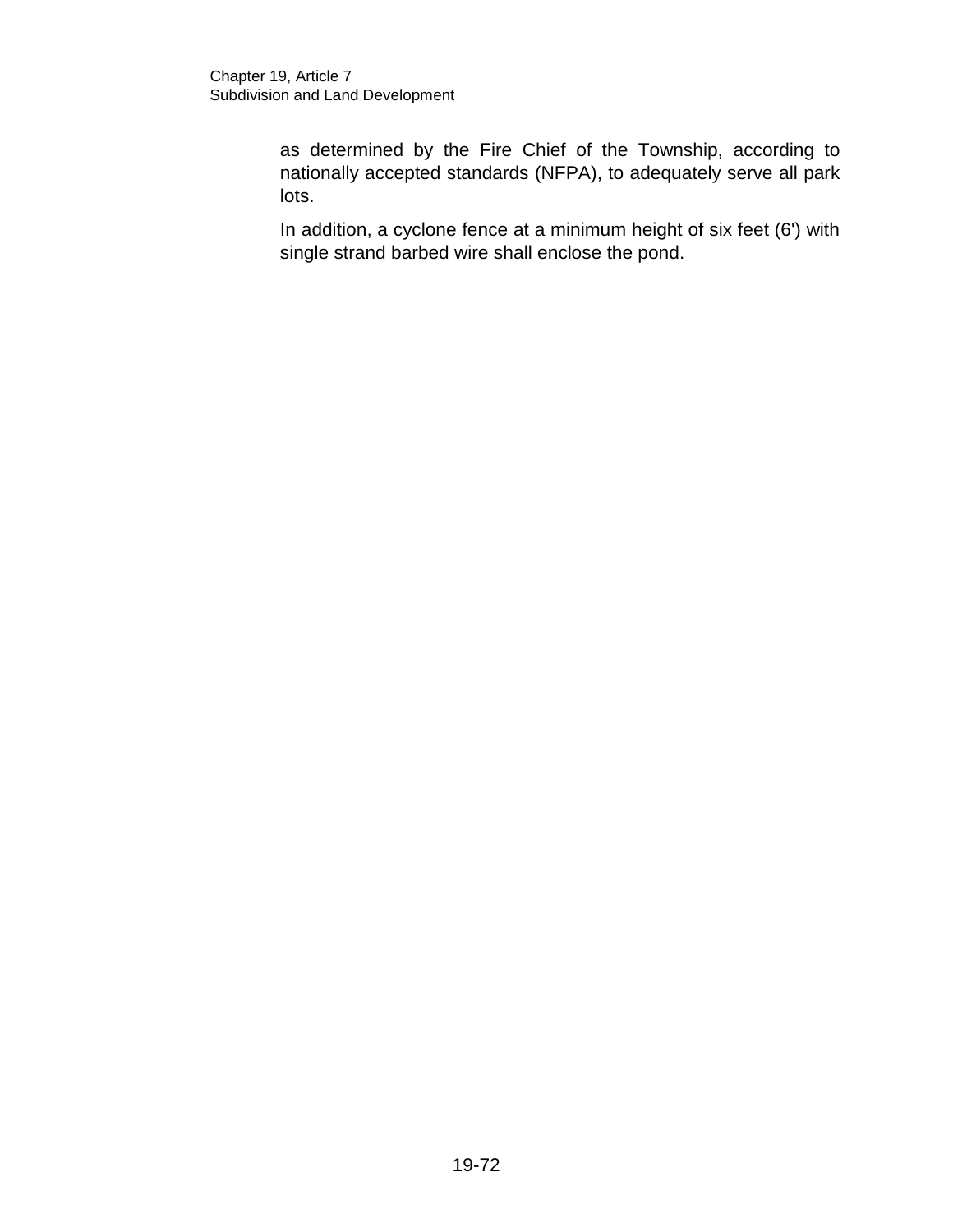## **ARTICLE VIII**

## **RECREATIONAL VEHICLE PARK REGULATIONS**

#### **§ 19-801. Applicability**

For the purpose of this Chapter, recreation vehicles and recreational vehicle parks shall be defined as follows:

- A. Recreation Vehicle: A vehicular type unit primarily designed as temporary living quarters for recreational, camping or travel uses, which either has its own mode of power or is mounted or drawn by another vehicle. The basic entities are: travel trailer, camping trailer, truck camper and motor home.
- B. Recreational Vehicle Park: A plot of land upon which four (4) or more recreational vehicle sites are located, established or maintained for occupancy by recreational vehicles of the general public as temporary living quarters for recreation or vacation purposes.
- C. The standards set forth under this section are intended for those recreational vehicle parks where lots within the park are for rental, or lease and are to serve the short term placement of recreational vehicles as outlined.

### **§ 19-802. Permits**

In conjunction with the rules and regulations as herein specified, the recreational vehicle park developer shall submit properly prepared plans and specifications to the Pennsylvania Department of Environmental Protection. Such submission shall be in accordance with Title 25, Rules and Regulations Article I; Department of Environmental Protection - Subpart D Environmental Health and Safety, as amended. Prior to final approval of development plans by the Township, the developer shall forward a copy of such permit or evidence of the same to the Township.

#### **§ 19-803. Plan Requirements**

- A. Persons, firms, or corporations proposing to open a recreational vehicle park in Oakland Township shall not proceed with any construction work on the proposed park unless and until they have obtained from the Township written approval of the preliminary plan of the proposed park, according to procedures herein outlined, and has received the necessary approval of the plans from the Pennsylvania Department of Environmental resources as indicated in Section 19-802.
- B. **Pre-Application Procedure**: The recreational vehicle park developer shall meet with the Township, prior to formal application, to discuss his plans and shall prepare a suitable sketch and plans sufficient to give a general understanding of the proposal. The Township shall inform the developer to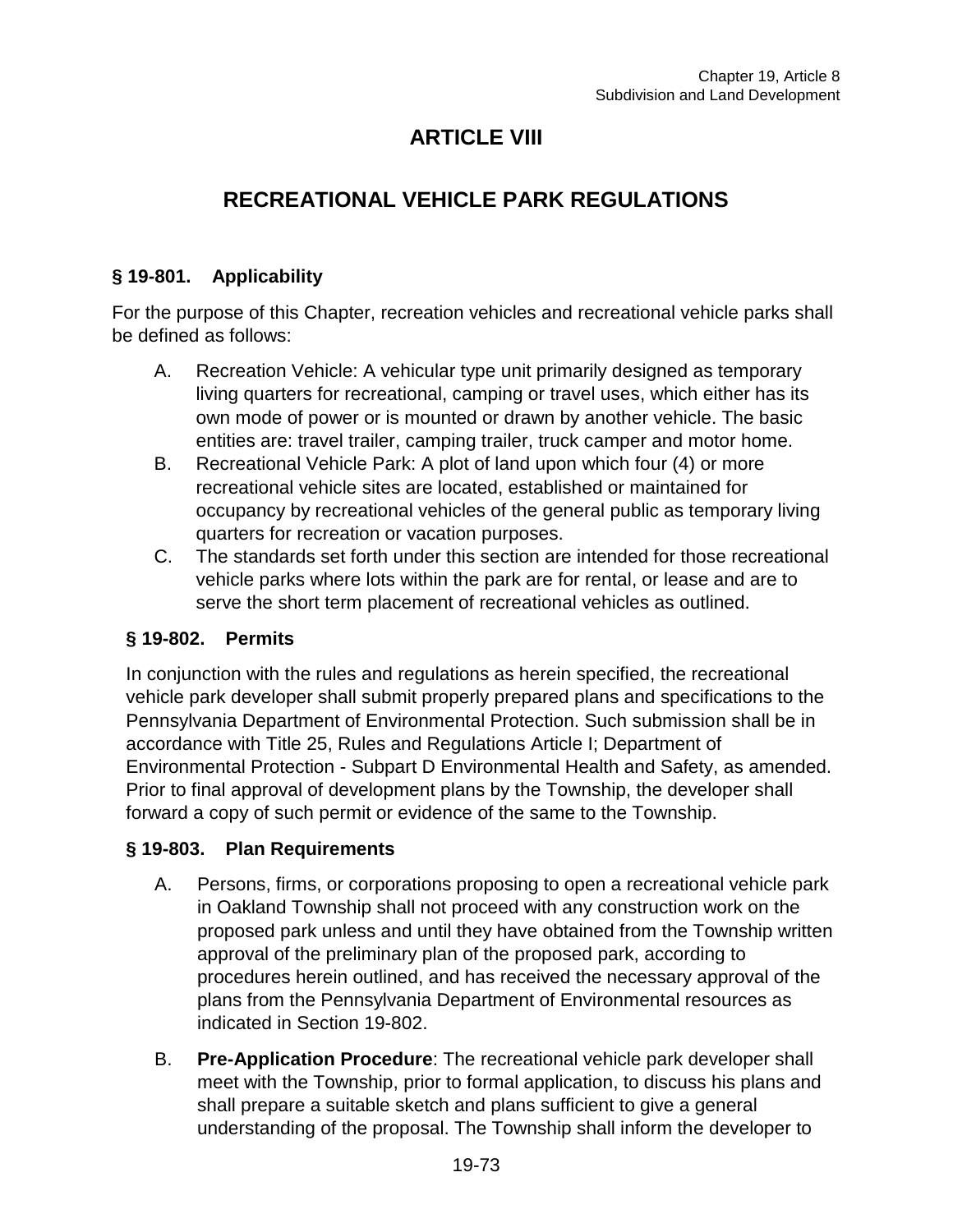the general suitability of the plans and of any modifications required by this Chapter, if deemed advisable.

C. **Preliminary Plan**: The developer shall then prepare and submit a preliminary plan, together with improvement plans and other supplementary materials, as required.

Where a recreational vehicle park is proposed for construction in a series of stages, a preliminary plan for the development of the entire tract of land shall be submitted along with the detailed plans and specifications for the initial stage, as well as any subsequent stages.

- D. Preliminary plans, as required, shall comply in form and content as follows, in so far as applicable and to the standards set forth herein.
- E. **Plan Preparation Requirements**: All applications to Oakland Township shall contain the following:
	- 1. Name, mailing address, legal address and telephone number of applicant.
	- 2. Interest of the applicant in the proposed recreational vehicle park.
	- 3. Location, address and legal description of the entire proposed recreational vehicle park site.
	- 4. Complete engineering plans and specifications of the proposed recreational vehicle park showing:
		- a. The area and dimensions of the entire tract of land;
		- b. The land uses occupying the adjacent properties;
		- c. The number, size and location of the proposed vehicle sites and other parking areas;
		- d. The location, right-of-way and surfaced roadway width, roadway design and walkways;
		- e. The proposed interior vehicular and pedestrian circulation patterns;
		- f. The location of service buildings, sanitary stations and any other existing or proposed structures;
		- g. The location of water and sewer lines and riser pipes;
		- h. Plans and specifications of the water supply, sewage disposal and refuse facilities;
		- i. Plans and specifications of all buildings constructed or to be constructed within the travel park including specifications showing the required multi-purpose/severe weather building, which is to be centrally located, serviced by all utilities and be constructed of materials capable of withstanding severe weather. The size of the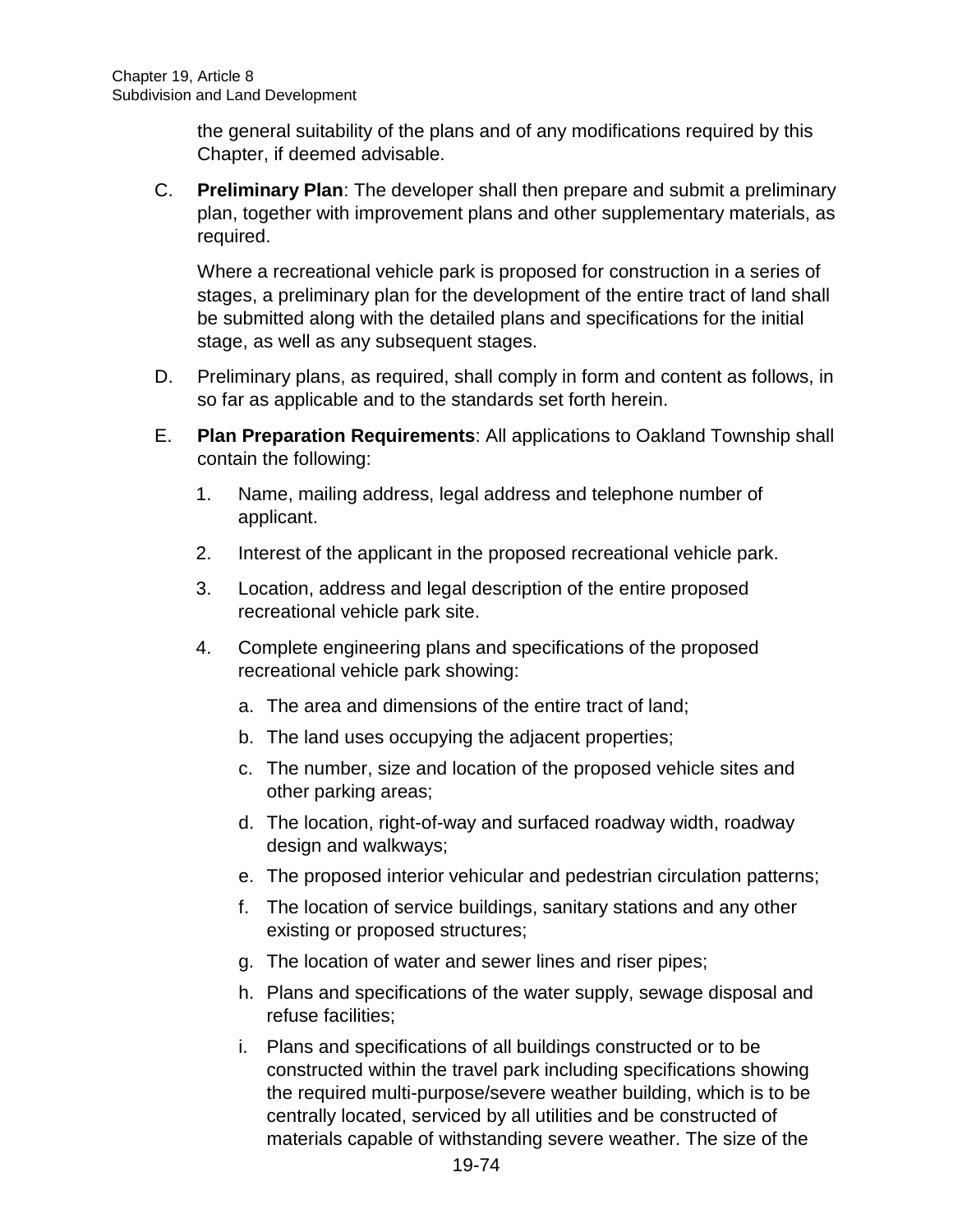building shall be determined by constructing thirty (30) square feet of structure per every ten (10) recreational vehicle lots;

- j. The locations and details of area lighting, electric, natural or propane gas systems, cable T.V., and telephone, as related to all applicable codes and sound engineering practice; and
- 5. **Soil Erosion and Sedimentation Control Plan**: The owner shall submit to the Butler County Conservation District a soil erosion and sedimentation control plan. Such plan shall be prepared by a registered Professional Engineer and shall be as per Conservation District guidelines as may be applicable. Such plan shall be approved prior to commencement of site preparation and construction.
- 6. **Stormwater Management**: The owner shall prepare and submit for review and approval to the Township a stormwater management plan, in accordance with Section 19-516 of these regulations. Such plan shall indicate the proposed stormwater handling system, proposed water retention and release schedule to eliminate the effects of uncontrolled water run-off on adjacent properties. The plan shall be referred to the Butler County Soil Conservation District for review and comment prior to plan approval.
- F. **Township Action**: The Township Planning Commission and Board of Supervisors shall review the preliminary plan as submitted and within ninety days of submission shall take formal action on the plan and in writing within fifteen (15) days of action by the Board of Supervisors give approval, conditional approval (giving conditions) or disapproval (citing deficiencies).
- G. **Nature of Approval**: Approval of a preliminary plan by the Township shall not constitute approval of the final plan or of roads or other improvements therein but it is rather an expression of approval of layout submitted on the preliminary plan as a guide to the preparation of the final plan, which shall be submitted for approval to the Township upon fulfillment of the requirements.
- H. **Final Plan**: Upon completion of any modifications required by the Township and/or upon completion of required improvements or the alternate posting of acceptable surety, the developer may apply for approval of final plans.
- I. **Township Review**: The Township Planning Commission and Board of Supervisors shall review the final plan for conformance with the approved preliminary plans and all requirements of these regulations. They shall require the applicant to supply proof that appropriate surety has been posted or that required improvements have been installed, according to specifications. Within ninety (90) days of receipt of complete information, the Township Board of Supervisors shall approve or disapprove such plan, stating in writing its reasons for disapproval.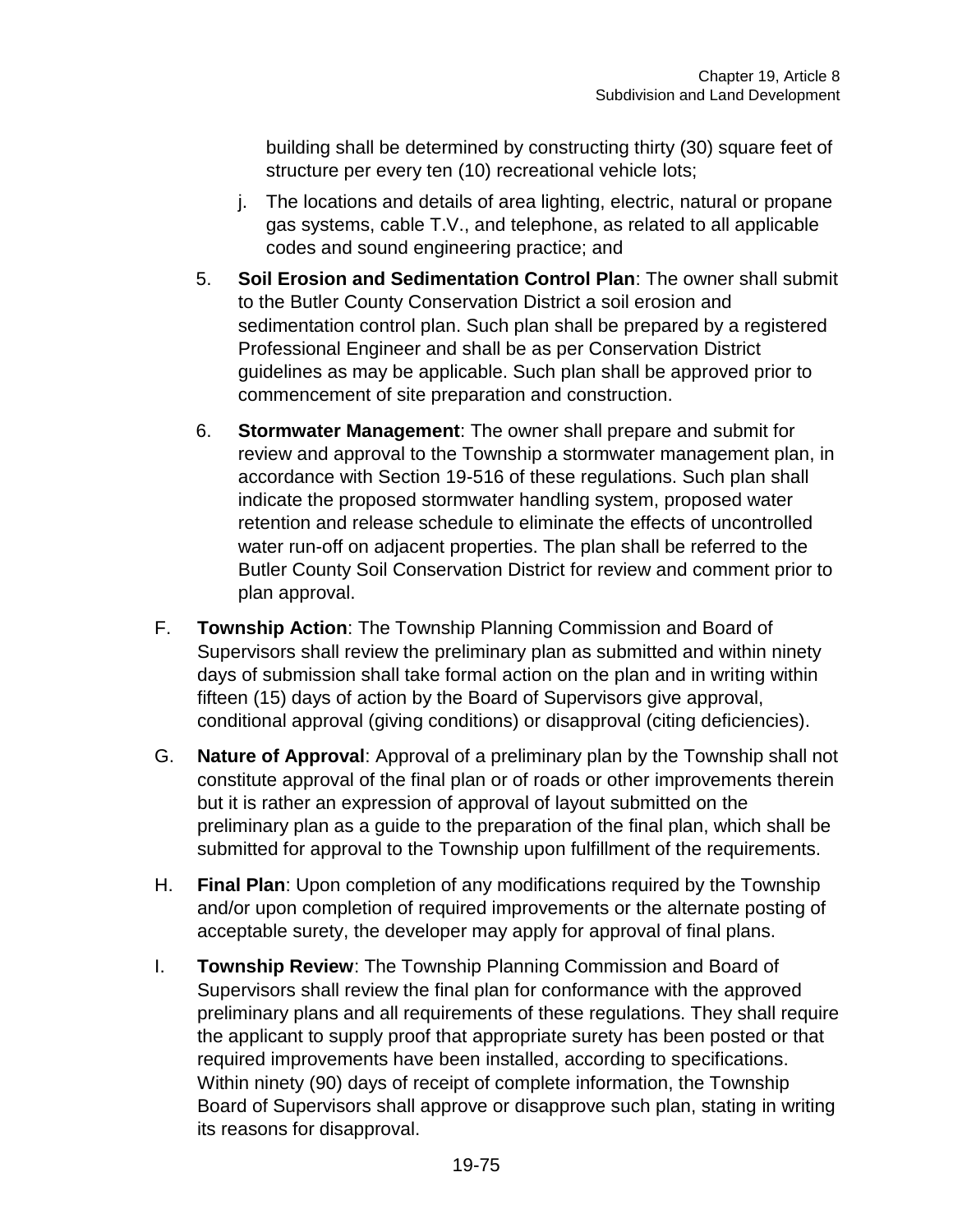## **§ 19-804. Design Requirements**

- A. **Lot Area Requirements**: The planning and location of individual recreational vehicle lots shall be governed by the following minimum requirements:
	- 1. **Lot Area**: Recreational vehicle lots shall be designed to accommodate a minimum width of thirty feet (30') and shall not be less than one thousand five hundred (1,500) square feet in total area, excluding rightsof-way and the environmental constraints stated in Section 19-502. Such size is considered to accommodate parking for one (1) recreation vehicle, one (1) automobile parking space, an accessory structure and related outdoor facilities (grill, picnic tables, benches, etc.)
	- 2. **Setback Requirements**: Front setback for recreational vehicle units shall be fifteen feet (15') along any road or street. However, structures, such as bathhouses, administration offices, recreation centers and other ancillary facilities of a permanent nature shall be setback from adjacent or access streets seventy-five feet (75') as measured from the centerline of the street or roadway.

### **Additional Setbacks for Recreational Vehicles**

Side Setback . . . . 5' minimum to closest point along edge of leased area

Rear Setback . . . 5' minimum to closest point along edge of leased area

### B. **Perimeter Requirements**:

- 1. When abutting residential developed properties, a buffer strip shall be provided, a minimum of thirty feet (30') in width, parallel to the park property line. When abutting nonresidential properties, the buffer strip shall be twenty feet (20') from the park property line.
- 2. When abutting an existing dedicated right-of-way, the setback shall be seventy-five feet (75') as measured from the street or roadway centerline, or twenty-five feet (25') from the existing right-of-way whichever results in the greater setback distance.
- C. **Roadway Design Standards**: Recreational vehicle park roads shall be designed for the safe and convenient movement of recreational vehicles minimizing disturbance of the natural environment. The internal street system shall be generally as outlined in Article V, Design Standards and specifically as follows:
	- 1. **Collector Street**: Twenty-two feet (22') as per Article V, Design Standards. All requirements for a public street shall be applicable, including a fifty foot (50') right-of-way. Such street shall serve as collector internal to the development and provide access to park lots, administration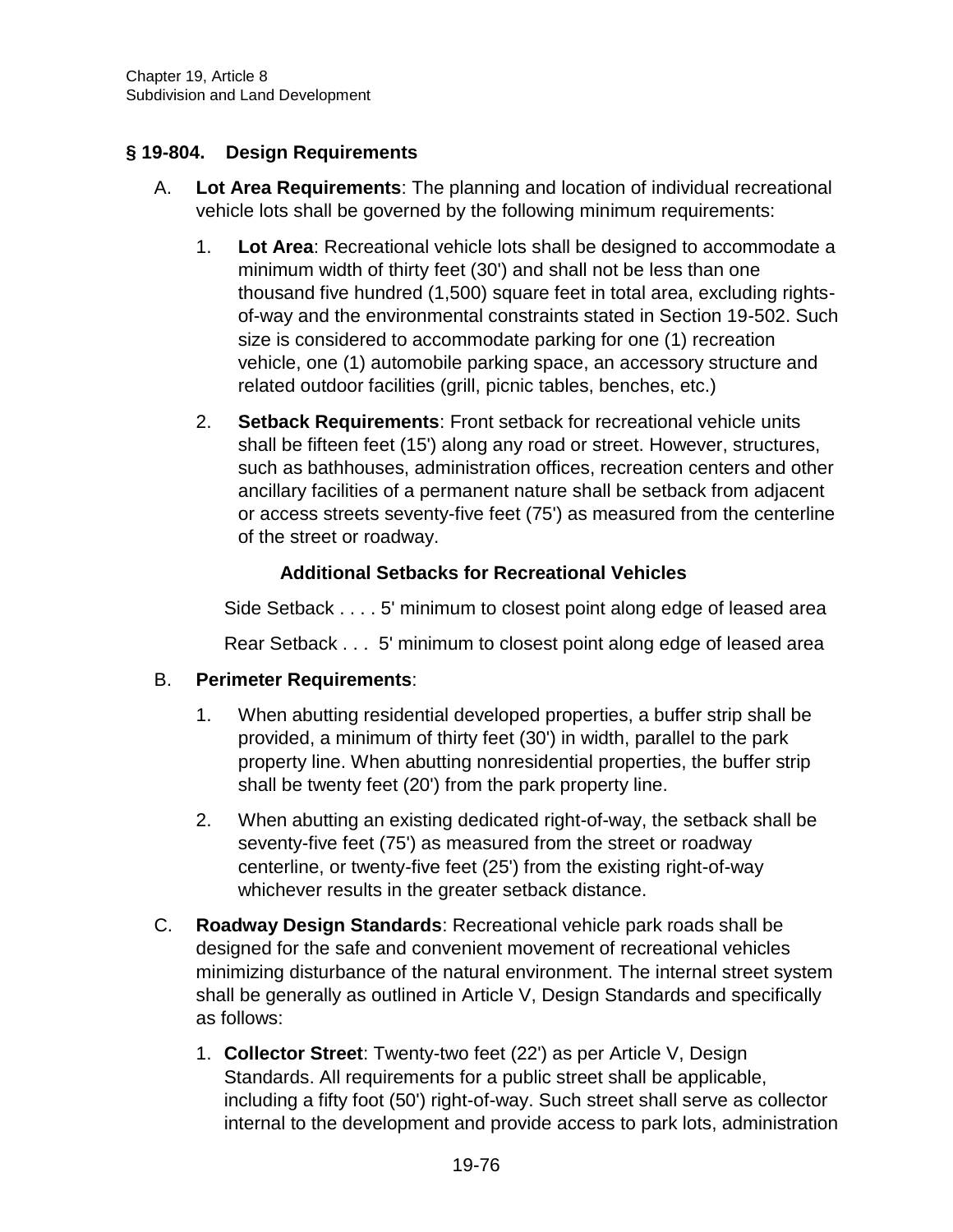and ancillary facilities. Such collector streets shall be improved as outlined in Section 19-506 of Article V.

2. **Local Streets**: One-way: 12'

Two-way: 22'

Local streets shall be constructed of select material surfacing as per current PaDOT Highway Specifications, as amended, or approved by the Township Engineer as equivalent. Materials used shall be No. 2 R.C. aggregate. The street shall be made from stone, slag or gravel and meet the following gradation:

> Passing 1 1/2 sieve 100% Passing #4 sieve 15-60% Passing #100 sieve 1-20%

### 3. **Construction Requirements**:

- a. The aggregate shall be uniformly spread upon the graded areas, without segregation of coarse and fine material, in loose layers a minimum of five inches (5") in depth, and compacted with a 10-ton roller meeting the requirements and specifications of the Commonwealth of Pennsylvania Department of Transportation.
- b. The surfacing shall be crowned or sloped as indicated, and the final compacted depth shall comply with the depth shown on the drawings.
- c. Satisfactory compaction and stability of the material under the specified compaction equipment, in accordance with Form 408 of the Department of Transportation, will be determined by the Township Engineer. The Township Engineer will specify in writing to the developer any additional needs for satisfactory compaction.
- 4. **Cul-de-Sac Streets**: Shall be provided with a turn-around having an outside roadway diameter of at least eighty feet (80').
- 5. **Parking Spaces**: Car parking spaces, at a minimum size of ten feet by twenty feet (10' x 20'), shall be provided in sufficient number to meet the needs of the occupants of the property and their guests. Such facilities shall be provided at the rate of at least one and one half (1 1/2) parking spaces for each recreational vehicle lot, and shall be on the recreational vehicle lot or in designated parking areas - no on-street parking shall be permitted for safety reasons.
- 6. **Recreation** (not mandatory): At least five percent (5%) of the park area should be reserved for active and passive recreation with appropriate location, dimensions and topographic characteristics which lend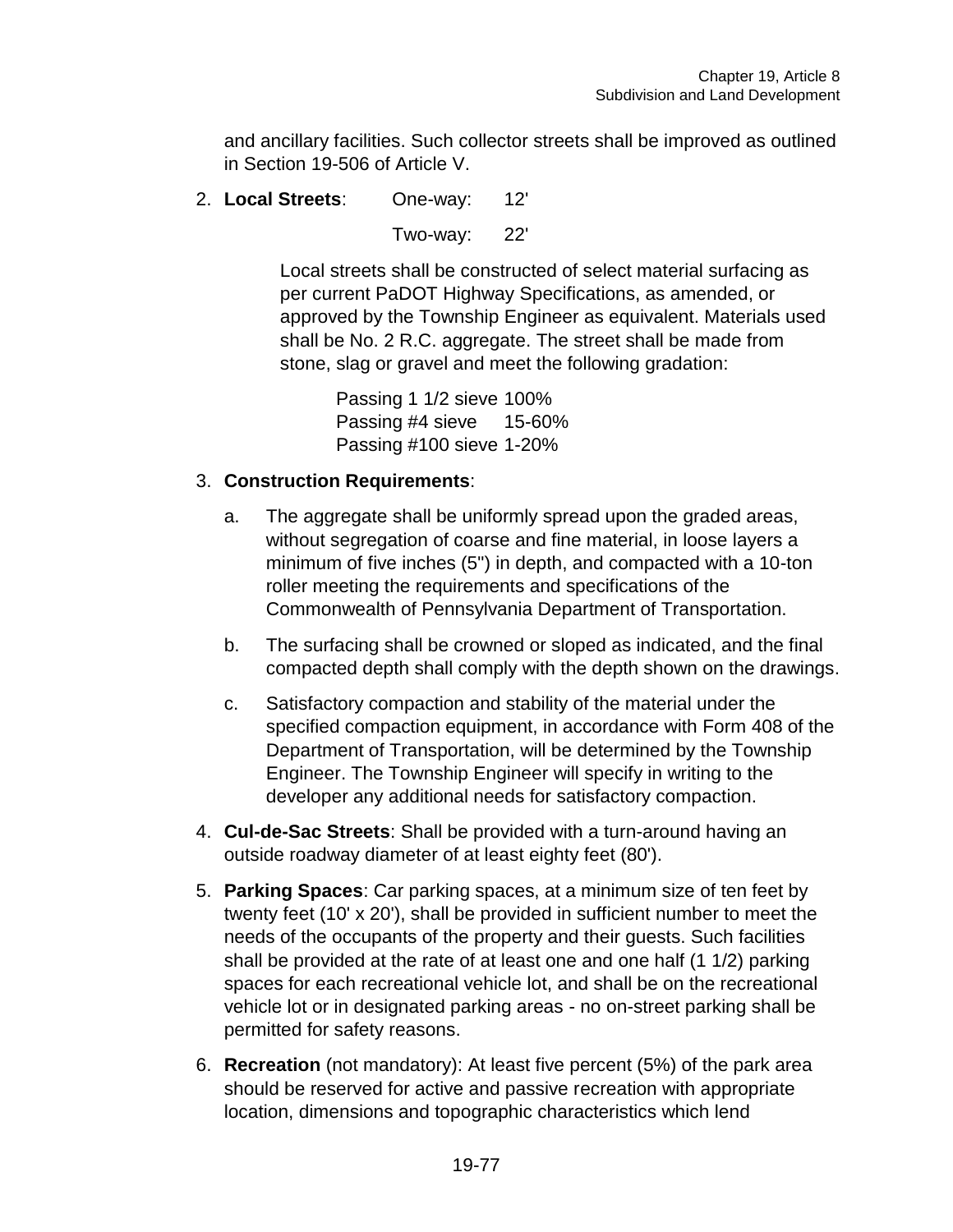themselves to recreational use. Such area shall exclude required buffer and setbacks.

7. **Ancillary Services**: The developer may include certain ancillary services such as a laundromat, camp store, grocery store, office, bathhouse, caretakers' residence, etc., provided that such services shall be strictly for the use and convenience of those persons utilizing the recreational vehicle park.

### 8. **Plans and Compliance**:

- a. No persons shall construct, open or dedicate any road, or drainage facilities in connection therewith, for public use or travel in Oakland Township without submitting plans thereof to the Township for approval. Such plan shall be prepared in duplicate in accordance with these regulations. Plans for review and approval shall be accompanied by a certified report as prescribed in Section 19-506 A.
- b. Said plans shall show the profiles, course, and structure of such roads, the capacity of any drainage facilities and the method of drainage of the adjacent or contiguous territory. Construction shall be in accordance with street specifications and the final plan as approved.
- c. Subsequent to final plan approval where new streets are to be constructed, the streets shall be installed and a certified report, prepared by a registered Professional Engineer as outlined in Section 19-506 A, shall be submitted. Such street shall also be inspected by the Township Engineer and recommendation forwarded to the Township Secretary.

### 9. **Excavation and Grading**:

- a. Streets shall be excavated and graded as indicated on the approved plans. This shall include excavation of the street to the lines, grades and limits indicated on the drawings or as may be revised by the Township to meet conditions encountered during construction, the excavation for intersecting roadways, stream channels and culverts within the approved right-of-way limits; and shall also include the widening of cuts, flattening and rounding of slopes outside the rightof-way as called for on approved plans, removal of top soil and excavating of ditches and the construction of fill. Inspection shall be performed and approval granted by the Township Board of Supervisors prior to further work.
- b. All drainage structures shown on the approved plans shall be installed to current State standards. Culverts may be corrugated metal pipe, concrete, or reinforced concrete as specified and prepared according to Form 408 specifications.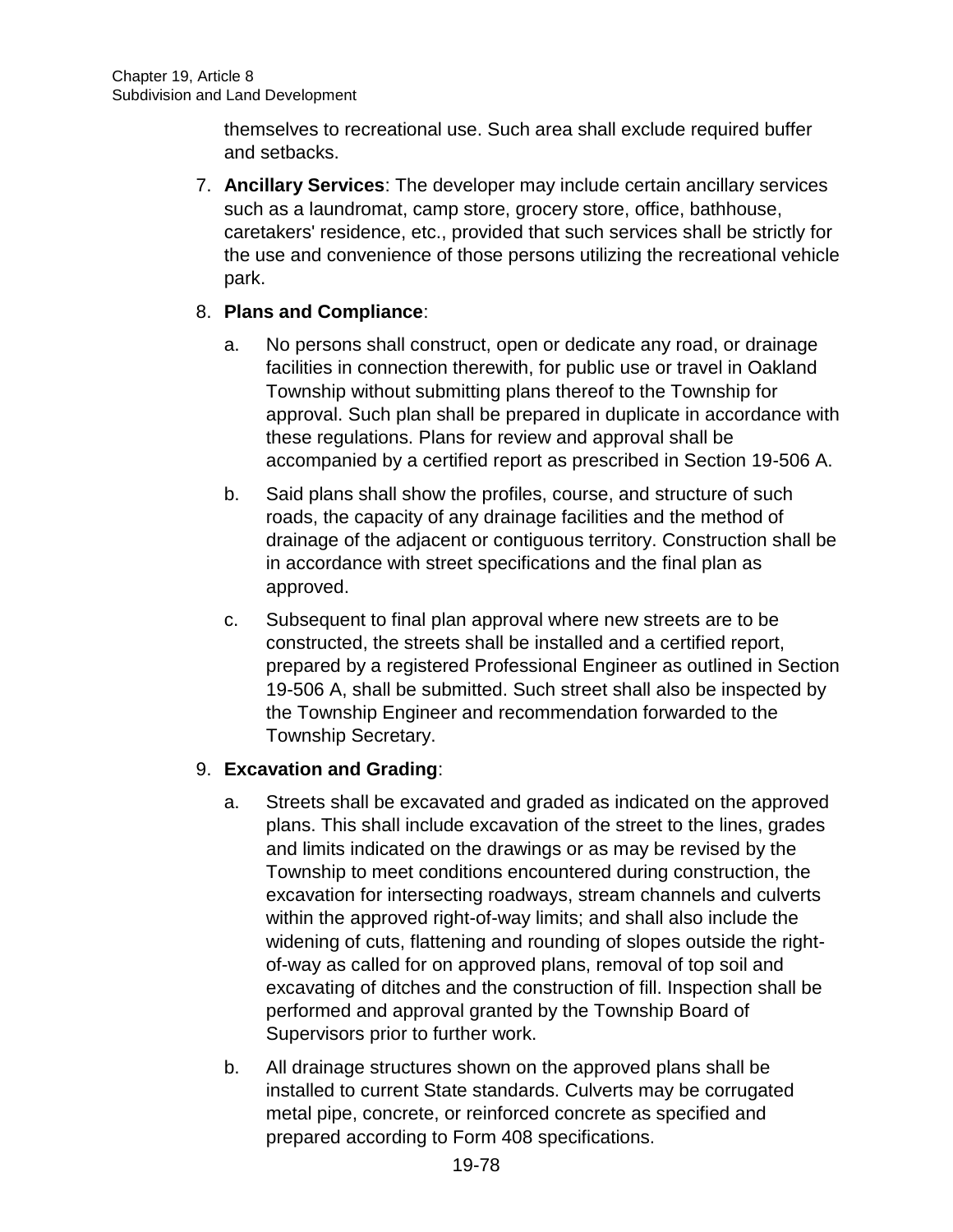### 10.**Fire Protection**:

- a. General For the safety and welfare of the occupants of the recreational vehicle park, the following fire prevention regulations shall be complied with. All fire safety plans shall be approved by the Fire Chief of the Township, according to nationally accepted standards (NFPA).
- b. Fire hydrants shall hereafter be required in any new recreational vehicle park of ten (10) lots or more, where the extension of central water lines, whether public or private, are proposed for the recreational vehicle park development.
	- i. **Hydrant size and type**: All hydrants installed shall be of a standards size and type as specified by the Township and the Fire Chief of the Township.
	- ii. **Spacing**: Hydrant spacing shall be adequate to serve all lots within the recreational vehicle park. Hydrants shall be located not more than one thousand feet (1,000') apart from one another. Where an existing hydrant is less than one thousand feet (1,000') from the park, the existing hydrant shall be deemed satisfactory and spacing can be determined and shown, taking the existing hydrant into consideration.
	- iii. **Location**: Hydrants shall be located within dedicated public utility or right-of-way easements.
	- iv. **Design**: The proposed locations of fire hydrants shall be shown on the submitted plans. Any existing fire hydrants less than one thousand feet (1,000') from the proposed park, shall be shown in the vicinity sketch with an exact distance in feet from the hydrant to the nearest lot line of the recreational vehicle park.
- c. In areas where there are not central water line extensions proposed, the following standards for fire prevention shall be incorporated into the park. The developer retains the option of installing either the tank or pond system.
	- i. **The tank system**: Approved underground, static water tanks of not less than three thousand (3,000) gallons suitably arranged for fire department drafting at a spacing of five hundred feet (500'). In addition:
		- a) The tank shall be designed to permit a discharge of no less than five hundred (500) gallons per minute.
		- b) Each tank shall have two (2) combination vent pipe and dump vale openings above ground. The openings shall be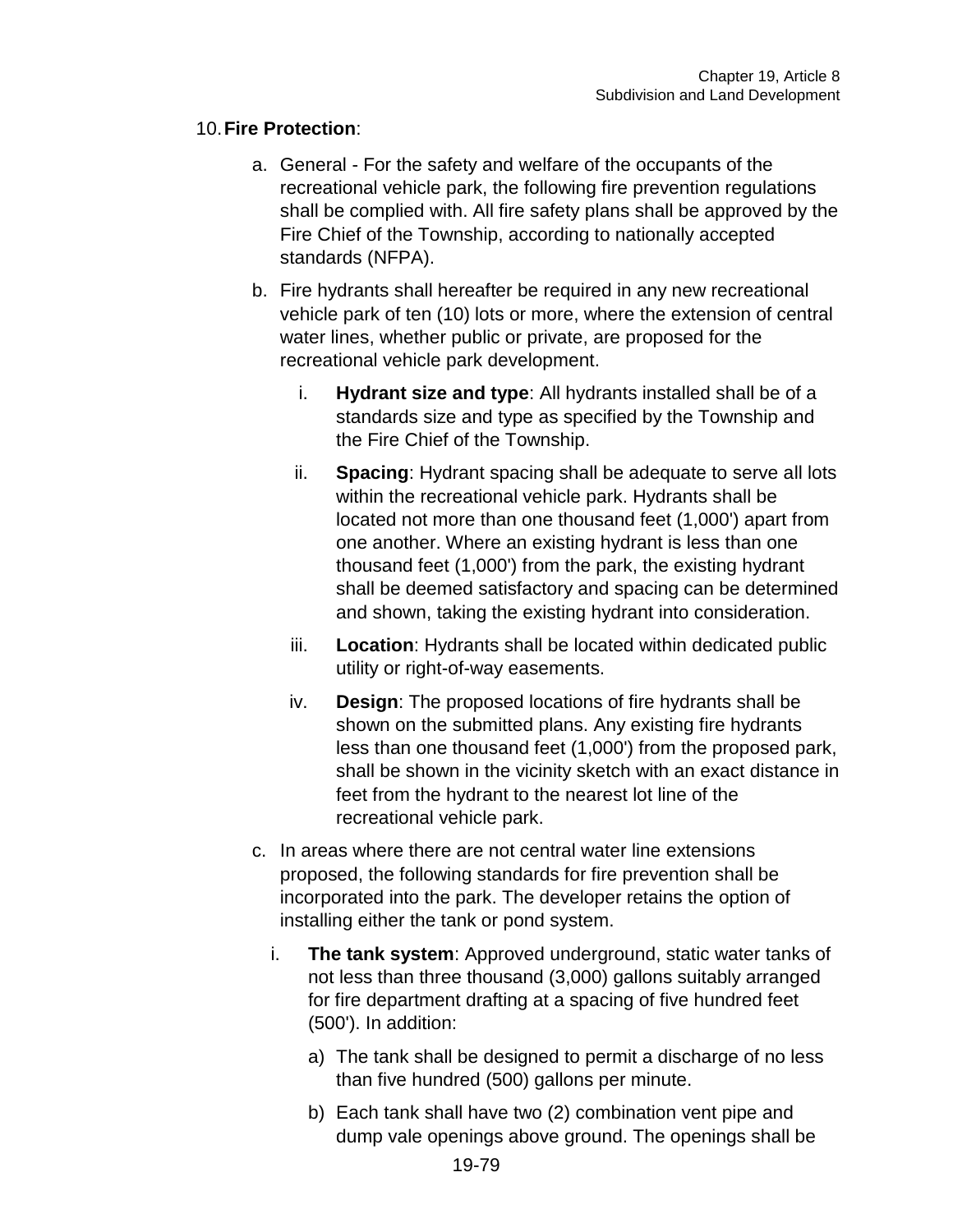twenty-four inches (24") square covered by either a removable type lid or a hinged type lid.

- c) Each tank shall have an approved outlet above ground, no less than four and one half inches (4 1/2") in diameter. This outlet shall be encased in a hydrant for drafting, with at least two (2) two and one half inch (2 1/2") outlets.
- ii. The Pond System: A water pond shall be located in such a way as to service all park lots. The pond shall be utilized by a "dry hydrant" type of outlet. The volume of water within the pond shall be sufficient, as determined the Fire Chief of the Township and Township Engineer, according to nationally accepted standards (NFPA), to adequately serve all park lots.

In addition, a cyclone fence at a minimum height of six feet (6') with single strand barbed wire shall enclose the pond.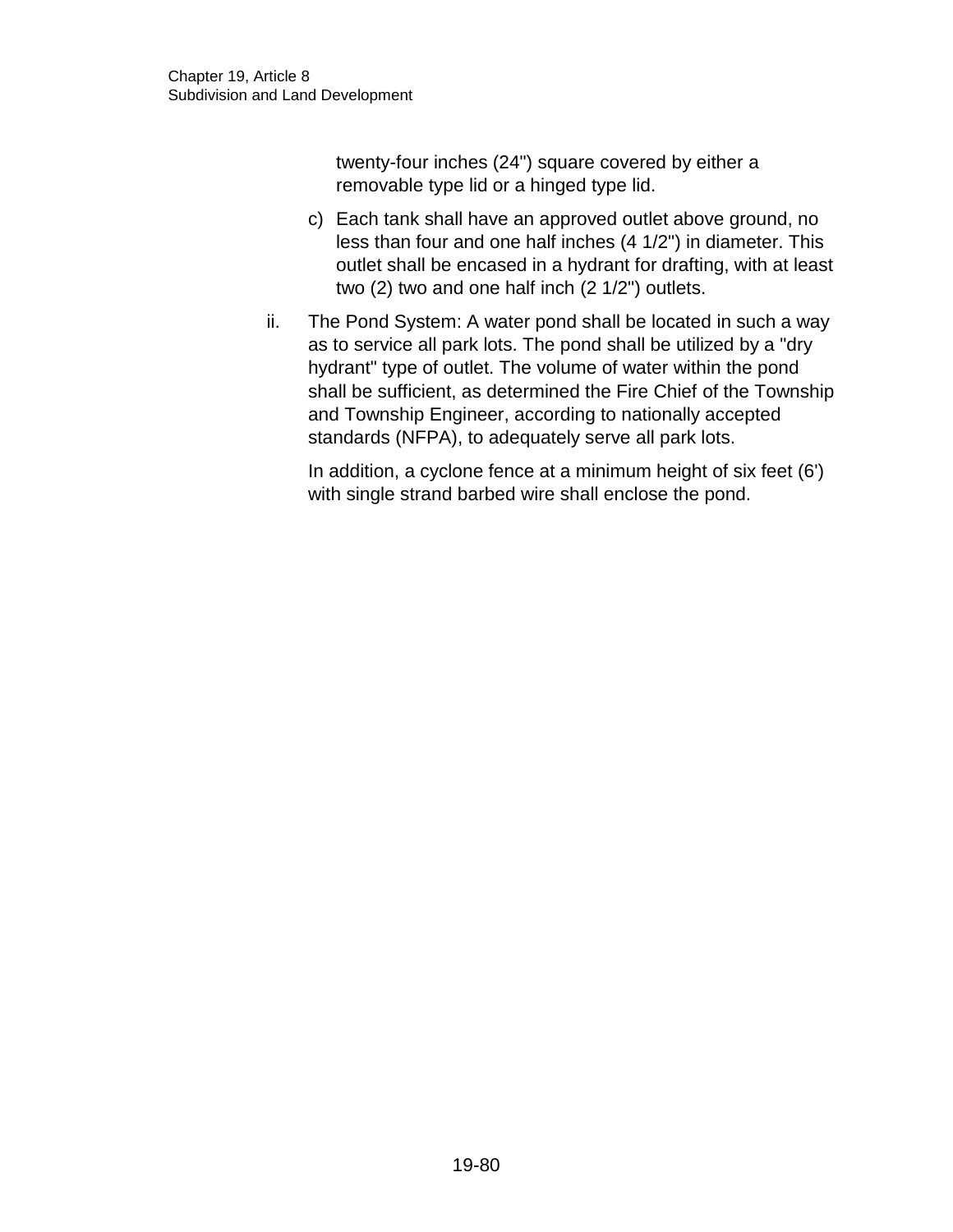# **ARTICLE IX**

## **ADMINISTRATION**

### **§ 19-901. Administrative Officer**

The Township Board of Supervisors shall appoint an Administrative Officer whose tasks are specified herein. In addition, the Administrative Officer shall be given the responsibility for ensuring orderly and expeditious processing of subdivision and land development plan applications.

### **§ 19-902. Jurisdiction**

Pursuant to the Act 247, as amended, the MPC, approval of subdivision plans by the Oakland Township Board of Supervisors is hereby required as a condition for the recording of such plans with the Butler County Recorder of Deeds, and approval of site plans by the Board of Supervisors is hereby required as a condition for the issuance of a permit for any development, except those specified in Section 19-404 of these regulations shall be exempt from such site plan review and approval.

### **§ 19-903. Waiver and Modification**

A. **Wavier of Site Plan Application**: The Township may waive the requirement for site plan approval where there is a change in use or occupancy and no extensive construction or improvements (or de minimis construction or improvements) is sought. The waiver may be granted upon a finding that the use will not affect existing drainage, circulation, relationship of buildings to each other, landscaping, buffering, lighting, and other considerations of site plan approval, and that the existing facilities do not require upgraded or additional site improvements. The application for a waiver of site plan shall include a discussion of the prior use of the site, the proposed use and its impact.

### **B. Modification of Specific Subdivision and Land Development Plan Requirements**

- 1. The Township, when acting upon applications for preliminary, final, major or minor subdivision approval, shall have the power to grant such modifications from the requirements for subdivision approval as may be reasonable and within the general purpose and intent of the provisions for subdivision review and approval of this Chapter, if the literal enforcement of one or more provisions of the ordinance is impracticable or will exact undue hardship because of peculiar conditions pertaining to the land in question.
- 2. The Township, when acting upon applications for site plan approval, shall have the power to grant such modifications from the requirements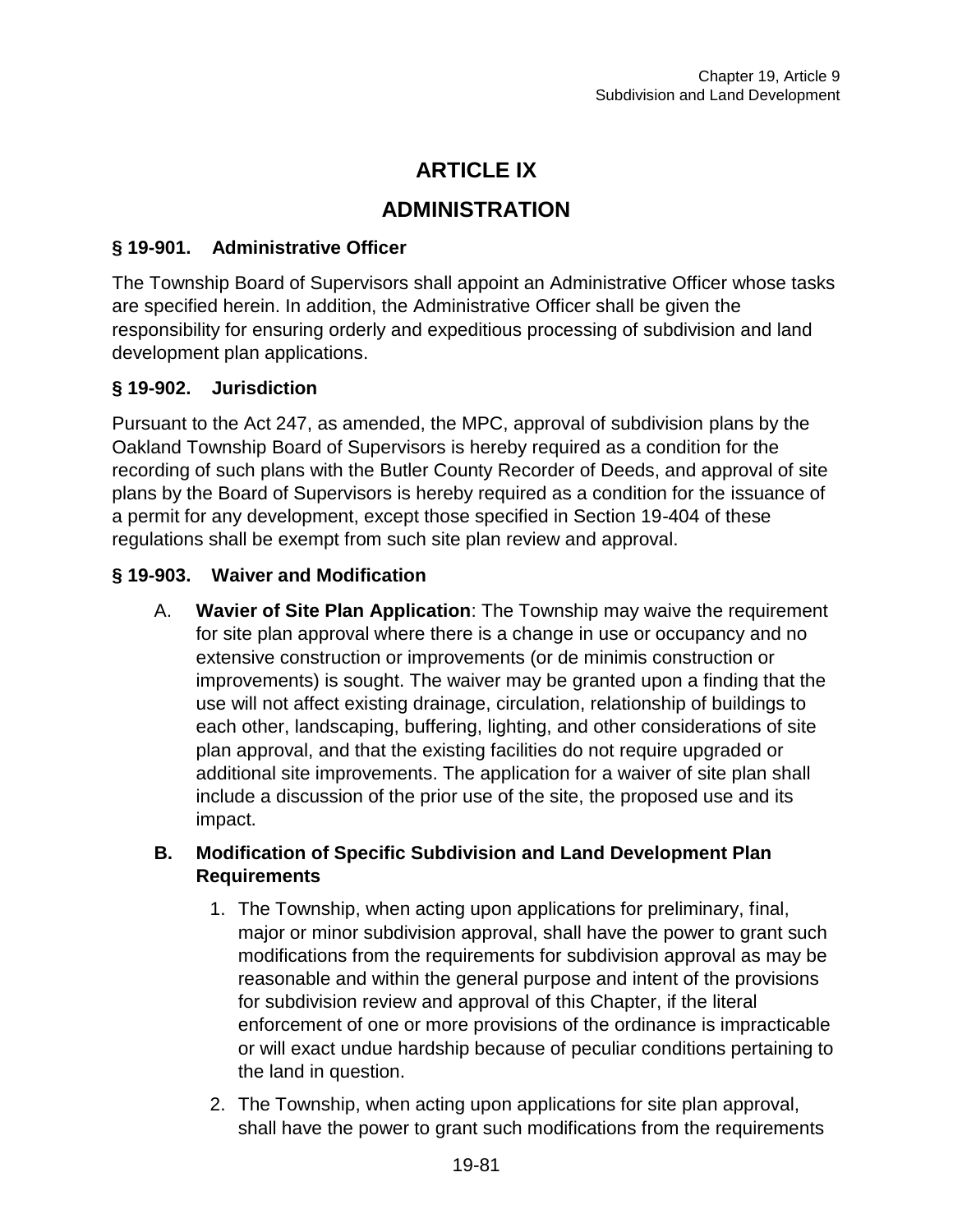for site plan approval as may be reasonable and within the general purpose and intent of the provisions for site plan review and approval of this Chapter, if the literal enforcement of one or more provisions of the ordinance is impracticable or will exact undue hardship because of peculiar conditions pertaining to the land in question.

- 3. All requests for a modification shall be in writing and shall accompany and be a part of the application for development. The request shall state in full the grounds and facts of unreasonableness or hardship on which the request is based, the provision or provisions of the ordinance involved and the minimum modification necessary.
- 4. The Township shall keep a written record of all action on all requests for modifications.

### **§ 19-904. Preventative Remedies**

The Township may refuse to issue any permit or grant any approval necessary to further improve or develop any real property which has been developed or which has resulted from a subdivision of real property in violation of any ordinance adopted pursuant to this Chapter. This authority to deny such a permit or approval shall apply to any of the following applicants:

- A. The owner of record at the time of such violation.
- B. The vendee or lessee of the owner of record at the time of such violation without regard as to whether such vendee or lessee had actual or constructive knowledge of the violation.
- C. The current owner of record who acquired the property subsequent to the time of violation without regard as to whether such current owner had actual or constructive knowledge of the violation.
- D. The vendee or lessee of the current owner of record who acquired the property subsequent to the time of violation without regard as to whether such vendee or lessee had actual or constructive knowledge of the violation.

As an additional condition for issuance of a permit or the granting of an approval to any such owner, current owner, vendee or lessee for the development of any such real property, the developer or subdivider must be in compliance with the conditions that would have been applicable to the property at the time the applicant acquired an interest in such real property.

### **§ 19-905. Enforcement Remedies**

A. Any person, partnership or corporation who or which has violated the provisions of this Chapter, upon being found liable therefor in a civil enforcement proceeding commenced by the Township, shall pay a judgment of not more than five hundred dollars (\$500.00) plus all court costs, including reasonable attorney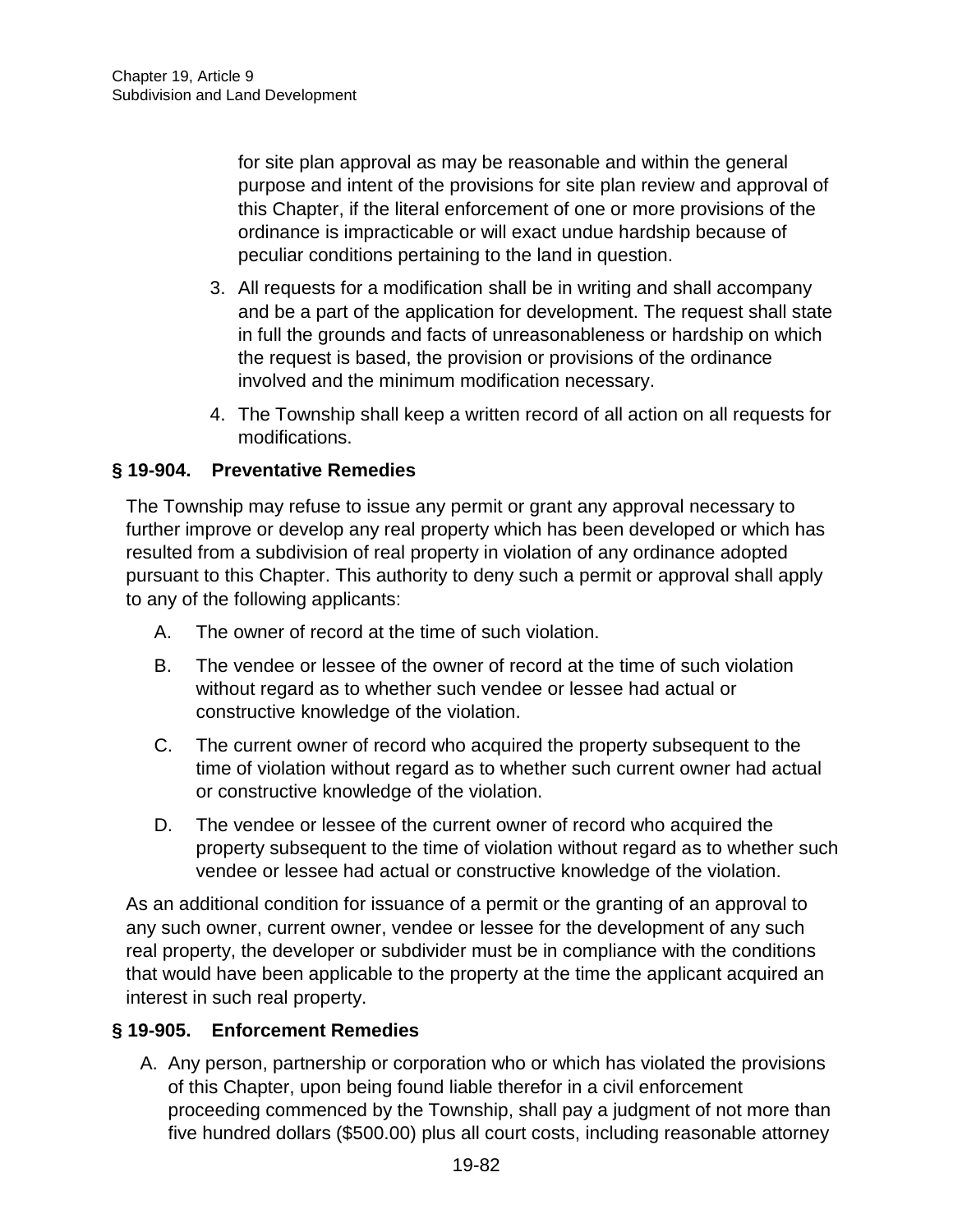fees incurred by the Township as a result thereof. No judgment shall commence or be improved, levied or payable under the date of the determination of a violation by the district magistrate. If the defendant neither pays nor timely appeals the judgment, the Township may enforce the judgment pursuant to the applicable rules of civil procedure. Each day that a violation continues shall constitute a separate violation, unless the district magistrate determining that there has been a violation further determines that there was a good faith basis for the person, partnership or corporation violating the ordinance to have believed that there was no such violation, in which event there shall be deemed to have been only one such violation until the fifth (5th) day following the date of the determination of a violation by the district magistrate and thereafter each day that a violation continues shall constitute a separate violation.

- B. The court of common pleas, upon petition, may grant an order of stay, upon cause shown, tolling the per diem judgment pending a final adjudication of the violation and judgment.
- C. Nothing contained in this section shall be construed or interpreted to grant to any person or entity other than the Township the right to commence any action for enforcement pursuant to this section

### **§ 19-906. Revision and Amendment**

- A. The Township Board of Supervisors may revise, modify and amend this Chapter by appropriate action in accordance with the Municipalities Planning Code, Act 247, as amended.
	- 1. When an amendment is prepared by other than the Planning Commission, the Board of Supervisors must submit the amendment to the Planning Commission at least thirty (30) days prior to the public hearing that is to be conducted by the Board of Supervisors to provide the Planning Commission an opportunity to submit recommendations. [See MPC, Section 505(a)]
	- 2. At least thirty (30) days prior to the public hearing to be held by the Board of Supervisors, the Township shall submit the proposed amendment to the Butler County Planning Commission for recommendations. [See MPC, Section 505(a)]
	- 3. The Board of Supervisors must hold a public hearing pursuant to public notice prior to enactment. If notice of the hearing is published in compliance with MPC Section 506, notice of enactment per item 4 (below) may not be required provided that a vote to enact occurs within sixty (60) days of the last date of publication. [See MPC, Section 505(a)]
	- 4. To be a legally enacted amendment, notice of proposed enactment must be published at least once in one (1) newspaper of general circulation not more than sixty (60) days nor less than seven (7) days prior to passage. Publication of public notice of the hearing in accordance with